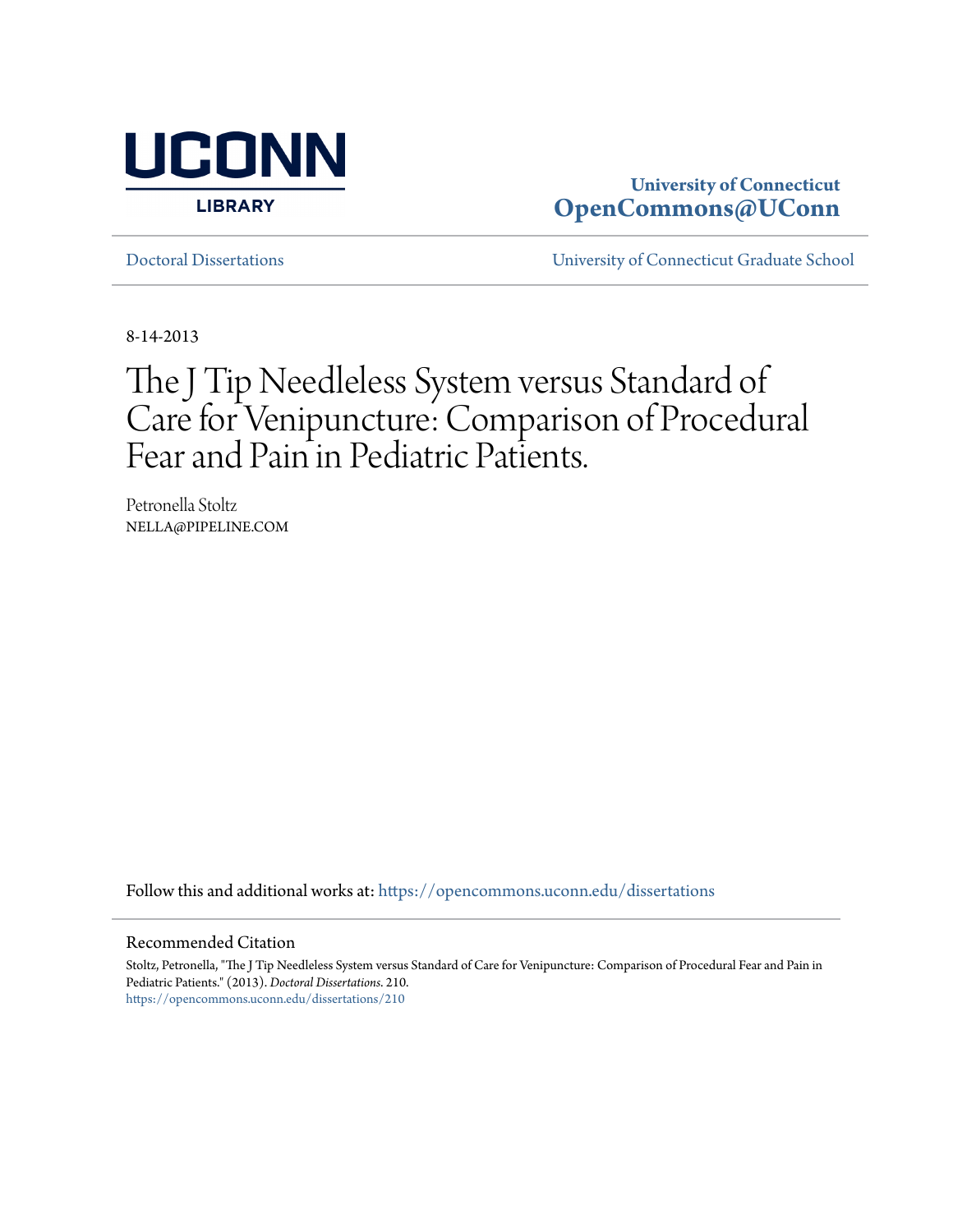The J Tip Needleless System versus Standard of Care for Venipuncture:

Comparison of Procedural Fear and Pain in Pediatric Patients.

Petronella Stoltz, DNP

University of Connecticut 2013

## **Abstract**

Venipuncture procedures are fear inducing and painful for pediatric patients and are recognized as the leading cause of procedure-related pain in hospital settings and pediatric emergency rooms.

Objective: The comparison of procedural fear and pain related to venipuncture after the use of the J-tip needleless lidocaine system versus the standard of care (EMLA) in pediatric patients ages 8 years to 18 years. This randomized controlled trial investigated the effectiveness of a needleless system for instilling local anesthetic to numb the skin prior to venipuncture by measuring procedural fear and pain and comparing these outcomes to the standard of care (EMLA).

Methods: Pediatric patients aged 8 years to 18 years were randomly assigned to treatment with the J-tip needleless system or to the standard of care (EMLA) prior to venipuncture. Patients rated procedural fear and the pain of the venipuncture procedure using the Children's Fear Scale (CFS) and a Visual Analog Scale (VAS). Results: Of the 150 children enrolled, 75 were randomized to the J-Tip group and 75 were randomized to the EMLA group. An analysis of variance for repeated measures (RM-ANOVA) was conducted to compare the effect of the J- tip needleless devices to EMLA on pediatric procedural fear with three different measurements using the Children's Fear Scale. The results showed that there was no significant interaction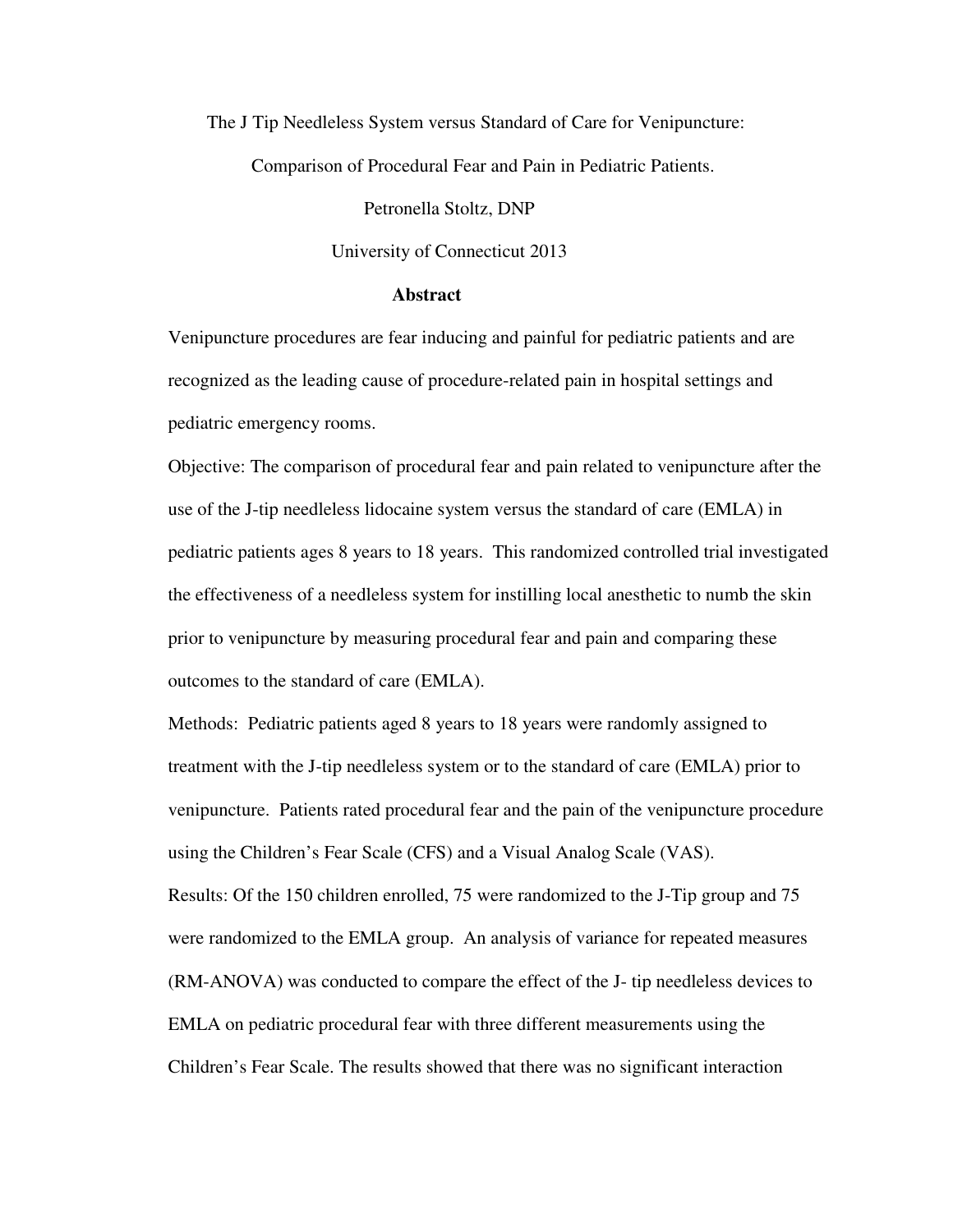#### Petronella Stoltz, DNP - University of Connecticut 2013

between the treatment groups for procedural fear. Both groups showed a reduction in fear using the Children's Fear Scale from the three time periods which were pre treatment, prior to initiation of venipuncture and post venipuncture.

An independent T-Test was used to compare the effect of the J- tip needleless devices to EMLA on pediatric pain using a Visual Analog Scale. There was a statistically significant difference in the pain scores between the EMLA and the J-Tip group. Conclusion: This randomized control study found that there was statistically significant difference between the J-Tip and standard of care (EMLA) for pediatric pain and but no statistical difference in procedural fear. The results supported that standard of care (EMLA) provided more effective local anesthetic for venipuncture.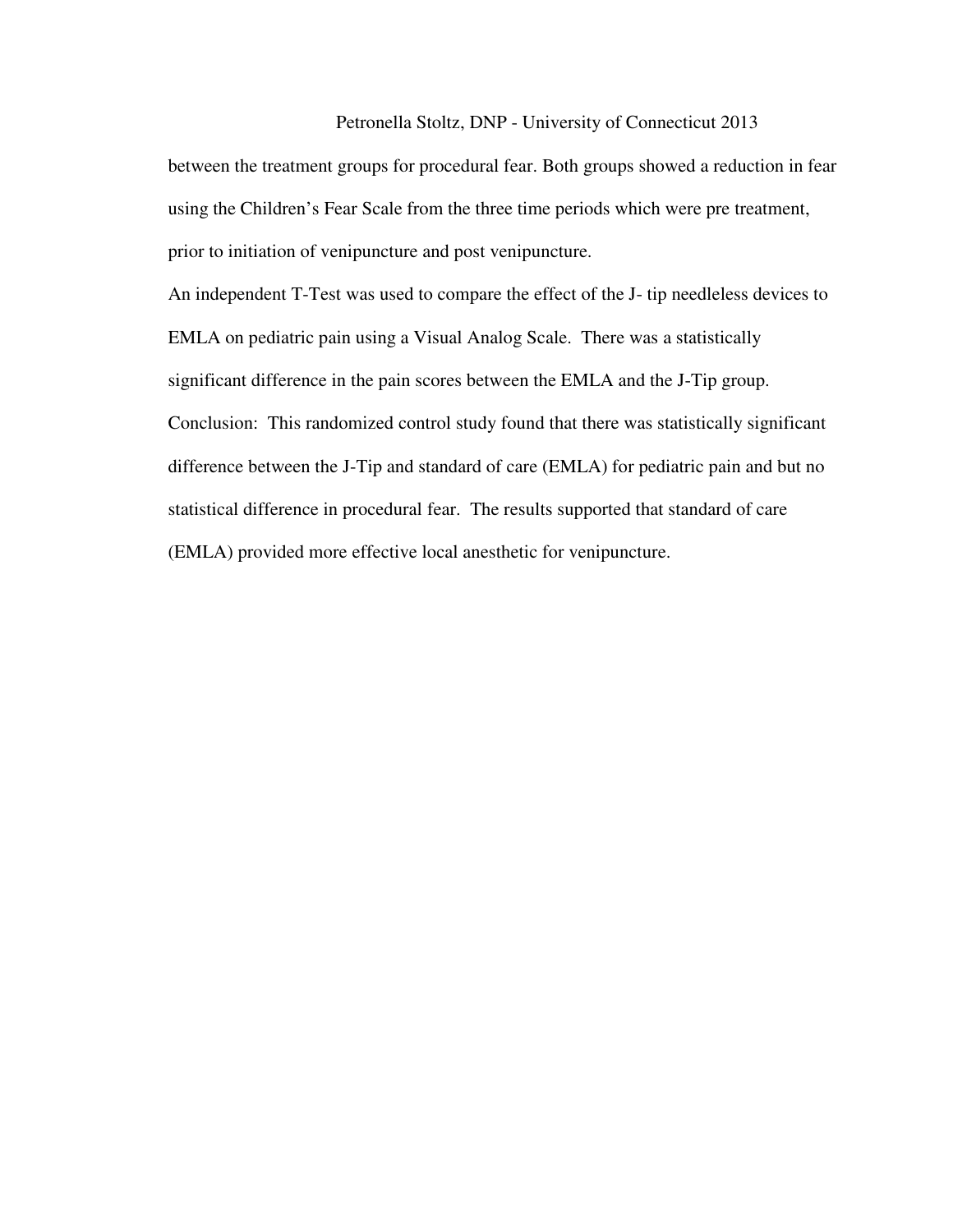The J Tip Needleless System versus Standard of Care for Venipuncture: Comparison of Procedural Fear and Pain in Pediatric Patients. Petronella Stoltz B.S.N., Long Island University 1997

M.S.N., University of Pennsylvania, 1999

A Dissertation Presented in Partial Fulfillment

Of the Requirements for the Degree

Doctor of Nursing Practice

at the

University of Connecticut

2013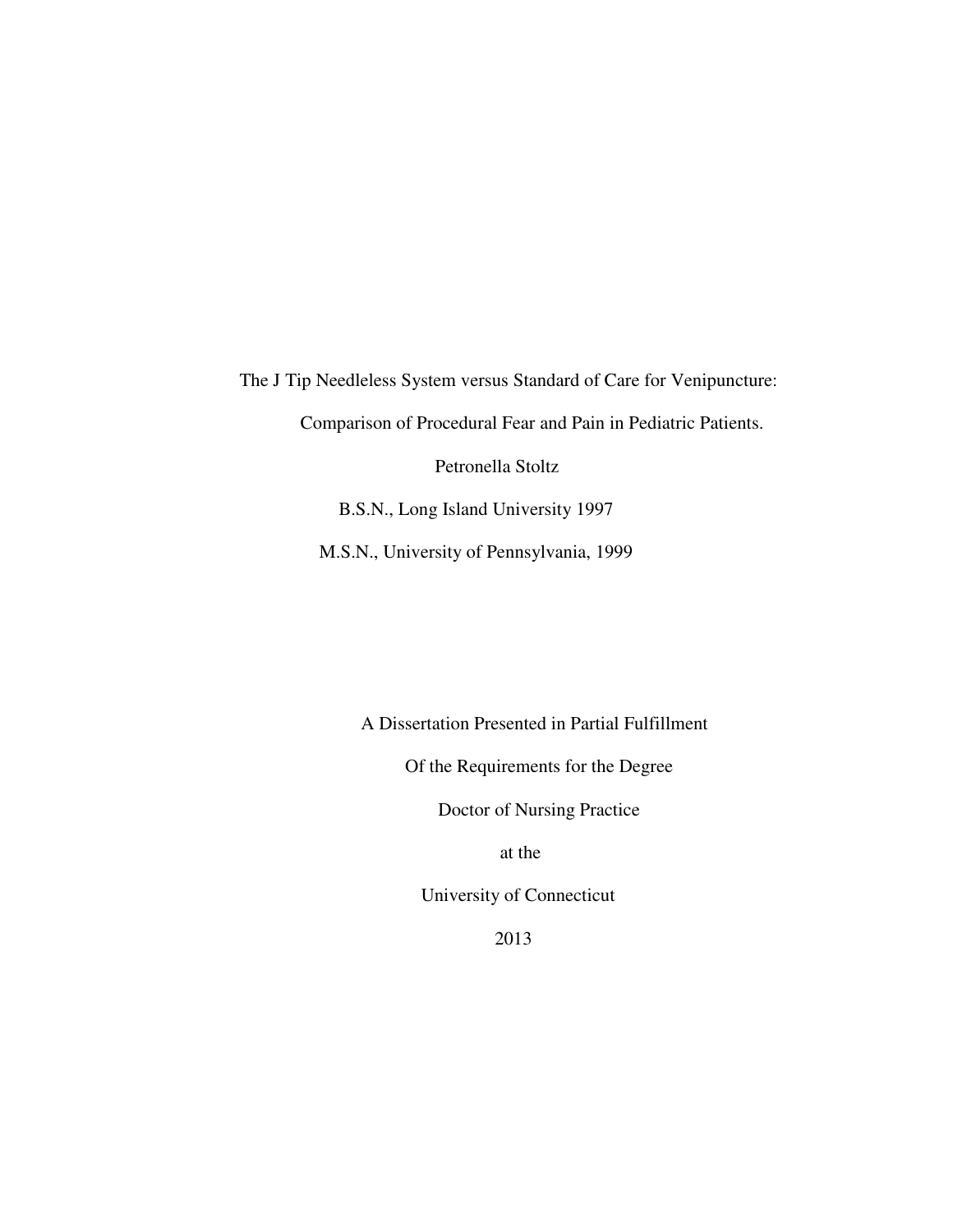Copyright by

Petronella Stoltz

2013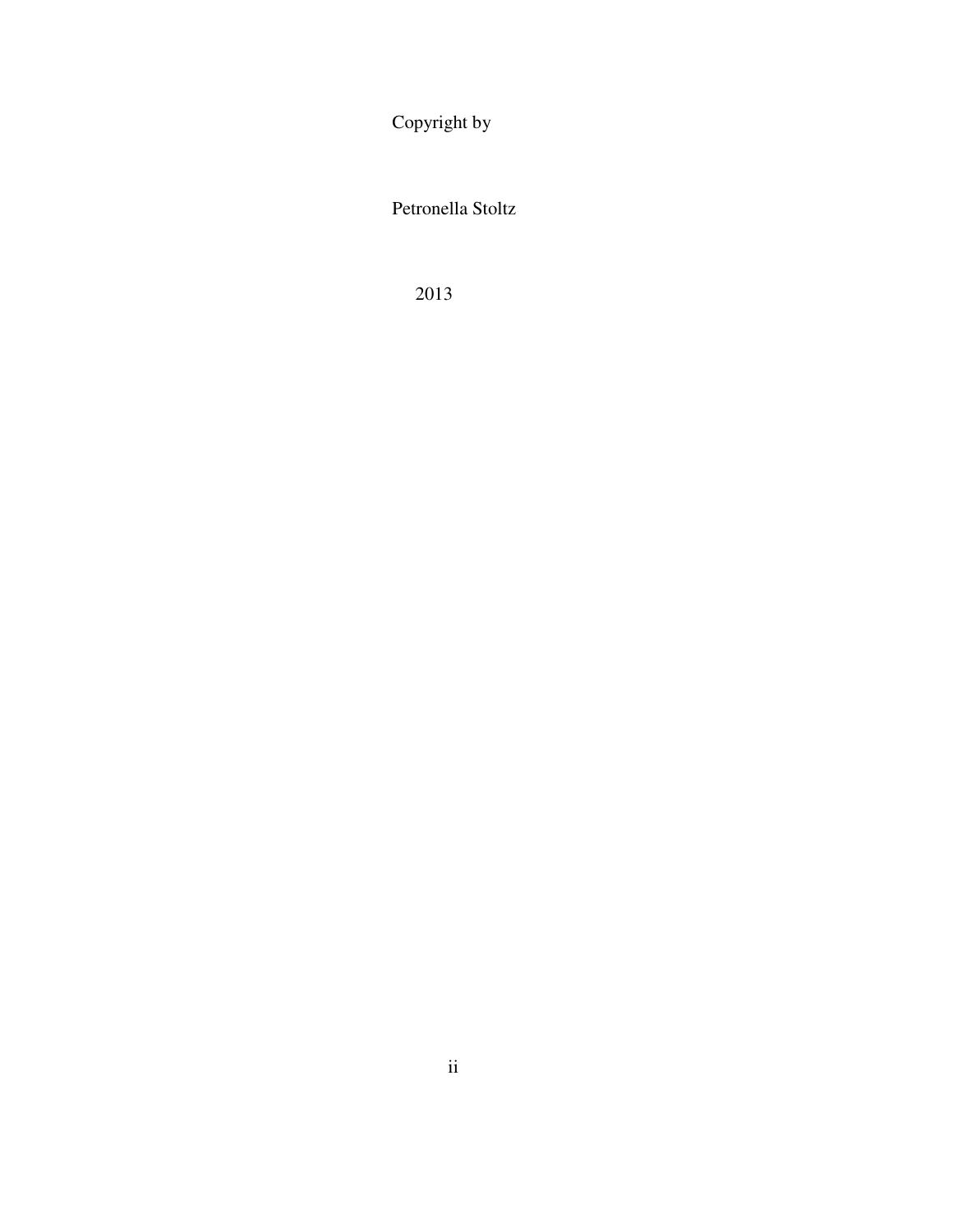# Approval Page

# Doctorate of Nursing Practice Dissertation

The J Tip Needleless System versus Standard of Care for Venipuncture:

Comparison of Procedural Fear and Pain in Pediatric Patients.

Presented by

Petronella Stoltz, DNP

Major Advisor :

Dr. Sandra Bellini

Associate Advisor : \_\_\_\_\_\_\_\_\_\_\_\_\_\_\_\_\_\_\_\_\_\_\_\_\_\_\_

Dr. Renee Manworren

Associate Advisor : \_\_\_\_\_\_\_\_\_\_\_\_\_\_\_\_\_\_\_\_\_\_\_\_\_\_\_

Dr. Xiaomei Cong

Associate Advisor : \_\_\_\_\_\_\_\_\_\_\_\_\_\_\_\_\_\_\_\_\_\_\_\_\_\_\_

Dr. Jacqueline McGrath

Associate Advisor : \_\_\_\_\_\_\_\_\_\_\_\_\_\_\_\_\_\_\_\_\_\_\_\_\_\_\_

Dr. Len Comeau

University of Connecticut

2013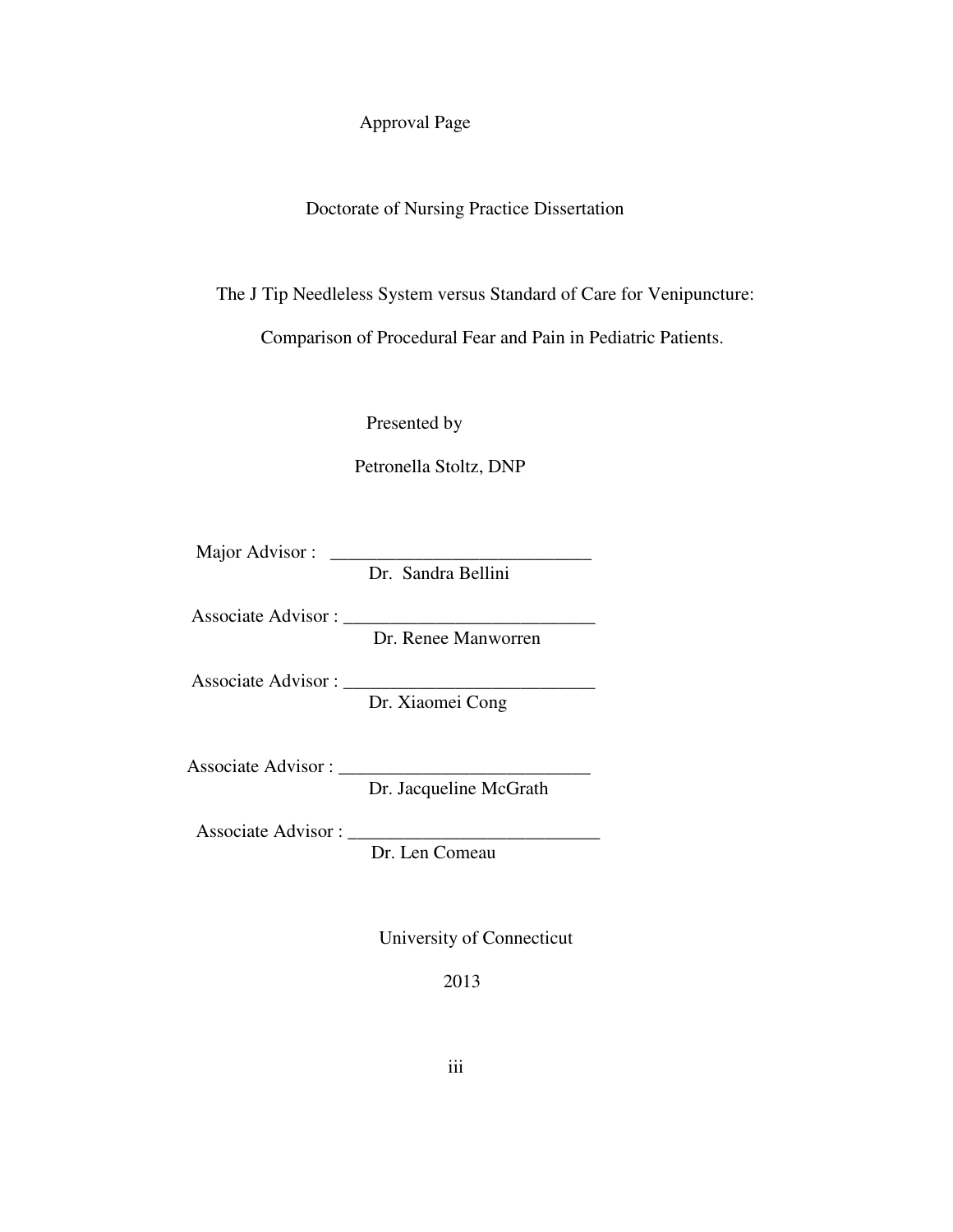## Dedication

This dissertation is dedicated to my children, Cheyenne, Brandon and Skye, who provided me with motivation, love and hugs through this process. Without Cheyenne's ongoing support, advice and cheerleading this journey may never have been completed. Thank you all for your love and support every step of the way and for understanding why we ate so much pasta. To Arthur Kimmel you have traveled the long road of RN to BSN, masters and now DNP with me. Your words and advice have always encouraged me and guided me through whatever challenge I take on. Your skills as a teacher and your wonderful friendship have made this journey so much easier. I will be eternally grateful for your patience.

Thank you to Dr. Len Comeau who always believed in me, supported my needs for time off and listened to all my trials throughout the process. A big thank you to my classmate, my support and cheerleader Krissy Borgognone. Krissy you made this journey possible for me and I am so blessed to have had you there all the time to vent to and to collaborate with. You are an amazing person.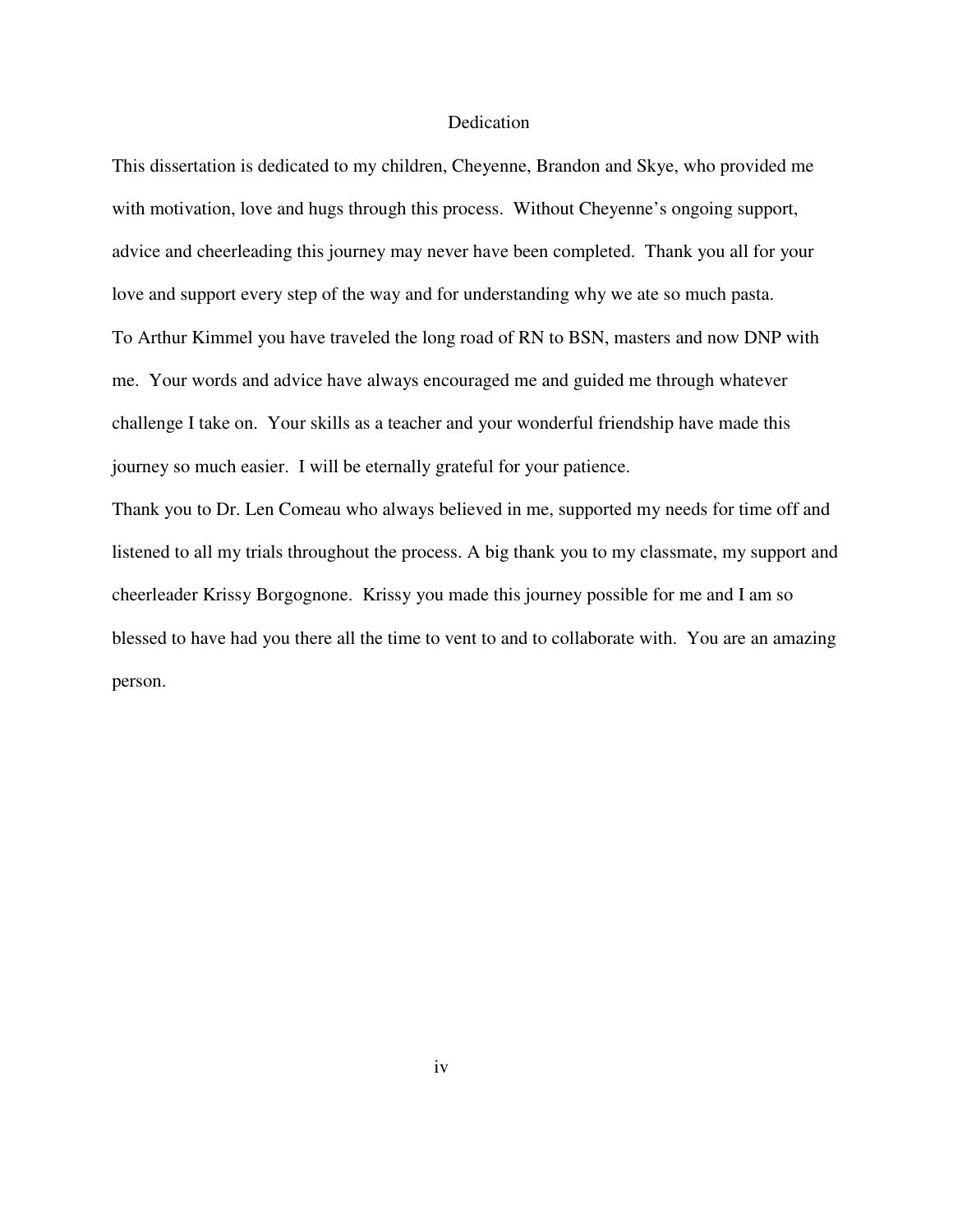### Acknowledgements

First, I wish to acknowledge and thank my major advisor, Dr. Sandra Bellini for her incredible patience, consistent support, mentoring and encouragement over these past two years. Thank you to Dr. Renee Manworren for her clear direction, incredible mentoring and constant accessibility and availability.

I also wish to extend my gratitude to all of my committee members for their professionalism and outstanding mentorship. In particular, I would like to thank Dr. Jackie McGrath, Dr. Len Comeau and Dr. Xiamei Cong for the time and effort during the development of this dissertation. I appreciate the collaboration, guidance and willingness to take on my research project and to be part of my committee.

Lastly I would like to acknowledge the wonderful group of peri operative nurses that worked tirelessly to collect my data, without you this project would not have happened. You are a wonderful group with such wonderful knowledge and patients.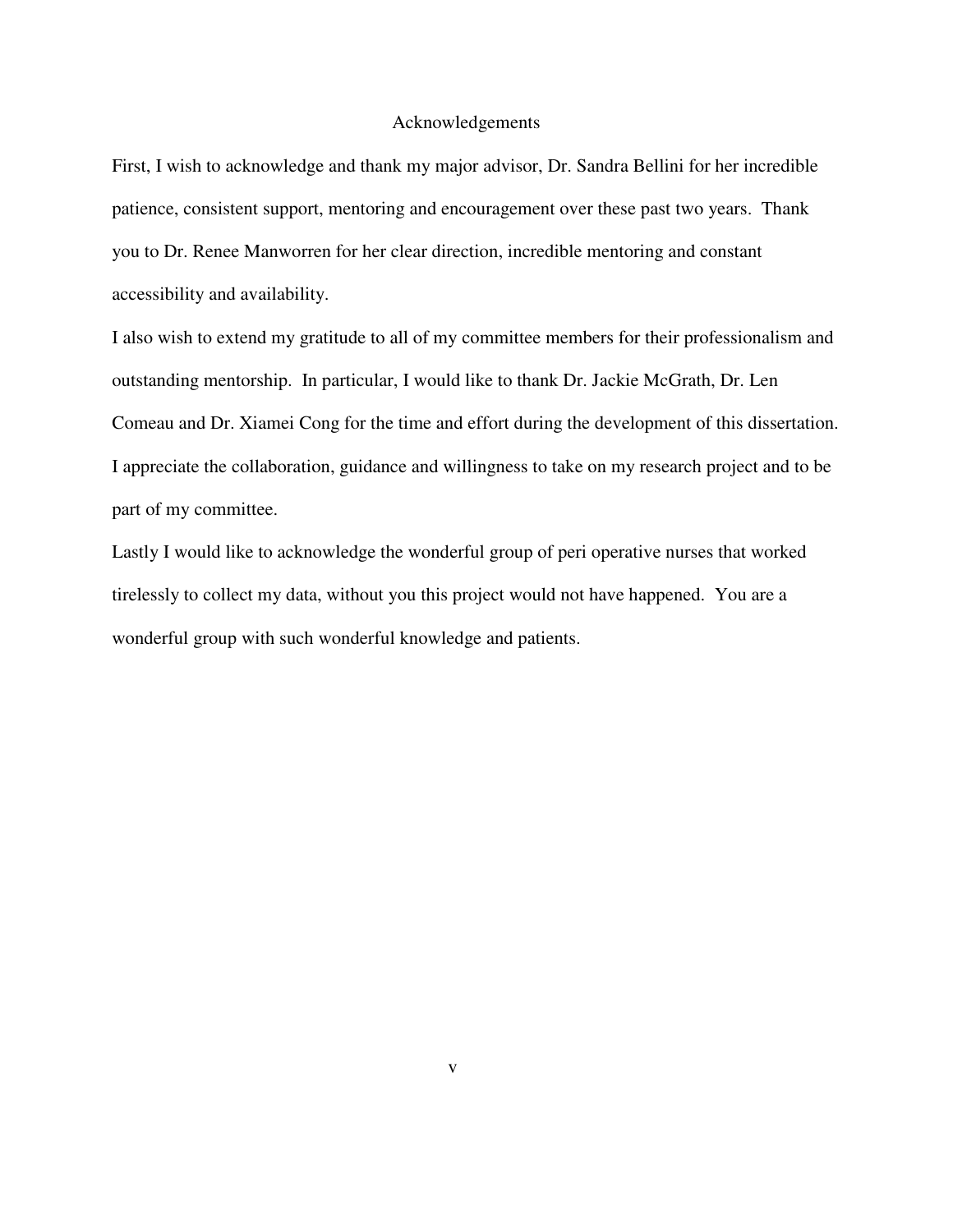# Table of Contents

Abstract

| <b>Title Page</b>                     | $\mathbf{i}$        |
|---------------------------------------|---------------------|
| Copyright Page                        | $\ddot{\mathbf{i}}$ |
| <b>Authorization Page</b>             | iii                 |
| Dedication                            | iv                  |
| Acknowledgements                      | V                   |
| Table of Contents                     | vi                  |
| <b>Body of Dissertation</b>           |                     |
| <b>Chapter One: Introduction</b>      | $\mathbf{1}$        |
| Background of the Problem             | $\overline{4}$      |
| Significance                          | 10                  |
| <b>Theoretical Framework</b>          | 13                  |
| Purpose of Study Change               | 15                  |
| <b>Study Questions</b>                | 15                  |
| Definition of Key Terms and Variables | 15                  |
| Summary                               | 17                  |
| <b>Chapter Two: Literature Review</b> | 19                  |
| Review of the Theoretical Literature  | 21                  |
| Review of the Empirical Literature    | 25                  |
| Summary                               | 40                  |
| <b>Chapter Three: Methodology</b>     | 43                  |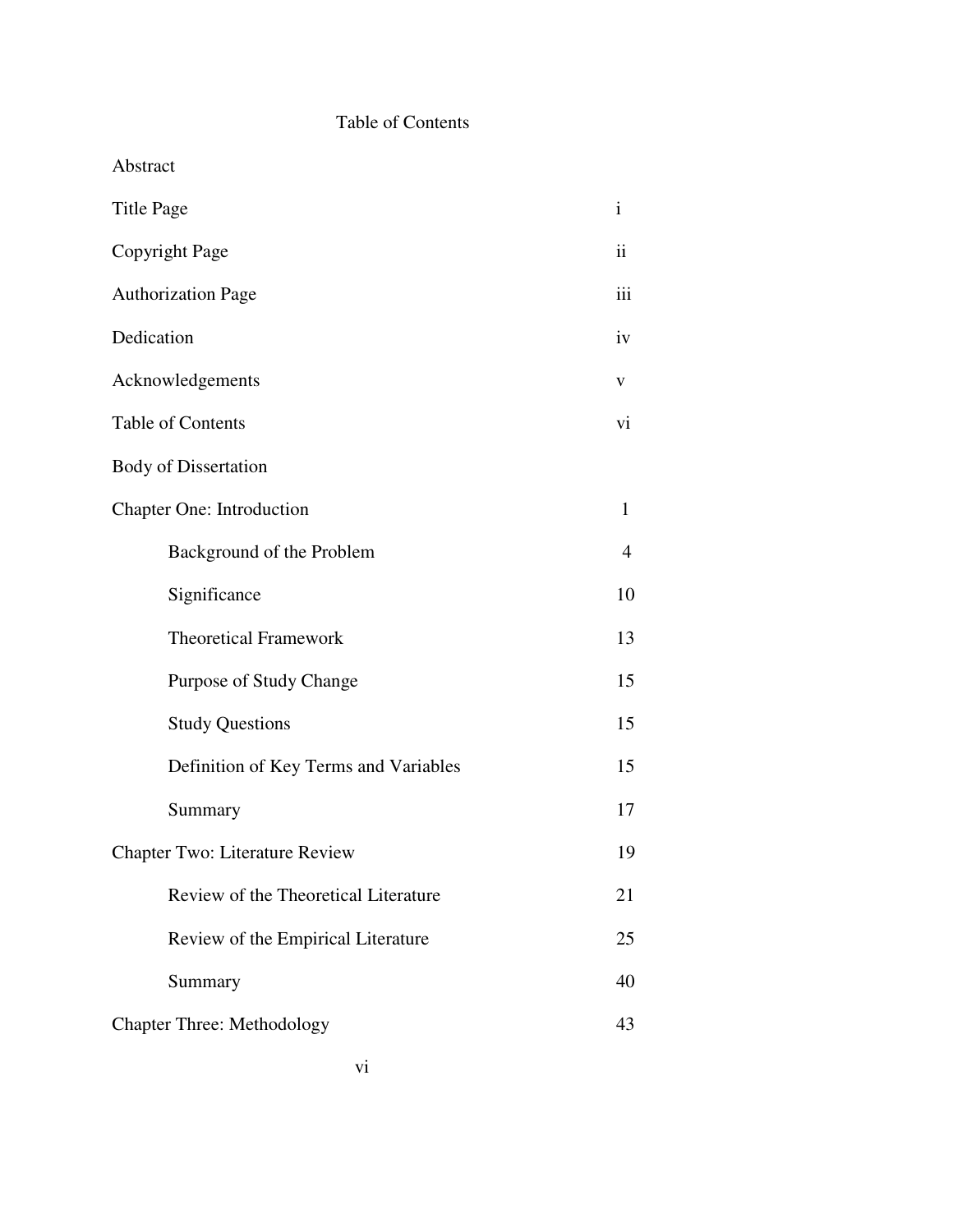- Design 44
- Setting 45
- Sample 46
- Sample Recruitment 46
- Inclusion and Exclusion Criteria 46 Instruments 46
- Protection of Human Subjects 45
- Procedure 50
- Data Management 53 Data Analysis 53
- Summary 55
- Chapter Four: Results 56
	- Description of the Sample 56
	- Analysis of Research Questions 58
	- Summary 61
- Chapter Five: Discussion 62
	- Adverse Events 67
	- Implication for Practice 67
	- Implication for Future Research 69
	- Implication for Policy 70
	- **Implication for Education** 70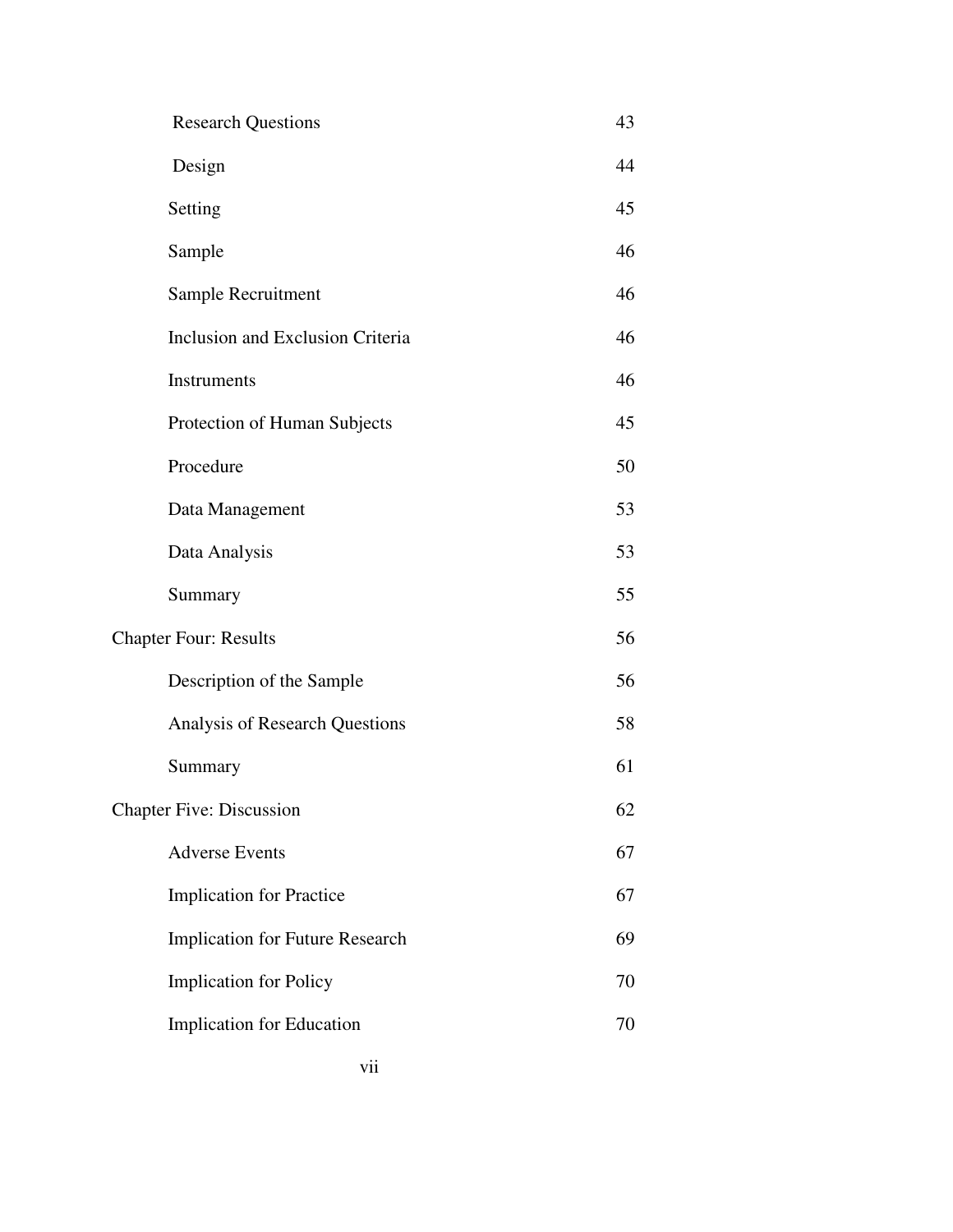| Limitation                                                | 73 |
|-----------------------------------------------------------|----|
| Conclusion                                                | 74 |
| References                                                | 77 |
| Appendix A: Demographic Form                              | 85 |
| Appendix B: Children's Fear Scale                         | 86 |
| Appendix C: Visual Analog Scale                           | 87 |
| Appendix D: Consent and Assent forms                      | 88 |
| Appendix E: HIPPA Form                                    | 93 |
| Appendix F: IRB University of Connecticut Approval Letter | 94 |
| Appendix G:                                               |    |
| IRB Connecticut Children's Medical Center Approval Letter | 95 |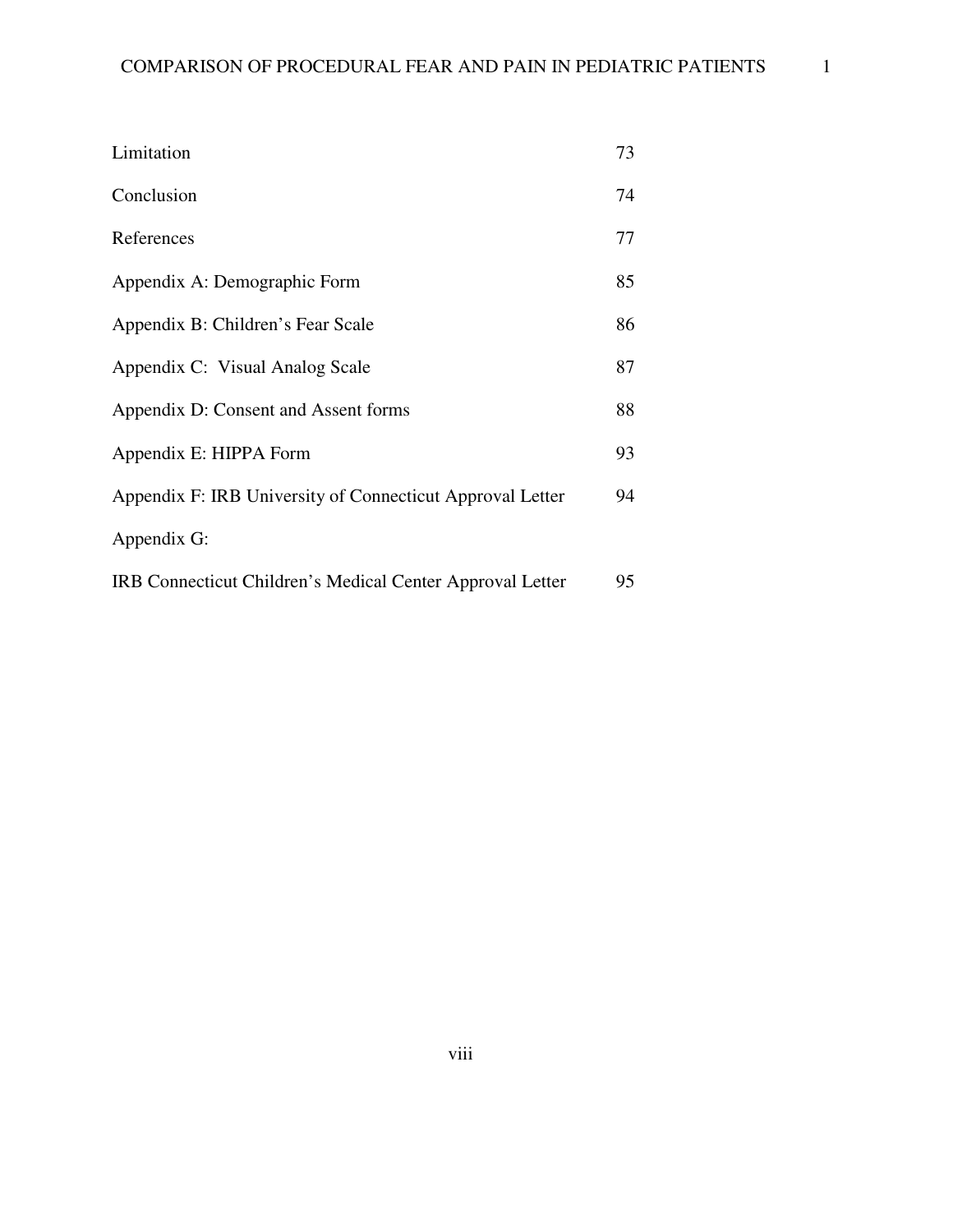#### Chapter One

Children presenting to the emergency department or a pediatric hospital are faced with many challenges. Venipuncture is one of the most painful and fear inducing procedures for pediatric patients and is recognized as the leading cause of procedure-related pain in hospital settings and pediatric emergency rooms (Kennedy, Luhman, Zempsky, 2008; Zempsky, 2008). Unfortunately, studies have highlighted the fact that pain assessment and management practices are commonly deficient in hospital and emergency room settings (MacLean, Obispo & Young, 2007; Young, 2005).

With the current focus on improving management of procedural pain in the pediatric population, institutions and researchers have begun to examine barriers to adequate procedural pain management in pediatric patients as well as the long term effects of untreated pain (Young 2005). MacLean, Stevens and Young (2007) examined the gap between procedural pain management treatments available and actual practice in a pediatric emergency department. There was a belief by surveyed staff that the use of the topical anesthetic and the required length of time before effective pain relief would disrupt the patient flow. Young (2005) found the staff in the pediatric emergency room often felt rushed, and the emergency room culture seemed to reflect the practice of holding down a patient and quickly performing the procedure as the most compassionate alternative available.

Zempsky (2008) identified barriers to procedural pain management and included lack of knowledge of available modalities and perceived time constraints as major issues. The American Academy of Pediatrics task force on Pain in Infants, Children and Adolescents and the American Pain Society (2001) examined the assessment and management of pain and concluded that education of all pediatricians is essential for appropriate and accurate assessment of pain in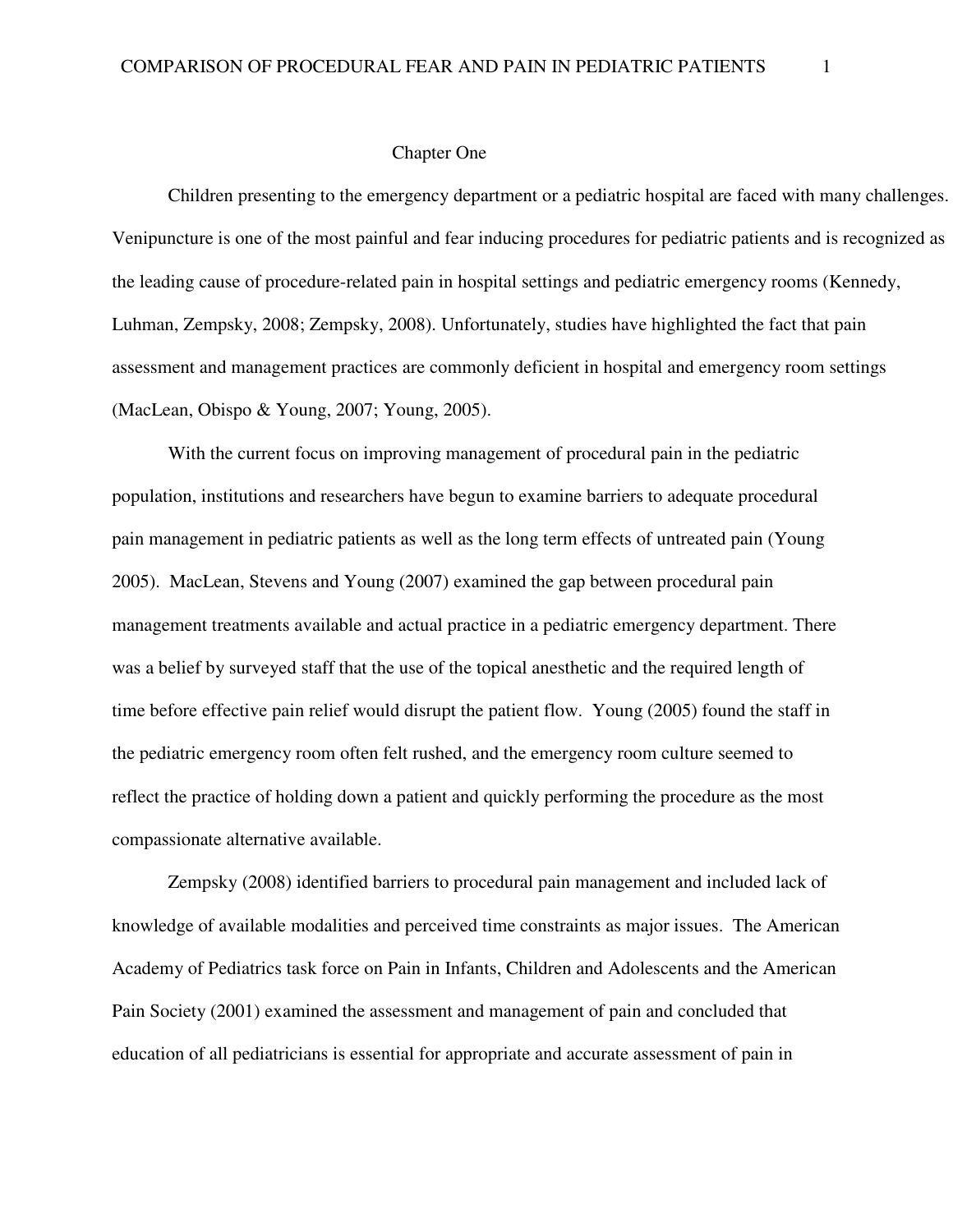children. Their recommendation is aimed at optimal and ethical assessment and treatment of pain in children and a reduction in the barriers to pain management.

 The actual pain of the procedure combined with the anticipation and fear of the pain, contributes to the complexity of the phenomenon (Humpreys, Boon, Chiquit van Linden van den Heuvell and Van de Wiel, 1992). Pain is perceived as a threat and a loss of control, creating an intensely stressful and fearful environment for the child. "Fear is defined as a present oriented state to fight against an immediate threat" (Hugart, McGarth and Pardos, 2011, p.1). In the pediatric patient, pain associated with venipuncture procedures is perceived as a direct threat to themselves and therefore patients experience procedural fear, which precedes the actual procedure. Studies in both the pediatric and adult populations have examined the impact of procedural fear and the subsequent reaction to the actual procedures. The research findings have identified an association between higher fear of pain and a greater negative reaction to the procedure (Carpenter, 1990) as well as a "poorer adjustment to persistent pain"(Hugart, McGarth & Pardos 2011; Martin, McGarth, Brown & Katz, 2007; Tsao, Allen, Evans, Lu, Myers & Zeltzer, 2009; Vervoort, Eccleston, Goubert, Buysse & Crombez, 2010).

Research has shown that pain from venipuncture procedures can be significantly reduced with the use of local anesthetics and the use of non pharmacological interventions. In a study by Ellis, Sharp, Newbrook and Cohen (2004) the researchers surveyed nurses working in a pediatric inpatient setting to address concerns about not adequately controlling pain from needlestick procedures. The researchers concluded that integration of topical anesthetics and a number of non pharmacological strategies were beneficial in reduction of pain and distress associated with needle pain. Of local anesthetic options, EMLA® has become the standard of care in most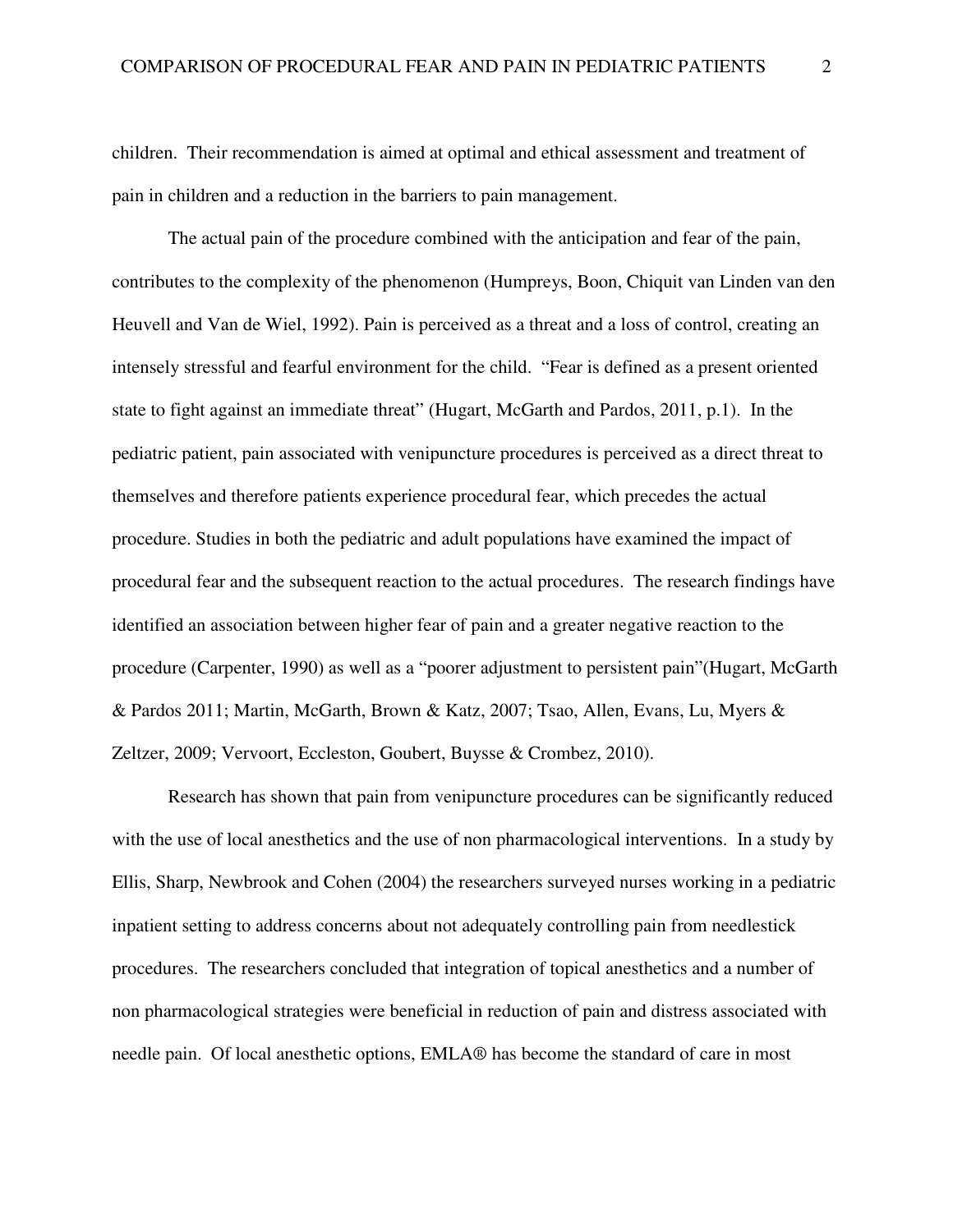pediatric inpatient units and emergency rooms. As technology changes in the area of pain management, new options have become available to reduce pediatric patients' pain and discomfort during painful procedures. These options include the transdermal injection of buffered 1% lidocaine via the J-tip needless system, the use of iontophoresis, which is a technique using a small electric charge to deliver a medication such as lidocaine or other chemical through the skin, vapocoolant, a spray used for cooling of both superficial and deep tissues, and multiple different anesthetic and topical creams (Galinkin, Rose, Harris & Watcha, 2002; Zempsky, 2008).

Non-pharmacological interventions include education, procedural preparation and distraction provided by Child Life Therapist, who are health care specialists especially trained in age appropriate medical teaching as well as distraction techniques, can be extremely beneficial (Cavendar, Goff, Hollon & Guzzetta, 2004; Duff, 2005). These inpatient services are often available 24 hours a day to support patients undergoing painful procedures. The child life specialist in combination with the parents and the use of distraction are essential in successful preparation for the child and to decrease the fear of the unknown (Cavendar, Goff, Hollon & Guzzetta, 2004; Duff, 2005).

In conjunction with non-pharmacological support, the use of local or topical analgesia to help decrease the pain and discomfort that accompanies venipuncture procedures is beneficial to children (Cavendar, Goff, Hollon & Guzzetta, 2004; Duff, 2005, Committee on Psychological Aspects of Child and Family Health, 2001). Unfortunately, many children treated in the emergency room, inpatient setting and pediatric intensive care unit often receive no pain management for intravenous cannulation or venipuncture procedures due to the urgent need for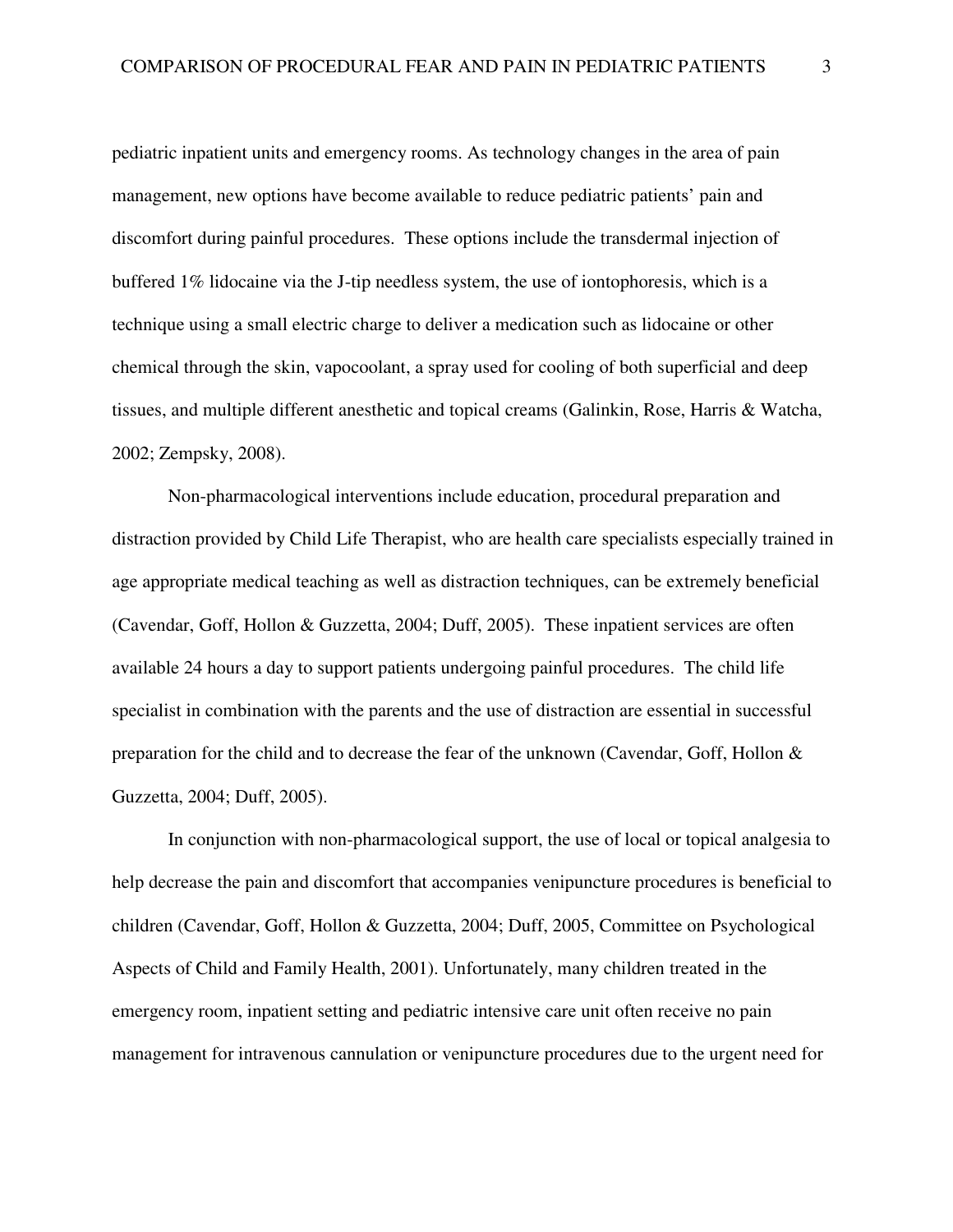the procedure, either for the continuation of care or secondary to rapid deterioration in the child's condition, requiring immediate intervention. The reasons for inadequate pain management in the emergency room includes the myth that children do not experience pain, fear of over sedation and the use of inappropriate tools to assess the child for fear and pain (Zempsky, Cravero, Committee on Pediatric Emergency Medicine and AAP section on anesthesiology and Pain Medicine, 2004). The pressure to initiate therapies and the growing trend of shortened wait times or time to treatment in the emergency room increases the pressure on staff to proceed to venipuncture without use of local topical anesthetics, despite the overwhelming support for preprocedural pain management reflected in the literature base.

## **Background of the Problem**

 In patients requiring painful procedures, such as venipuncture, for the treatment of medical conditions or illnesses, extreme fear and pain can result. This is especially true in the pediatric population (Kennedy, Luhmann & Zempsky, 2008; Zempsky, 2008). Unfortunately, venipuncture is often a necessary procedure for blood work, fluid administration, medication or management of pain. Strategies to minimize trauma associated with invasive procedures, both physically and psychologically, has been an ongoing challenge for health care providers (Kennedy, Luhmann, & Zempsky, 2008).

The procedural fear and resultant pain related to venipuncture procedures has been identified in the literature as creating dissatisfaction for patients and families, as well as mistrust of the health care providers. In a survey conducted by Walsh and Bartfield (2006) of parent's presenting to the emergency room with their children, 89 percent of parents expressed a desire for painless placement of an intravenous device. Of parents who responded to the survey, 65%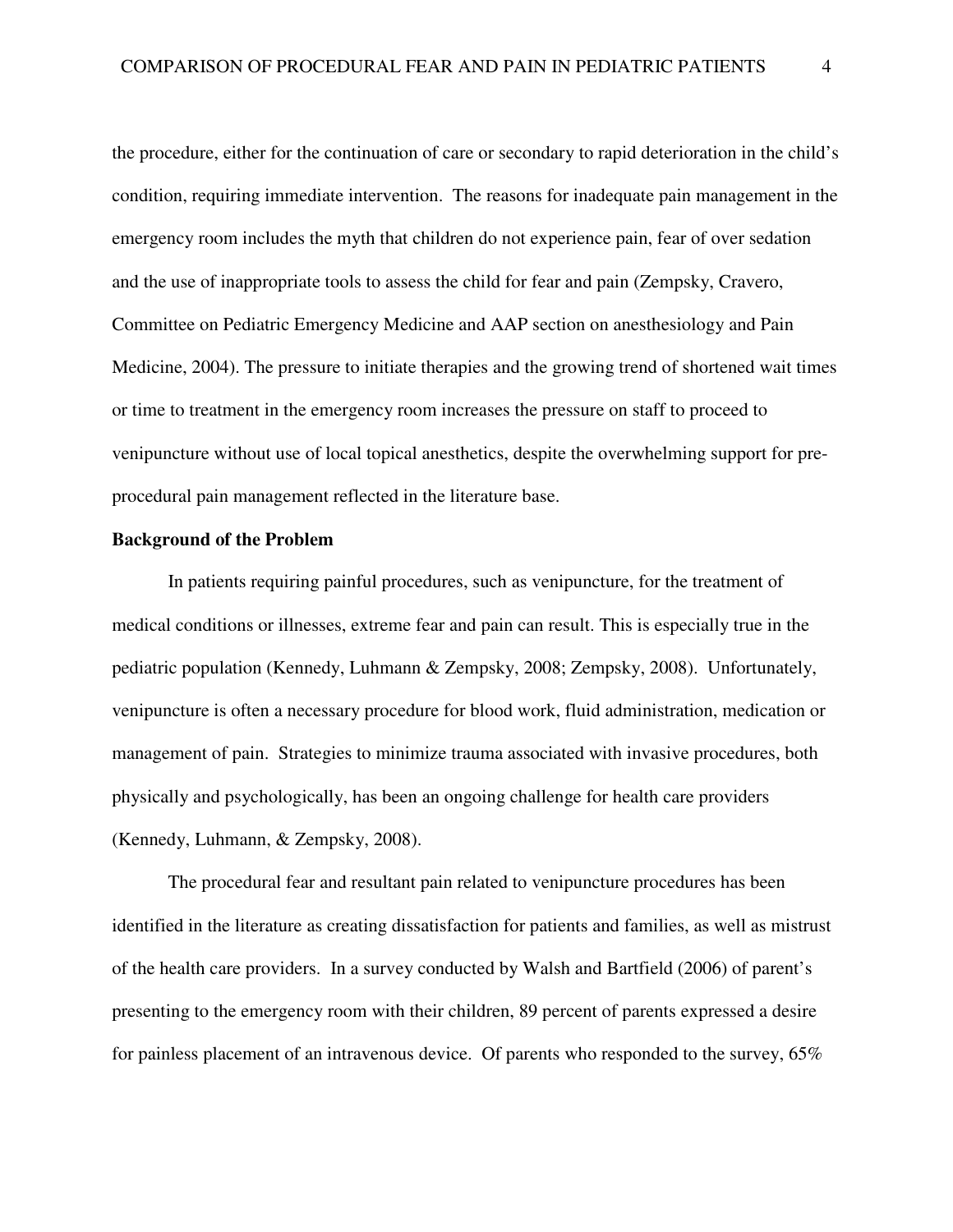were willing to stay an extra hour to ensure a procedural fear free and pain free placement of the intravenous catheter. Remarkably, 77 percent were prepared to pay extra for this assurance.

Studies examining painful cancer treatment procedures in pediatric patients have documented an association between children who have negative memory experiences surrounding procedural pain and those who will experience greater pain during procedures later in life (Kennedy, Luhmann, & Zempsky, 2008). Weismann, Bernstein and Schechter (1998) explored the effects of inadequate analgesia for procedures and the effect children experienced for subsequent procedures. Although a small study with a sample size of only 21 subjects, the researchers concluded that in pediatric patients, especially those younger than 8 years, initial inadequate analgesia led to difficulty with adequate analgesia requirements for subsequent procedures. These researchers concluded that it is essential to adequately treat any pain including venipuncture pain to reduce the negative impact of other painful experiences.

 Currently the standard of practice in many hospitals and emergency rooms is to offer a topical anesthetic containing Lidocaine 2.5% and Prilocaine cream 2.5% (EMLA) as a means of pre-treatment for procedural pain. This preparation is known as EMLA (AstraZeneca UK Limited and Affiliates) and is one of few pharmacological options available for children. To ensure full effect of this topical anesthetic it must be applied 60 to 90 minutes prior to venipuncture procedures. Additionally, to prevent vasoconstriction of the superficial vessels, venipuncture should not be inititiated for an additional 15 minutes after removal of the EMLA(Friedman, Fogelman, Nouri, Levine & Ashinoff, 1999; Zempsky, 2008).

Although there have been studies that demonstrate the effectiveness and ease of use for EMLA as well as relatively low cost (Friedman, Fogel, Nouri, Levine and Ashinoff, 1999;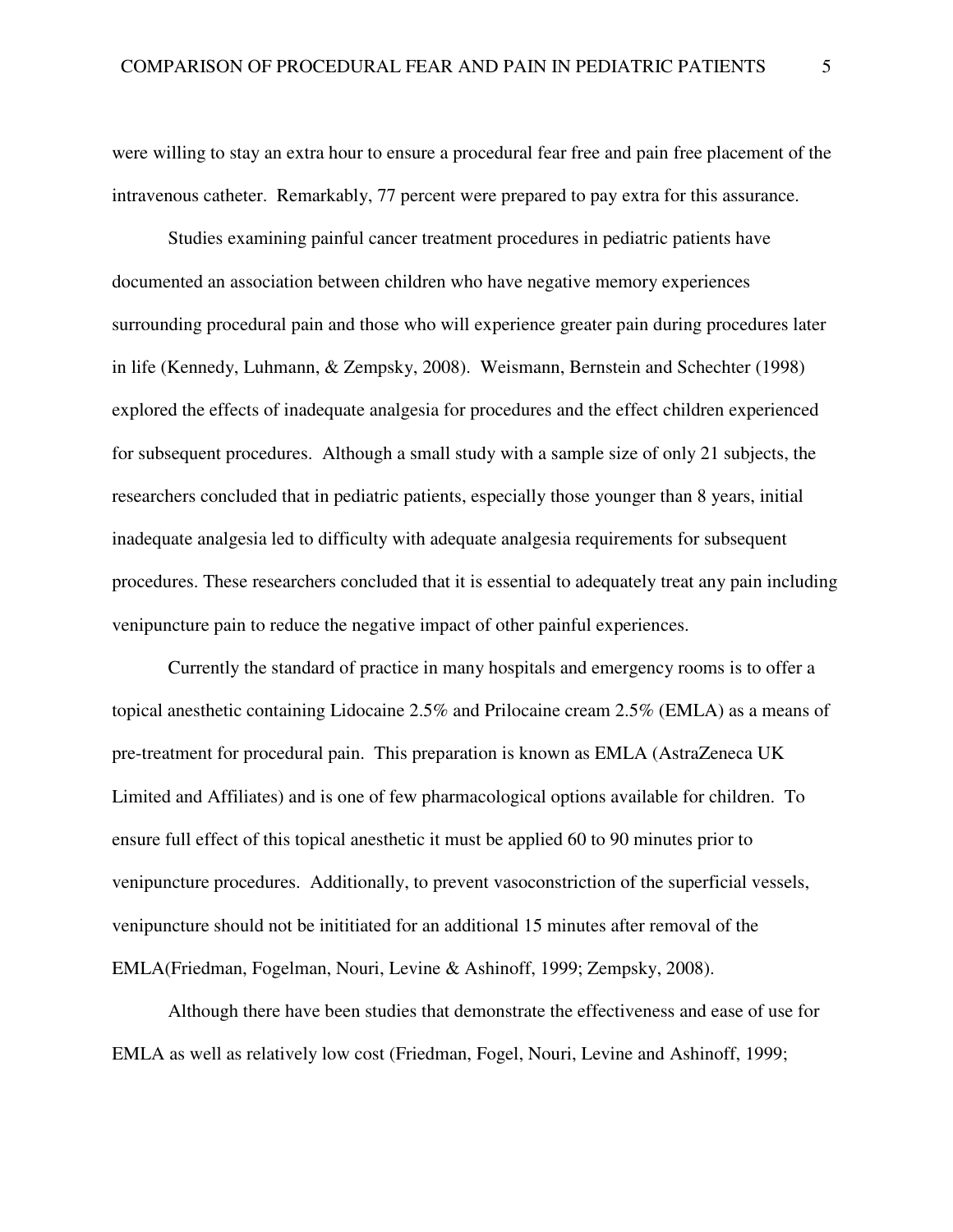Taddio, Gurguis and Koren, 2002), there have also been a number of studies that have shown the side effects and barriers to using Lidocaine 2.5% and Prilocaine cream 2.5%. These side effects include including vasoconstriction, allergic reaction, itching, and minor cases of dermatitis. Barriers include a delay in time to treatment, due to the time requirement for EMLA to produce optimal effective analgesia (Carceles, Alonso, Garcia-Munoz, Najera, Vila & Castano, 2002; Friedman, Fogelman, Nouri, Levine & Ashinoff, 1999; Kuwahara & Skinner, 2001; Moreau & Zonderman, 2000; Zempsky, 2008).

 In busy emergency rooms and in pediatric intensive care units, the urgency of venipuncture procedures, necessary for phlebotomy or placement of an intravenous access device, often means that the 60 to 90 minute time lapse required to establish optimal effectiveness of EMLA is not a viable or a realistic option (Zempsky, 2008). Other barriers to the use of EMLA include vasoconstriction of superficial vessels leading to extreme difficulty in venipuncture and uneven topical application, leading to questionable efficacy of the drug. These confounding issues sometimes require multiple intravenous sites to be prepped, resulting in further discomfort secondary to tape removal following EMLA application (Kuwahara & Skinner, 2001; Moreau & Zonderman, 2000; Zempsky, 2008).

 Other options for procedural pain pre-treatment are often not readily available in hospitals and may require specialized training of staff. These include: iontophoresis, which is a technique using a small electric charge to deliver a medicine such as lidocaine or other chemical through the skin; vapocoolant, a spray used for cooling of both superficial and deep tissues; and multiple different anesthetic / topical creams (Galinkin, Rose, Harris & Watcha, 2002; Zempsky, 2008). A 1% lidocaine subcutaneous injection has also been documented as a potential pain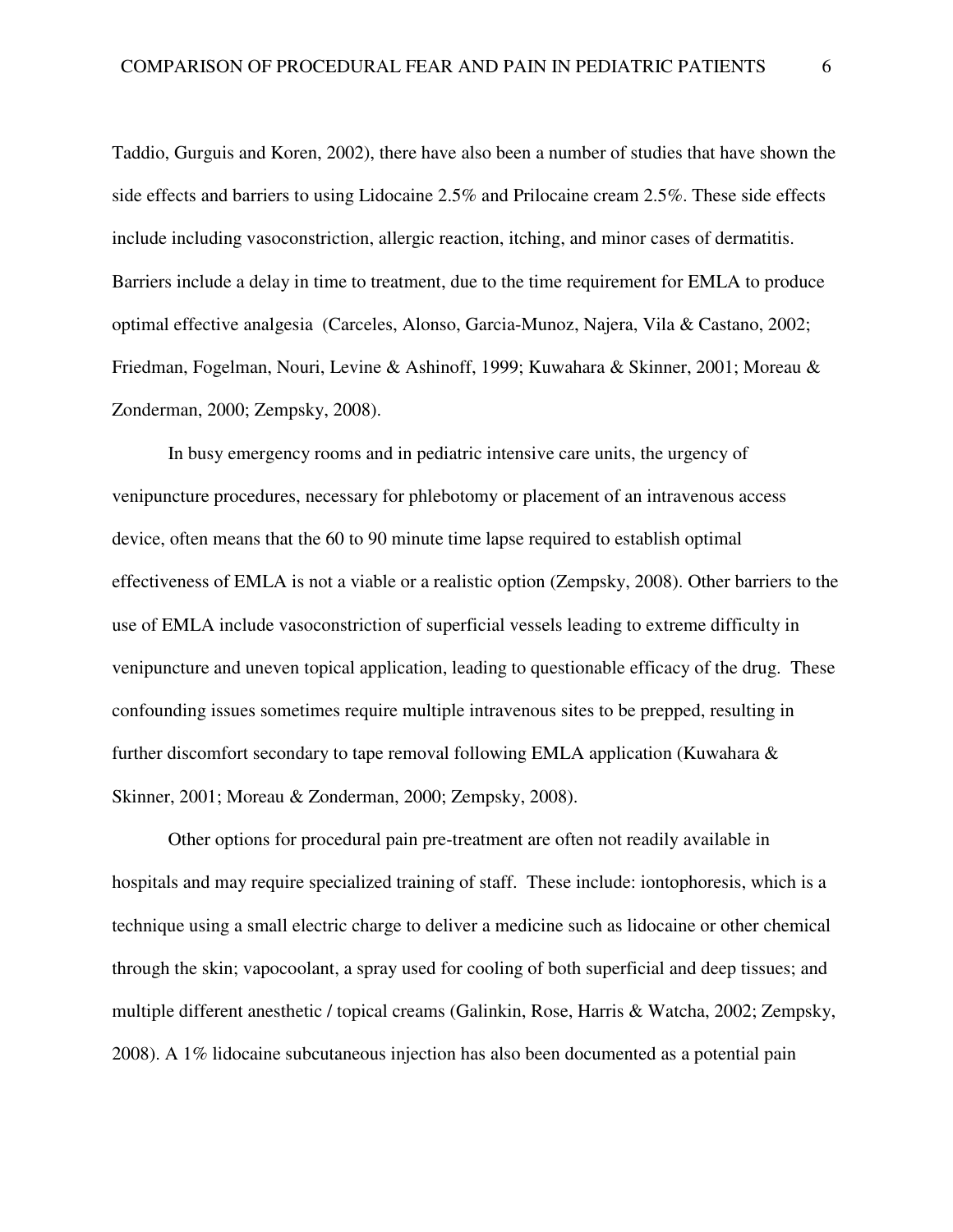relief agent, but this can be uncomfortable and also involves use of a needle (Zempsky, 2008). As a result of these barriers to use, venipuncture is often done without a topical or local agent to ease the pain, despite the Joint Commission 2012 standards, as well as recommendation from the American Academy of Pediatrics (American Academy of Pediatrics Committee on Psychological Aspects of Child and Family Health, 2001; Young 2005; Zempsky, 2006).

A review article by Zempsky (2008) discusses findings from the literature that have identified "needle sticks" not only as the most common cause of pain in the hospitalized child, but also the second most common identified cause of "worst pain" as self-reported by pediatric patients. The American Academy of Pediatrics, the Intravenous Nurses Association, and the American Pain Society have all identified the need for pre venipuncture treatment to decrease the incidence of pain and extreme distress for pediatric patients (American Academy of Pediatrics Committee on Psychological Aspects of Child and Family Health, 2001; The infusion Nurses Society, 2006; Zempsky, 2008). These organizations make strong recommendations for the use of local anesthetics prior to venipuncture procedures and have issued policy statements to support the need to provide pharmacological and non-pharmacology pain relief for procedural pain in pediatric patients.

The long term effects of procedural fear and untreated pain are significant. Evidence that untreated pain has tremendous impact on a child throughout their lives is fast becoming a more clearly understood phenomenon. Pain is experienced early in life can impact patient pain perceptions throughout their lives (Kennedy, Luhmann & Zempsky, 2008). For example, Taddio, and associates (1995) evaluated the pain responses to vaccinations in two groups of circumcised boys. One group had been circumcised with pain management and the second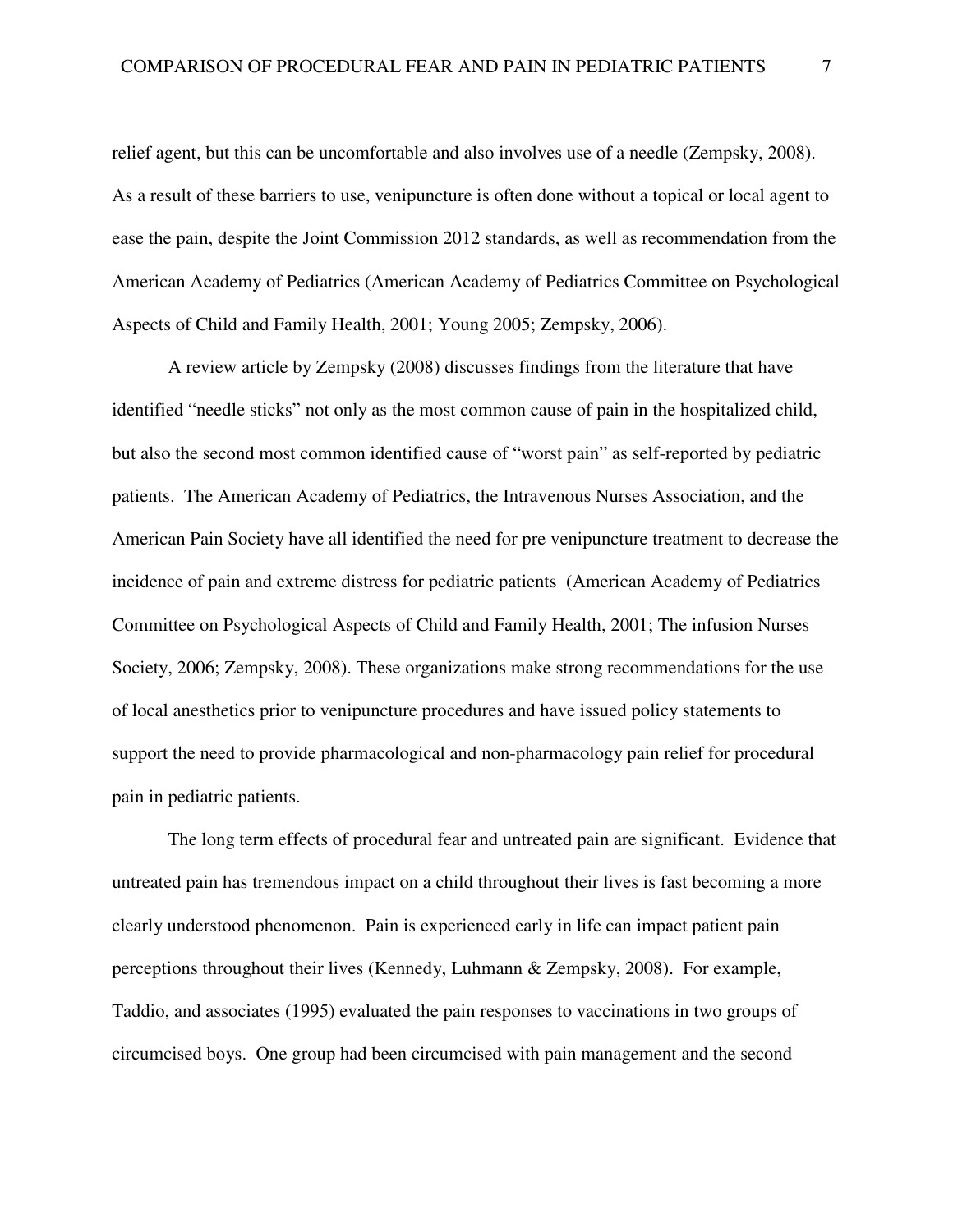group had no pain management. The group without pain management for circumcision had a longer period of crying and increased pain reaction to both four and six month vaccinations as compared to the group that had pain management for the procedure.

In pediatric and young adult patients, needle phobia is a potential outcome of untreated venipuncture procedures. Needle phobia is considered a true medical diagnosis (Hamilton, 1995). The Diagnostic and Statistical Manual of Mental disorders considers needle phobia as a true medical condition and classifies the diagnosis in the category of blood injection injury phobias (American Psychiatric Association, 1994; Kennedy, Luhmann, Zempsky 2008). True needle phobia is experienced by approximately ten percent of the population (Hamilton 1995). Studies in the pediatric population have shown a correlation between procedural fear associated with venipunture and other medical procedures, and negative memory experiences. Patients with phobia can exhibit extreme adverse affects from venipuncture including fainting, tachycardia, and increases in stress hormone levels (Hamilton 1995; Pate, Blount, Cohen & Smith, 1996). Research on the negative impacts of poor venipuncture pain control has been used to support the need for improved practices to prevent the development of needle phobia and increased procedural fear in children long term.

 A relatively new product on the market, the "J-Tip Needless Injection System" (National Medical Products, Inc, Irvine, CA) is a carbon dioxide driven, needleless system, which delivers 0.2mg of buffered 1% lidocaine via transdermal administration. This syringe device delivers the medication rapidly and painlessly and has demonstrated effectiveness in providing local anesthesia in approximately 3 to 5 minutes in some studies (Jimenez, Bradford, Seidel, Sousa &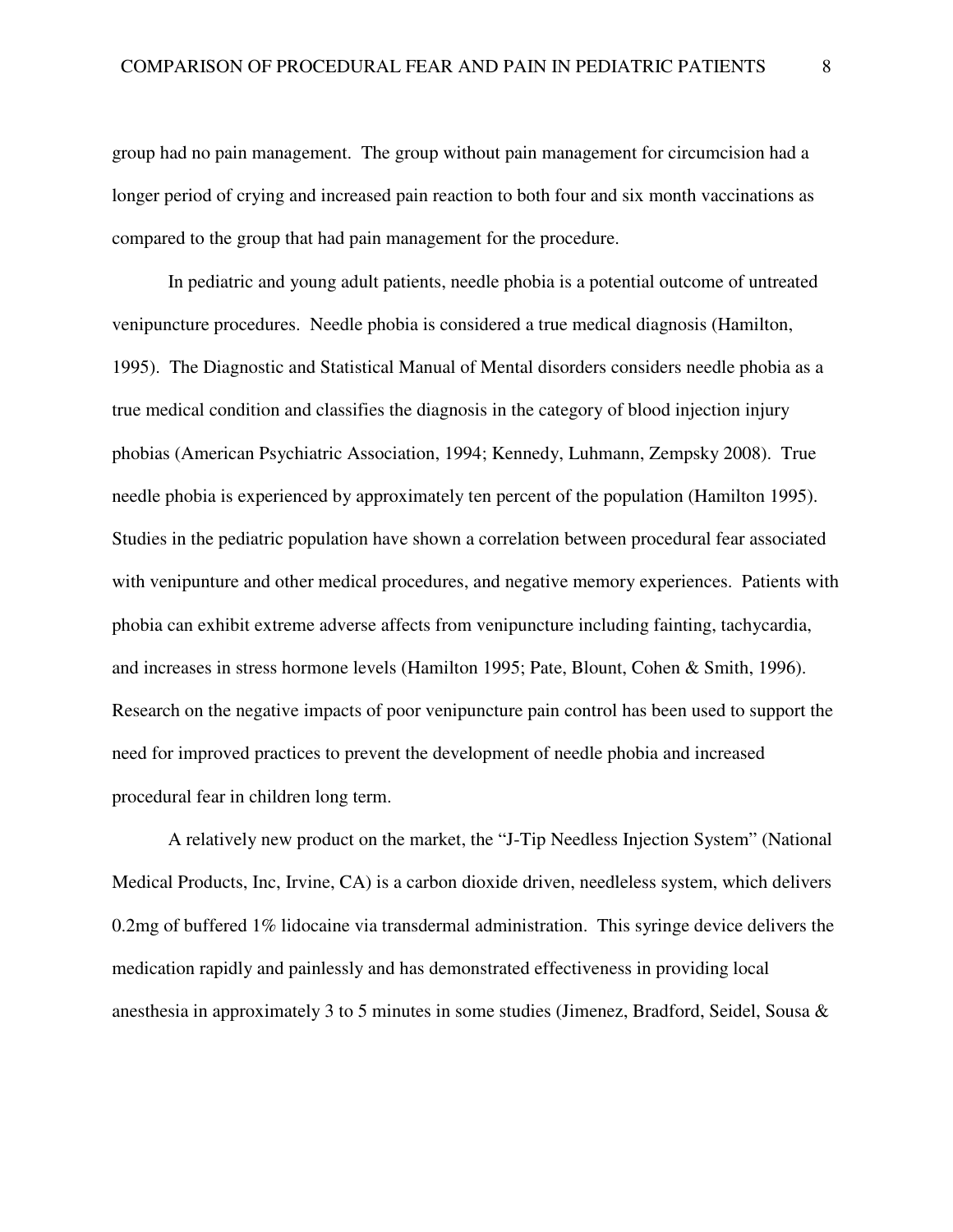Lynn, 2006; Zempsky, Bean-Lijewski, Kauffman, Koh, Malviya, Rose, Richards & Gennevois, 2008).

In three clinical trials in both adult and pediatric patients, statistically significant results demonstrated that pain scores were lower in patients who received pre-procedural pain management via the J-tip devise than those in control groups (Jimenez, Bradford, Seidel, Sousa & Lynn, 2006; Zempsky, 2008). These effects were especially remarkable in pediatric populations. In a research study by Jimenez, Bradford, Seidel, Sousa and Lynn (2006) comparing the needle free injection system of lidocaine to EMLA for pediatric PIV placement, the researchers concluded that the J-tip group had less pain than the EMLA group, which had statistically significant findings ( $p < .0001$ ). However, the same statistical results were not seen in the adult population (Jimenez, Bradford, Seidel, Sousa & Lynn, 2006; Zempsky 2008). The adult studies showed no difference between EMLA and J-Tip venipuncture pain.

 Currently there is no "gold standard" for choice of procedural pain management prior to venipuncture in the pediatric population, despite recommendations from The American Pain Society, the American Academy of Pediatrics, the Emergency Nurses Association, the World Health Organization and The Joint Commission. Practices among hospitals, units and individual providers vary from EMLA for the older pediatric patient to no intervention at all. The literature demonstrates agreement by experts from the medical and nursing communities for the need to appropriately manage procedural and venipuncture pain, although no agreement on best practice currently exists.

 The J-tip 1% buffered Lidocaine system has demonstrated effectiveness as a method of pain control in pediatric patients in comparison to no analgesia in early studies (Auerbach, Tunik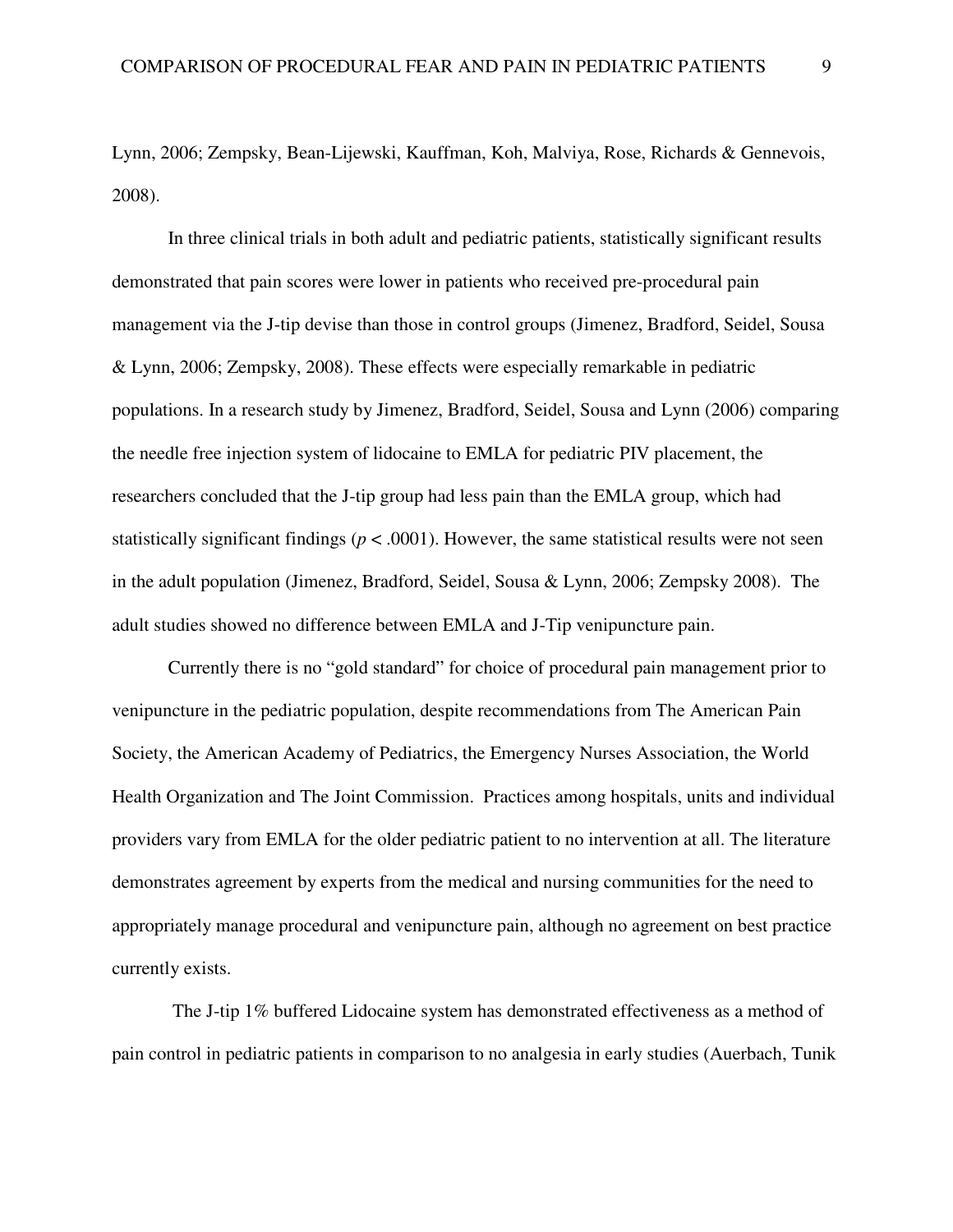& Mojica, 2009). Additionally, a number of studies that examined patient satisfaction and perception of pain and trauma of venipuncture revealed a favorable preference towards the lidociane injection system (Peter, Scott, Watkin & Frasure, 2002; Spanis, Both, Koenig, Sikes, Gracelt, & Kim, 2008; Zempsky, 2008). Due to the extensive use of venipuncture in the pediatric patient population and the increasing concern by providers and governing bodies for appropriate pain control in pediatric patients, the exploration of alternative rapid onset methods to provide pain relief during venipuncture is warranted.

Fear is defined in the medical literature as a negative emotion that is thought to arise as an alarm to a dangerous and/or life threatening situation. (Hugart, McGarth & Pardos, 2011; Rachman, 1998). Traditional fear in children undergoing venipuncture has been referred to as "distress" (Duff 2003) but there is strong evidence that children regard venipuncture as one of the most fearful experiences while in a hospital (Humpreys, Boon & Chiquit van Linden van der Heuvell, 1990; Schechter, Blackson & Pachter, 1997). There were no studies that actually measured fear in children with reference to EMLA. Anxiety and distress was measured.

"Needle pain" has been identified by researchers as one of the most feared experiences on the part of pediatric patients. In combination, procedural fear can increase the pain sensation (McMurtry, Noel, Chambers & McGarth, 2011). Procedural fear impacts children in many different ways, including physiologically increasing pain perceptions, (Rhody & Meagher, 2003) increased emotional distress, and increased autonomic stimulation (Hugart, McGarth & Pardos, 2011). Unfortunately the studies comparing procedural pain management has not measured the actual phenomena of procedural fear. The literature does support that measures need to be taken to decrease procedural fear in pediatric patients.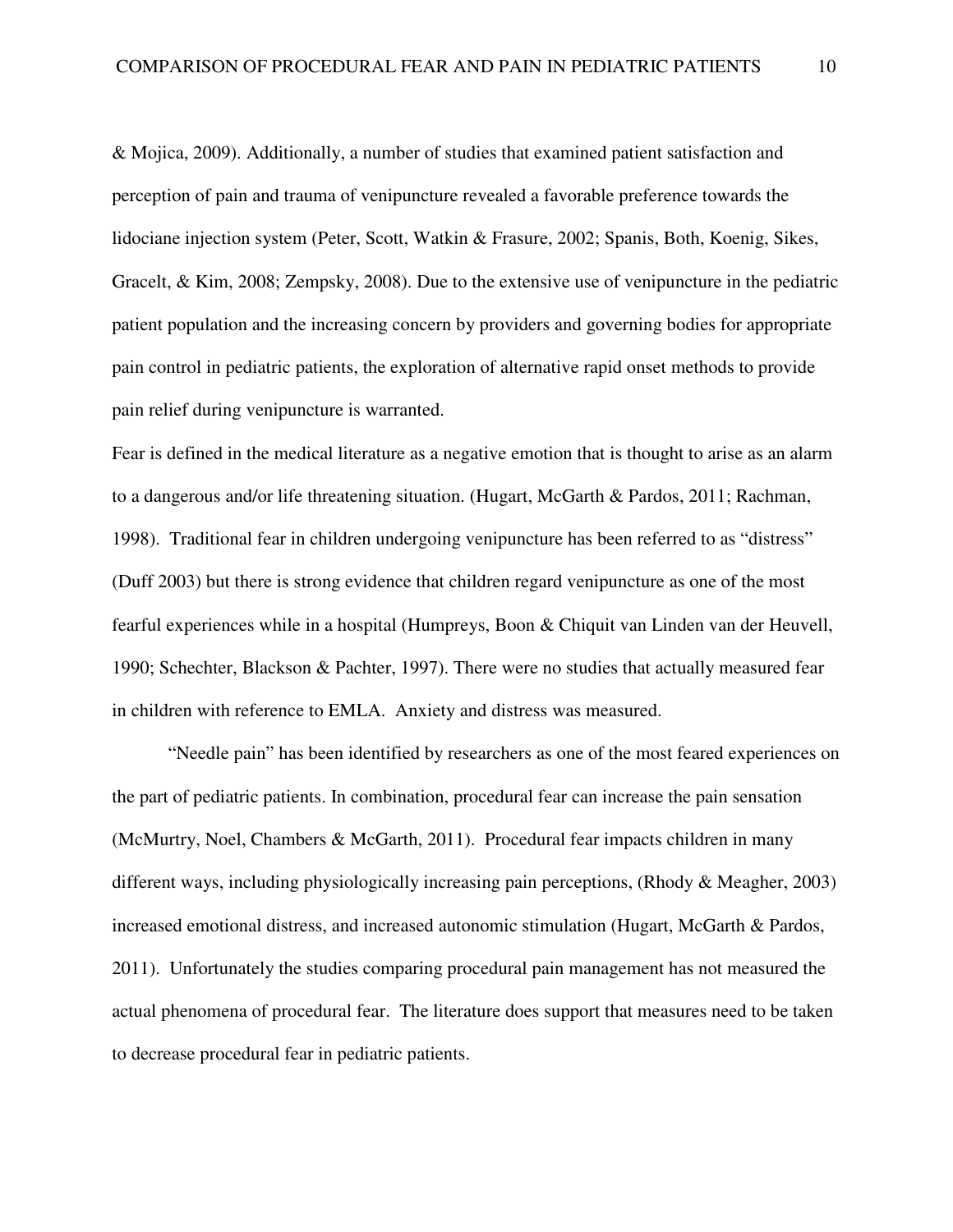In the pediatric literature there have been a small number of studies comparing the use of EMLA to the J-Tip. Auerbach, Tunik and Mojica (2009) studied the J-Tip jet device to determine whether this device and lidocaine would decrease self reported pain in children undergoing needle insertion in the emergency room. The researcher had 2 stages in the research project and concluded that the J-Tip provided better pain control for venipuncture than EMLA or no pain medications.

Jimenez, Bradford, Seidel, Sousa and Lynn (2006) compared the needle free injection system of lidocaine to EMLA for pediatric PIV placement. These researcher concluded that the J-Tip provided better pain control for venipuncture than EMLA.

As the requirements for pre procedural pain management by Joint Commission has increased there is a need for pediatric institutions providing healthcare and researcher to examine the viable options available currently.

## **Significance**

Nurses are often faced with the need to perform venipuncture procedures in pediatric patients for emergency purposes, whereby delay for the purposes of utilizing EMLA for the procedure is not feasible. Venipuncture often causes extreme anxiety in both the patient and the family and leads to many issues including increased procedural fear and overall dissatisfaction with the hospital experience for the child and family. EMLA has been shown to have many barriers to use as has been described (Kuwahara & Skinner, 2001; Moureau & Zonderman 2000; Zempsky, 2008). Previous studies in the pediatric population have shown that effective pain management decreases the traumatic effects of venipuncture procedures and reduces the amount of pain experienced by the child (Zempsky, 2006; Zempsky, 2008).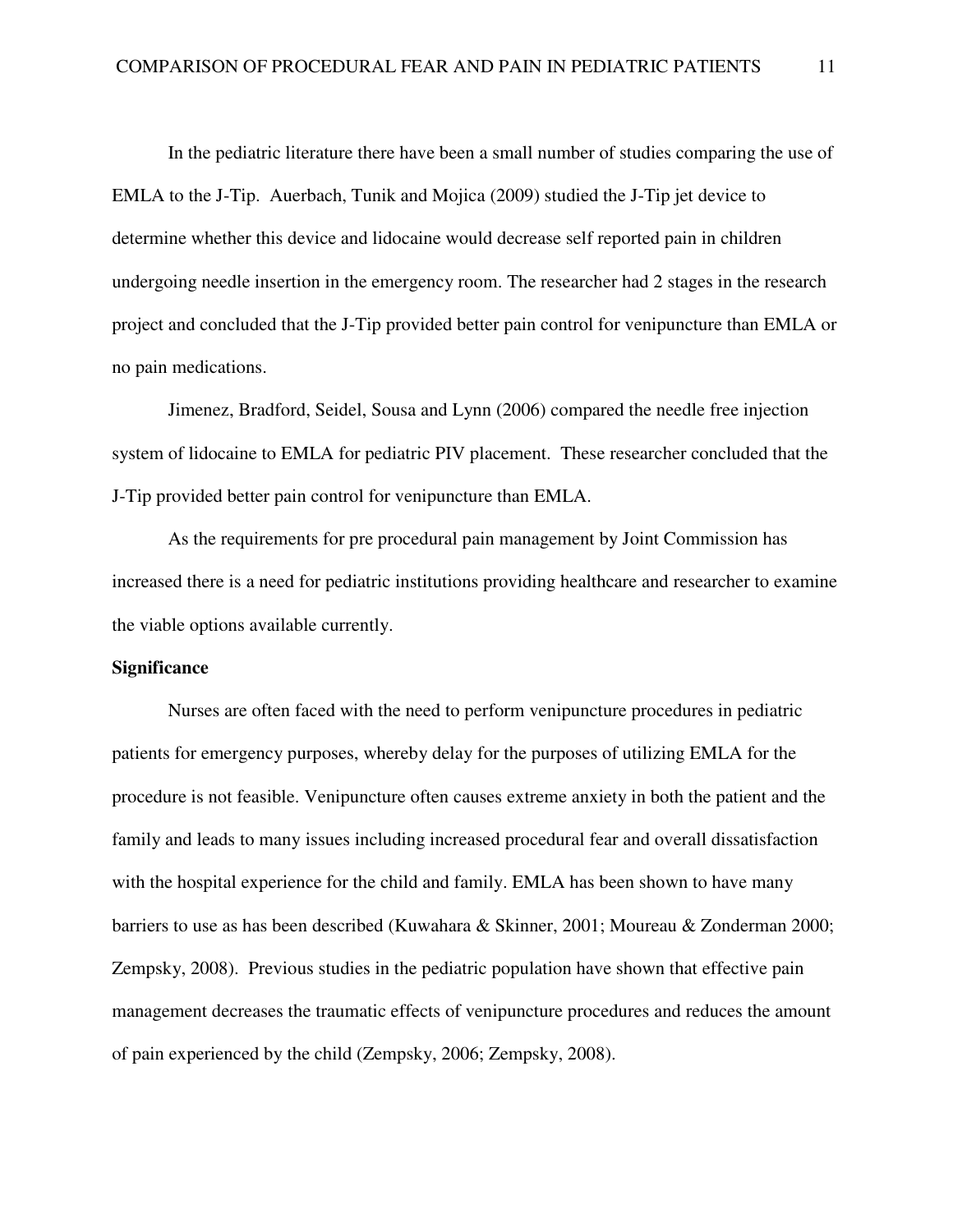Children who are fearful or have an anxious family makes the task of placing a peripheral intravenous access device much more difficult for nurses and often can lead to a number of staff required to hold the child for repeated, unsuccessful procedural attempts to access the vein. The environment for the child is already loud and chaotic as well as unfamiliar and the feeling of physical restraint by hospital staff leads to increase fear and distress (Young, 2005). The family may perceive the venipuncture procedure as a particularly difficult one for their child, whereupon future visits, these parents have increased fear and anxiety due to the perception that the "child has terrible veins and they can never get them" (Ellis, Sharp, Newbrook & Cohen, 2004). These research findings support the need to provide ethical, humane and pain free care prior to procedures in pediatric patients. The challenges of working with the fearful child or family can lead to failed access, the need for placement of a surgical intravenous access device or peripherally inserted central venous catheters (PICC), which are far more invasive procedures, requiring anesthesia or moderate sedation. Another potential result of unsuccessful placement of peripheral intravenous access devices can be emergent placement of an intraosseous line, as well as numerous bruises and injuries to the child's skin and vessels; all contributing to repeated painful procedures. Additionally, when repeated attempts for successful placement of intravenous access devices are required, there is an increased risk of accidental needle sticks to staff.

Venipuncture procedures remain a source of significant pain and discomfort in pediatric patients (Young, 2005; Zempsky, 2008). Barriers to pain management and control include lack of knowledge among healthcare providers and inconvenience to the providers when having to wait for the EMLA to take effect (American Academy of Pediatrics, Committee on Psychosocial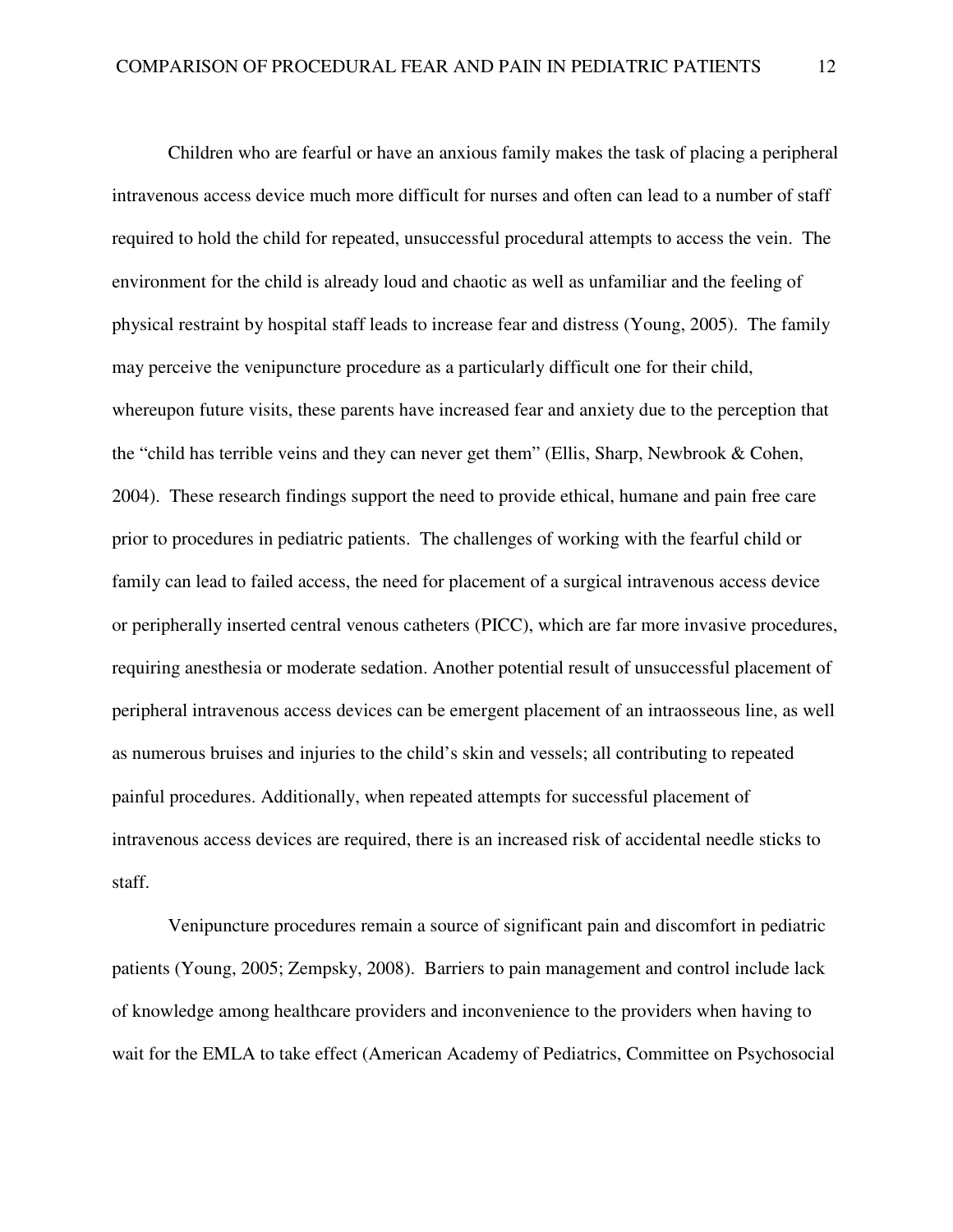Aspects of Child and Family Health, 2001). The J tip may be an effective and safe solution to this dilemma in the pediatric population, in both the inpatient and outpatient setting, for the reduction of pain experienced during venipuncture. The use of the J-tip has been shown in studies to be safe and to reduce all of the above negative effects of venipuncture (Jimenenz, Bradford, Seidel, Sousa & Lynn, 2006).

## **Theoretical Framework**

The middle range Theory of Unpleasant Symptoms, by Lenz and Pugh (1997) served to guide the development of this research project. This theory included three categories of variables, all relevant to the proposed study. These variables were identified as effecting the occurrence, intensity, timing, distress level, and quality of symptoms. The three categories are, physiologic, psychological, or situational. In this theory each category is affected by level of distress, duration, intensity, quality of symptom, and the affect on the patient (Lenz & Pugh, 1996). These factors overlap and affect the patient and family (Lenz, Pugh, Milligan, Gift, & Suppe, 1997). The theory can be used as a foundation for guiding practice.

 Lenz and Pugh (1997) describe the unpleasant symptom as multi dimensional. The authors also clearly state that the unpleasant symptom is individualized and although one patient may find it extremely distressing, another person may not be bothered by it at all. This is further complicated by differences in descriptions of the symptoms and previous experiences. This theory examines not only the symptom, but also encompasses other influencing factors and the interaction of the symptoms with other aspects of care of the patient.

With pediatric venipuncture, procedural fear and pain occur and, as a result of these unpleasant symptoms, there are a number of resulting physiologic, psychological and situational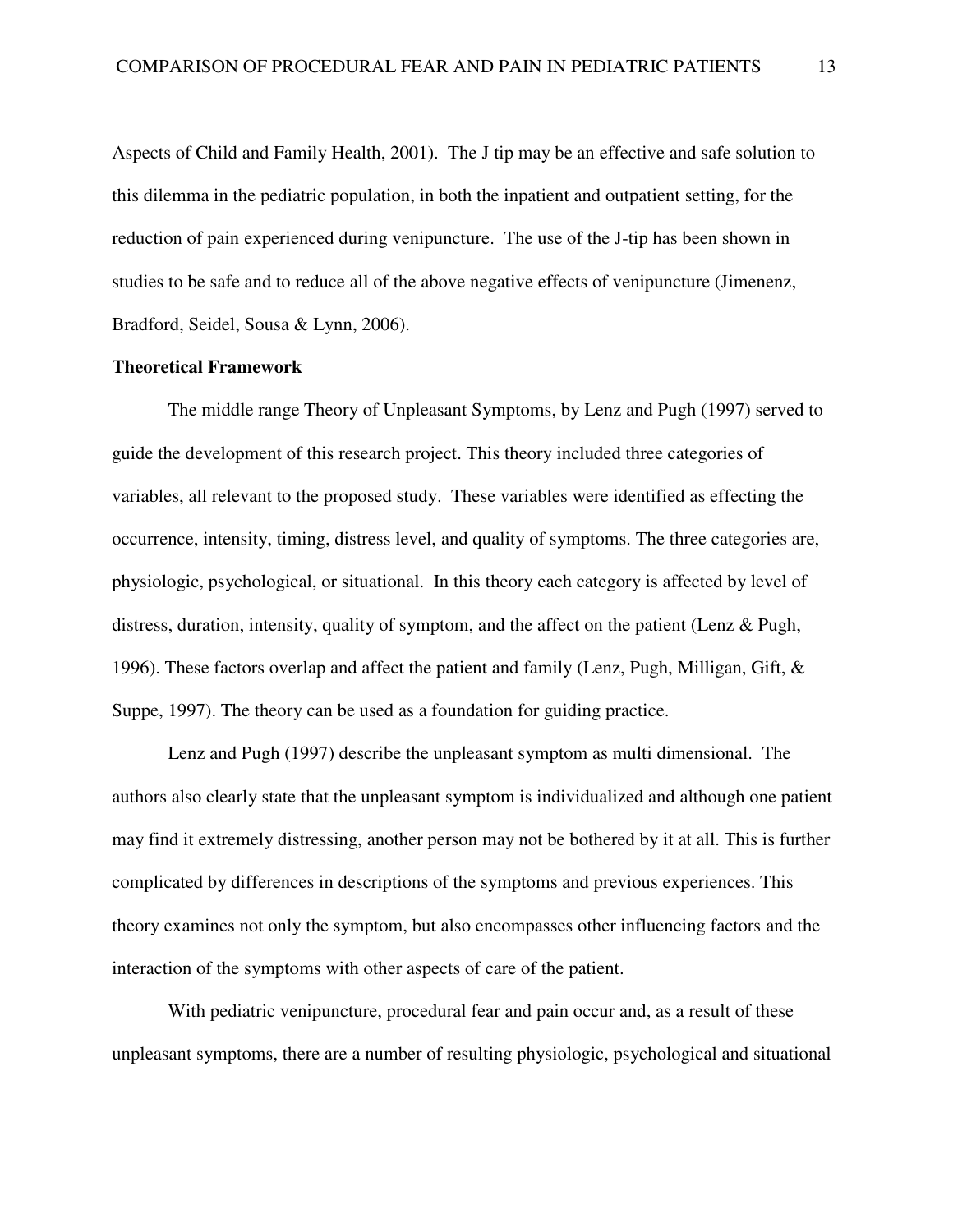factors to be considered. The physiological symptoms that may occur include intense pain, vasoconstriction, hyperventilation, fainting, tachycardia and hypertension. Psychological factors that symptoms include distress, anxiety, fear, mistrust of healthcare providers and behavioral issues. Contributing and situational factors would include one's previous experiences, family anxiety, presence of support persons including child support, use of pain management tools, skill of nursing staff and preparation of the patient for the procedure.

Understanding the effects of the unpleasant symptoms will assist nursing staff caring for the patient to recognize, anticipate and intervene early to reduce the negative effects of venipuncture procedures. By reducing the factors that are affected by the unpleasant experience or symptom, the effects and outcomes will be beneficial by reducing procedural discomfort, reducing procedural fear and facilitating improved care for the child. The concepts of this theory related well to the processes of procedural pain in the pediatric patient. Additionally, the theory also explained the complexity and need for identification and management of symptoms in the earliest stages. The theory is very adaptable to clinical practice and change.

 In a clinical setting it is essential that the healthcare provider attempts to decrease patient's procedural fear and anxiety by preparing the patients and family appropriately. This preparation includes addressing questions and being extremely selective with the words used to describe venipuncture. Avoiding words such as "needles" or "sticking" that have negative impacts on the child, using age appropriate interventions and providing appropriate pain management the access will induce fewer unpleasant symptoms. By reducing the unpleasant symptom or symptoms, the effect will decrease alterations in homeostatasis and procedural fear,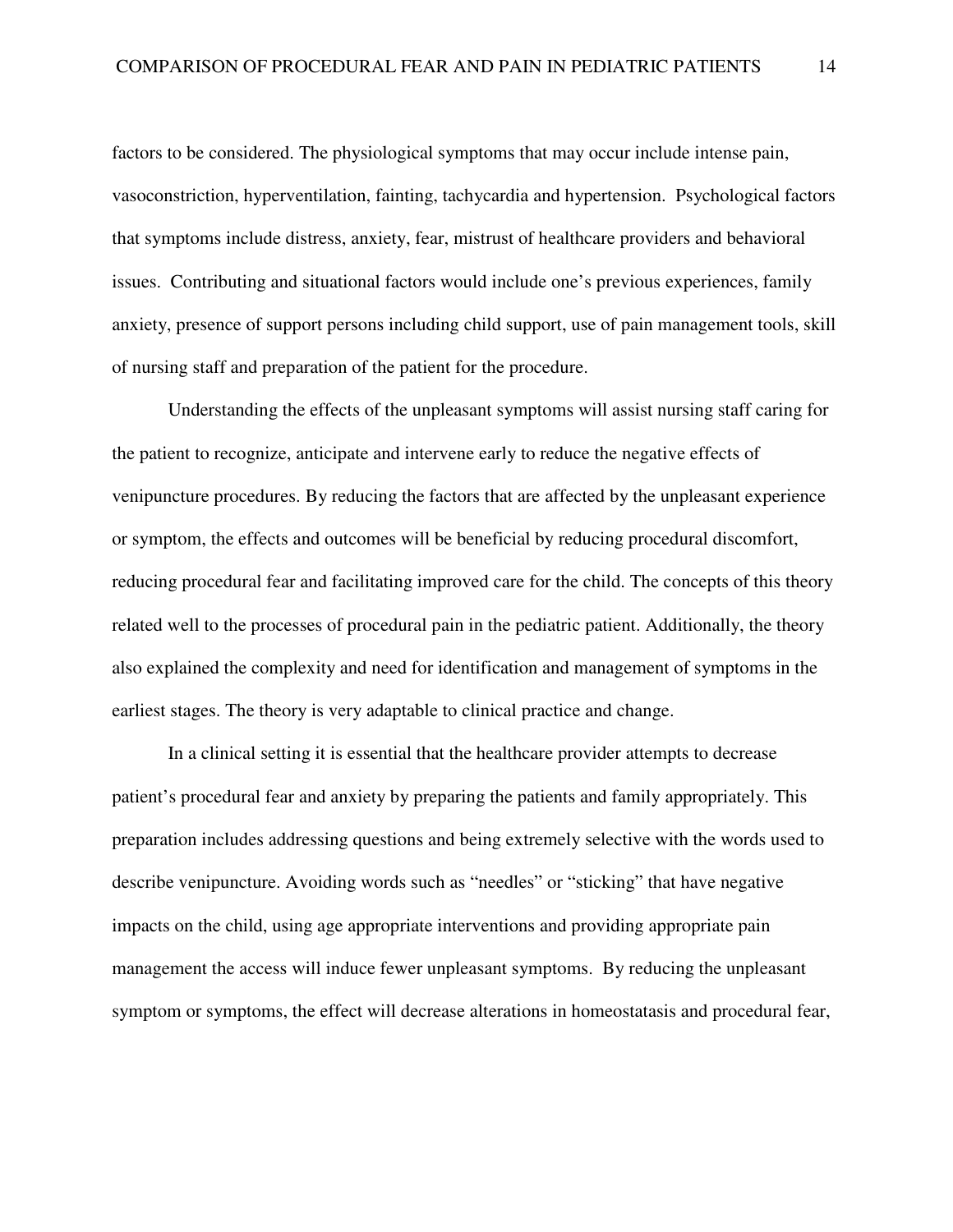supporting cooperation and participation while at the same time increasing or continuing trust in the health care provider.

## **Purpose of Study Change**

The purpose of the study was to:

 Implement a new device to deliver preprocedural pain medications to a child prior to venipuncture and to evaluate procedural fear and procedural pain scores among subjects when receiving standard of care (EMLA) for procedural pain verses the J-tip device. The J-tip is a needless device that can be used to transdermally deliver 1% buffered lidocaine prior to venipuncture and can be administrated by nursing staff. This system can be used in both the inpatient and outpatient population. Due to rapid onset of effect, the J tip system may decrease current barriers to pre-medication for procedural pain and decrease pain and procedural fear associated with venipuncture for pediatric patients.

## **Study Questions**

Research questions addressed during the conduct of this study were:

1). Is there a difference in procedural fear scores among pediatric patients requiring venipuncture with the use of the J-Tip Needleless system as compared to the standard of care (EMLA)? 2). Is there a difference in pain scores among pediatric patients requiring venipuncture with the use of the J-Tip Needleless system as compared to the standard of care (EMLA).

## **Definition of Key Terms and Variables**

## *Conceptual definition: Fear*

A negative emotion that is thought to arise as an alarm to a real or perceived danger and/or life threatening situation (Rachman 1998; Hugart, McGarth, & Pardos 2011).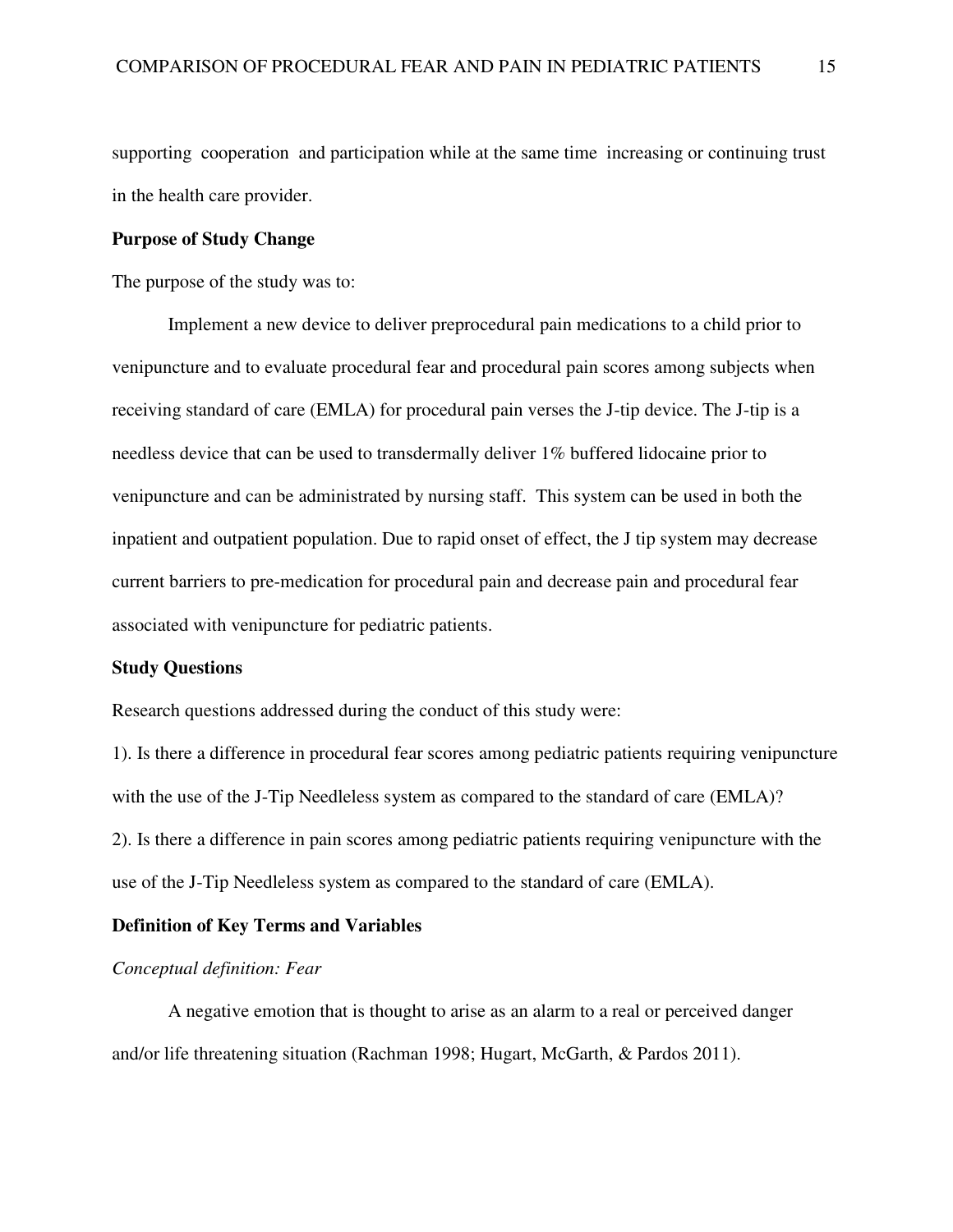## *Operational definition: Fear*

For the purpose of this study, procedural fear was measured by the Children's Fear Scale (Hugart, McGarth, & Pardos, 2011). Subjects selected a fear face ranging from zero to five. A face of zero represented no procedural fear and a face of five indicated extreme procedural fear. *Conceptual definition: Pain* 

Pain is a subjective experience of an unpleasant sensory or emotional experience associated with actual or potential tissue damage (Merskey and Bogduk, 1986).

## *Operational definition: Pain*

An unpleasant sensation associated with damage to the body. For the purpose of this study, pain was measured by subjects scores on a Visual Analog Scale (VAS). Subjects marked a pain level on a line and this mark was measured on ranging from zero to 100 mm scale with zero representing no pain and 100mm being severe scale. This scale was used for children 8 years and older.

## *Conceptual definition: Venipuncture*

The transcutneous puncture of a vein by a sharp rigid stylet or cannula with a flexible plastic catheter to withdraw blood or instill fluid and/or medication (Dorland's Medical Dictionary for Health Consumers. © 2007).

*Conceptual definition: J-tip 1% Needleless injection syringe(National Medical Products, Inc, Irvine, CA)* 

Carbon Dioxide activated syringe containing 0.2mL buffered Lidocaine to introduce 1% buffered lidocaine. This device was used to inject transdermally, prior to the initiation of venipuncture procedures.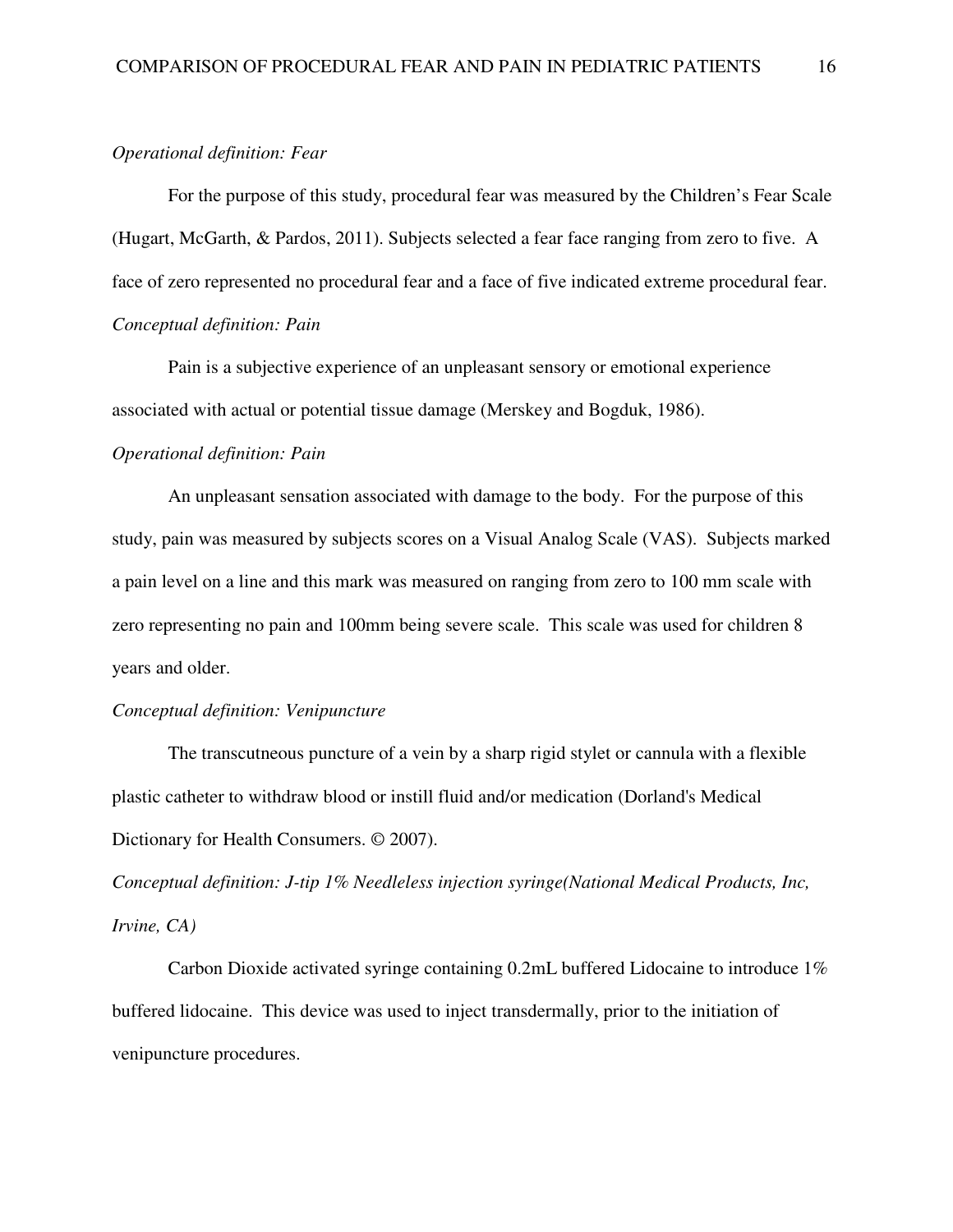#### *Conceptual definition: Buffered Lidocaine*

Mixture of 3mL Sodium Bicarbonate with 10 mL of 1% lidocaine that was drawn into the J tip syringe for administration at the site of the venipuncture 1 to 3 minutes prior to procedure.

*Conceptual definition: EMLA 2.5% Lidocaine and 2.5% Prilocaine ( AstraZeneca UK Limited and Affiliates).* 

Topical anesthetic cream consisting of 2.5% Lidocaine and 2.5% Prilocaine.

## **Summary**

Venipuncture in the pediatric population is a frequent invasive procedure required for appropriate patient care in both the inpatient and outpatient settings (Zempsky, 2008). There is increased knowledge and recognition that venipuncture is an extremely painful and fear provoking process for pediatric patients (Duff, 2003; McMurtry, Chambers & MaGarth, 2011; Papa & Zempsky 2010). The purposes of this practice change were to implement and evaluate the effectiveness of a J-Tip to deliver pre-procedural pain medication to a child prior to venipuncture for local anesthetic effect to reduce procedural pain, as well as compare pain scores and procedural fear scores among subjects when receiving standard of care (EMLA) for procedural pain verses the J-tip device.

 Procedural fear is currently recognized as a phenomenon that can have long term negative impacts on children and may affect their response to pain, response to pain medication and affect their medical care. Untreated procedural fear can lead to needle phobias and further issues into adulthood. The literature and current research supports the need for the healthcare provider to address procedural pain and procedural fear for all pediatric patients and to provide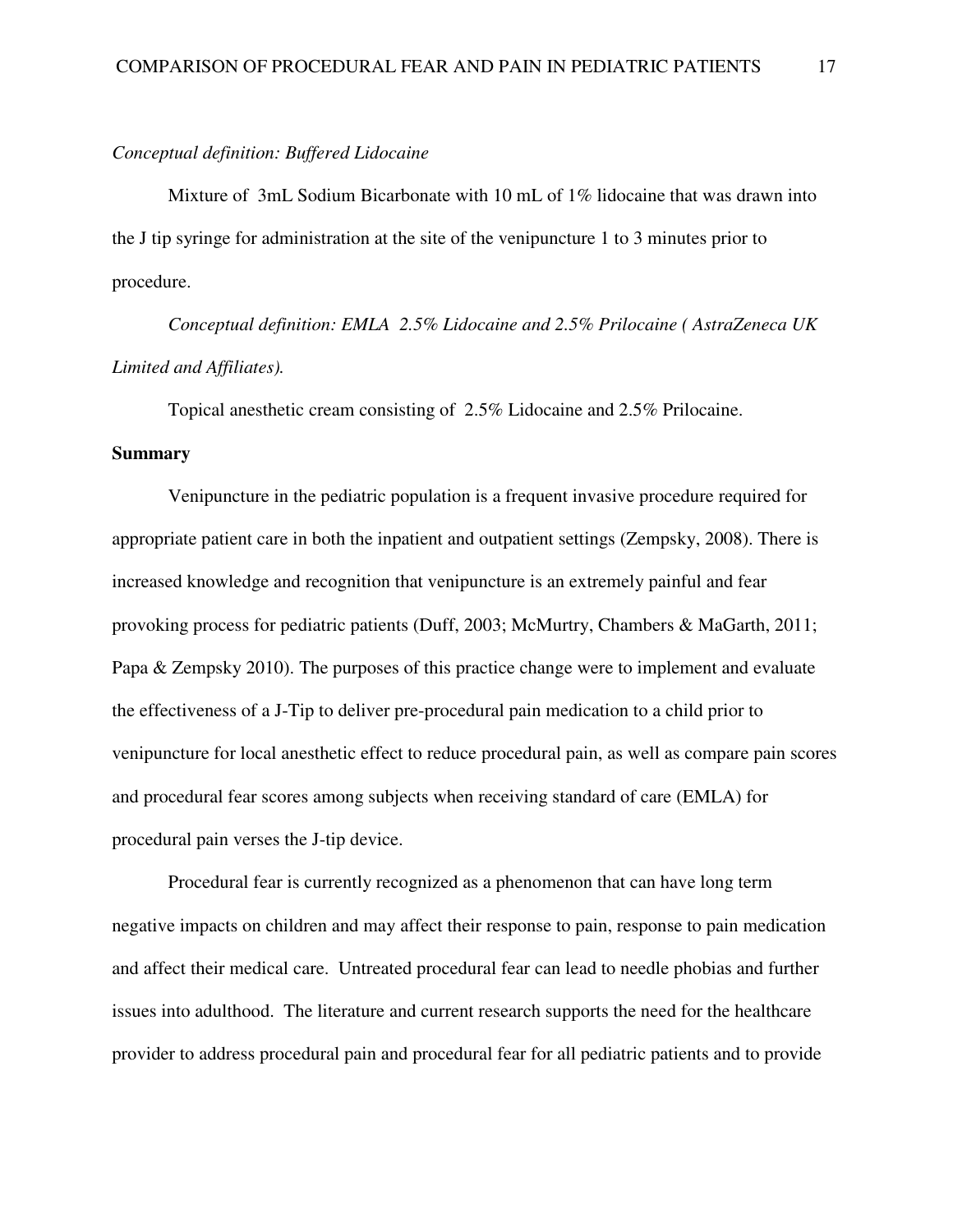ethical, humane and safe care as well as eliminate the gap in available and actual practice for venipuncture (Bhargava & Young 2007; MacClean, Obispo & Young 2007; Young, 2005).

Currently there are a growing number of options for treatment of procedural pain management. There is ample knowledge regarding the existence and management of both pain and procedural fear and the impact of untreated venipuncture pain (Committee on Psychological Aspects of Child and Family Health, 2001). Implementation into our standard protocols and practice guidelines as well as education of the staff is essential to achieve the goal of a reduction in unpleasant symptoms experience for pediatric patients.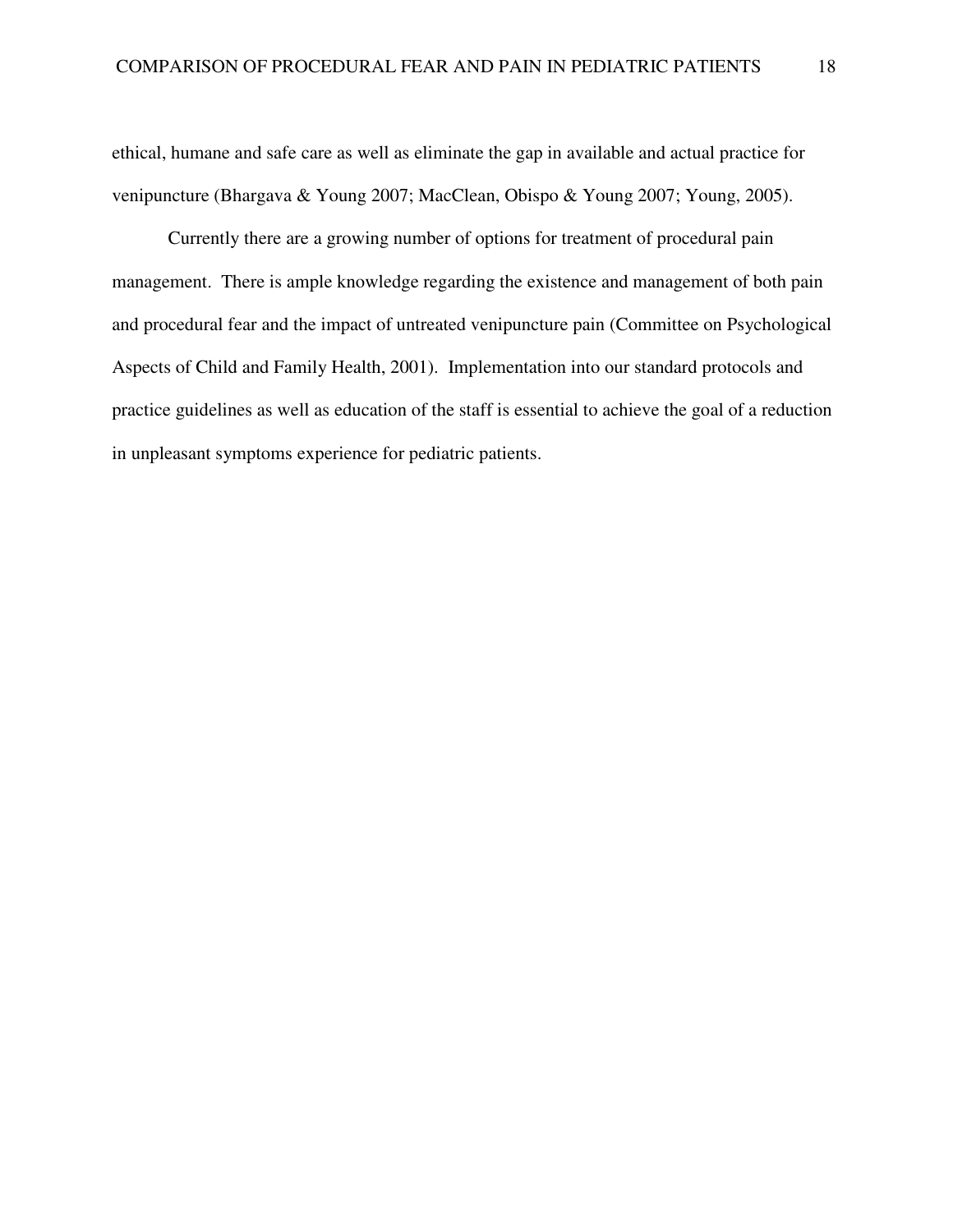#### **Literature Review**

Children requiring hospitalization or visits to the emergency room are often subject to venipuncture procedures, via either venous cannulization or placement of intravenous access devices. The procedure and process of venipuncture is well described in the literature as a significant source of pain and procedural fear for children receiving medical care (Papa & Zempsky, 2010; Young, 2005; Zempsky, 2008). In addition to the pain associated with venipuncture, the process of venipuncture is also viewed by many children as being the most fearful aspect of hospital and emergency room visits (Duff, 2003; McMurtry, Chambers & MaGarth, 2011; Papa & Zempsky 2010). In a survey conducted by Papa & Zempsky (2010) nursing staff agreed that improved pain management for venipuncture pain leads not only to improved the hospital experience for the child and family but also to increased nursing job satisfaction. There is recognition within the literature and by leading experts that procedural fear and pain related to venipuncture needs to be addressed to improve care provided to children and their families.

There are many factors that affect the degree of procedural fear and pain that children experience. Some procedural fear is expected as a normal developmental milestone. Lack of adequate assessment tools and inability to properly evaluate developmental stages, or the constellation of symptoms presented to an unknown provider, affect the evaluation or decision of pain medication choices (Zempsky, Cravero, and Committee on Pediatric Emergency Medicine and Section on Anesthesiology and Pain Medicine, 2004). Children develop coping strategies, but many children are unable to develop effective coping strategies, resulting in high levels of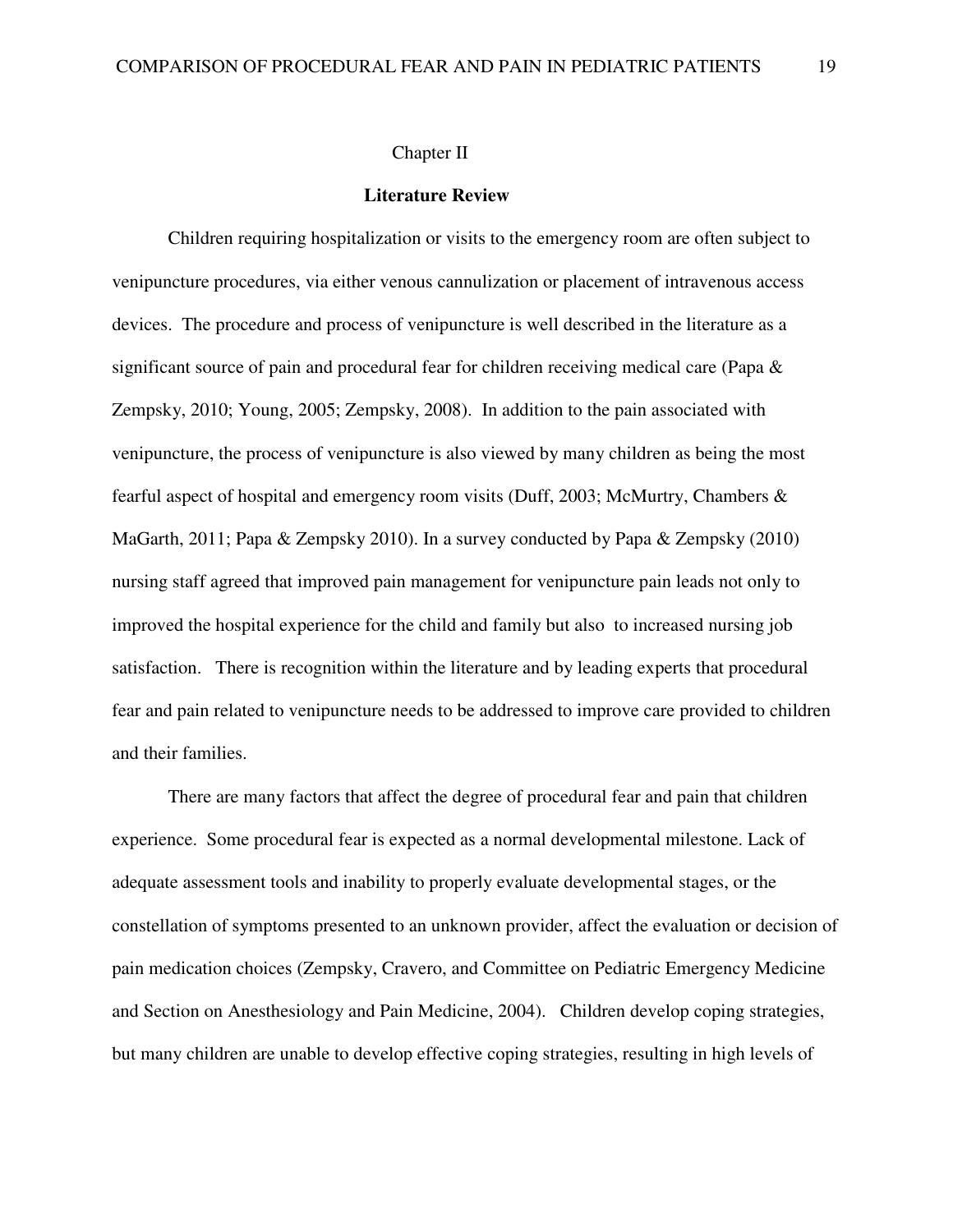procedural fear, pain, and behavioral distress. Procedural fear and pain results in traumatic venipuncture procedures, which may involve the child being restrained or sedated, which leads to further distress for all involved (Duff, 2003; Young, 2005).

Changing nursing practice requires careful review of the literature and current evidence based practices. The initial literature review for the proposed study was conducted by computer based search using the Cumulative Index to Nursing and Allied Health Literature (CINAHL). Articles initially from 1995 to 2011 were reviewed. Key words that were used for this literature search included: Venipuncture, peripheral intravenous access, PIV, procedural pain, pediatric procedural pain, EMLA, J-tip, buffered lidocaine, local anesthetic jet injections.

The search was then expanded to OVID for evidence based practice and research using the same key terms as the initial search and research articles from 1996 to 2011. The search for EMLA and J-tips yielded 34 papers. Lidocaine yielded 20, 332 studies, the majority of were not applicable to initiation of venipunture. The search was then narrowed further to remove non English papers and non-human only studies. The search was then narrowed further to EMLA, Jtip and lidocaine topical for venipuncture, pediatric pain, and procedural fear in the pediatric population.

The following review of the literature represents a synthesized, integrative review of the current state of the science. Discussion of the literature base pertaining to the theoretical framework is presented below, followed by presentation of the empiric literature pertaining to the specific variables of interest. Finally, the chapter concludes with a brief summary of key points.

## **Review of the Theoretical Literature**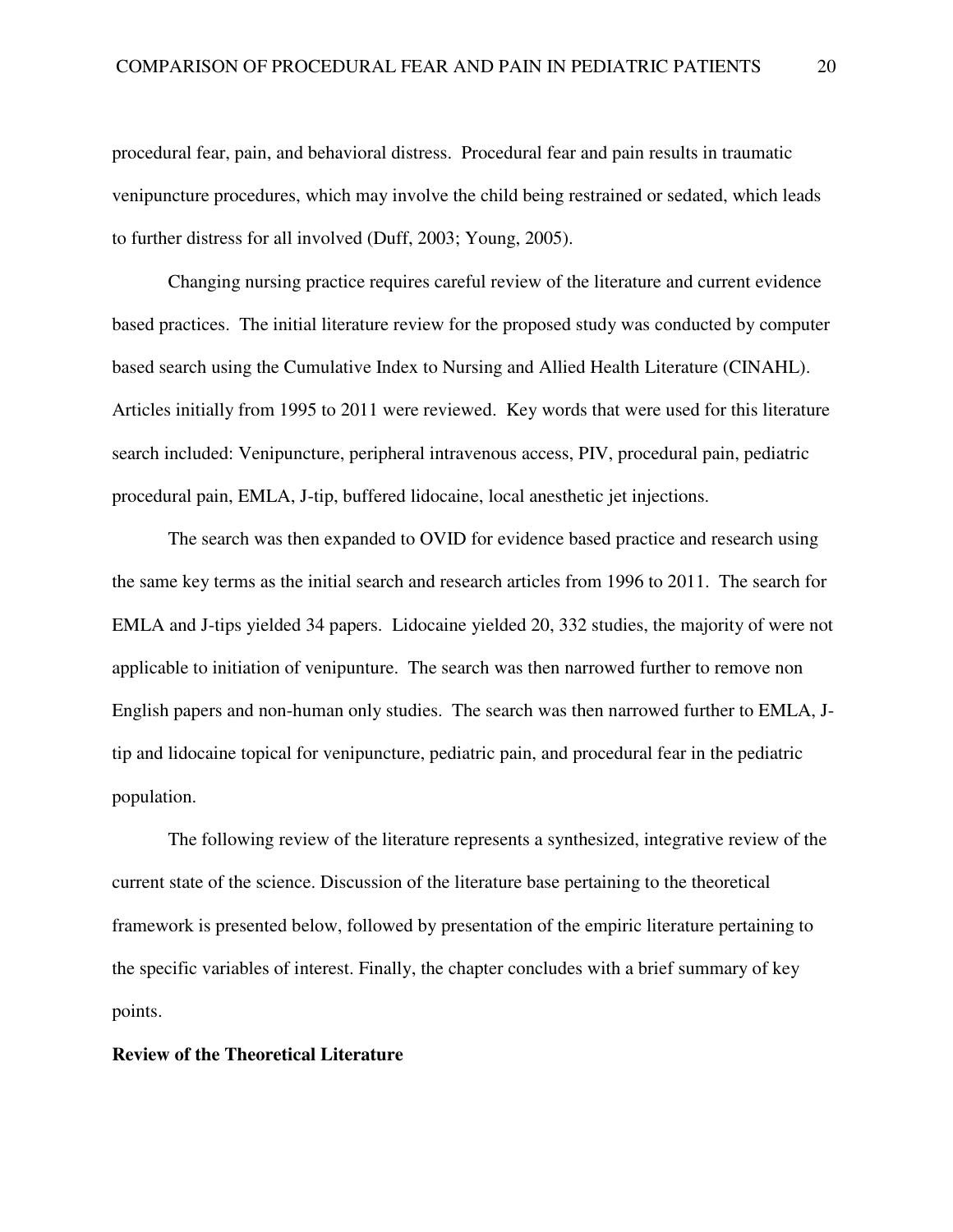The theoretical framework selected for the proposed study is the middle range Theory of Unpleasant Symptoms, developed by Lenz and Pugh in 1995. There are three major components in this theory: the symptom that the individual is experiencing, the influencing factors that give rise to or affect the nature of the symptom, and the consequence of the symptom (Lenz, Pugh, Milligan, Gift & Suppe, 1997). The effects that the symptom has on the physiological aspect of the patient, as well as the psychological and environmental aspects of the patient and the multidimensional affects that the symptom can have on the patient outcomes, both immediately and in the long term.

Symptoms are defined by the Theory as "perceived indicator of change in normal function as experienced by the patient and are the red flags of threats to health" (Lenz, Pugh, Milligan, Gift & Suppe, 1997, p.15). The Theory examines symptoms in a multidimensional context. For example pain may be examined in multiple dimensions including intensity, which includes how strong the symptom of pain is and the amount of pain perceived by the patient, developmental interpretation of pain, previous experiences, and degree of fear present and parental support.

Pain, which would represent the symptom that the patient conceptualizes as a multidimensional experience, is evaluated by using age appropriate scales or tools that are tested and reliable as well as descriptions by the patient. The time that the patient has been experiencing the unpleasant symptom needs to be considered when evaluating and assessing patients. In evaluating the pain or symptom it is essential to include how long the symptom has been present, the intensity of the symptoms and whether the symptoms stay constant or vary. The amount of distress caused by the symptom has to be closely evaluated, often providing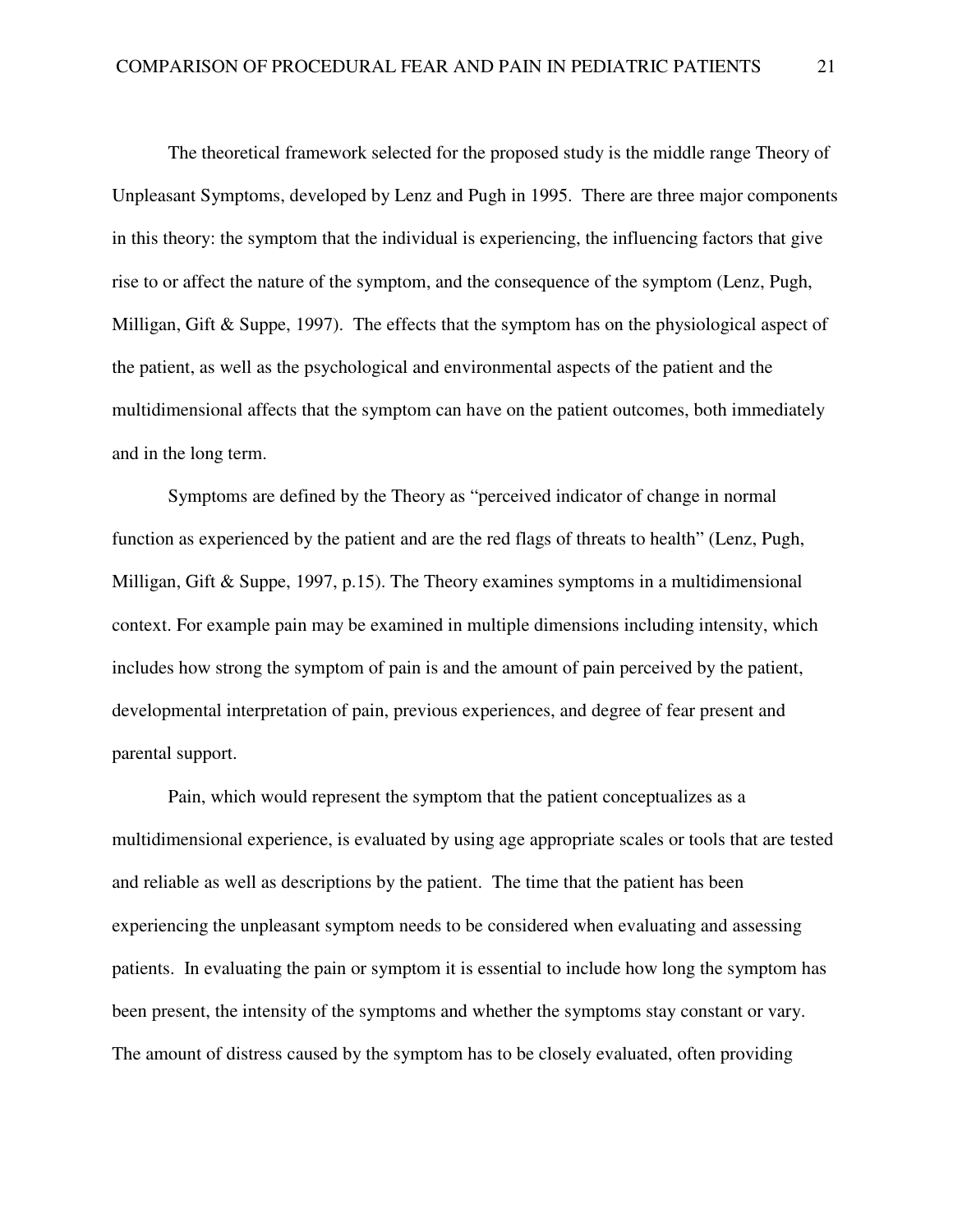assistance in the guidance of therapy. The symptom, in this case, the pain and the effect that the pain has on the patient, is the factor or dimension that contributes the most to the quality of life for the patient (Lenz, Pugh, Milligan, Gift & Suppe, 1997).

Pain is known to be subjective and varies among people with many factors influencing pain perception. In the pediatric patient, developmental age, disabilities, understanding, culture and family influences make pain a challenge to assess accurately (Walco, 2010; Weismann, Bernstein  $&$  Schechter, 1998). When assessing pain in the pediatric population, it is absolutely essential to use developmental age appropriate tools to evaluate the physiological symptoms, intensity, duration and distress caused by the procedural fear and pain. This assessment must include all aspects of the symptom including psychological and environmental influences. Cultural and parental input is essential as parents may have a unique insight into the patient's response to pain or unique ways of describing pain. Culturally, patients may respond differently to pain and interpretation may be difficult for the health care provider caring for the patient.

Influencing factors play a role in the unpleasant symptoms, which is very important in the understanding how a pediatric patient experiences pain. Physiologically, procedural fear and concerns regarding the venipuncture procedure, as well as the perceived pain and distress can lead to difficulty accessing the vessel, vasoconstriction, increased heart rate, apnea and occurrence of trauma to the child (Papa and Zempsky, 2010). Psychologically, there is concern for needle phobia, increased fear, anxiety, and depression (Duff, 2003, Walco, 2008; Weisman, Bernstein and Schechter, 1998). If psychological factors can be managed, research findings suggest effectiveness in reducing the symptom (Lenz, Pugh, Milligan, Gift & Suppe, 1997).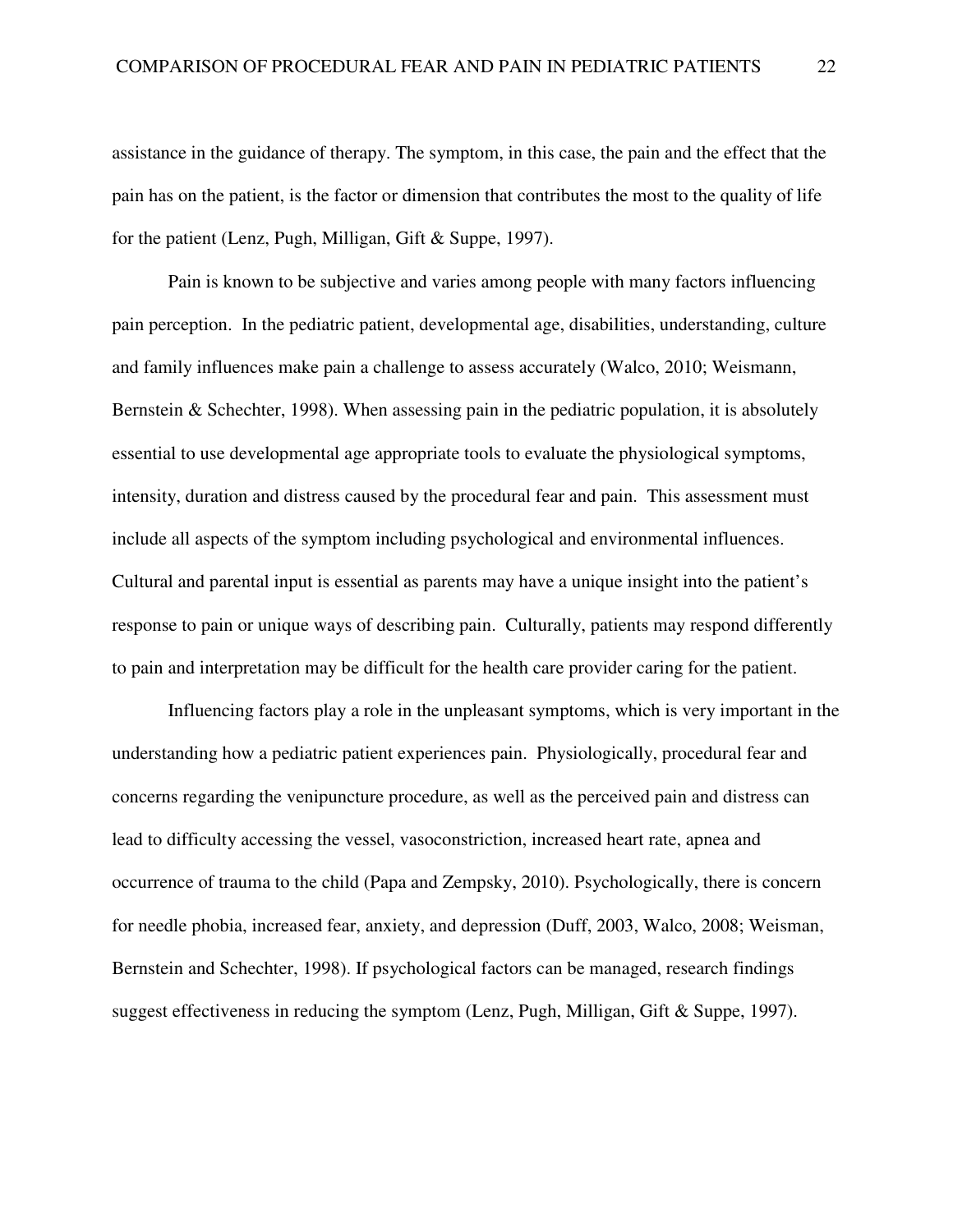Parents and the hospital or emergency room environment can often affect a child's level of procedural fear. Being placed in a small room, in an unknown environment, with numerous people and unknown aspects of care, leads to situational factors that affect the child and symptoms. The situational and emotional factors includes the words used by health care professionals to describe venipuncture, being held down by one or two strangers, not being allowed access to familiar objects of comfort, lack of proximity to parents, or visualization of needles. The unpleasant feeling of fear due to the environment and the unknown can lead the child to have physiological and psychological symptoms including tachycardia, nausea, vomiting, uncontrollable behavior and poor coping skills (Walco, 2008). These factors can all negatively impact the experience of venipuncture and fear for a child and their family.

The Theory of Unpleasant Symptoms (TOUS) describes how proper recognition and management of all three components, physiologic, psychological, and environmental, are necessary to improve clinical outcomes. If pain and procedural fear in the pediatric patient is assessed with age appropriate tools, skill and sensitivity, then the outcome of the patients experience and the long term impact will be positive. With proper evaluation and resources, such as child life support services and appropriate pre procedural pain management, preparation for the procedure can be optimized. Parents may be able to assist in comforting the child or explaining to the child, whereby reducing procedural fear. Age appropriate words may help to decrease the procedural fear and anxiety about the procedure. If inappropriate management occurs then the long term effects of pain can include mistrust of the health care professional, needle phobias, injury to the vessels, multiple needle sticks and medical complications including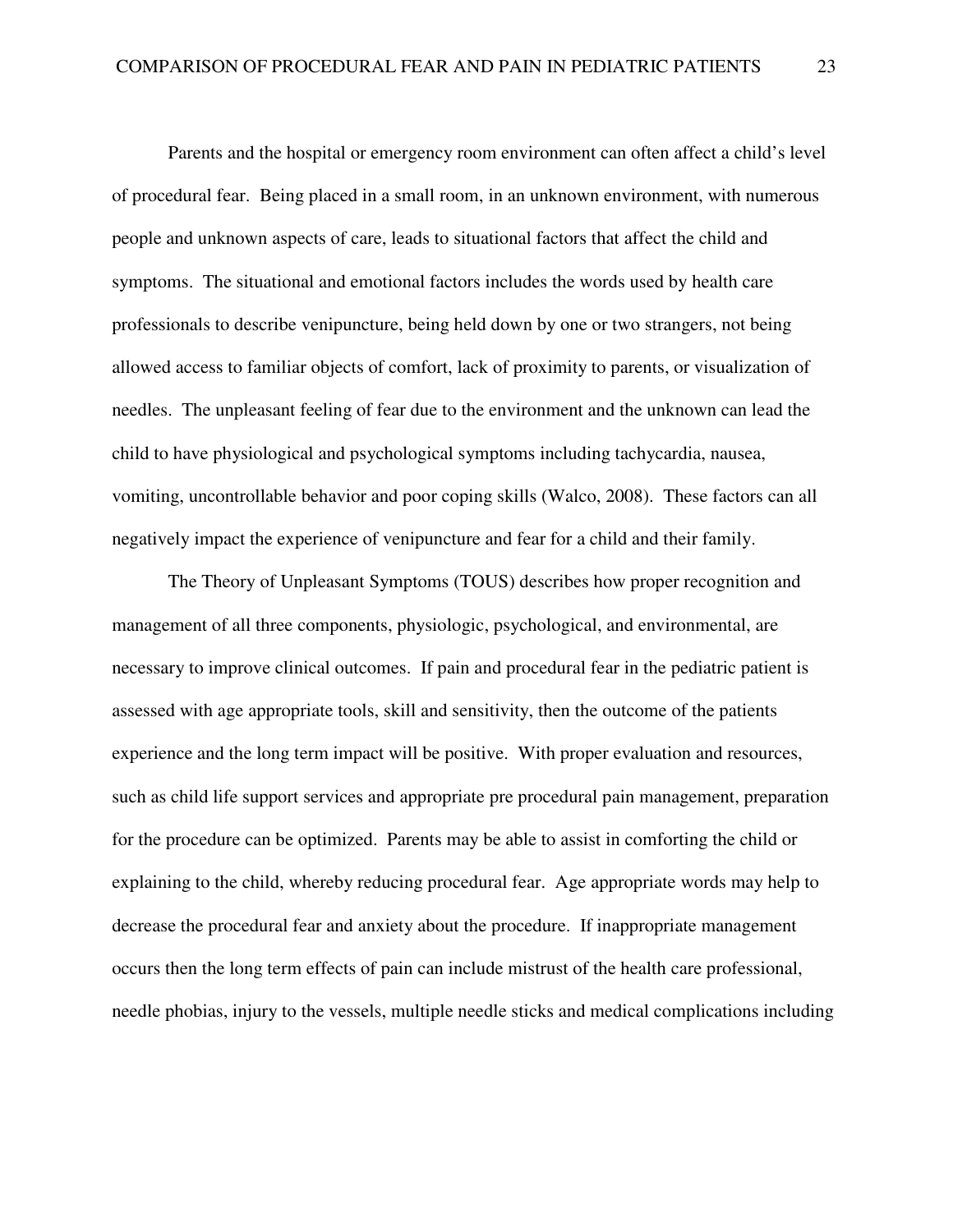stress, apnea and hematoma (Kennedy, Luhmann & Zempsky, 2010; Walco, 2008; Weisman, Bernstein & Schechter, 1998).

Liehr (2005) suggests that unpleasant symptoms are subjectively experienced indicators affecting performance, which are described specifically by timing, quality, intensity, and distress and are influenced by physiological, psychological, and situational factors. The notion of pain as a subjective experience is supported in the research literature. Liehr (2005) postulates that the Theory of Unpleasant Symptoms explains that persons in varied situations can experience common symptoms, and that symptoms are individual phenomena occurring in family and community contexts.

Liehr (2005) states that in practice, unpleasant symptoms are operationalized by symptom assessment, management, and relief intervention. In research, symptoms can be described using a symptom scale, which measures duration, quality, and intensity of the symptom, as well as the symptom experience (Liehr, 2005). When considering the concept of pain, there are various subjective as well validated and age appropriate scales to measure pediatric pain. These tools can be utilized in the clinical setting to give guidance to the health care provider for appropriate management of the unpleasant symptom and reevaluation of the effectiveness of the intervention.

 Tyler and Pugh (2009) applied the Theory of Unpleasant Symptoms to patients undergoing Bariatric Surgery. Their study used the theory to evaluate and manage post operative patients with a multidisciplinary team to encompass all three components of the theory. This paper highlights the essential aspects of the consequences of an untreated unpleasant symptom on both cognitive and functional activities and ultimately the outcome. Pain is multidimensional therefore, early recognition and treatment can ensure multidisciplinary interventions to provide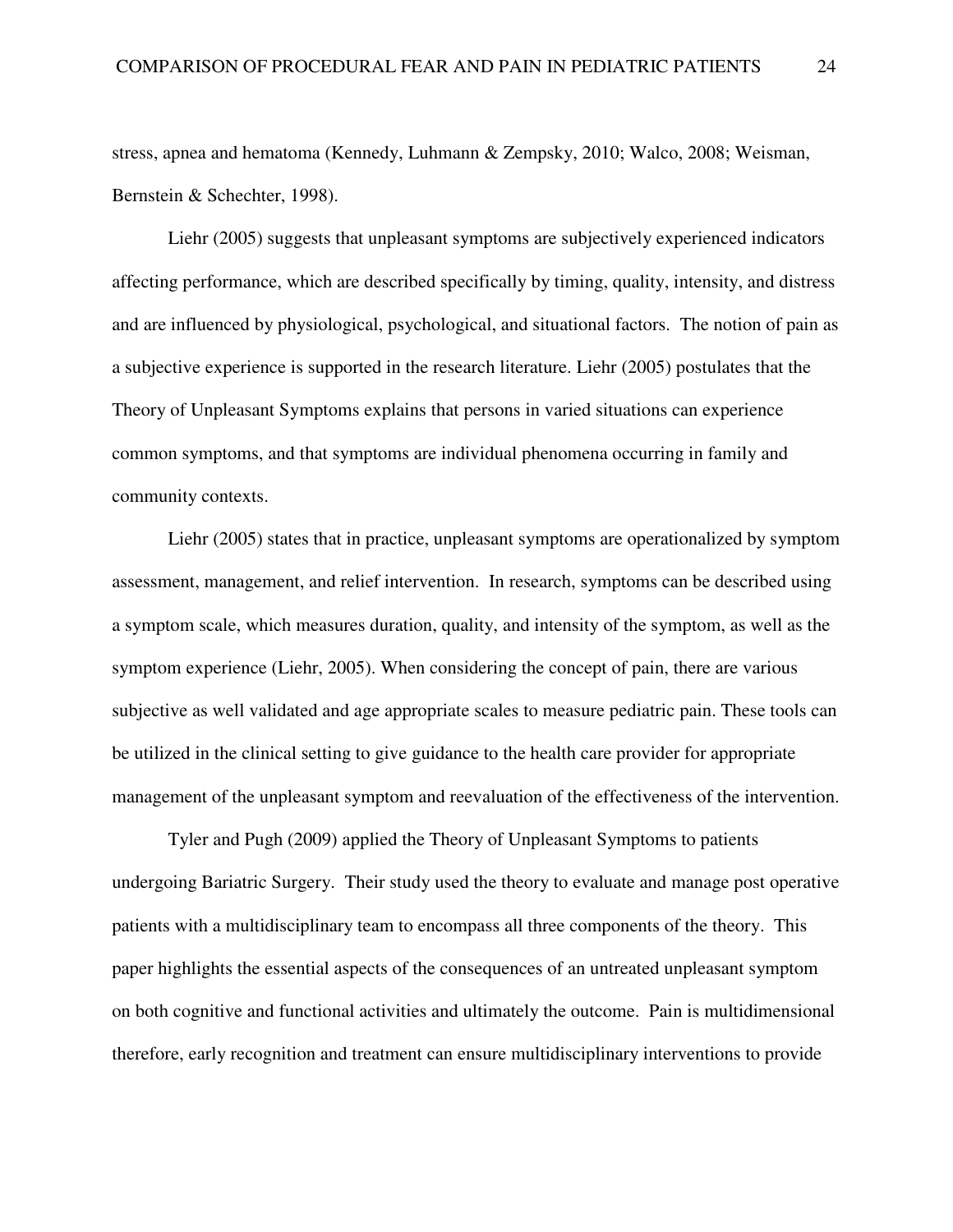comfort and decrease both pain and procedural fear with positive outcomes for patients. This theory can give health care providers a clearer understanding of the characteristics of the unpleasant symptoms and the factors that interact or affect the patient psychologically, physiologically, and situationally (Tyler & Pugh, 2009).

"Needle pain" has been identified by researchers as one of the most feared experiences on the part of pediatric patients. In combination, procedural fear can increase the pain sensation (McMurtry, Noel, Chambers & McGarth, 2011). Procedural fear impacts children in many different ways, including physiologically increasing pain perceptions, (Rhody & Meagher, 2003) increased emotional distress, and increased autonomic stimulation (Hugart, McGarth & Pardos, 2011). From a psychological perspective, there is well documented research evidence supporting a phenomenon of catastrophic thinking in children and the subsequent development of needle phobias, extreme distress, and panic to the perceived threat to self (Hugart, McGarth & Pardos, 2011). Children with procedural fear become more fearful and reactive to the environment leading to increases in fear. If the unpleasant symptom of procedural fear is recognized early on in the assessment phase and is managed effectively, venipuncture procedures will have less of a negative impact or long term effect on children and their families.

## **Review of the Empirical Literature**

The purpose of the proposed study was to compare the effectiveness of the J-Tip needleless system, which delivers 1% buffered Lidocaine to the current standard of care, the topical anesthetic EMLA (prilocaine and lidocaine formula) for management of procedural fear prior to venipuncture procedures, as well as pain relief during venipuncture. In this review, aspects of EMLA and the J-tip device were examined for effectiveness, ease of use, rapid onset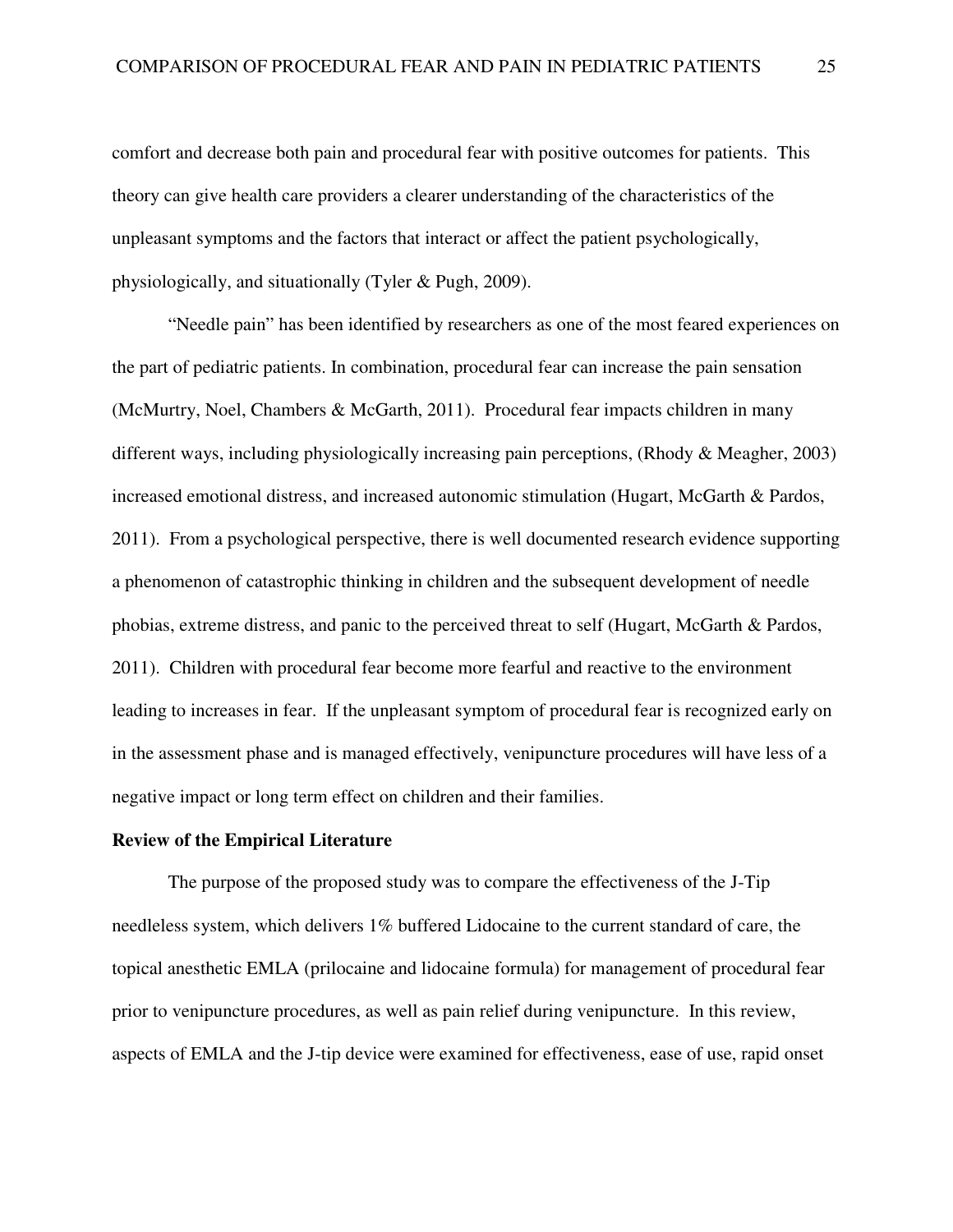of anesthesia, and incidence of reported side effects. An additional concept included barriers to use for EMLA and the J-Tip needleless system with 1% buffered lidocaine as reported by providers. The variables of interest were effects of EMLA and the J-Tip needleless system on procedural fear and pain in pediatric patients undergoing pediatric venipuncture procedures.

In an effort to establish the need for the proposed study and to articulate the state of the current scientific evidence, an extensive literature review was conducted. There were only limited quantitative randomized control trial (RCT) studies on the J Tip buffered lidocaine use in pediatrics. There were a number of articles discussing the scientific knowledge of procedural pain and pharmacological interventions to improve clinical outcomes and practice. Research on adult venipuncture pain studies, and general pediatric procedural pain was included in the review in light of the limited literature available pertaining to the pediatric population.

## **Pediatric procedural fear**

Fear is discussed in many articles related to procedural pain but the definition of fear and the method of measuring the actual phenomenon have not been well documented until recently. There has been growing effort by pediatric psychology practitioners to evaluate and explore methods of assessing and measuring fear accurately. In the current literature there were two articles published using a new, well validated tool similar to the pediatric FACES scales to measure pediatric fear.

 McMurray, Chambers and McGarth (2011) clearly defined fear as a negative emotion that is thought to arise as an alarm to a dangerous and life threatening situation. These researchers investigated the psychometric properties of the Children's Fear Scale with young school aged children. In this study children and parents were videotaped during venipuncture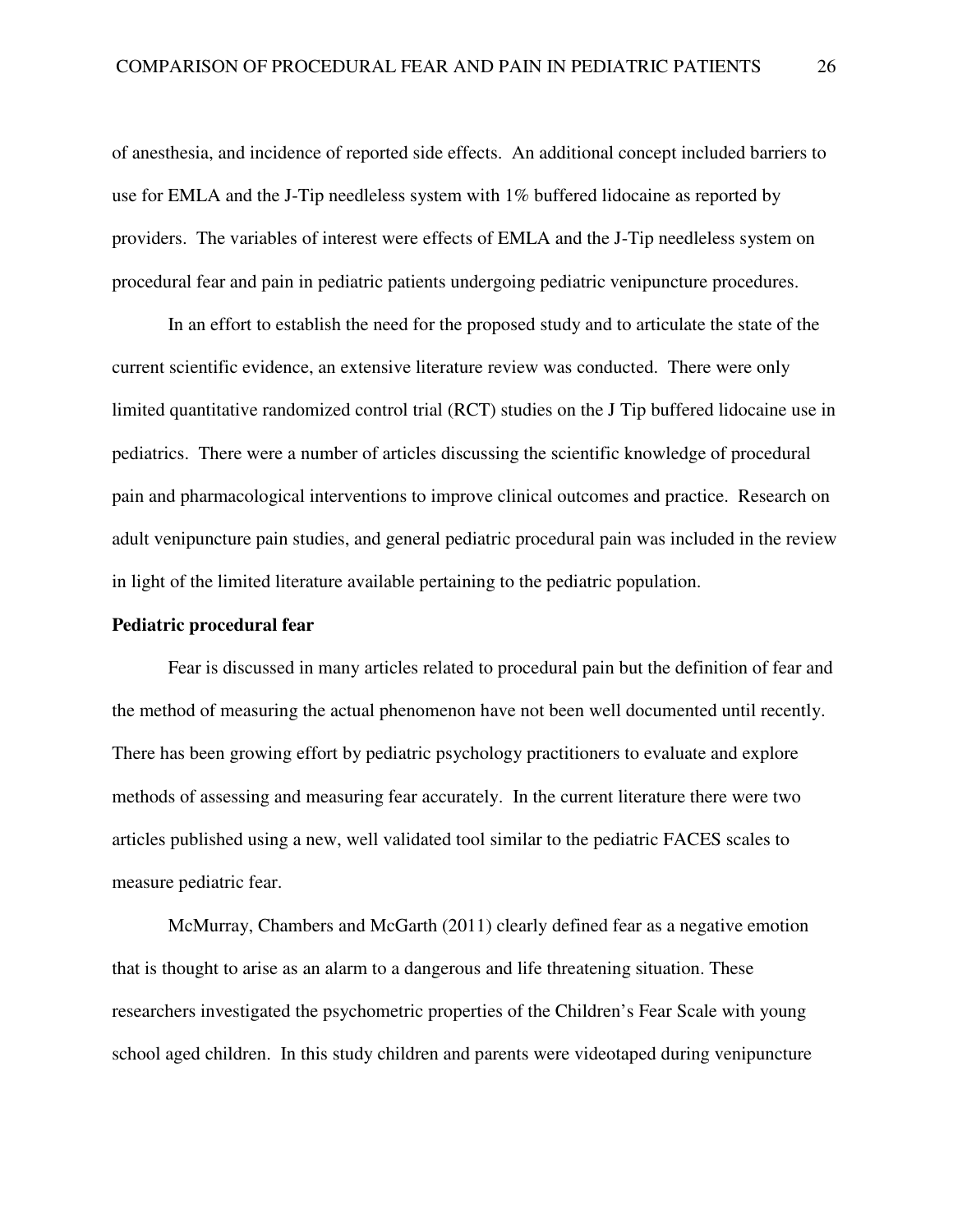and completed fear and pain ratings immediately after the procedure. The study was a convenience sample of 100 subjects between the ages of 5 years and 10 years were included in the study.

The study setting was an outpatient laboratory and the study required the completion of one of three fear scales at the completion of the venipuncture. The three scales used by the subjects were the Children's' Fear Scale, the Faces Pain Scale – Revised and the Children's Anxiety and Fear Scale. Parents were only required to complete the Children's Fear Scale. Two weeks after the experience the subjects and parents then completed the same scales. The authors concluded that the Children's Fear Scale was a valid and reliable measurement for measuring and evaluating pediatric procedural fear.

Humprey, Boon, Chiquit van Linden van der Heuvell and van de Wiel (1992) evaluated 223 children undergoing venipuncture to gain scientific data on the occurrence of acute behavioral distress in children that are undergoing venipuncture. The study used trained observers and a behavioral observation scale to examine the levels of distress experienced by the children undergoing venipuncture. The instruments used for this study was the Groningen Distress scale for distress measurements and a VAS for "pain and nervousness". Approval was obtained for the study from the medical ethics board. All children requiring venipuncture were included. There was no required informed consent and the parents were notified of the ongoing study by posters in the pediatric units. Children were observed in two phases, the first section occurring in the preparatory phase and the second observation phase occurring during the actual venipuncture. The researchers used a one to five observational scale to evaluate the children's level of distress and had these scales completed by trained observers. During the study, using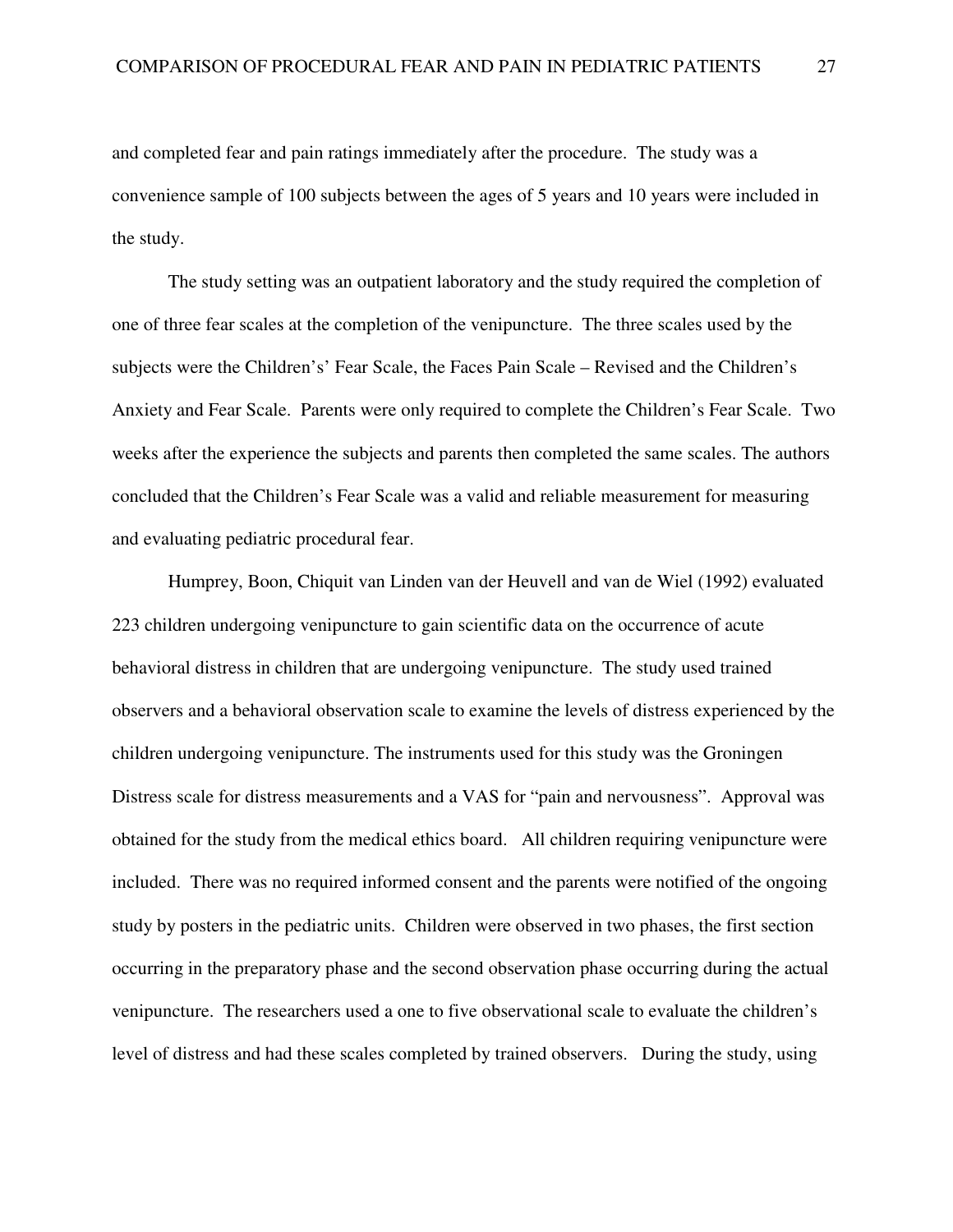the Groningen Distress Scale, the researchers observed that 113 children out of 223 children were rated as having a three or higher score which was interpreted as a high level of distress. The researchers found significance  $p < .001$  correlation  $r = .87$  in the preparatory phase and the actual venipuncture phase. The researchers also found significant  $p < .0001$  correlation  $r = .57$  of the VAS with distress. Therefore, the researchers concluded that high levels of distress and procedural fear during venipuncture was common, and that these levels of distress correlated with age. Based on age related findings, the researchers recommended that toddlers and preadolescents should be targets for new interventions to reduce distress during venipuncture. The researchers found that distress decreased with age and maturity but that the process of venipuncture still caused some distress in adolescents. The authors if this study did not identify study limitations (Humprey, Boon, Chiquit van Linden van der Heuvell and van de Wiel, 1992).

 The need to decrease the fear of needles is essential as this fear can have lifelong health impacts. There is an opportunity and need for health care professionals to take steps to diminish the procedural fear of needles and to be active in the prevention of the development of needle phobia (Nir, Paz, Sabo and Potasman, 2003). Nir, Paz, Sabo and Potasman (2003) designed a study to evaluate fear of injection in young adults as related to vaccinations. The study site was a travel clinic in Jaifa, Israel that was responsible for providing health services to over 2000 travelers a year. The researchers had 400 travelers, with a mean age of 25 years; at a travel clinic participate in the study with a mean age of 25 years. Questionnaires were given to each of the subject regarding their fear of needles or injections. Questions asked about include bad past experiences, value of immunizations, time, comfort and the need for empathy by medical staff. The researchers used logistic regression to predict two specific end points. The researchers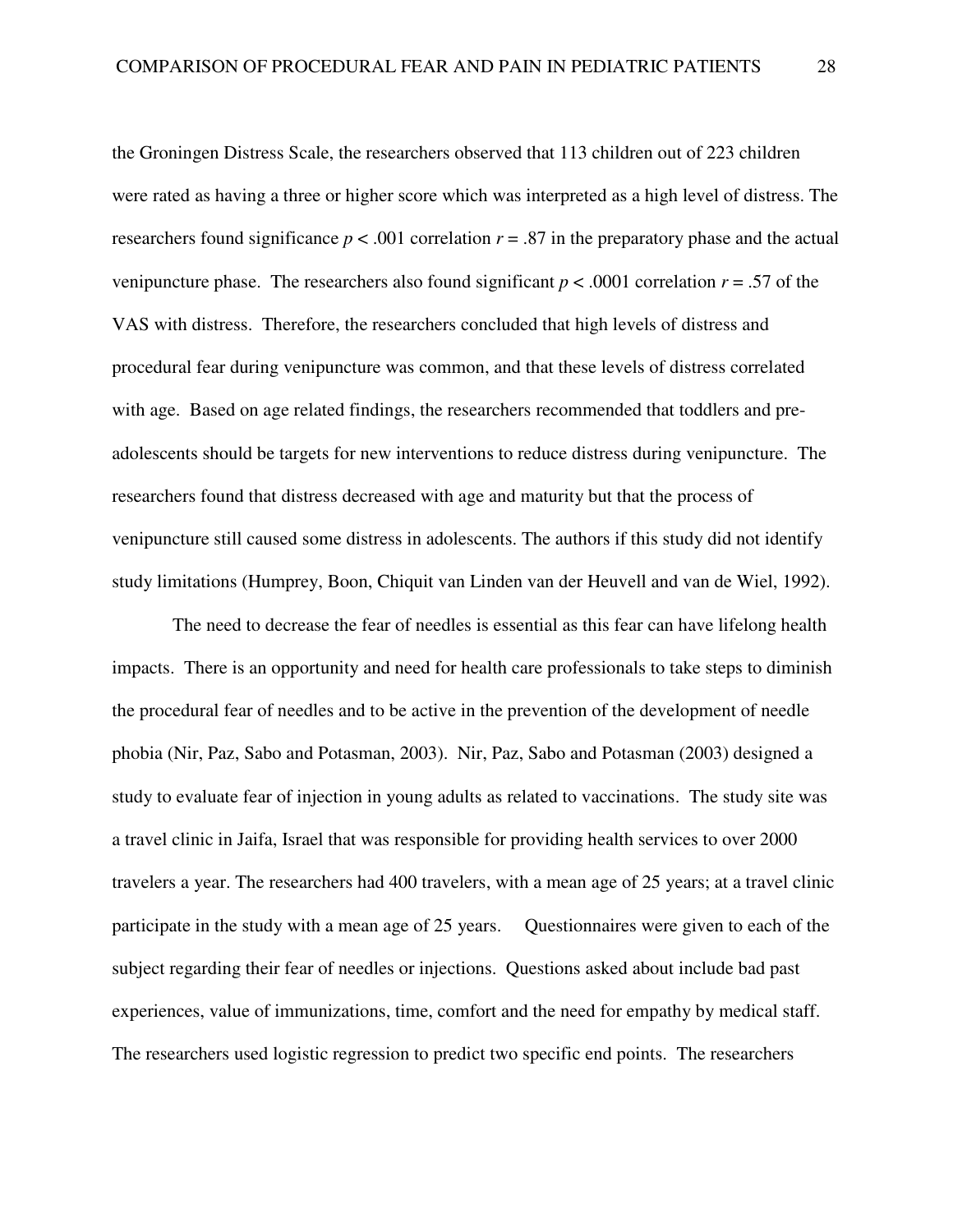showed that fainting was associated with a bad past needle experiences, needle fear and unreasonable fear  $(p<.0001)$ . The researchers concluded that fear of needles and bad experiences potentially negatively impact the young adult

Procedural fear can be decreased to have less of an impact on the child. There are a number of interventions that can be used. Cavender, Goff, Hollon and Guzzette (2004) studied the effectiveness of parental involvement on pain, procedural fear and distress in the pediatric patient during venipuncture. This study had the purpose of determining the effectiveness of parental positioning and distraction on pain. This study used an experimental comparison group design. A convenience sample of 43 patients was enrolled in the study and the fear and pain of the children were evaluated by the patient, parents and child life specialists. Inclusion criteria was English speaking, ages between 4 years and 11 years, a medically transcribed ordered for venipuncture and consent. Exclusion criteria included chronic illness including cancer and cystic fibrosis and possible child abuse. In pediatrics, including the parents to hug and hold during procedures to ensure the child feels secure and as safe as possible is an effective intervention and provides comfort. In the study, fear was rated on a one to five scale. Wong Baker FACES scale was used to rate pain. Measurements were taken after the venipuncture had been completed. Using two groups the researchers found that a significant difference in fear between the two groups  $(p=0.04)$ . A two tail t-test with p values less than  $0.05$  were considered statistically significant difference in fear. There was no statistical significance difference for pain between the two groups, but the self reported scores for the group receiving distraction and comfort position during the procedure was found to be lower. For fear the group receiving parental distraction and positioning their fear rated lower. Statistically this was not significant but the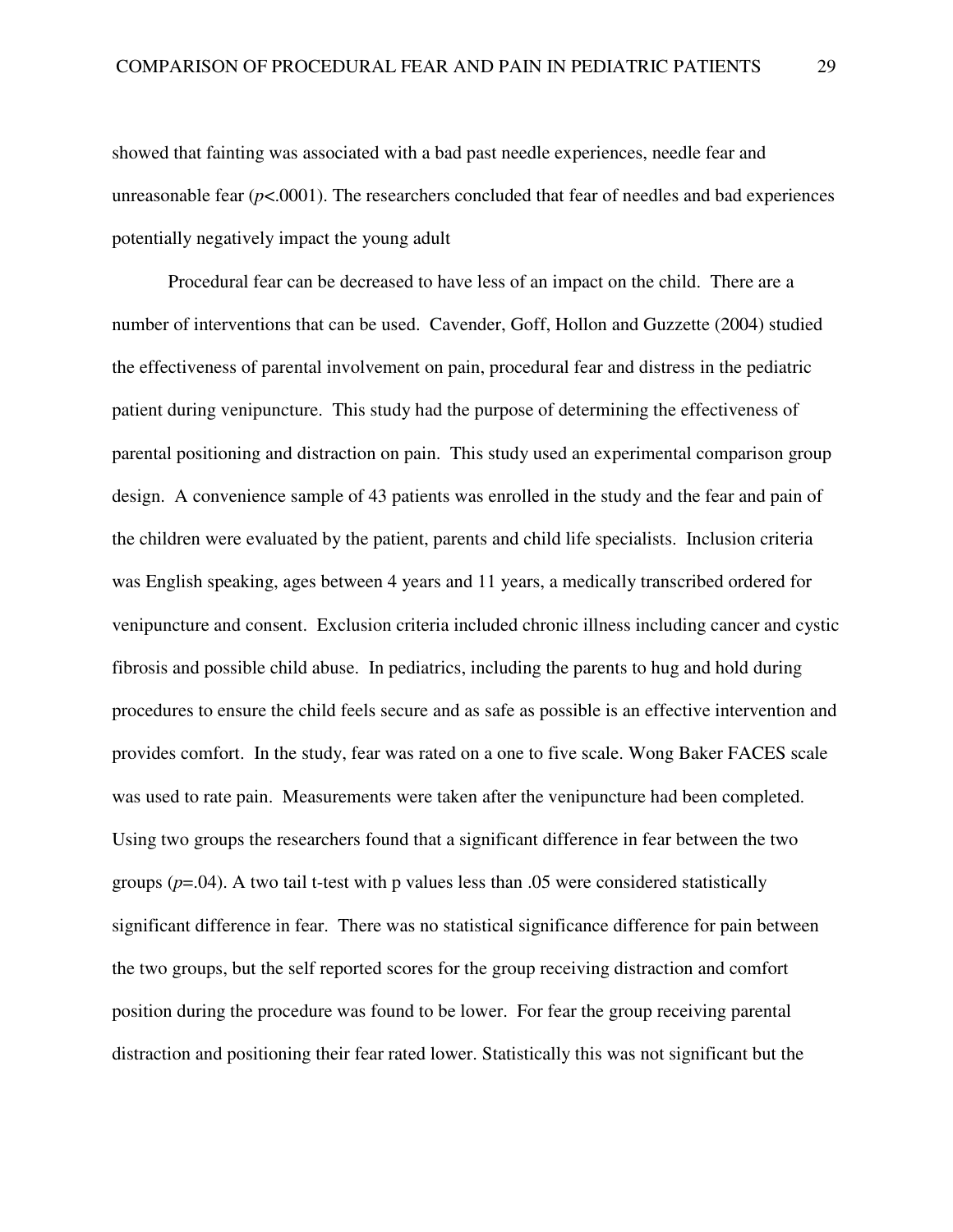researchers statistic probability was reported as *p*= .058 and therefore concluded that fears scores were lower in the children that were distracted and held. Observed fear was statistically significant with a  $p = 0.04$  between the two groups. Fear score rating by a child life therapist were lower in the group receiving the experimental therapy of distraction and position. Fear is significant in a child and the study showed that correct techniques and a multidisciplinary approach to venipuncture decreases fear in children of all ages.

In Martin, McGrath, Brown and Katz, (2007) the researchers examined the role of fear of pain to personal pain relevance. The study uses an older tool known as the child version of the 20-item Pain Anxiety Symptom Scale (PASS). In this study, the children were asked to use the scale in reference to their own pain and for another acute pain that they did not have. Children reported fearful and catastrophic thinking for their own pain but not for other types of pain, suggesting that fear of pain is learned and not a generalized individual trait (Martin, McGrath, Brown & Katz, 2007). The authors concluded that pain-related fear may develop from one's chronic, personally meaningful, and emotionally laden own pain experiences. These findings support the need to consider fear as well as pain when addressing venipuncture in the pediatric pain and that unaddressed fear may be a consequence of inappropriate management of pre procedural pain management in the pediatric patient undergoing venipuncture. Topical analgesia for treatment of venous access.

## *EMLA*

 EMLA, a topical anesthetic cream consisting of 2.5% Lidocaine and 2.5 % of Prilocaine, is considered the current standard of practice within many institutions, however the barriers to use of EMLA, as well as the length of time necessary for effective pain relief are significant in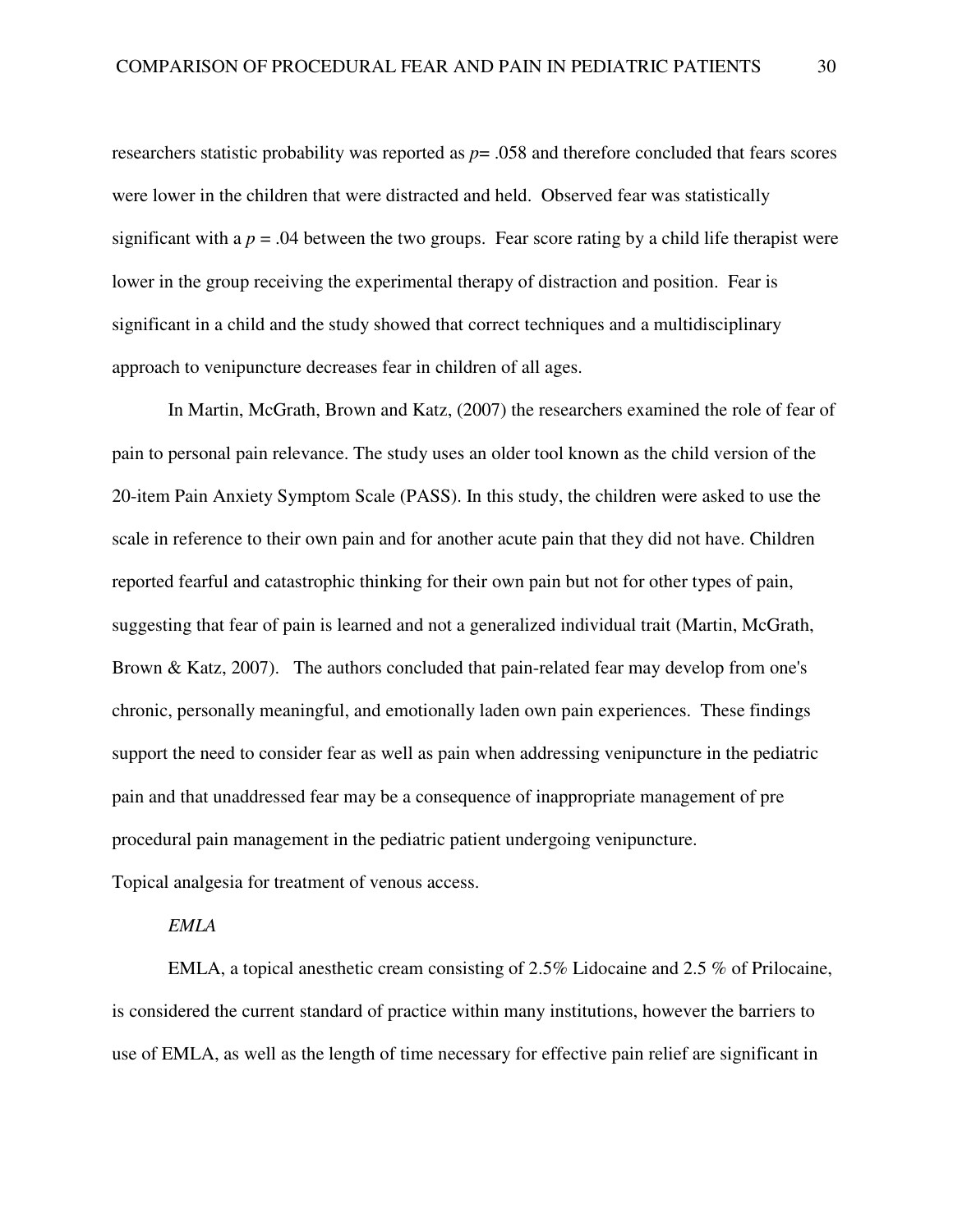the practice setting. EMLA requires an application time of 60 minutes until full effectiveness of local anesthesia is achieved (Kleiber, 2002, Moreau, Zonderman, 2000, Zempsky 2008). Many practitioners have identified the need to explore alternatives to EMLA that increase ease for use, comparative efficiency, and safety (Kennedy, Luhmann & Zempsky, 2008). Staff many not have 60 minutes to wait for the complete effects of the EMLA prior to needing to perform venipuncture and intravenous cannulation (Young, 2005).

A prospective, randomized, and single-blind study compared EMLA applied for 60 minutes verses EMLA applied for 90 minutes prior to venipuncture procedures (Gad, Olsen, Lysgaard and Culmsee, 2004). The study has a sample size of 60 Caucasian children, aged 6-12 years requiring intravenous cannulation. The children were allocated to either a 60-minutes application of anesthetic cream followed by intravenous cannulation (Group A) or to a 90 minutes application followed by an interval of 30 minutes before cannulation (Group B) prior to cannulization. The subjects did not receive any further sedation or analgesia prior to the intravenous cannulization. The children scored their pain by a faces scale with four faces. The group of subjects who received EMLA application 90 minutes prior to the procedure had significantly less discomfort with venipuncture as compared to the group who received EMLA for only 60 minutes (Mann-Whitney test,  $p=0.01$ ). The researchers did not identify limitations in this study (Gad, Olsen, Lysgaard and Culmsee, 2004).

 MacLean, Obispo and Young (2007), retrospectively reviewed the charts of patients requiring painful procedures in a busy pediatric ED were reviewed. There were 1727 procedures performed of which 859 patients that underwent venipuncutre. There were 777 patients (90%) whom received venipunture and had no documented pain management interventions and only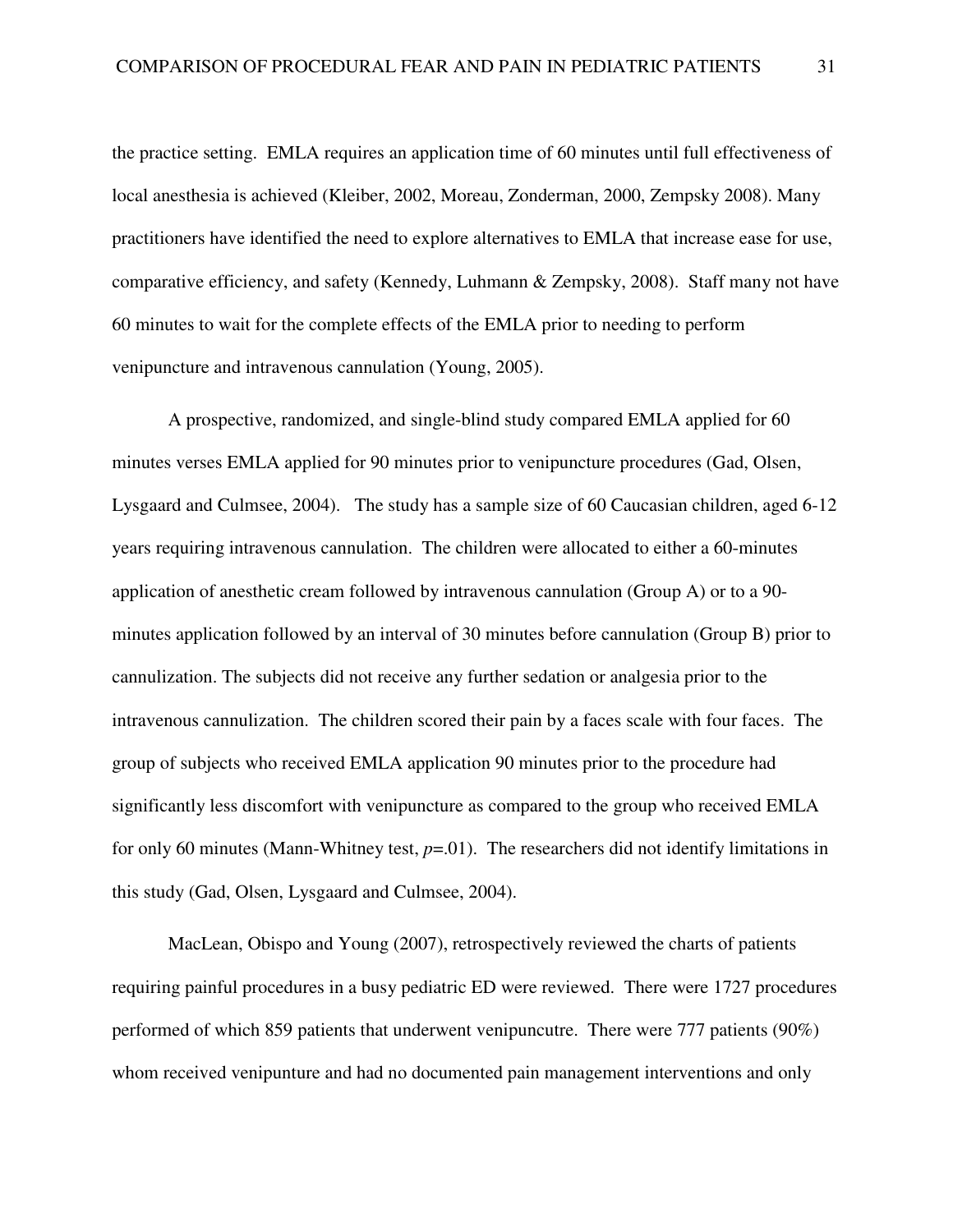seven patients (less than 1%) had received a topical anesthetic prior to venipuncture. Most of these patients received venipuncture within 30 minutes of the physician order being placed. All the data was analyzed after entry into an excel sheet and analysis with SAS software. A primary reason identified by the researchers for not using topical anastesthia was concern over delaying procedures while waiting for the topical anesthetic to take effect ( MacLean, Obispo &Young, 2007).

If used appropriately and per manufacturer recommended time frames, studies overall do support that EMLA significantly reduces pain for venipuncture in the pediatric population (Goldsmith, 1999, Russell, Doyle, 1997). In a double blinded RCT, determinants for the success and failure of EMLA were evaluated. This study had two arms and was a double blinded study (Lander, Hodgins, Nazarali, McTavish, Ouellette and Friesen, 1996). The sample was 258 children between the ages of 5 years and 18 years. The subjects had EMLA or placebo applied for 90 minutes prior to the start of the venipuncture. The subjects were not aware which treatment they received prior to the initiation of the venipuncture. The researchers concluded that there was a significant reduction in pain at time of venipuncture in 84% of the subjects and 51% reduction in pain in the peripheral venous patients. One of the identified determinants in success of the pain control was the length of time the EMLA had been applied. The researchers concluded that EMLA applied and left in place for less than 90 minutes had less successful pain control (Lander, Hodgins, Nazarali, McTavish, Ouellette and Friesen, 1996).

 A study using a multicenter, double-blind, randomized, placebo-controlled parallel group trial with a sample size of 161 children between the ages of 4 years and 6 years undergoing standard DPTP immunizations in private office pediatrician office settings evaluated the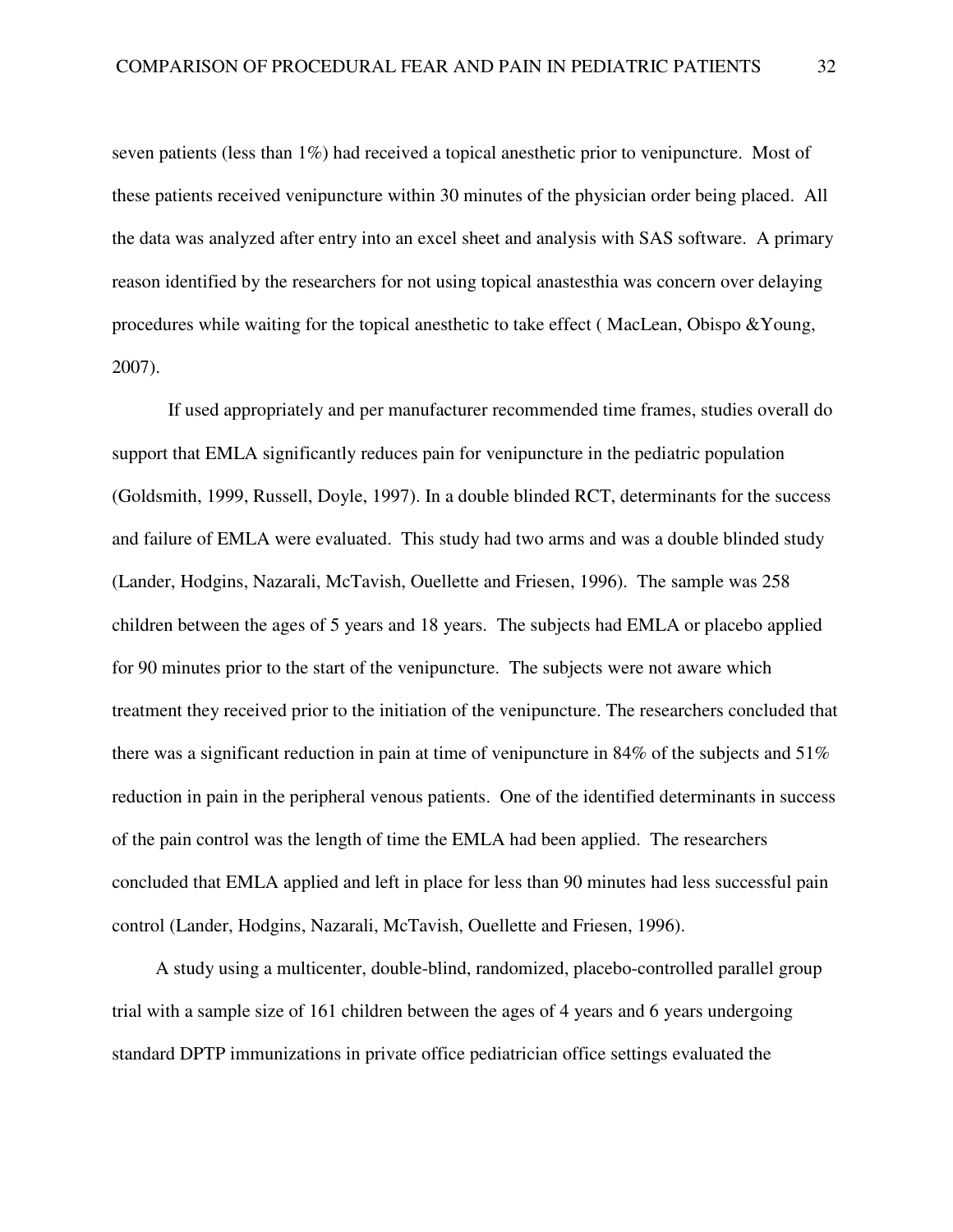effectiveness of EMLA in the reduction of pain associated with intramuscular immunization (Cassidy, Reid, McGarth, Smith, Brown and Finley, 2001). Inclusion criteria included appropriate age, required DPTP scheduled immunization, ability to complete pain assessment and informed consent by guardian. Children with sensitivity to EMLA, active dermatitis or open wound, fever or acute illness that prevented vaccination administration, developmental delays, language barriers, receiving an analgesia or sedative twelve hours prior to the procedure, congenital or idiopathic methemoglobinea or sulfonamide therapy were excluded from the study. The subjects received either an EMLA or a placebo patch prior to the immunization. Informed consent was obtained by the researchers prior to the day of appointment for the subject. On arrival at the pediatrician's office the parents rated their children's pain and anxiety related to the immunization process using a VAS scale. At this point a placebo or EMLA patch was applied. There was standardization within the protocol for site application and procedure for immunization administration. Immediately after the immunizations the subject was asked to rate their level of pain using a self reporting faces scale. The researchers used the Mann-Whitney Utest to detect differences between the two groups. Alpha was set at .05. The tests and relative risk test were used to compare proportions for clinically significant self-reported pain. To examine for potential mediators the researchers used a spearman correlation test was used. The potential mediators of pain were identified as, gender, previous medical experience and patch adhesion. Alpha was set at .01 for the correlations. There was a small to medium (28) effect size (Cohen's  $d = 0.45$ , all subjects;  $d = 0.42$ , excluded subjects omitted) for EMLA on children's self-reported pain. The EMLA patch caused a 26% reduction in the number of children who reported clinically significant pain. The researchers concluded that the EMLA patch reduced immunization pain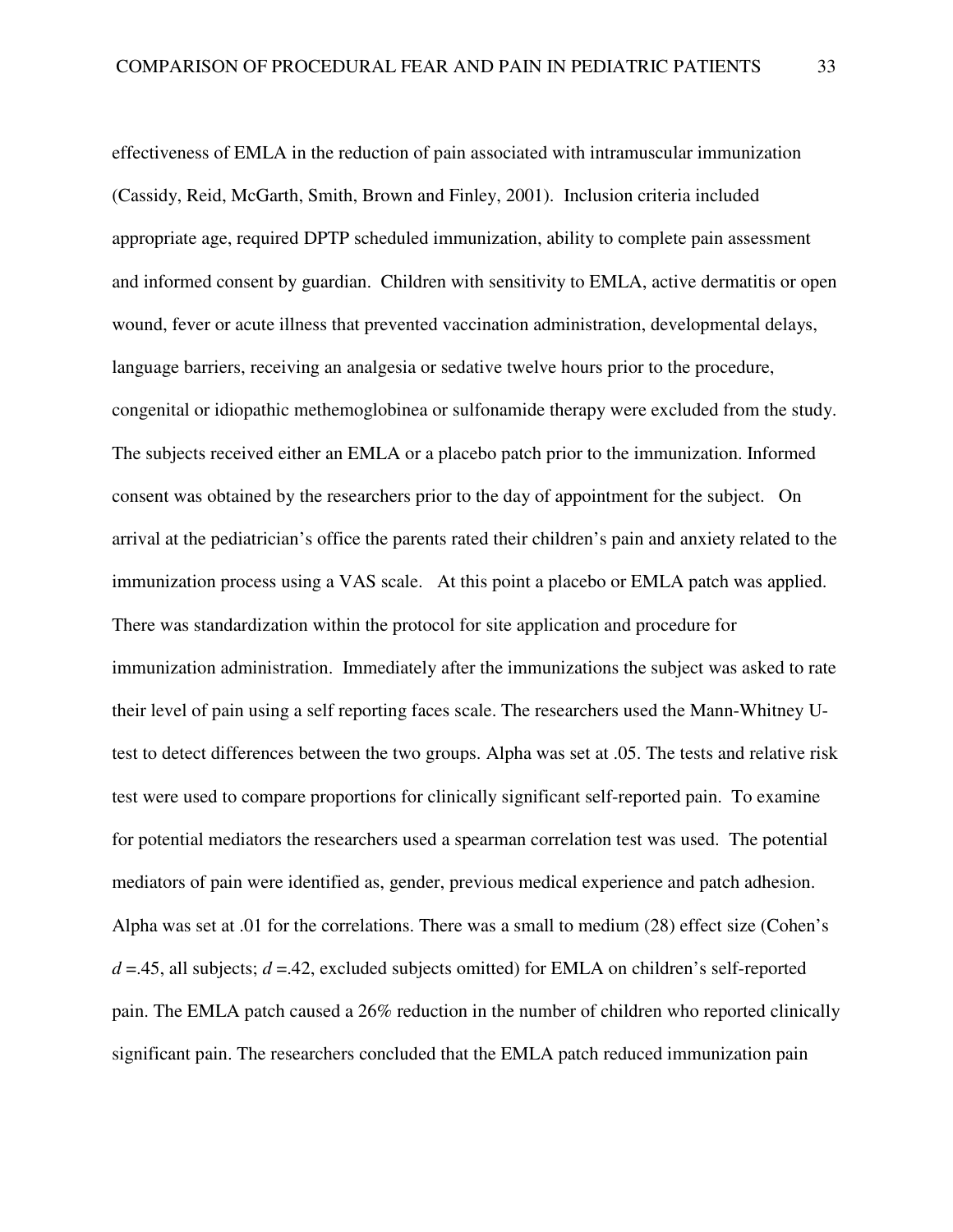from 43% to 17%, a decrease of 50% of the total group experiencing significant pain. The EMLA group in this study had statistically less discomfort and pain associated with the immunization that the placebo group. There were no reported major adverse reactions in the study. There were a few documented cases of pallor of the skin or mild skin reactions. There was no significance in skin reactions when the researchers examined correlations between the two groups.

In a randomized control study on peripherally inserted central catheters by Fry and Aholt (2001), researches compared the effectiveness of the local anesthetic, buffered lidocaine and no interventions prior to the placement of a peripherally inserted line. The purpose of the proposed study was to evaluate whether buffered intradermal lidocaine or EMLA reduce pain experienced as compared to no anesthesia in adult patients requiring placement of a peripheral inserted central catheter. Inclusion criteria included placement of catheter by an experienced nurse, ability to understand and complete a visual analog score, no allergies to any of the medications used and were older than 18 years. Formal institutional review board approval was obtained for this study and all patients consented prior to inclusion. The sample size for the study was 42 subjects, aged 19 to 79 years. Subject's pain was evaluated with a Visual Analog Score (VAS) and a McGill Pain questionnaire. A lower VAS score was considered the goal of appropriate pain relief. The mean VAS score for subjects receiving buffered lidocaine scored was 3.3, as compared to the 6.4 for the EMLA cream group, and 7.3 in the control group. The researchers concluded the differences for the VAS were not statistically significant  $(p = 12)$  between the three groups. The McGill scale results were analyzed for the same subjects; the mean scores were 1.5 for the 1% buffered lidocaine group, 1.7 for the EMLA cream group and 3.4 for the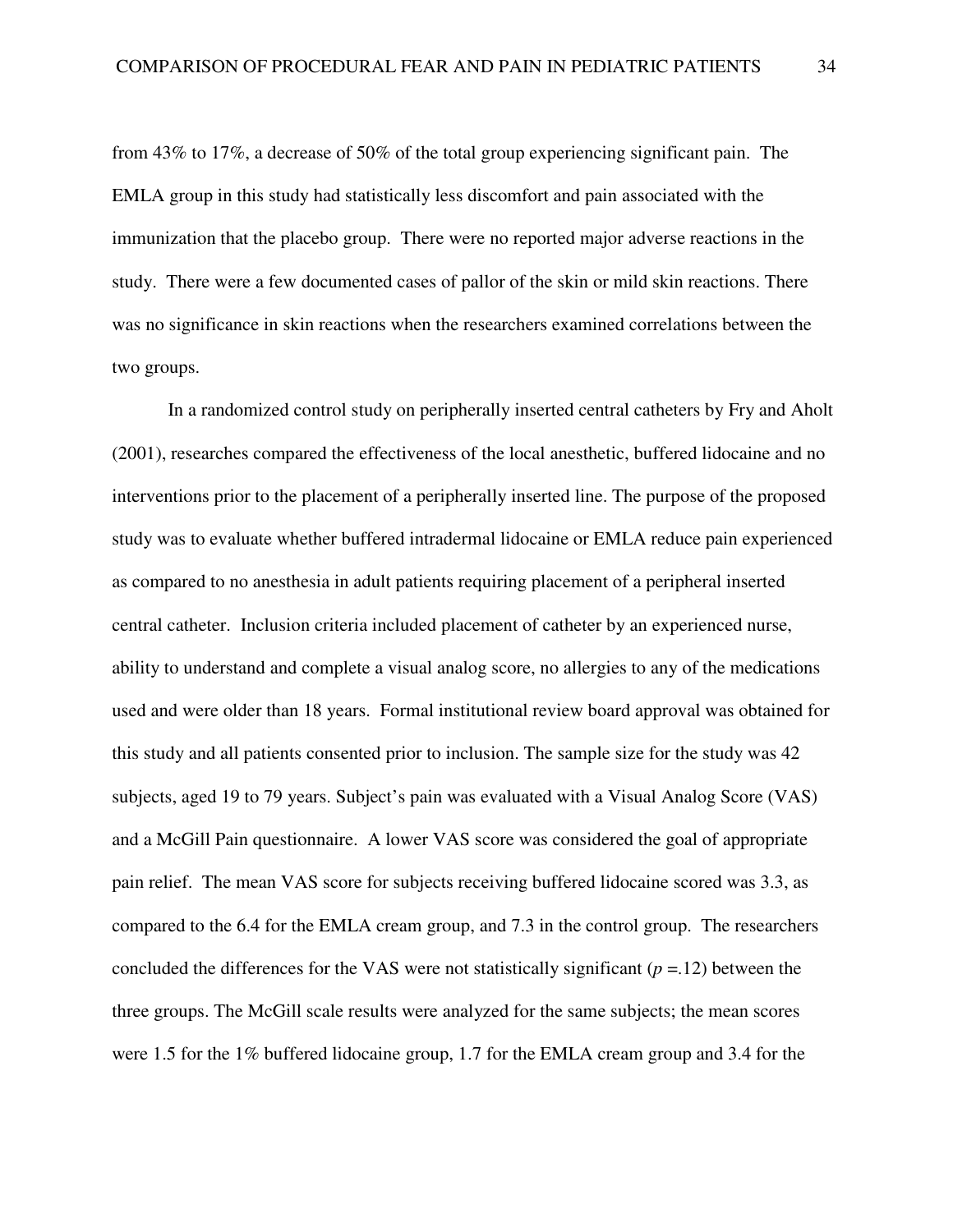control group. The researchers concluded that there was a statistically significant difference  $(p = .034)$  between both therapies compared to no therapy. Benefits discussed in this paper included low cost and nearly pain free injections. Disadvantage cited included needing special equipment and pharmacy to make the mixture resulting in a time consuming process for the pharmacy personnel. This study demonstrated efficacy of EMLA for pain relief and patient satisfaction, but researchers emphasized the intervention disadvantages included a long wait time for full effect and cost of EMLA (Fry, Aholt, 2001).

With current trends in pain control and management of pre procedural pain and anxiety the literature supports EMLA as a viable option with many positive qualities including ease of use and affordability. Unfortunately, the literature does reflect and support many of the disadvantages of EMLA, including 60 minute application time prior to venipuncture, concerns for systemic absorption in the neonate and younger pediatric patients, concern for venous constriction and some of the dermalogical side effects.

### *Pharmacological approaches to reducing venous access pain in children*.

Needle pain causes significant distress in the pediatric patient. The pain related to venipuncture can cause a significant negative impact on the child later on in life and through to early adulthood. Compliance by staff with recommendation for pain control is an area of poor compliance (MacLean, Obispo & Young, 2007).

In a study by Bhargave and Young (2007) the researchers surveyed a number of pediatric emergency rooms with fellowship programs for the purpose of evaluating pain and sedation medication use for procedural scenarios. Surveys were sent to 51 academic pediatric fellowship programs with a return of 38 (75%) surveys. IRB approval was obtained form all institutions.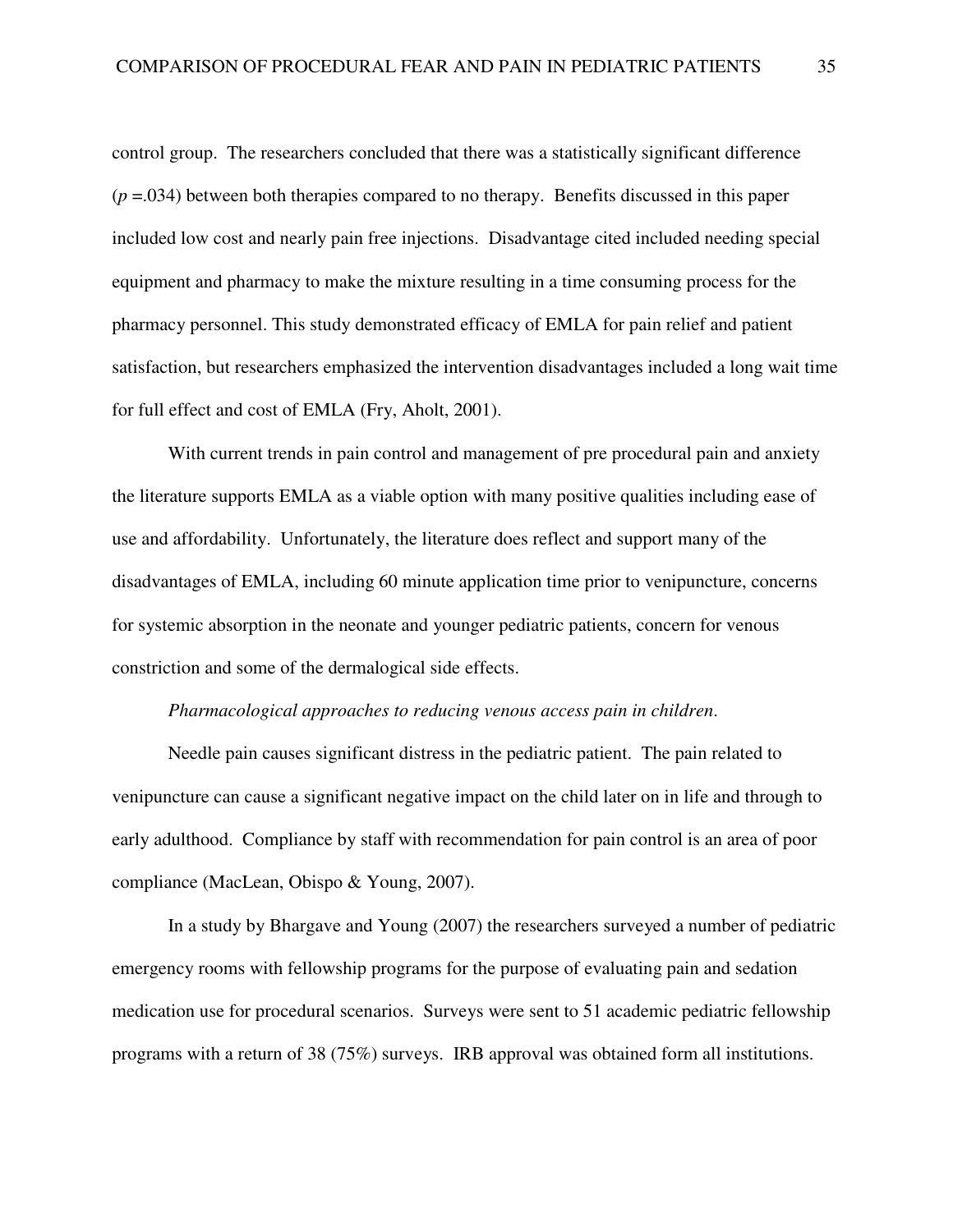The researchers used descriptive statistics to present categorical variables. Of the 51 responses the researchers found that in high volume emergency rooms there was a 67% use of pre venipuncture pain medication but in low volume emergency rooms there was only a 26% use of interventions  $(p = .013)$ . Limitations of this study included small sample of emergency rooms, no international hospitals were included and therefore the researchers felt that the generalizability was reduced. The authors concluded that venipuncture pain was one of the least treated pediatric procedures and that there was room for improvement in this area (Bhargave and Young, 2007).

Barriers towards use of interventions included lack of knowledge for available treatments, time constraints and urgency of line placement, inconvenience and inappropriate pain assessment (Zempsky 2008). When addressing pharmacological interventions and treatment of the venipuncture pain, there are a number of factors essential to successful implication and use of the therapy. These include good medication safety profile, ease of use, readily available to staff, reasonable cost, convenient application and high efficacy (Zempsky, 2008). In venipuncture, all of the above factors are important as well as minimal systemic absorption, minimal disruption or delay in the medical procedure and no adverse effect on the success rate of the venous access procedure. Zempsky (2008) concluded that there are a number of effective and safe choices available but concluded with the availability of new rapid onset anesthetic products is increasing and the use of local aesthetics is becoming more practical.

The choices for pain management prior to venipuncture are well documented in the literature. However, as a general limitation, many studies have been conducted in exclusively adult populations. Therefore, due to this limitation a review of both the pediatric and adultpopulation studies were included in the review for this study.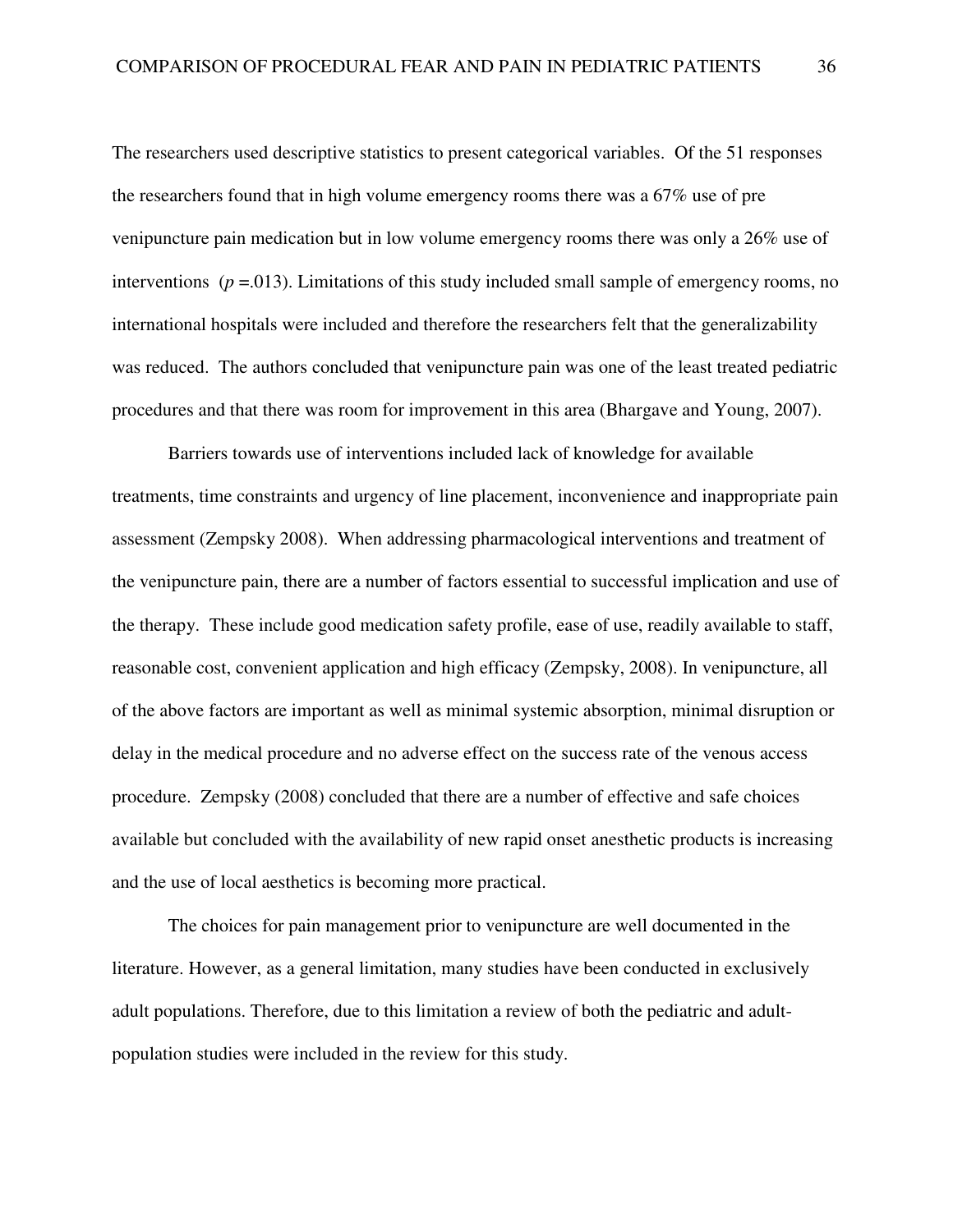#### *J-Tip Needleless Device*

The standard exclusion criteria for most of the following studies were: analgesic use within 6 hours of admission: Glascow Coma Scale less that 15: a baseline Visual Analog Score greater than 20 or lidocaine allergy. The researchers used the Visual Analog Score (VAS) for evaluation of pain before and after the initiation of the peripheral intravenous access in all the following studies.

Spanos, Booth, Koenig, Sikes, Gracely and Kim (2008) in a randomized controlled trial compared the anesthetics effectiveness of the J-tip needleless jet injection of 1% buffered lidocaine to the effectiveness of ELA-Max for peripheral venous insertion. The study was conducted at a large tertiary-care children's hospital over a one-year period. IRB and consent was obtained for the study. Subjects were children 8 to 15 years of age with a sample size of 70. In addition to the previously defined exclusion criteria used children were excluded from this study if they were unable to use the VAS adequately or correctly, did not speak English or had a neurological condition. Subjects presented to the emergency room and required placement of a peripheral intravenous device. Subjects were randomized to the J-tip group (35) or to the ELA-Max group (35). VAS was used to evaluate the children's pain level. For concurrent validity of the VAS use in this study, the researchers videotaped the children and an observer blinded to the treatment reviewed the videos. The researchers found a high correlation between the VAS score and facial expression. A VAS score with a difference of 10 mm was considered by the researchers to be clinically and statistically significant  $(p < .05)$  for this study. The VAS was not significantly different for pain scores between the two groups at the start of the study but after peripheral intravenous insertion there was a significant difference ( $p < .0001$ ) with pain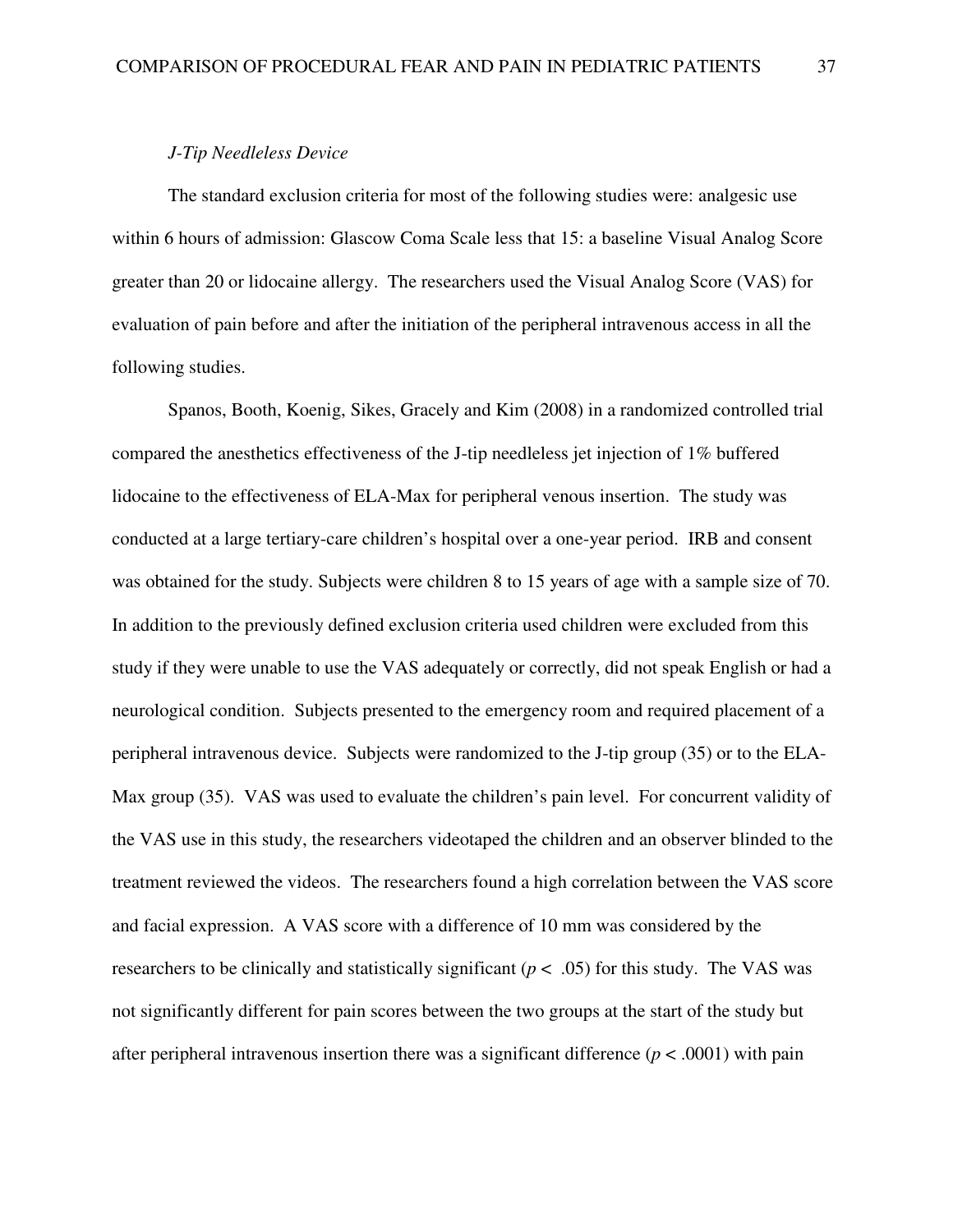being lower in the J-tip group. The researchers concluded that the J-tip was more effective in the pain control for PIV insertion. The researchers data showed that the 74% of the J-tip group had a VAS of 0 with use of the J-tip and 91% had a VAS of less than 10mm. Limitations in the study were identified as an unequal distribution of children, with a predominant distribution of African Americans in the ELAMAX group, gauge size for needle insertion was not standardized and no follow up or documentation of complications was reported.

Auerbach, Tunik and Mojica (2009) studied the J-Tip jet device to determine whether this device and lidocaine would decrease self reported pain in children undergoing needle insertion in the emergency room. The study design was a randomized double blinded single dose placebo controlled study. The study examined needle insertion pain for children between the ages of 5 and 18 years of age. Exclusion criteria included: Glascow Coma Scale less that 15; local skin infection: altered level of consciousness: lidocaine allergy: and neurological sensory deficit or developmental delay condition. In the first phase of the study, the participants were either pretreated with jet delivered lidocaine or jet delivered placebo prior to venipuncture. In the second phase of the study, there was no treatment for the control group. The study included a sample size of 150 children between 5 years and 18 years. There were 75 per group initially, and another 47 were enrolled in the second phase of the study as the control group (no procedural pain management provided). The researchers used a chi-square to analysis the categorical independent variables. The pain scores were reported as means with standard deviation of 28mm and a confidence interval of 95%. At the completion of data collection for the third group of subjects a one way analysis of variance was used to determine differences in needle insertion pain between the three groups. A student T-test was used to compare primary outcomes and pain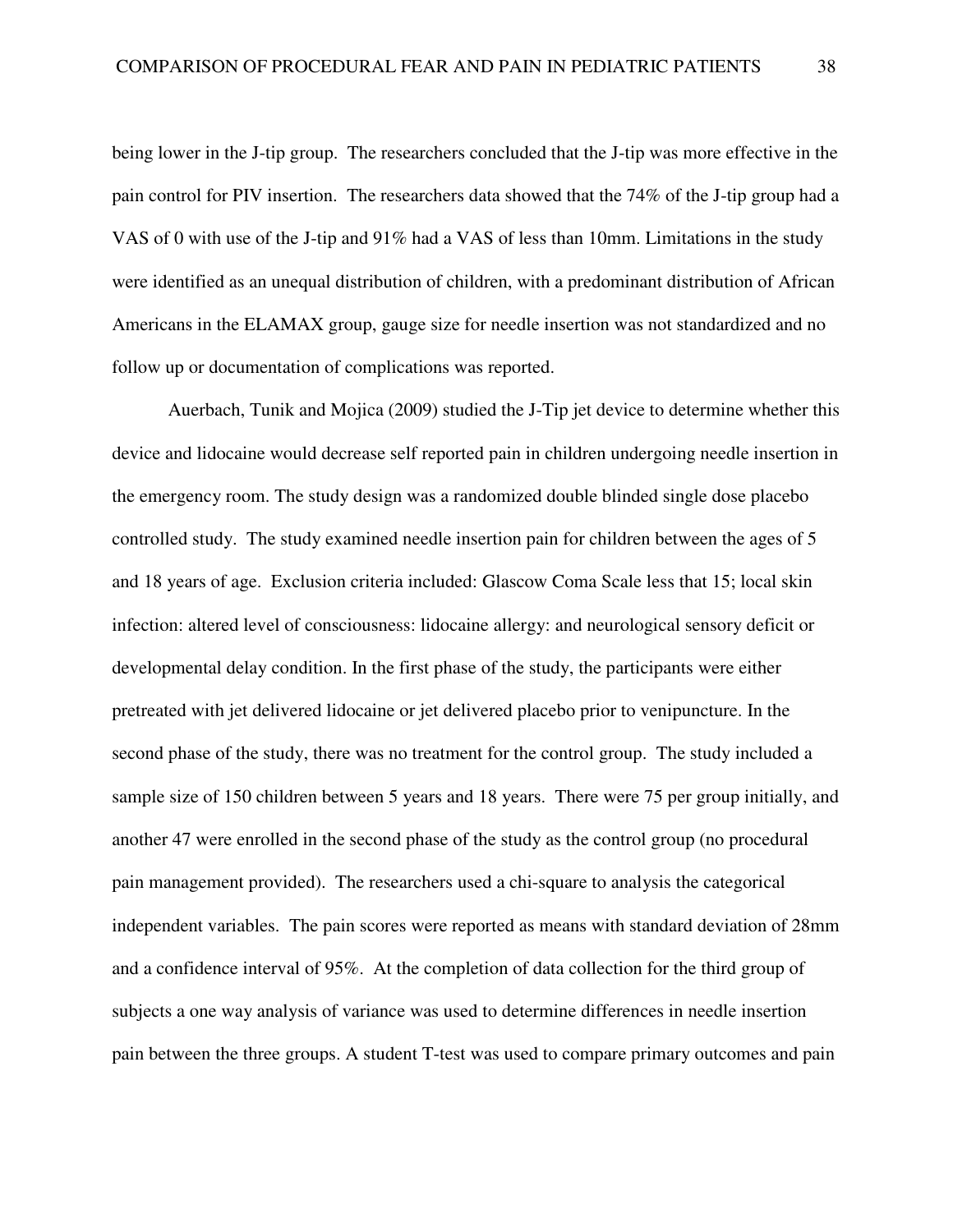score between individual scores. For this study statistical significance was set at  $p < 0.05$ . In this study the difference between the jet lidocaine and the placebo needle insertion pain was not significant  $(p=227)$ . The needle insertion pain for the control group in phase two of the study was statistically significant and clinically lower in the placebo and jet lidocaine group ( *p* <.005 ). Limitations to this study included lack of research control of parental presences and distraction, use of child life presences, provider skill levels; no control for length of time of EMLA placement and a single location for this convenience study causing concern about generalizability of the study (Auerbach, Tunik and Mojica (2009).

Jimenez, Bradford, Seidel, Sousa and Lynn (2006) compared the needle free injection system of lidocaine to EMLA for pediatric PIV placement. This study was conducted in a large tertiary children's hospital. IRB approval and informed consent was obtained. The researchers used simple randomization design for their study. The study had two groups with a total of 116 subjects between the ages of 7 years and 19 years. Exclusion criteria were allergy to either Lidocaine or EMLA, diagnosis of methemoglobinemia, treatment with sulfa drugs, pre operative analgesia, sensory deficits in upper extremities and intellectual disabilities. Tools used for the study data collection was a VAS to evaluate the subjects' level of discomfort, with 0 representing no pain and 10 representing worst pain. Pain was rated at two different stages: time of removal of tegaderm from EMLA application or time of lidocaine application with the J- Tip and then at completion of venipuncture. Patients were randomly assigned to EMLA group (59) or J-Tip group (57). This study was terminated after one hundred and sixteen patients were recruited. Variables for this study included pain at time of peripheral intravenous cannulatization and number of attempts at venipuncture until successful placement of the peripheral venous device.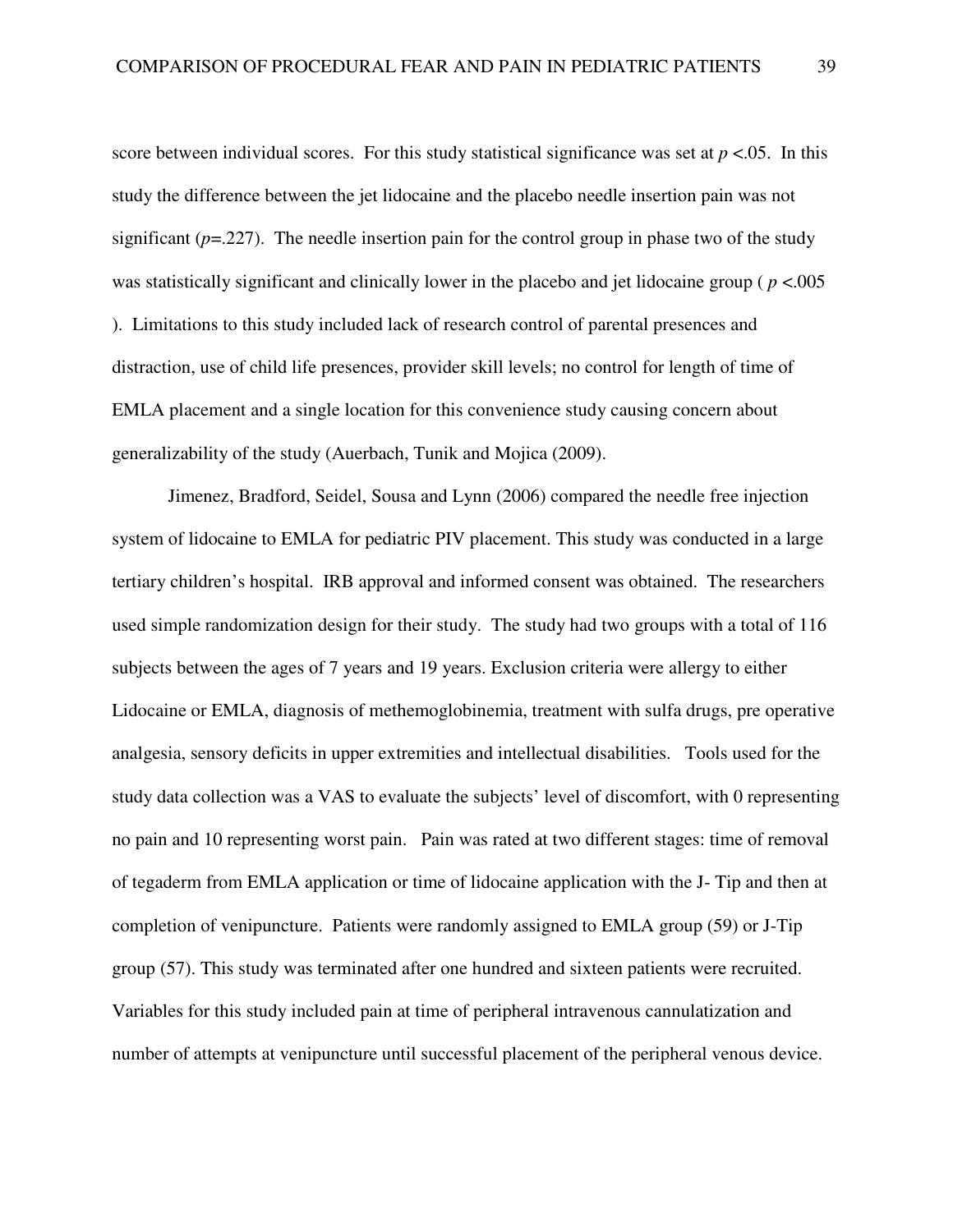The researches had initially projected that a sample group of two hundred would be required. This sample size was based on a projected difference of 20% between the two groups for successful cannulization and a power of 80% with a 0.05 level of significance. Study enrollment was terminated early because of significant difference in VAS scores despite similar IV cannulation rate. The researchers calculated that continuation of the study had a less than 10% chance of changing the results. The J-tip group had a lower VAS than the EMLA group at time of peripheral intravenous insertion which was statistically significant  $(p = .0001)$ . The researchers controlled for inadequate time of EMLA by removing any patient that had EMLA applied for less than 30 minutes prior to PIV insertion. The results remained statistically significant after removal of the subjects from the analysis  $(p = .0013)$ . Limitations identified in the study included extended EMLA times after application (exceeding the recommended 60 minutes) and disproportionate representation of preteen and adolescents. The authors did compare cost of the J-tip to EMLA and found that the J-tip did not increase costs for the hospital (Jimenez, Bradford, Seidel, Sousa and Lynn, 2006).

#### **Summary**

The literature clearly identified that the child receiving venipuncture experiences procedural fear and pain. These experiences impact many aspects of the child's life including causing behavioral issues and potential for needle phobias. The Theory of Unpleasant Symptoms discusses the need to identify and evaluate the impact of "unpleasant sensations or feelings". By evaluating the psychology, physiological and environmental aspects that impact a child undergoing venipuncture the opportunity to intervene appropriately is present and the negative impact of the unpleasant symptom can be prevented.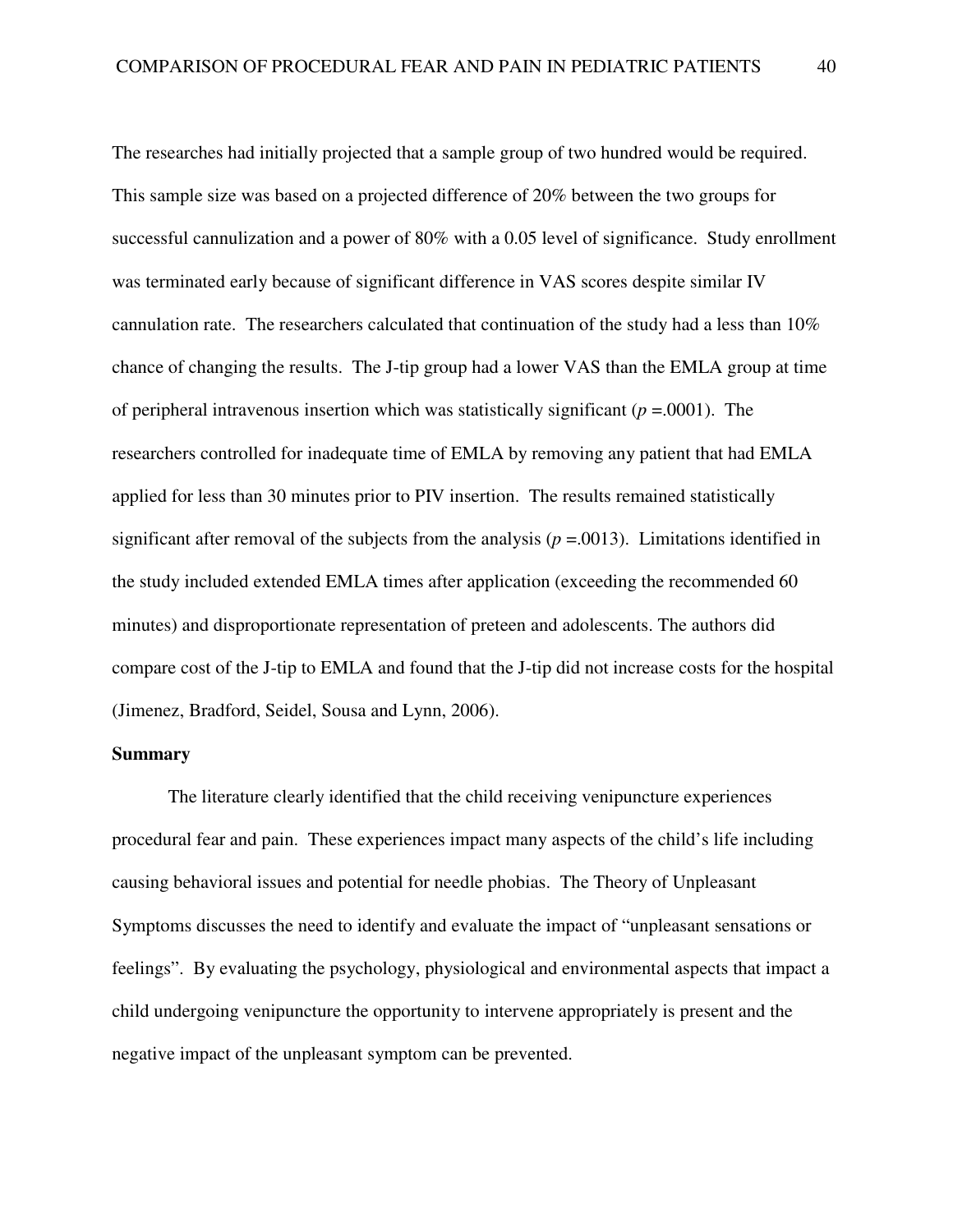Procedural fear is less well-researched than procedural pain. These unpleasant symptoms may be synergistic or fear may influence self-report of procedural fear. Therefore, evaluation of both fear and pain may add to our knowledge. Fear scales have recently been developed and validated.

After an extensive review of the current literature, there appeared to be ample evidence to support the need for improved procedural pain management to decrease fear and pain of the venipuncture procedure in pediatric patients. The literature base supported the negative impact of inappropriate or no pain management for simple procedures such as venipuncture. Authors emphasized and study results highlighted the need for procedural pain management. As healthcare professionals, we have an ethical and a moral obligation to all the children we treat to provide best care and this includes pain free venipuncture.

The J tip or similar devices are reviewed in the literature. Studies in the pediatric population have shown that there is a statistically significant difference in procedural pain for the patient –tip use compared to EMLA or no pre procedural pain management. The research supported the rapid onset of the local anesthetic and the ease of use of the needleless systems. This is potentially an ideal system for use in the emergency room, inpatient setting, perioperative setting or Pediatric intensive care setting. The J-tip buffered lidocaine offers a safe, effective and rapid pre procedural pain and has shown to facilitate successful placement of the intravenous line in some studies.

The barriers and limitation for the use of EMLA was well described and discussed in the literature. Although EMLA is effective in pain management, in the emergency room, pediatric intensive care unit and emergent or urgent situations, EMLA is not an appropriate choice due to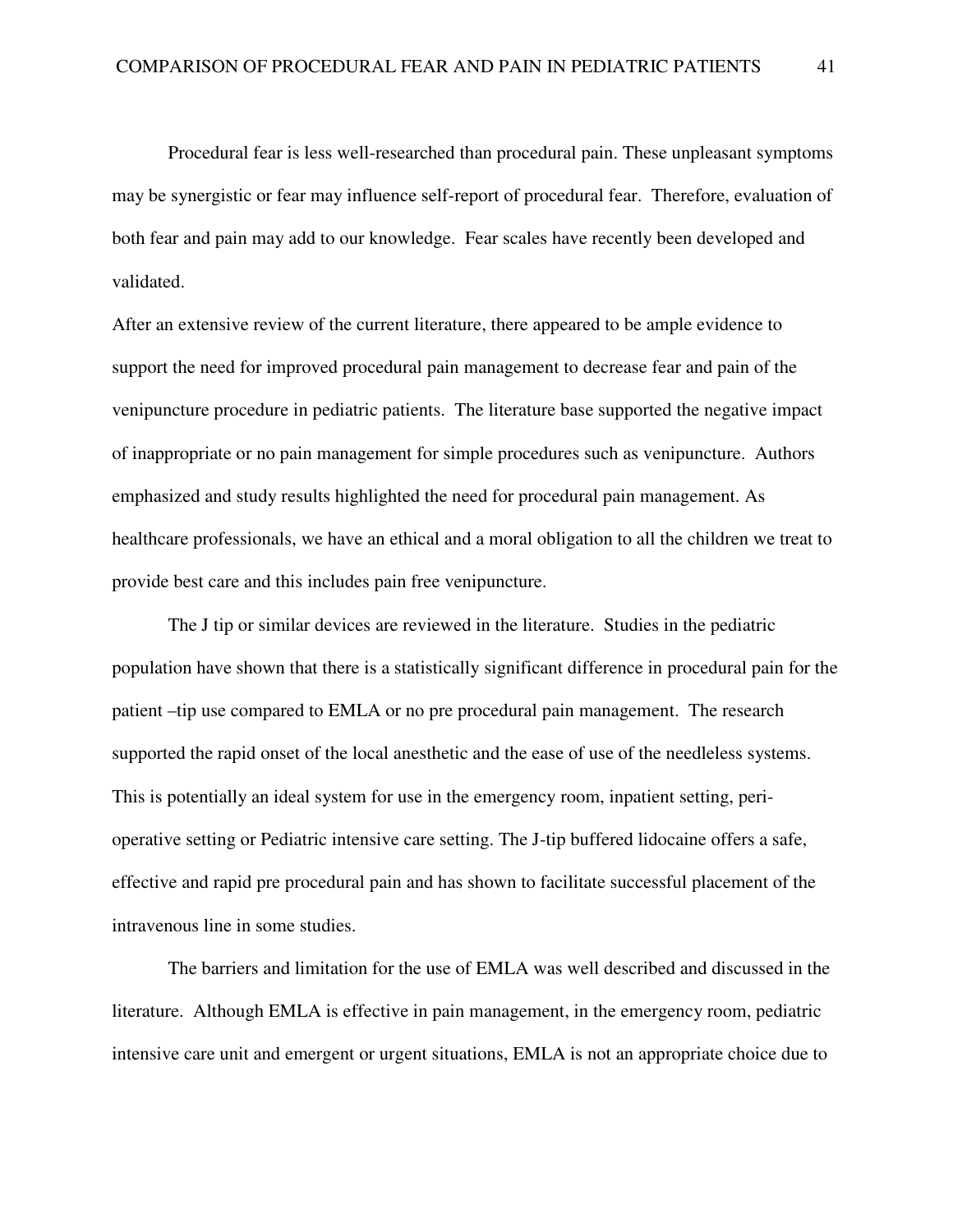the 60 minute minimum delay for onset of action needed for effective therapy (American Academy of Pediatrics Committee on Psychological Aspects of Child and Family Health, 2001; Young 2005; Zempsky, 2006).

The Joint Commission and hospital agencies continue to improve pain management strategies in pediatric patients both in the desire to prevent discomfort as well as in light of the strong documentation of the negative impact through the lifespan of procedural pain. The Joint Commission has advocated pre procedural pain management for intravenous and venipuncture as a standard for pediatric in the upcoming 2012 accreditation standards. The determination of best practices for pediatric pre-procedural pain management and procedural fear reduction may assist in the future development of improved standards of care, and therefore supported the need for the study.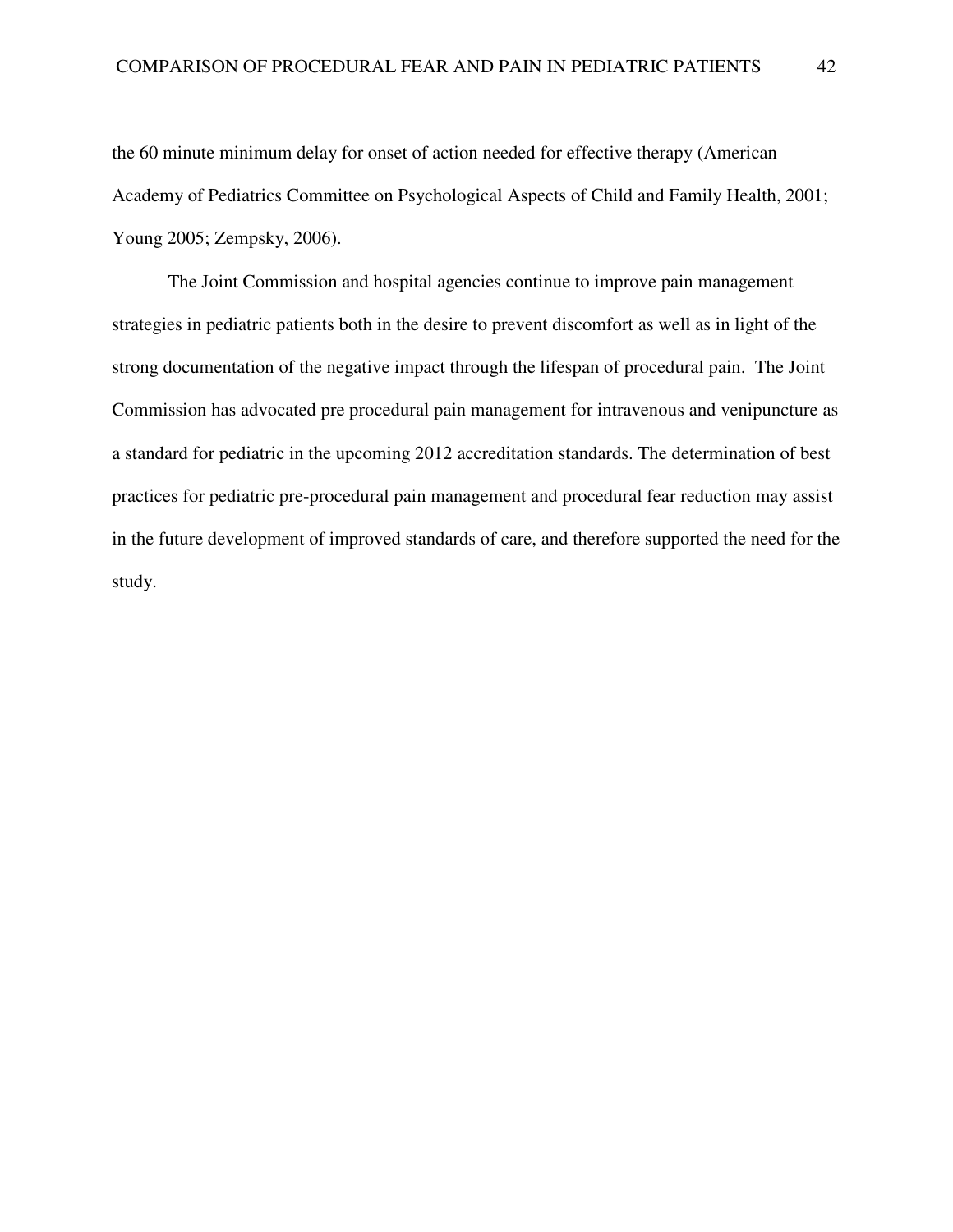#### Chapter 3

#### **Methodology**

The American Society for Pain Management Nursing (ASPMN) has developed a position statement and clinical practice recommendations related to procedural preparation and comfort management. The ASPMN statement clearly recognizes and endorses the need for the assessment and plan to treat procedural fear and pain before painful procedures begins. The statement identifies that procedural fear and pain management is the responsibility of all health care professionals, including nurses. All healthcare providers have a responsibility and ethical obligation to advocate for optimal comfort to protect the best interests of the patient (Czarnecki, Turner, Manda Collins, Doellman, Wrona & Reynolds, 2011). Studies repeatedly have supported the notion that poor management of pain caused by medical procedures, including venipuncture, can negatively impact the patient and result in long term negative effects that may impact a patient throughout their lifespan.

Procedural fear and pain in pediatric patients remains an area in need of further research. As more products with rapid onset of action become available for use relieving children's procedural pain, more studies are needed to verify their efficacy. This research project examined and compared the use of two current therapies for venipuncture and the effect of these therapies on procedural fear and pain in the pediatric patient.

The study examined two research questions:

1). Is there a difference in procedural fear scores among pediatric patients requiring venipuncture with the use of buffered 1% lidocaine delivered by J-Tip Needleless system as compared to the standard of care (EMLA)?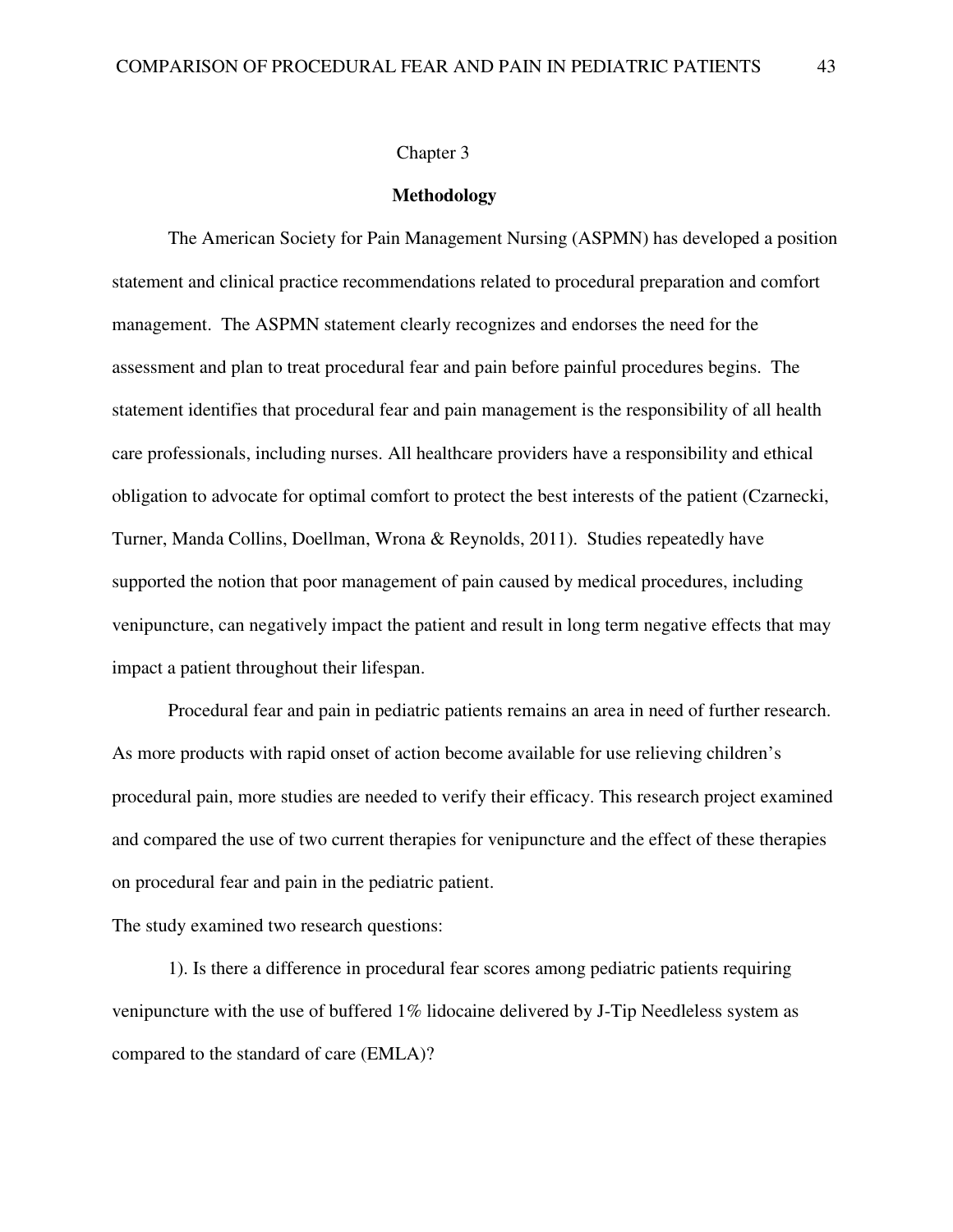2). Is there a difference in pain scores among pediatric patients requiring venipuncture with the use of buffered 1% lidocaine delivered by J-Tip Needleless system as compared to the standard of care (EMLA)?

## **Design**

The design for the study was a prospective, randomized control study design. The study involved a comparison of two treatments. Sealed numbered envelopes with random numbers assigned by the primary investigator were placed in the research unit. Subjects were randomly assigned by selection of a sealed envelope confirming treatment. Subjects were randomized to one of the treatment groups: 1) Standard of care group (EMLA) or 2) J-tip needleless system for buffered 1% lidocaine administration. The two group design was selected to compare the effectiveness of the standard of care compared to the buffered 1% lidocaine delivered by J-Tip needleless system.

# *Setting*

 For this study the perioperative setting was selected for a convenience sample due to a high rate of subjects requiring venipuncture. The majority of surgical patients often require venipuncture prior to their respective surgical procedures, whereby making this setting an appropriate one for the proposed study.

 The setting for the study was the perioperative suite at a free standing, nonprofit, university affiliated pediatric tertiary care hospital located in the northeast United States. The 147 bed hospital provides surgical treatment for approximately 10, 000 pediatric patients per year. This setting provides care to approximately 35 to 60 children a day requiring surgery or outpatient radiological studies. The perioperative services are provided to patients requiring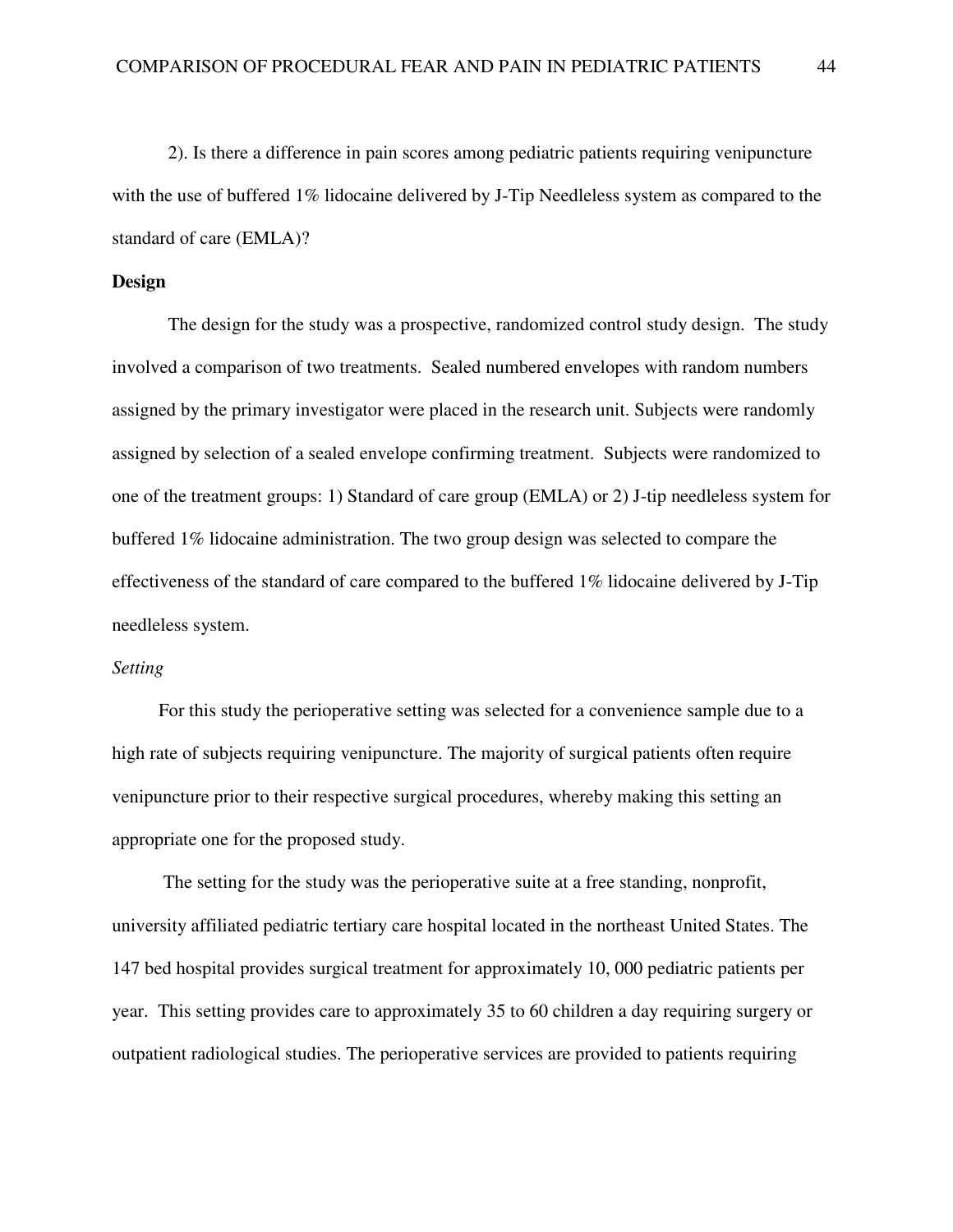anesthesia or sedation for neurosurgery, cardiovascular surgery, orthopedics, urology, GI, ENT, general surgery services or radiology procedures requiring venipuncture. Registered Nurses, who are responsible for preoperative patient preparations, including venipuncture procedures, staff the Perioperative suites. Additionally, the Perioperative Child Life Specialists participate in the care of the preoperative patients by providing procedural preparation and support. This study was limited to this single site setting that has a high rate for use of venipuncture and EMLA as a standard of care for management of venipuncture.

# *Sample*

The target population for this study were children, ages 8 years to 18 years, presenting to the pediatric pre operative suite.

 Power analysis was used to determine that a sample size of 150 patients with 75 patients per treatment group was required to determine a medium effect size at 80% power (Cohen's *d*=.5) when applying a independent samples t test to compare the standard of care to the needleless J-tip system. This estimate used a 5% threshold for statistical significance, calculation of a 2-tailed p-value and the possibility of 15% of the subjects not completing the study.

 Sample size calculations was based on previous studies in which the needleless sytem was used. In the study by Zempsky, Bean-Lijewski, Kauffman, Koh, Malviya, Rose, Richards and Gennevios (2008) a 135 patient per group was needed to indicate a difference in pain score with a 90% power using a 5% significance for a 2-sided test.

## **Sample Recruitment**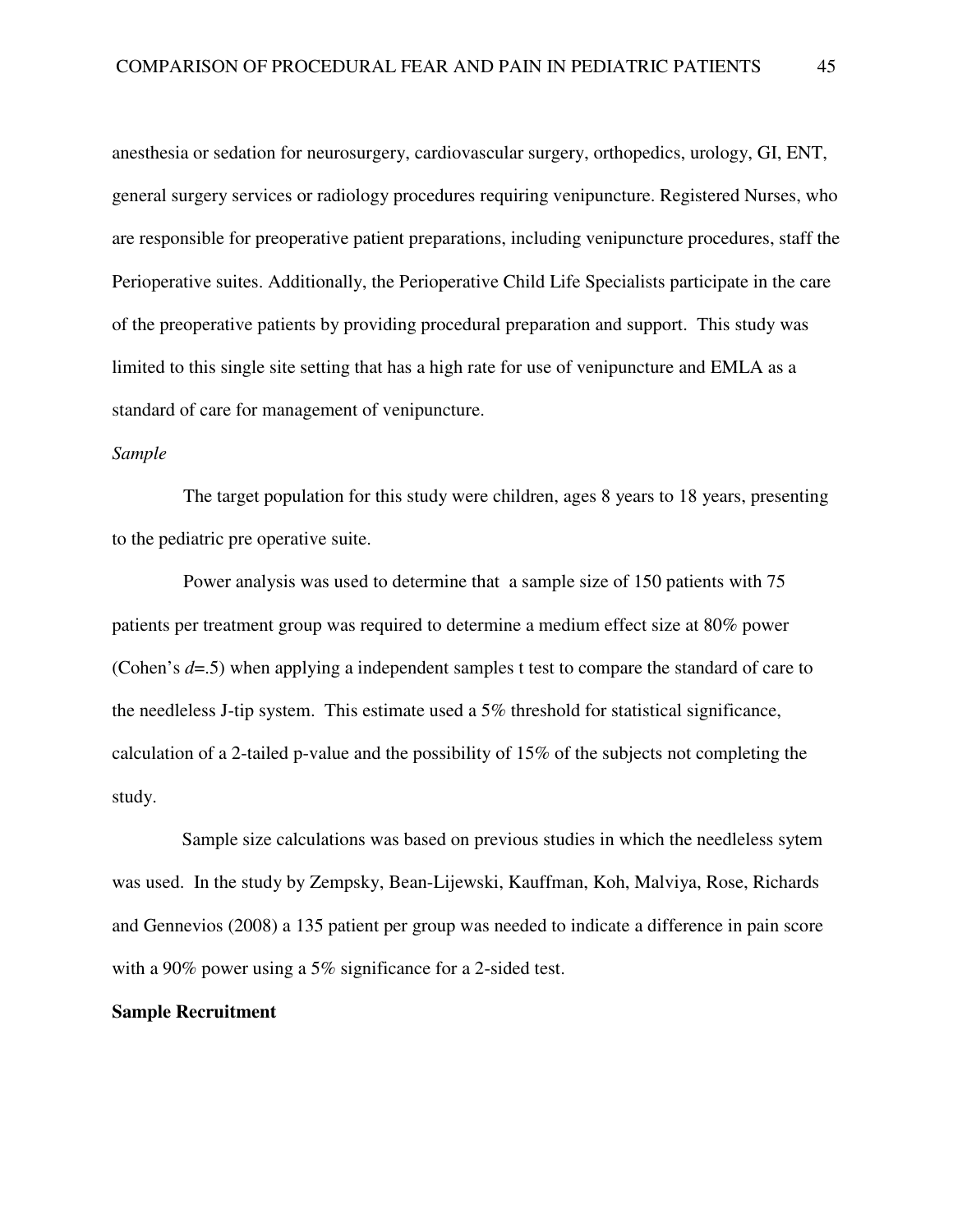All children, 8 years to 18 years, presenting to the pediatric preoperative suite at the study site for the study who required venipuncture were screened for inclusion in this project. This study was limited to a single unit that had a high rate of usage for use of venipuncture and EMLA. Subjects were recruited for approximately four months, or until a minimum of 75 patients had been enrolled in each of two treatment groups.

# *Inclusion and Exclusion Criteria*

For the purposes of this project all children ages 8 years to 18 years of age who presented to the pediatric pre operative suite and who required venipuncture were eligible for participation. Patients were excluded from recruitment into the study if they exhibited local skin infections, had insufficient cognitive skills that precluded their ability to use the CFS or VAS to complete the study tools, history of allergy to local anesthetic, tape or adhesive dressing, had a port or central access in place, had venipuncture at the site within two weeks, met criteria for anesthetic gas or previously enrolled in the study. All the subjects in the study were admitted through the Peri-operative day surgery suite. No emergent or inpatient were included in study as these children all already had established access prior to entering peri-operative suite.

#### **Instruments**

The Instruments selected for this project were the Children's Fear Scale to evaluate level of procedural fear and the Visual Analog Scale to assess pain.

## **Children's Fear Scale (McMurtry, Chambers, McGarth, 2011)**

The Children's Fear Scale was chosen for the study due to its validity to measure the variables and the ease of use. The tool consists of five faces across a horizontal axis (See Children's Fear Scale, Appendix five). Each face shows a different fear expression, with the left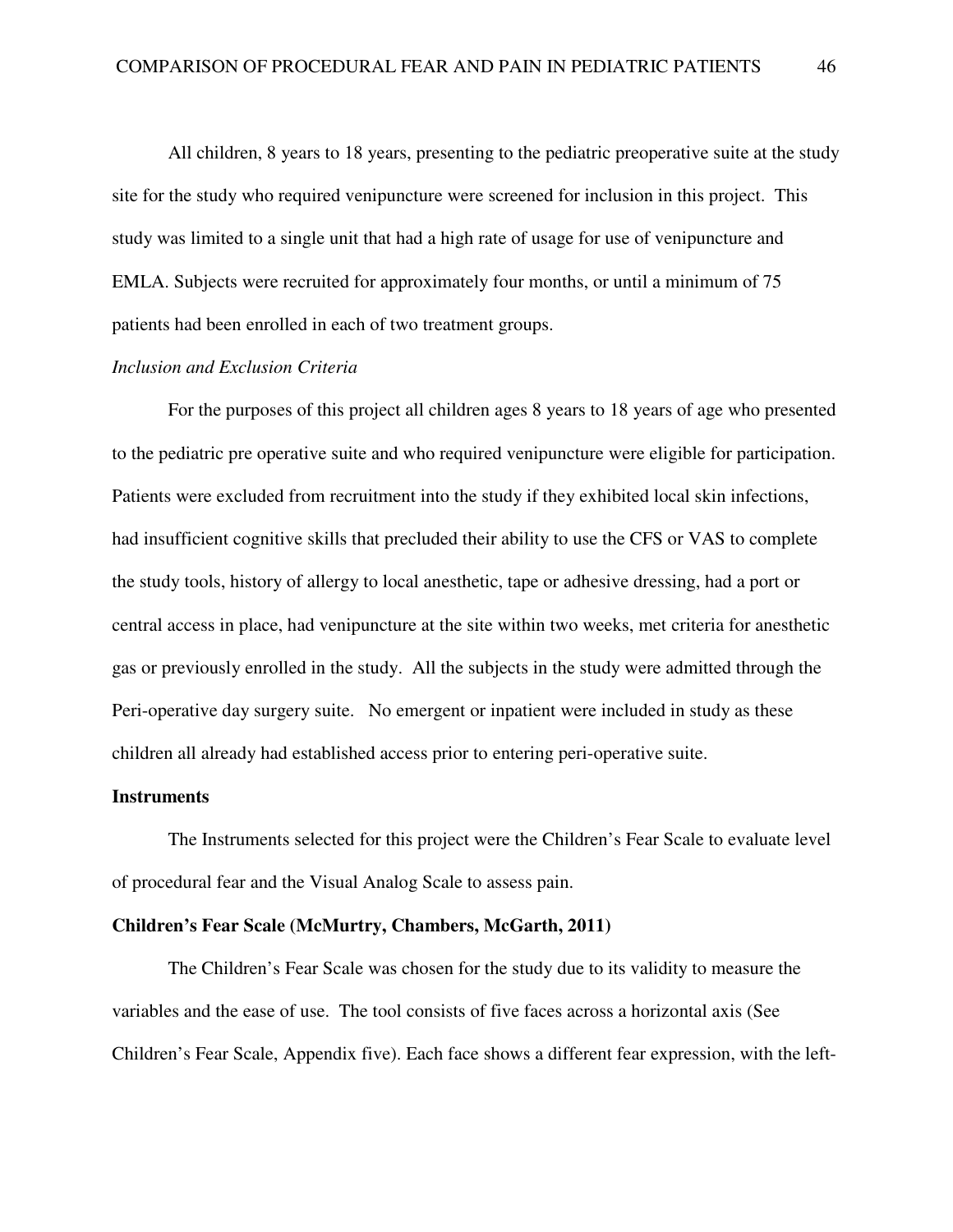most face marked as number one representing an expression interpreted by the developers as no fear at all. As the faces are depicted sequentially to the right side of the page, there is a slow progression to represent increased fear the fifth face being worst fear possible, on the far right. The Children's Fear Scale (CFS) was based on the FACES anxiety scale developed by McKinley and Madronio (2008). The researchers, McKinley and Madronio found support for construct validity, inter-rater reliability and test – retest validity.

In a subsequent study, results supported inter-rater reliability and test–retest reliability of the CFS for measuring children's fear during venipuncture (McMurtry, Noel, Chambers, McGrath 2011). Assessment of construct validity was shown to also have high concurrent convergent validity with another self reported measure of fear (Time 1:  $r_s = .73$  and  $p < .001$ ). For the CFS inter-rater reliability was found to be  $r = .51$  and  $p < .001$  and test – retest reliability was  $r_s$  = .76 and p <.001 for measuring children's fear during venipuncture. The CFS was also found when compared to another self reporting measure of fear, to have moderate discriminate validity (Time 1:  $r_s = -0.30$  and  $p < 0.005$ ). The conclusion of the instrument development study was that the CFS was reliable and accurate for evaluating a child's level of fear (McMurtry, Chambers & McGarth, 2011). The CFS tool is notable for the ease of use and adaptability to all age groups making it appropriate for the evaluation of procedural fear in the pediatric population. The CFS is a useful tool as it gives nursing staff and health care providers a way to accurate evaluate a child's procedural fear and to anticipate an appropriate therapy to facilitate effective pain management or to reduce fear for the child prior to venipuncture.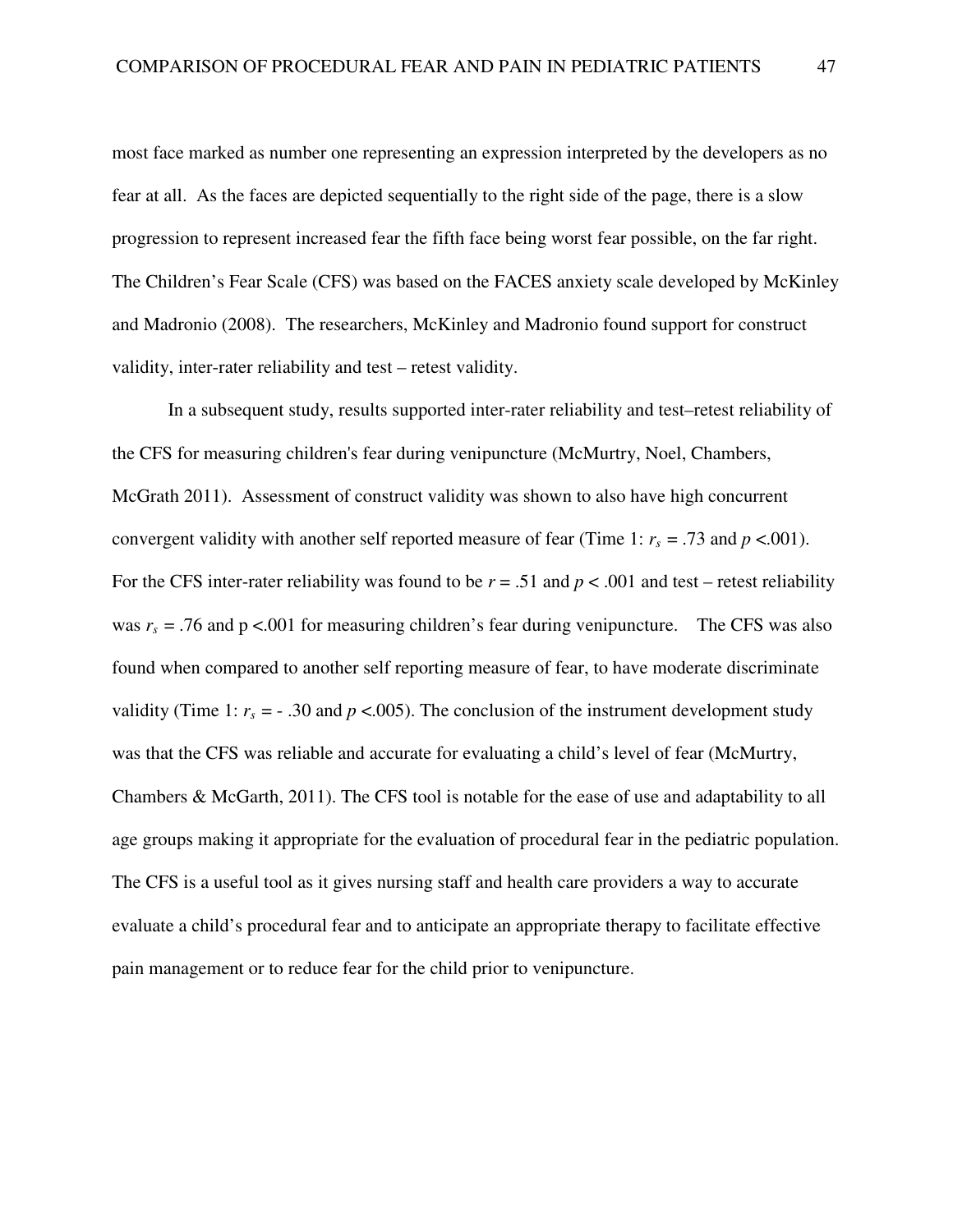# **Visual Analog Scale**

The Visual Analog Scale is a self assessment psychometric response scale. Use of the VAS scale requires subjects to select from a choice of 0 to 10 on a horizontal scale (see Visual Analog Scale, Appendix six). The rating is 0 for no pain and 10 for worst or most severe pain ever. This tool will be used for the measurement of pain in pediatric patients aged 8 years to 18 years old, who meet the study inclusion criteria and who provide informed consent and assent to participate in the study.

The VAS scale has been chosen specifically for the study, as the instrument had been shown to be valid, reliable and frequently used in similar studies of pre procedural pain management interventions with children 8 – 18 years of age. Extensive evidence supporting that the VAS pain ratings are valid indicators of children's pain experience exists. In a study by Gallagher, Bijurr, Latimer and Silver (2002) the VAS was studied to assess the tools validity and reliability for measuring acute abdominal pain. The researchers had 96 subjects in the study and provided 432 paired measures on the VAS scale. The measurements were taken one minute apart. In the study by Bijur, Silver and Gallagher (2001) the interclass correlation coefficient for all paired VAS scores was  $0.97 (95\% \text{ CI} = 0.96 \text{ to } 0.98)$ . Further analysis using the Bland Altman analysis showed that 50% of the paired measurements within 2mm of each other, 90% within 9mm and finally 95% with 16mm. These findings were reproducible and therefore the researcher concluded that the VAS is a reliable and valid tool for acute pain assessment. Similar findings have been presented by other researchers specifically examining the VAS scale validity and reliability for evaluating acute pain (Gragg, et al, 1996). Children's VAS scores have been evaluated and have shown correlation with parent ratings of children's pain (Luffy & Grove,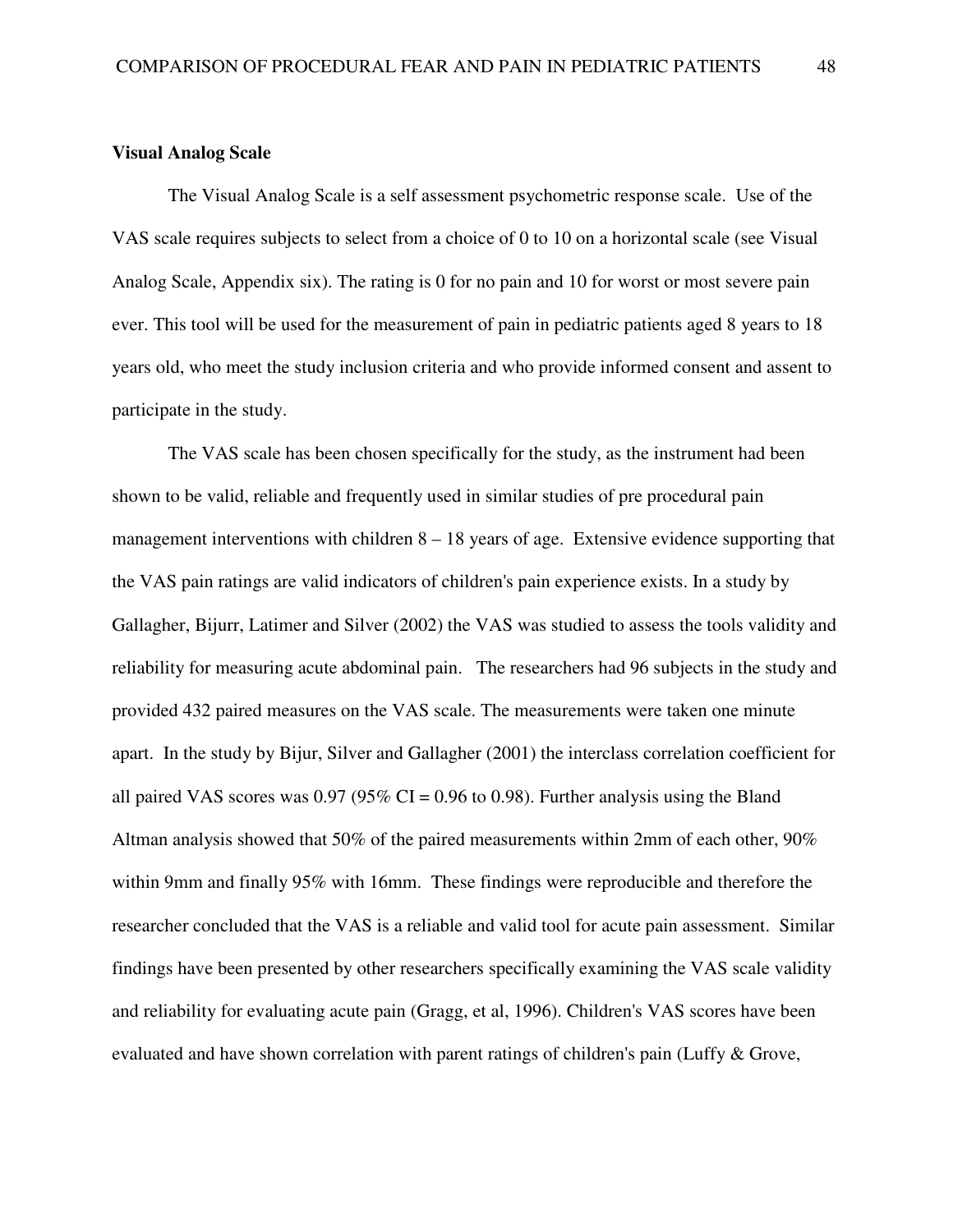2003; Varni, Thompson, & Hanson, 1987). Luffy and Grove (2003) found construct validity of of  $r = .44$ ,  $r = .28$   $r = .44$  and  $p = < .001$  between parent and child, nurse and child and nurse and parent. Additionally, a reliability of  $r = .87$  was established. Additionally, health care providers who have been asked to rate pain in children using the VAS have shown correlated ratings (Gragg et al., 1996). VAS scores have been compared in numerous studies to other well validated pediatric tools and have shown to correlate positively. These tools include the Oucher Scale (Aradine, Beyer, and Thompson, 1988; Beyer and Aradine, 1987), the Eland Color Scale (Guariso, Mozrzymas, Gobber, Genini, Zancan and Zacchello, 1990), the Baker Wong faces scale , and the COMFORT Scale (van Dijk, de Boer, Koot, Tibboel, Passchier & Duivenvoorden, 2000).

Another rationale for selecting the VAS for the study was due to the ease of administration, low cost, familiarity by staff and the fact that the scale yields ratio-level data. The VAS has been recommended as most appropriate for children over 8 years of age (Stinson, 2006).

# *Protection of Human Subjects*

IRB approval was obtained from the University of Connecticut (Appendix F) and from the IRB at the study site (Appendix G). Informed consent and assent for treatment documents (Appendix E) were approved by both IRB boards prior to beginning of study. Parents of all patients that met criteria in this study were asked for consent and all children were asked for assent if age appropriate for the treatment.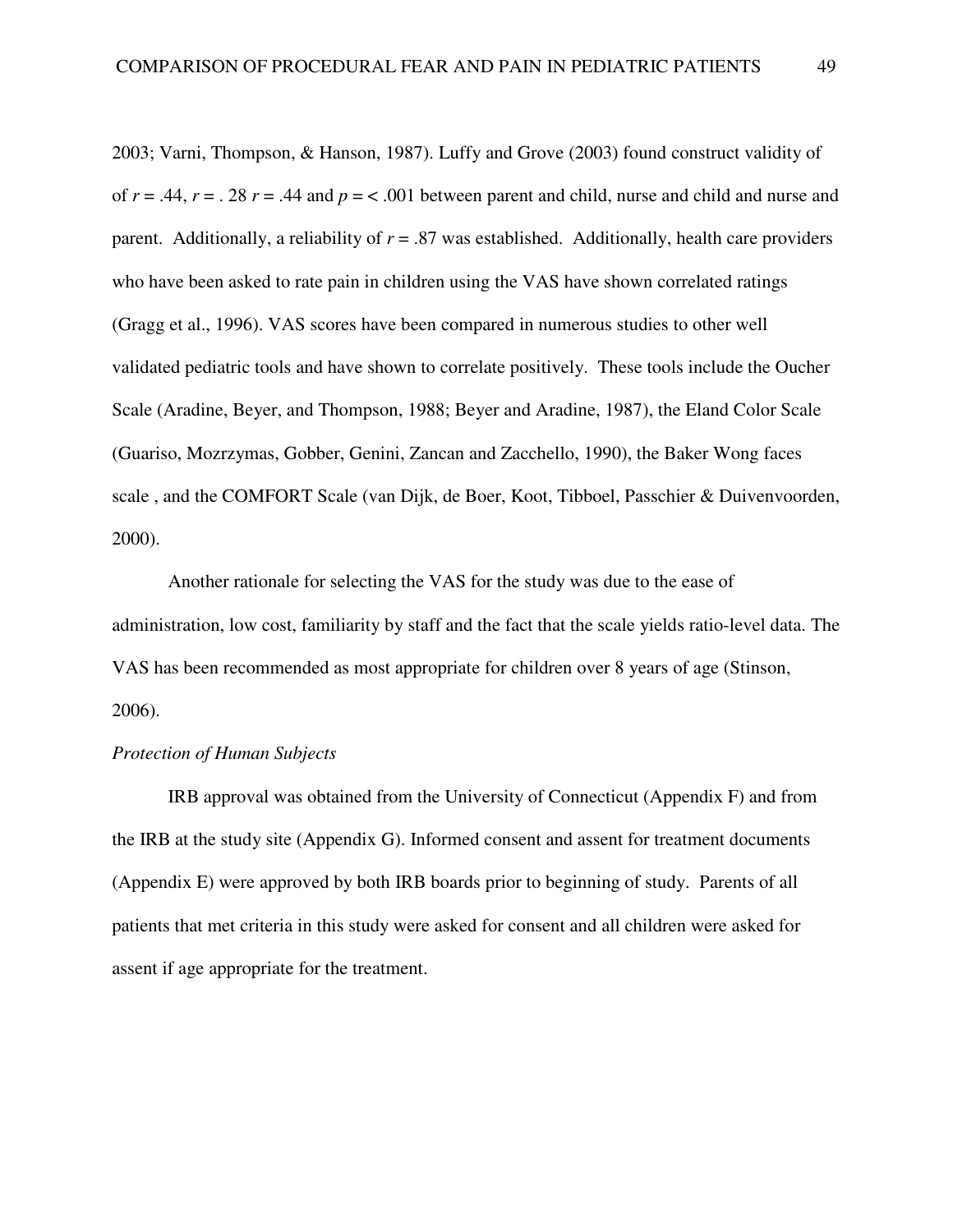Participation in the study was on a voluntary basis. Participants were able to withdraw at any stage of the study without penalty. There was no financial compensation for participation in the study.

All data was collected by either the principle investigator, or CITI certified nurses employed in the perioperative setting. The completed data forms information was entered into a password protected database and was maintained by the principle investigator. The patient's right to privacy was protected at all times by limiting access to the data and identifiers of the information (Appendix D). Only de-identified data was collected. The instruments used in this study were assigned study numbers following return of completed study instruments.

## **Procedure**

Prior to the start of the project there was a required staff education session for all the perioperative Registered Nurses and Child Life Specialists. This staff education session included a description and explanation of the project, education on the use of the J-Tip needleless syringe use and functioning, experience with using the needleless system including time to practice using the device, and time for questions and answers to address concerns or questions from Child life and nursing staff in the study setting. On completion of the education of the staff and IRB approval the project and data collection portion was started. All staff involved in obtaining consent and participating in data collection were CITI trained and were trained on consent process for consistency throughout the process.

Upon admission to the perioperative waiting area, patients were screened for eligibility to participate in the study. If the patient met criteria, the parent and child were approached and asked if there may be an interest in participating in the study on a volunteer basis. The study was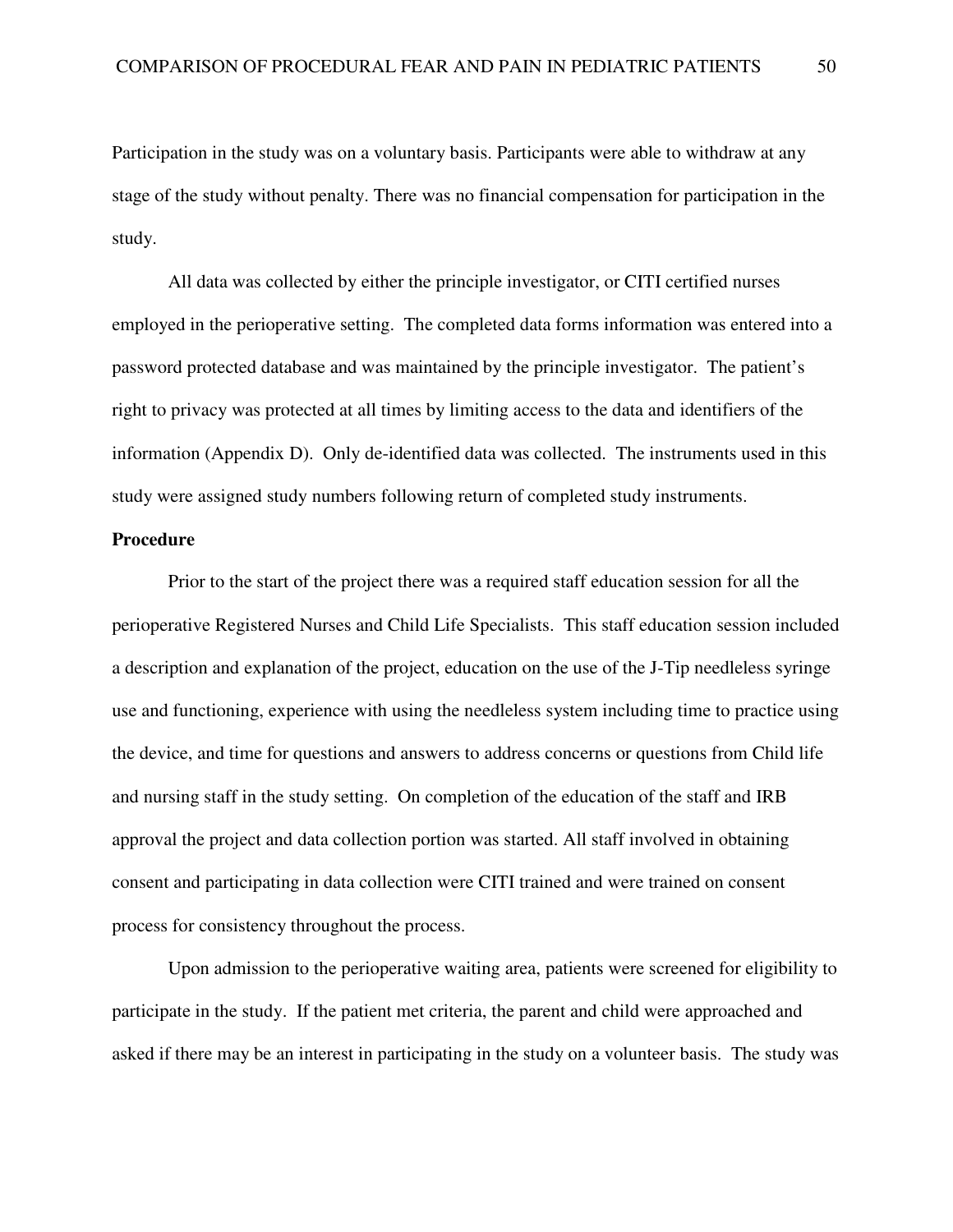explained to the patient and family. If the family agreed to participate, informed consent was obtained from the parent and assent if age appropriate from the child.

On admission to the assigned bed space in the preoperative area, the researchers completed a demographic form (Appendix A) and instructed the subjects on how to complete both the Children Fear Scale (Appendix B) and Visual Analog Scale (Appendix C) as per description below. The subjects were randomly assigned to a treatment by selection of a prefilled envelope and were given a research number. A simple demographic data sheet was completed.

Subjects were instructed on how to complete the Children's Fear Scale in the following manner:

Instructions for Children: "These faces are showing different amounts of being scared. This face [point to the left-most face] is not scared at all, this face is a little bit more scared [point to second face from left], a bit more scared [sweep finger along scale], right up to the most scared possible [point to the last face on the right]. Have a look at these faces and choose the one that shows how scared you were before [the needle]."

The Children's Fear Scale was administered at three stages during the process (diagram1). The subjects were required to complete a Children's Fear Scale instrument at completion of the consenting procedure. Then the subjects received the assigned treatment per sealed envelope. Five minutes prior to venipuncture the subjects completed a second children's fear scale tool. Appropriate wait times prior to venipuncture were 60 minutes in the EMLA group and 5 minute after the use of J-tip needleless system. Immediately after venipuncture occurred, the subjects were asked to complete a third Children's Fear Scale and a Visual Analog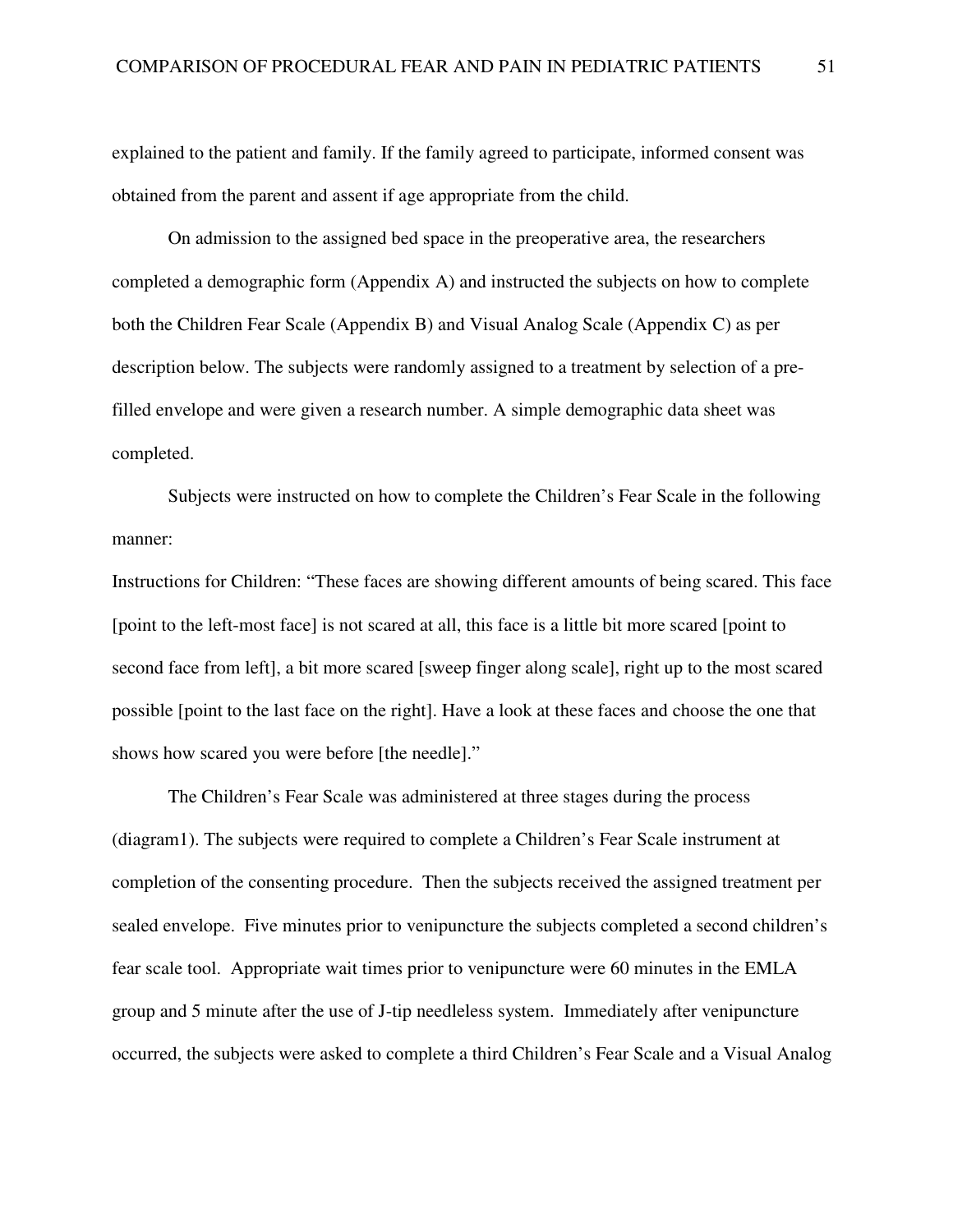Scale to assess their pain and discomfort from venipuncture. This completed the data collection phase for this study. If also assess their pain and discomfort from venipuncture. This completed the data collection<br>or this study.<br>The subject was instructed on how to complete the Visual Analog Scale in the following

manner: The subject was instructed on how to complete the Visual Analog Scale in the followin<br>
manner:<br>
Instruction to the patient: On this line with 0 for no pain and 10 for worst or most severe pain

ever make a mark on the line to show how much pain you had when they put your IV in.

The collected data and demographics were entered into the password protected computer data was kept a locked filing cabinet in the researcher's office. and the data was kept a locked filing cabinet in the researcher's office.

## Diagram 1

*Study diagram for administration of VAS and CFS*



#### **Data Management**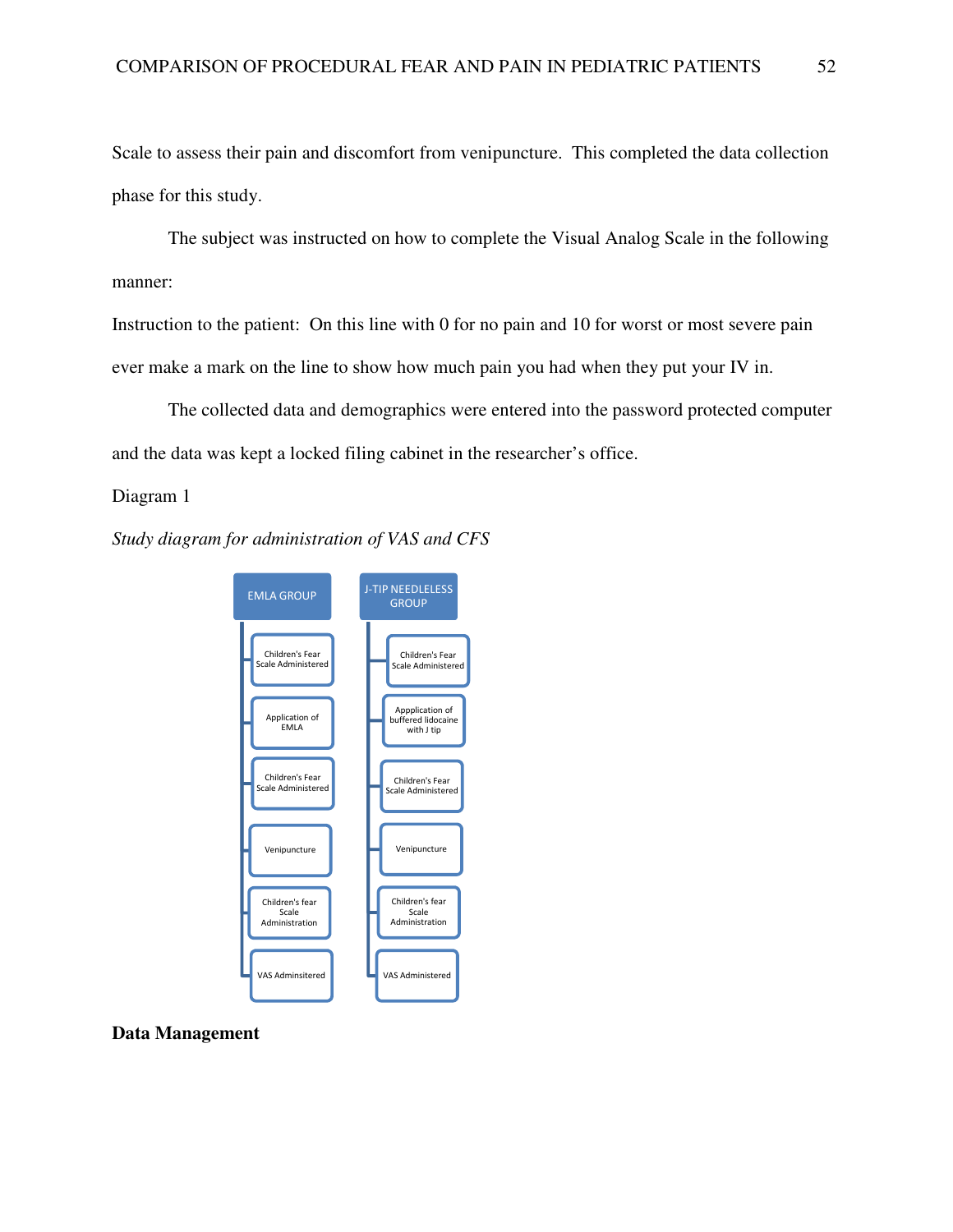#### *Planned data management tools*

Data collected during this project was entered into SPSS software and analyzed using SPSS software for Microsoft Windows XP.

## *Data Management*

Data included a description of the demographic characteristics of the sample population. Data from each of the pre and post tests were entered into the computer using SPSS software as it was collected. The researcher ensured accuracy of data entry through double checking of the data by a second investigator prior to entry into computer. Data was maintained on a password protected computer in a locked office and all paper copies were stored in a locked filing cabinet in the principle investigators office.

## *Data Analysis*

Descriptive analysis was used to compare the demographic data of the subjects. Chi Square and independent t-test analysis were also used to compare the demographic data between the two study groups to examine the equivalence of the study groups. To answer the two research questions for the study, the following analysis were conducted:

## *Research Question #1*

 Is there a difference in procedural fear scores among pediatric patients requiring venipuncture with the use of the buffered 1% lidocaine delivered by J-Tip Needleless system as compared to the standard of care (EMLA)?

An analysis of variance for repeated measures (RM-ANOVA) was conducted to compare the effect of the J- tip needleless devices to EMLA on pediatric procedural fear with three different measurements using the Children's Fear Scale, this scale provided interval level data. During the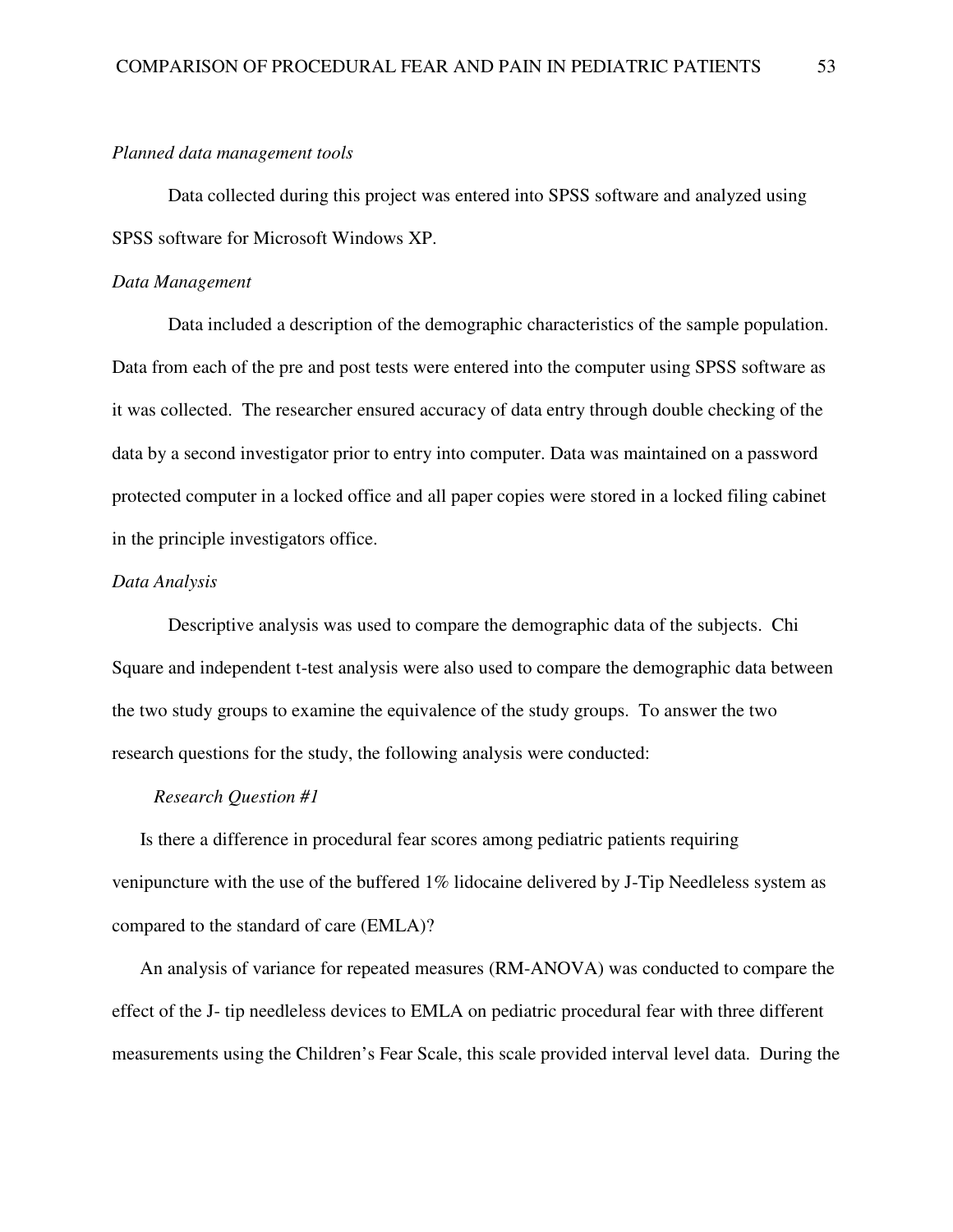collection period there were three different data collection points on the Children's Fear Scale. These measurements were taken pre EMLA or J-Tip application, prior to venipuncture and post venipuncture. The fear score was used as the repeated factor for the analysis between the J-Tip lidocaine group and the EMLA group. The RM-ANOVA was used to compare the data.

#### *Research Question # 2*

 Is there a difference in pain scores among pediatric patients requiring venipuncture with the use of the buffered 1% lidocaine delivered by J-Tip Needleless system as compared to the standard of care (EMLA)?

An independent t-test analysis was selected to answer research question two. The study design selected utilized ratio-level data and will consist of two independent groups with equal sample size in each group and we tested the assumption that the data is from a normal distribution and that the two populations had the same variance and thus the same standard deviation between the two groups. The independent t-test was used to compare the means of the two groups of data sets.

## *Summary*

Pediatric venipuncture is well documented to be extremely stressful to a pediatric patient. The need for improved management of procedural fear and pain remains a challenge to pediatric staff. The purpose of this study was to examine the J-Tip needleless system compared to EMLA for the management of procedural fear and pain and to deliver optimal care to the patient. The research design chosen for this study was a randomized controlled study, which compared the effectiveness of the standard of care (EMLA) to the use of a new innovation the J-Tip needleless system upon children's procedural fear and pain scores in the preoperative setting.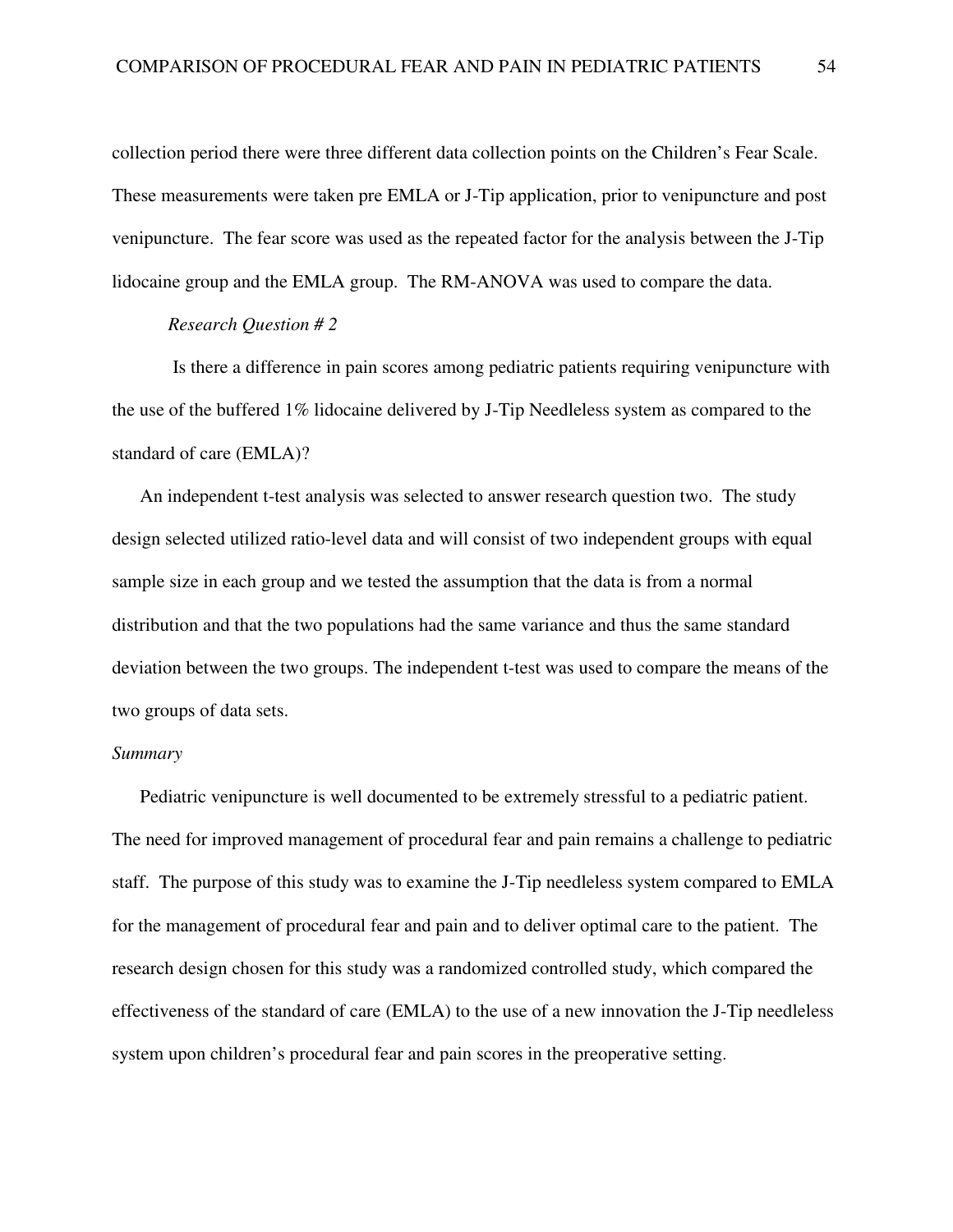An in-depth staff educational session was presented to the staff including child life specialists to ensure accuracy and understanding of the research project. All children admitted to the perioperative area who met criteria for the study were eligible. The data collection portion occurred over a four month period, or until 75 subjects had been recruited in each group. There was randomization to two groups during the data collection. The subjects were randomized to group one, who received the current standard of care (EMLA) or group two that received the Jtip needleless injection of 1% buffered lidocaine.

Instruments selected for use in the study, the Children's Fear Scale and the Visual Analog Scale, were reliable tools for measuring procedural fear and pain and are age appropriate for the sample group.

Findings from this study could identify an alternative therapy to the current standard of care to reduce fear and pain in the pediatric patient undergoing venipuncture. An alternative therapy to the current standard of care that has the advantage of rapid onset would be beneficial to children in the emergency department and in the critical care areas of the hospital that currently underutilize EMLA due to time constraints and need to rapidly gain intravenous access in a child.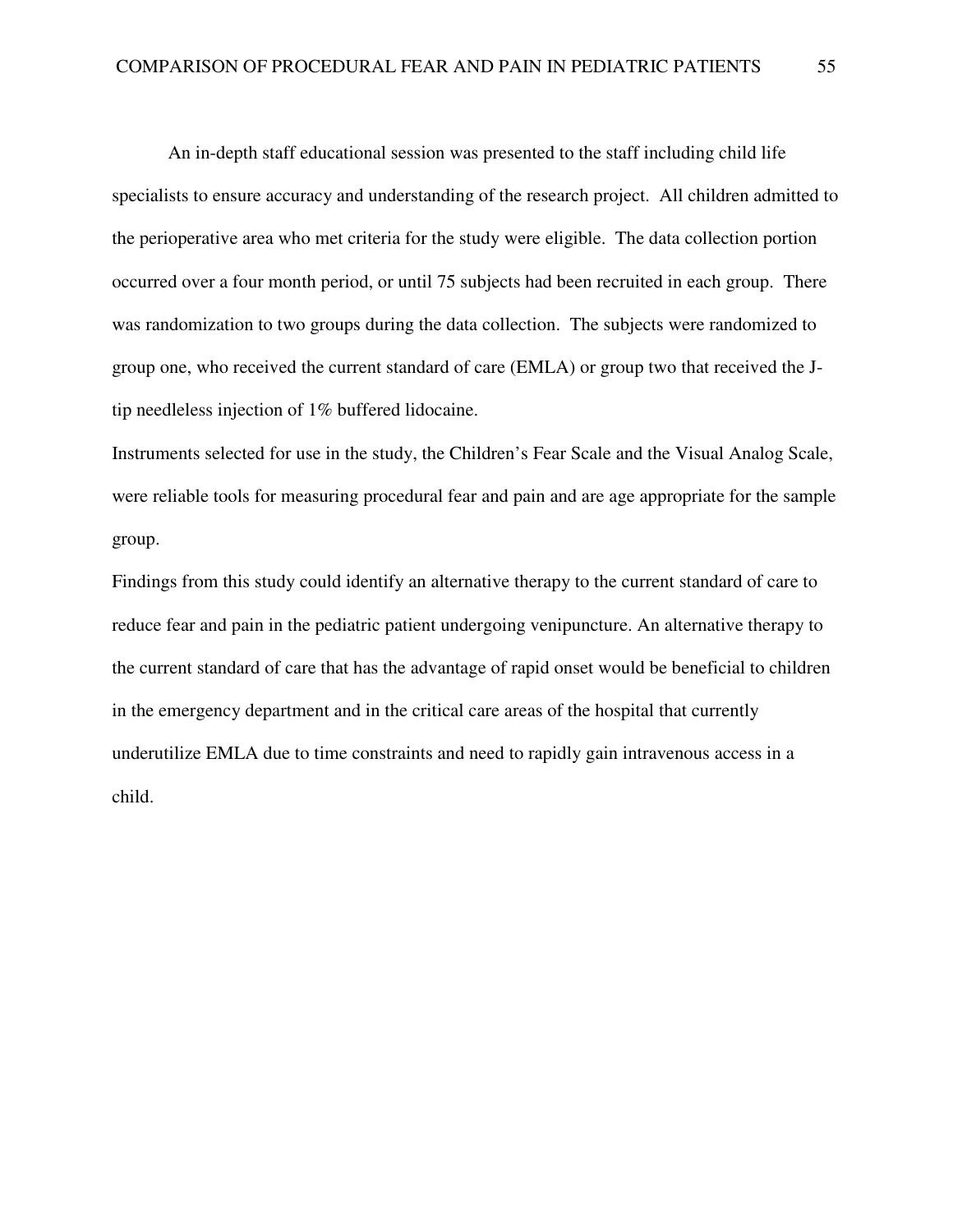#### Chapter 4

#### **Results**

 The purpose of this study was to implement a new device to deliver preprocedural pain medications to a child prior to venipuncture and to evaluate procedural fear and procedural pain scores among subjects when receiving standard of care (EMLA) for procedural pain verses the Jtip device. A randomized control design was utilized for this study. The middle range Theory of Unpleasant Symptoms, by Lenz and Pugh (1997) served to guide the development and implementation of this research project.

Research questions addressed during the conduct of this study were:

1) Is there a difference in procedural fear scores among pediatric patients requiring venipuncture with the use of the J-Tip Needleless system as compared to the standard of care (EMLA)? 2) Is there a difference in pain scores among pediatric patients requiring venipuncture with the use of the J-Tip Needleless system as compared to the standard of care (EMLA).

# **Description of the Sample**

The sample was a sample of convenience. The setting was the perioperative suite at a free standing, nonprofit, university affiliated pediatric tertiary care hospital located in the northeast United States. All children admitted to the perioperative suite between the ages of 8 to 18 years of age where screened for eligibility from November 2012 to February 2013. A total of 150 subjects were recruited in this study. Each group had 75 subjects. Data collection took place over a period of 12 weeks.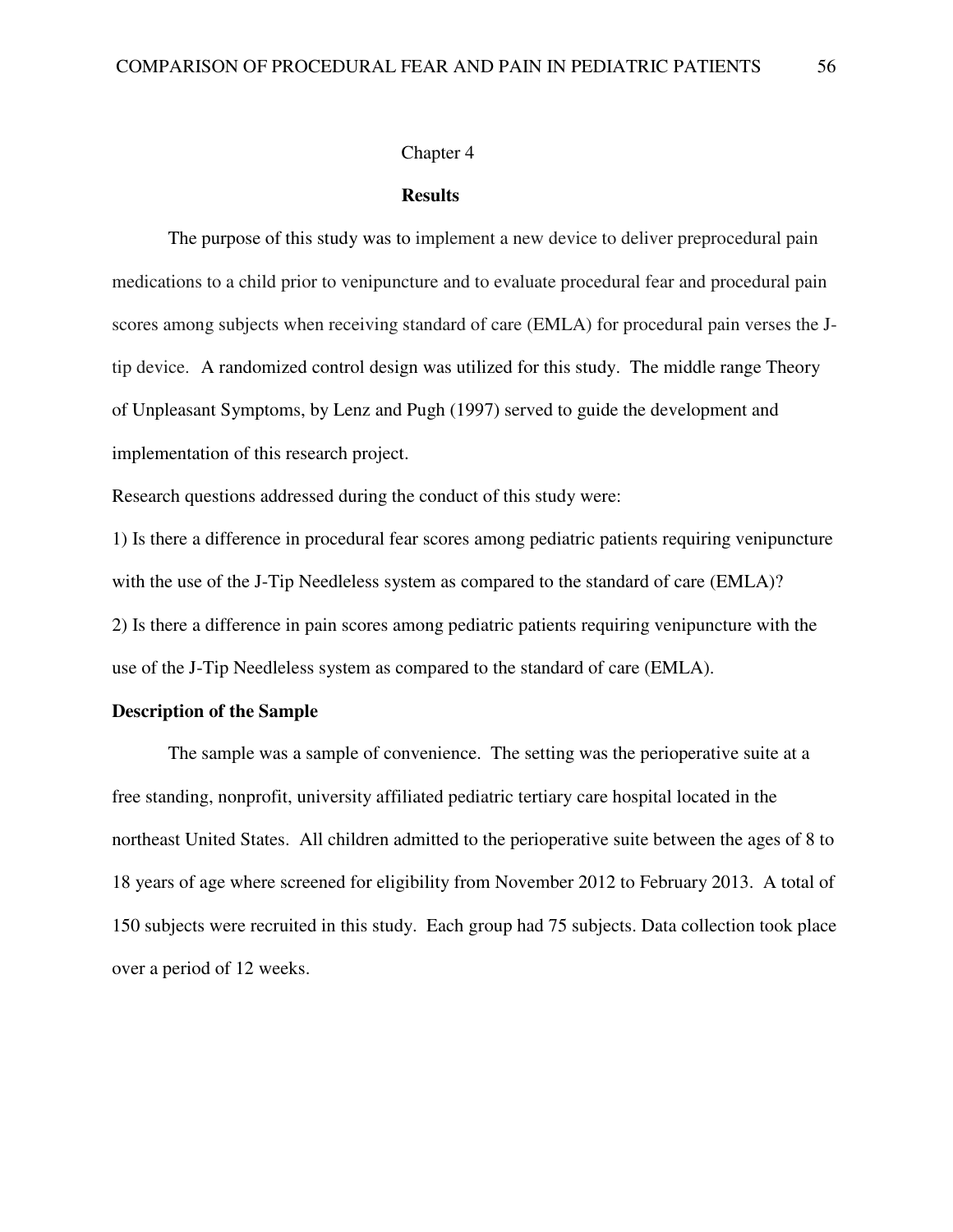Demographic data included gender, age and race. Participants were predominantly Caucasian, but the sample was otherwise evenly distributed by gender and age (Table 1). All, but 6 subjects (0.4%) were healthy, without co-morbid chronic conditions.

# Table 1

| Participant demographics      |                |    | <b>EMLA</b> | J-Tip      | $\boldsymbol{p}$ |
|-------------------------------|----------------|----|-------------|------------|------------------|
| $N = 150$                     |                |    | $n = 75$    | $n = 75$   |                  |
| Gender                        |                |    |             |            |                  |
| Male                          |                | 78 | 43 (57%)    | 35(43%)    | .25              |
| Female                        |                | 72 | 32(43%)     | 40(57%)    |                  |
| Age                           |                |    |             |            |                  |
| $8 - 10$                      |                | 14 | $8(11\%)$   | $6(11\%)$  | .80              |
| $11 - 12$                     |                | 33 | 18(24%)     | $15(20\%)$ | .73              |
| $13 - 14$                     |                | 39 | 16(21%)     | 23(31%)    | .24              |
| $15 - 16$                     |                | 37 | 20(27%)     | 17(23%)    | .74              |
| $17 - 18$                     |                | 26 | 13(17%)     | 13(18%)    | $\mathbf{1}$     |
| Missing                       |                | 1  |             |            |                  |
| Race                          |                |    |             |            |                  |
| White / Caucasian             | 113            |    | 56 (75%)    | 57 (76%)   | $\mathbf{1}$     |
| Hispanic / Latino             | 19             |    | 9(12%)      | 10(13%)    | 1                |
| Native American               | 1              |    | 1(1%)       | $0(0\%)$   | 1                |
| Asian                         | 1              |    | $0(0\%)$    | 1(1%)      | 1                |
| Hawaiian/ Pacific Islander 1  |                |    | 1(1%)       | $0(0\%)$   | 1                |
| <b>African American/Black</b> | 13             |    | 8(6%)       | 7(9%)      | 1                |
| Prefer not to answer          | $\overline{2}$ |    |             |            |                  |
| <b>Chronic Conditions</b>     |                |    |             |            |                  |
| Asthma                        | $\mathbf{1}$   |    |             |            |                  |
| Anxiety                       | $\mathbf{1}$   |    |             |            |                  |
| <b>ADHD</b>                   | 1              |    |             |            |                  |
| <b>Ulcerative Colitis</b>     | $\mathbf{2}$   |    |             |            |                  |
| Spherocy                      | 1              |    |             |            |                  |

*Characteristics of participants*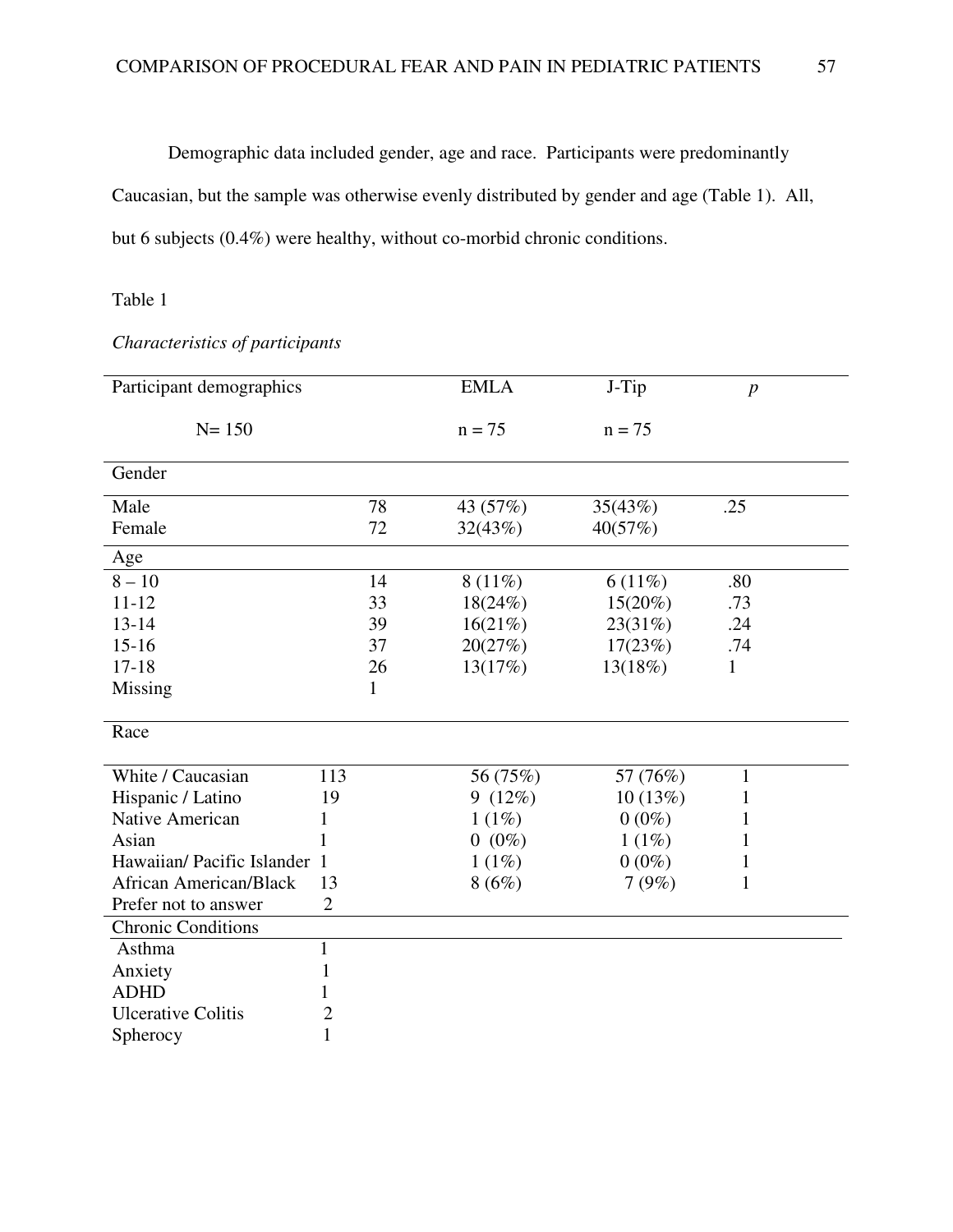#### **Effects of J-Tip system verses EMLA on Procedural Fear**

 Research question #1: "Is there a difference in procedural fear scores among pediatric patients requiring venipuncture with the use of the J-Tip Needleless system as compared to the standard of care (EMLA)?"

An analysis of variance for repeated measures (RM-ANOVA) was conducted to compare the effect of the J- tip needleless devices to EMLA on pediatric procedural fear among three different time points using the Children's Fear Scale. The three time points were: (1) time point 1, before use of the J-Tip or standard of care (EMLA), (2) time point 2, immediately prior to initiation of the intravenous device placement, and (3) time point 3, after successful placement of the intravenous device. The fear score among 3 time points was used as the repeated factor for the analysis and the intervention group (J-Tip lidocaine or standard of care - EMLA) was used as the between subject factor.

The RM-ANOVA showed a statistically significant difference in fear scores among 3 time points,  $F 2.148 = 7.213$  and  $p = .002$  (< .01) (Table 2). The pairwise comparisons showed no statistically significant different among fear scores between time point 1 and 2 (*p* = .830), but did show a statistically significant difference between time point 2 and 3 ( $p = .023$ ) and time point 1 and 3 ( $p = .009$ ). The RM-ANOVA showed that there was no significant interaction effect between the J-Tip needleless group and the standard of care (EMLA) group among 3 time points, F 2.148 = 1.125 and  $p = .314$ . Therefore it was concluded that there was no difference between the two groups in fear but that there was a similar reduction in fear from the time period one (pre venipuncture) to time period three (post venipuncture).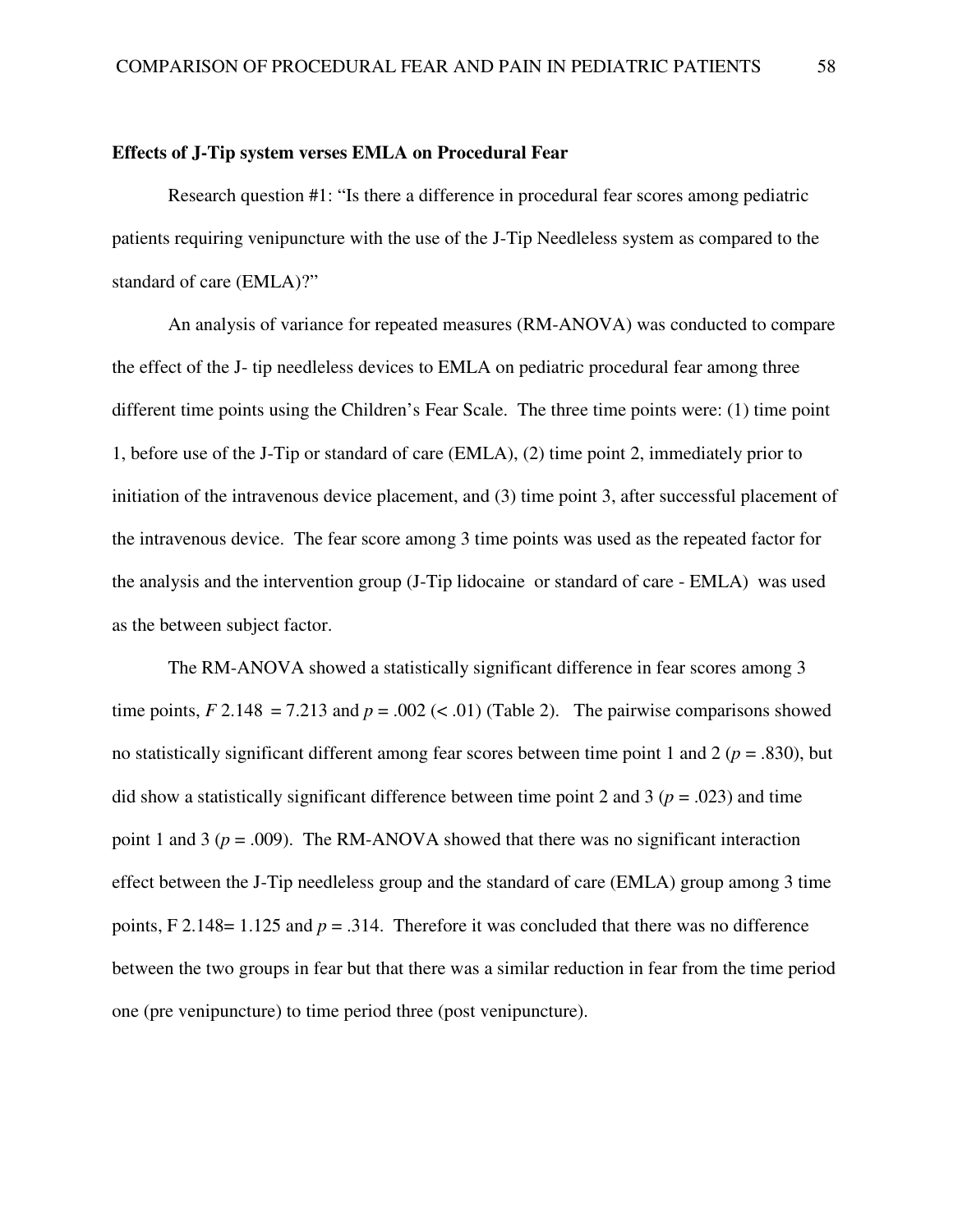#### Table 2

|                   |    | J-Tip |           | <b>EMLA</b> |      |           |
|-------------------|----|-------|-----------|-------------|------|-----------|
| Time period       | n  | M     | <b>SD</b> | N           | M    | <b>SD</b> |
| Pre intervention  | 75 | 1.25  | 1.175     | 75          | 1.11 | 1.226     |
| Pre IV insertion  | 75 | 1.25  | 1.242     | 75          | 1.24 | 1.303     |
| Post IV insertion | 75 | 1.07  | 1.357     | 75          | 0.79 | 1.166     |
|                   |    |       |           |             |      |           |

#### *Children's Fear Scale Scores for EMLA and J-TIP*

## **Effects of J-Tip system verses EMLA on Pain**

Research question 2 "Is there a difference in pain scores among pediatric patients requiring venipuncture with the use of the J-Tip Needleless system as compared to the standard of care (EMLA)?"

After placement of the designated intravenous device as described, the subject was asked to complete a visual analog scale and place a mark on a scale of 0 to 10 to describe the degree of pain experienced from the intravenous device placement.

The assessment tool selected provided ratio-level data from two independent groups with a sample size of 75 in each group. We tested the assumption that the data was from a normal distribution and that the two populations had the same variance and thus the same standard deviation between the two groups.

An independent samples t-test was conducted to compare the pain scores for the EMLA group and the J-Tip needleless system. Levene's test showed that equal variance was not assumed; therefore the results from the analysis of equal variances not assumed were used. There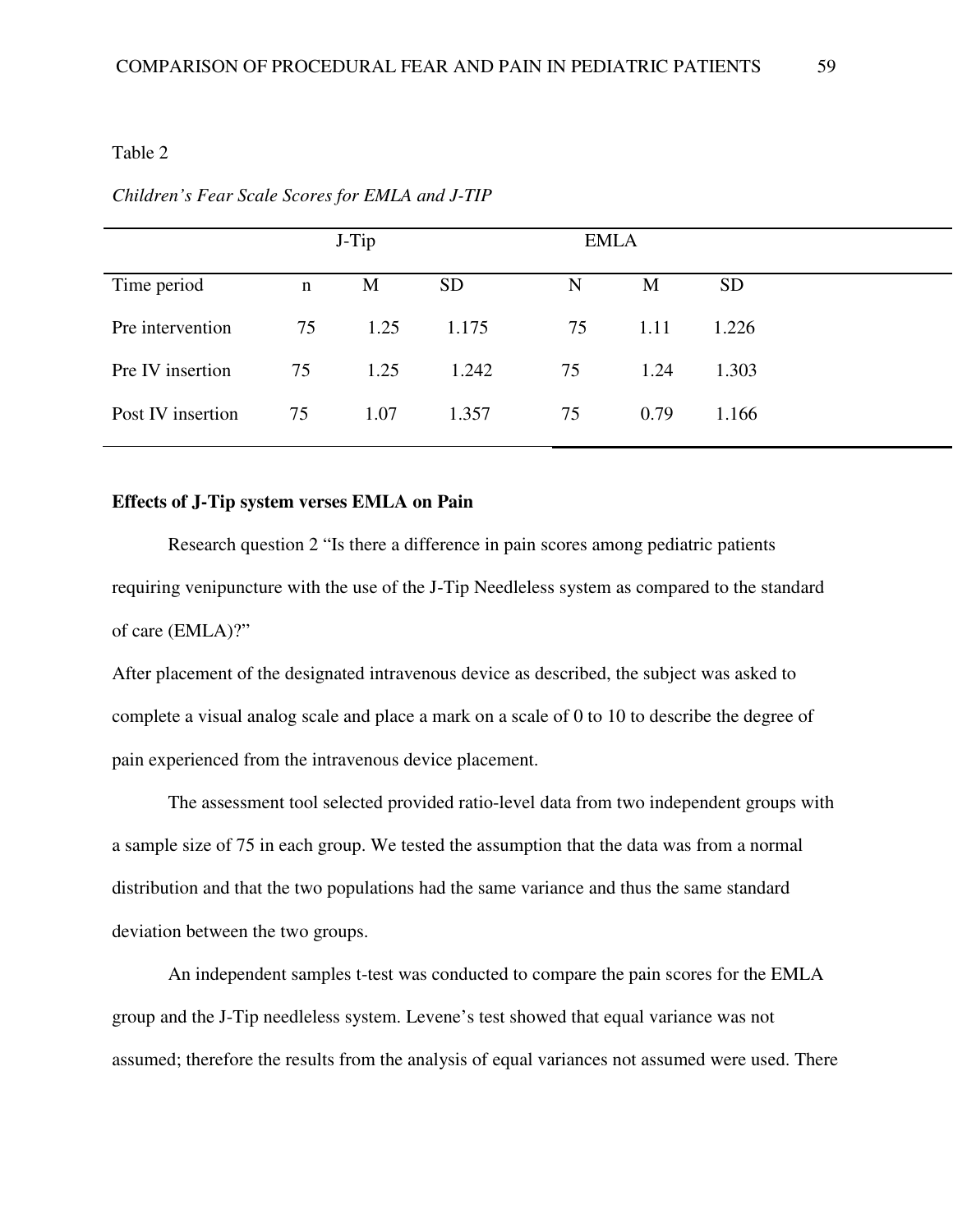was a significant difference in pain scores between the EMLA group ( $M = 1.63$ ,  $SD = \pm 1.659$ ) and the J-Tip group ( $M = 2.99$ ,  $SD = \pm 2.586$ ),  $t(126.057) = -3.833$ ,  $p = .000$  (<0.001) (see Table 3). Children who received EMLA had lower scores indicating less pain.

The frequency distribution table for pain intensity scores by intervention emphasizes an overall low patient rating for pain with the majority of patient reporting pain scores less than 2 and less than 36% percent of patients reporting pain scores greater than 3 (Table 4).

## Table 3

#### *Pain scores for EMLA vs J-Tip*

|             | M    | <b>SD</b> | t-test |        |
|-------------|------|-----------|--------|--------|
| <b>EMLA</b> | 1.63 | 1.659     | 3.833  | < .001 |
| J-Tip       | 2.99 | 2.586     |        |        |

# Table 4

# *Pain Score Distribution*

| Pain Score Frequency |    | Percent | <b>EMLA</b>    | J-Tip |
|----------------------|----|---------|----------------|-------|
| $\theta$             | 37 | 24.7%   | 23             | 14    |
| 1                    | 29 | 19.3%   | 16             | 13    |
| $\overline{2}$       | 28 | 18.7%   | 20             | 8     |
| 3                    | 22 | 14.7%   | 8              | 14    |
| $\overline{4}$       | 12 | 8%      | $\overline{3}$ | 9     |
|                      | 6  | $4\%$   | $\overline{2}$ | 4     |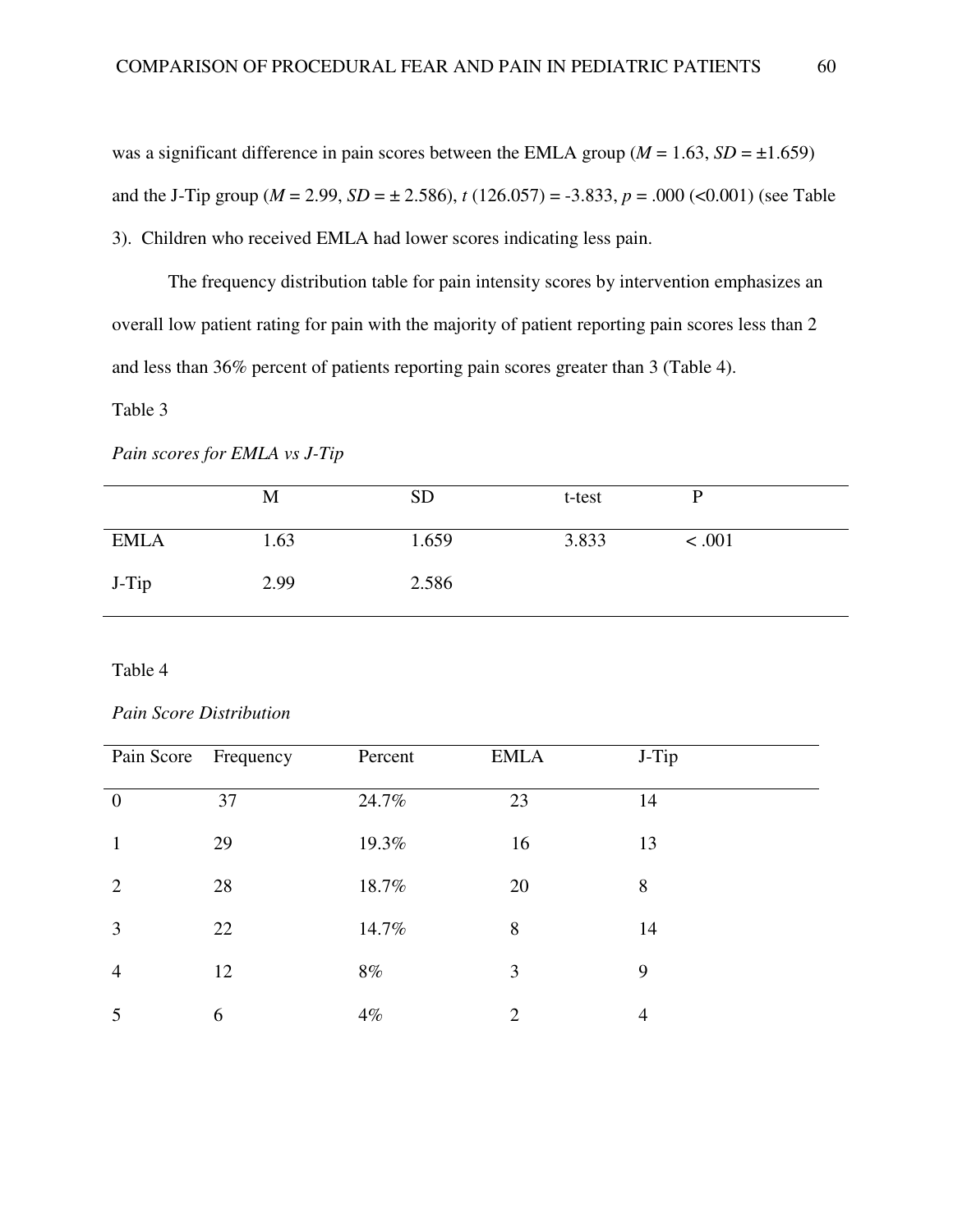| 6      | 6              | $4\%$  | $\gamma$         | 4              |
|--------|----------------|--------|------------------|----------------|
| $\tau$ | $\overline{4}$ | 2.7%   | $\theta$         | 4              |
| 8      | 3              | $2\%$  |                  | $\overline{2}$ |
| 9      |                | $.7\%$ | $\overline{0}$   |                |
| 10     | $\overline{2}$ | 1.3%   | $\boldsymbol{0}$ | $\gamma$       |
|        |                |        |                  |                |

## **Summary**

The current standard of care for venipuncture initiation is EMLA. This randomized control trial examined two research questions related to pediatric venipuncture. The first research question examined procedural fear scores among pediatric patients requiring venipuncture with the use of the J-Tip Needleless system as compared to the standard of care (EMLA). The study results showed no statistically significant difference between the J-Tip Needleless system as compared to the standard of care (EMLA) for procedural fear. A pairwise comparison showed that there was no significant difference in fear scores between time point 1 and 2, but there was a statistical difference between time point 1 and 3 and time point 2 and 3.

The second research question examined during this randomized control study was designed to compare pain scores among pediatric patients requiring venipuncture with the use of the J-Tip Needleless system verses the standard of care (EMLA). The results showed that there was a statistically significant difference between the two treatments with the standard of care group self reporting lower pain score intensity than the J-Tip group.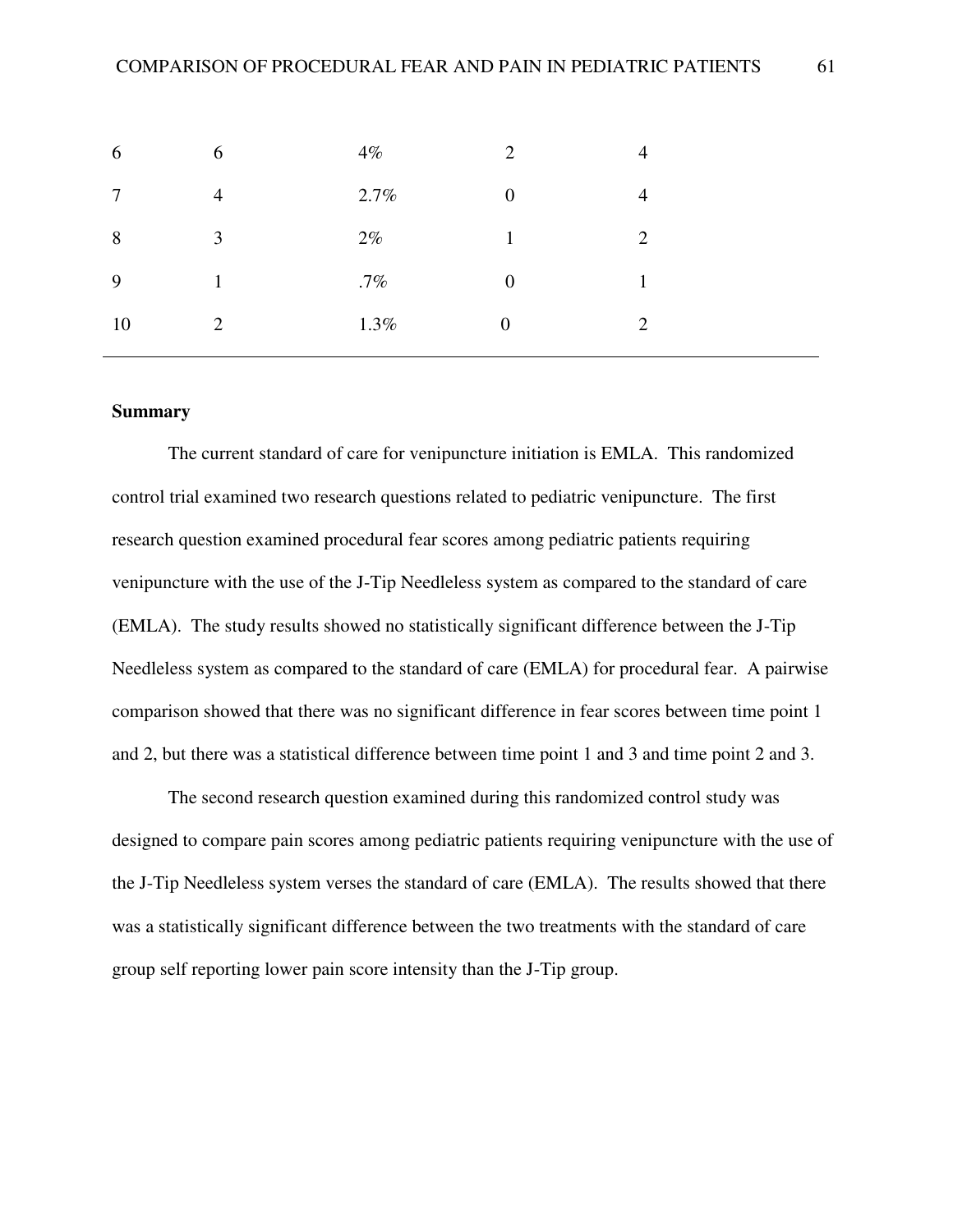#### Chapter 5

#### **Discussion**

 The purpose of this randomized control trial was to implement a new device to deliver preprocedural local anesthetic to a child prior to venipuncture and to evaluate procedural fear and procedural pain scores among subjects when receiving standard of care (EMLA) for procedural pain verses the J-tip device. This project included recruitment and education of 6 Peri-operative nurses as research assistants for the implementation and evaluation of the treatments. All nurses involved in the study received Collaborative Institutional Training Initiative (CITI) training prior to educational sessions as required by the institutional IRB for protection of human subjects.

The final sample consisted of 150 subjects between the ages of 8 to 18 years requiring intravenous device placements prior to surgery or procedures within the peri operative area. As a result of this randomized controlled trial, we found no statistically significant difference in procedural fear scores between the two groups. Using the Children's Fear Scale at 3 different time periods there was no statistical difference among the groups during time 1 and time 2 in how much procedural fear occurred but there was a statistically significant result between time and fear for time 1 and time 3.

The finding that there was no difference between the two groups but that fear decreased with the therapies was consistent with the current literature. There has been growing effort by pediatric psychology practitioners to evaluate and explore methods of assessing and measuring fear accurately. McMurray, Chambers and McGarth (2011) clearly defined fear as a negative emotion that is thought to arise as an alarm to a dangerous and life threatening situation.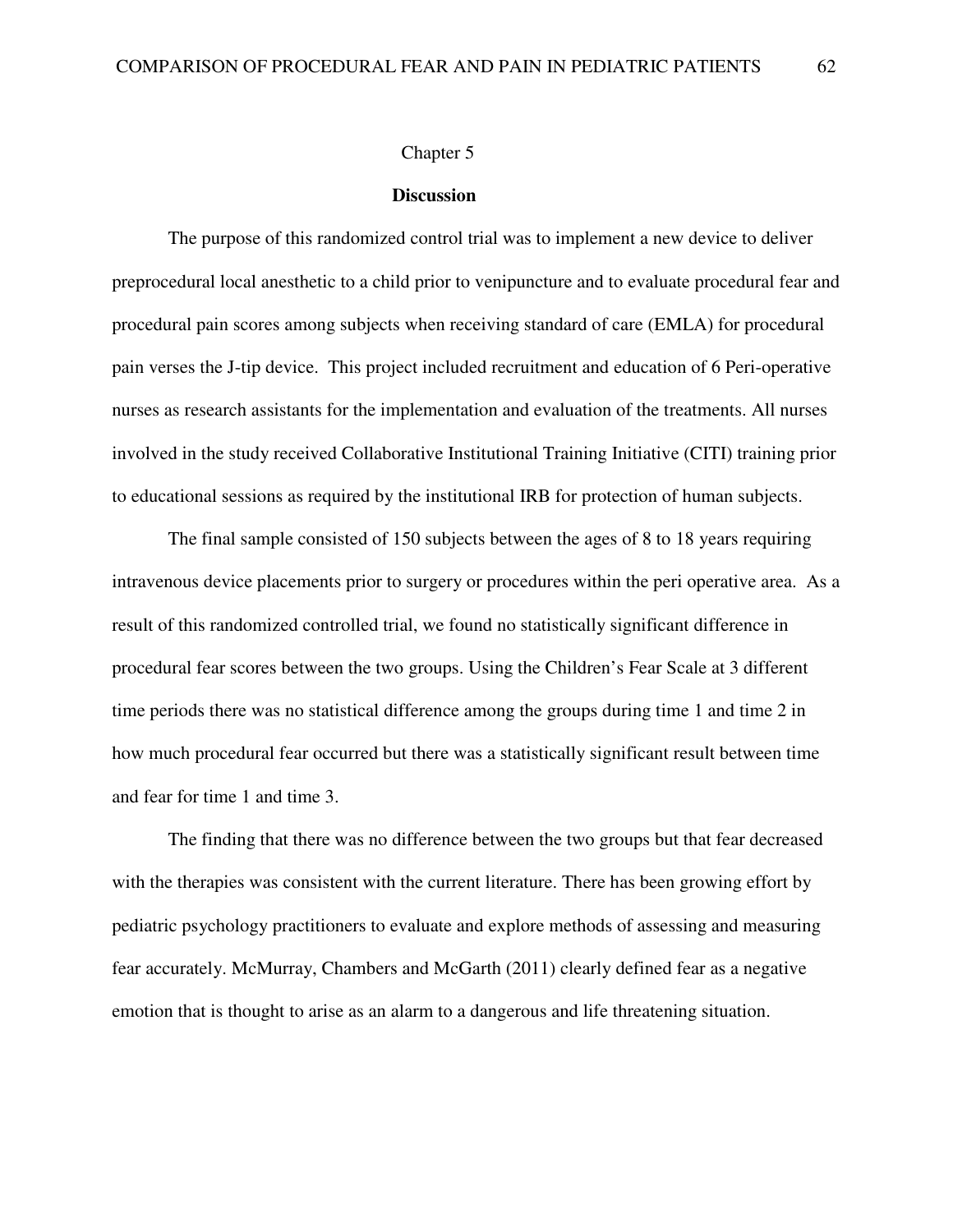"Needle pain" has been identified by researchers as one of the most feared experiences on the part of pediatric patients. In combination, procedural fear can increase the pain sensation (McMurtry, Noel, Chambers & McGarth, 2011). Procedural fear impacts children in many different ways, including physiologically increasing pain perceptions, (Rhody & Meagher, 2003) increased emotional distress, and increased autonomic stimulation (Hugart, McGarth & Pardos, 2011). From a psychological perspective, there is well documented research evidence supporting a phenomenon of catastrophic thinking in children and the subsequent development of needle phobias, extreme distress, and panic to the perceived threat to self (Hugart, McGarth & Pardos, 2011). Children with procedural fear become more fearful and reactive to the environment leading to increases in fear. If the unpleasant symptom of procedural fear is recognized early on in the assessment phase and is managed effectively, venipuncture procedures will have less of a negative impact or long term effect on children and their families.

Humprey, Boon, Chiquit van Linden van der Heuvell and van de Wiel (1992) evaluated 223 children undergoing venipuncture to gain scientific data on the occurrence of acute behavioral distress in children that are undergoing venipuncture. The researchers found that distress decreased with age and maturity but that the process of venipuncture still caused some distress in adolescents (Humprey, Boon, Chiquit van Linden van der Heuvell and van de Wiel, 1992).

 The need to decrease the fear of needles is essential as this fear can have lifelong health impacts. There is an opportunity and need for health care professionals to take steps to diminish the procedural fear of needles and to be active in the prevention of the development of needle phobia (Nir, Paz, Sabo and Potasman, 2003). Nir, Paz, Sabo and Potasman in their study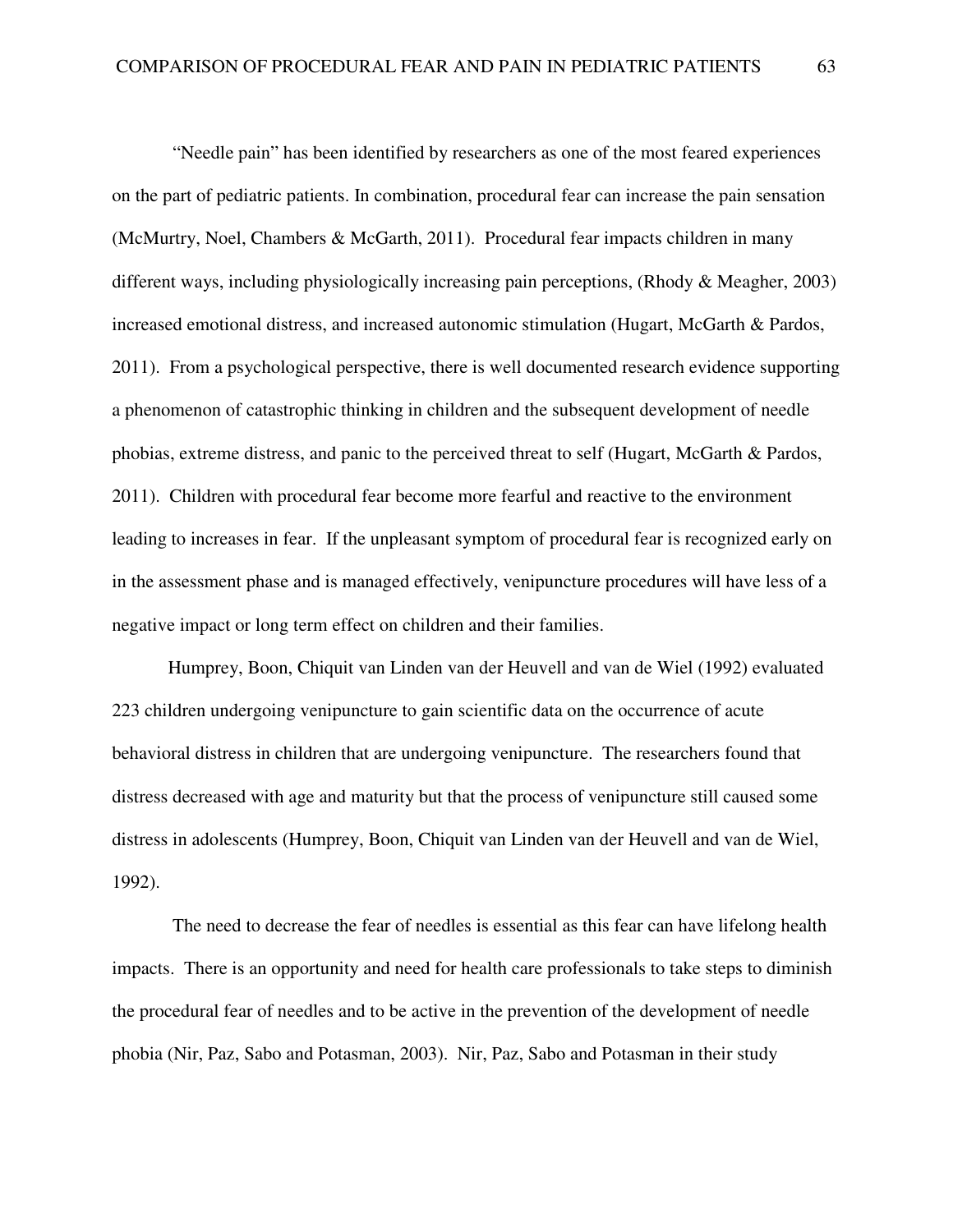concluded that fainting was associated with a bad past needle experiences, needle fear and unreasonable fear. The researchers' final conclusion was that fear of needles and bad experiences potentially negatively impact the young adult

Procedural fear can be decreased in such a way to have less of an impact on the child. There are a number of interventions that can be used. Cavender, Goff, Hollon and Guzzette (2004) studied the effectiveness of parental involvement on pain, procedural fear and distress in the pediatric patient during venipuncture. This study had the purpose of determining the effectiveness of parental positioning and distraction on pain. In pediatrics, including the parents to hug and hold during procedures to ensure the child feels secure and as safe as possible is an effective intervention and provides comfort. There was no statistical significance difference for pain between the two groups, but the self reported scores for the group receiving distraction and comfort position during the procedure was found to be lower. For fear the group receiving parental distraction and positioning their fear rated lower.

In Martin, McGrath study, children were asked to use the scale in reference to their own pain and for another acute pain that they did not have. Children reported fearful and catastrophic thinking for their own pain but not for other types of pain, suggesting that fear of pain is learned and not a generalized individual trait (Martin, McGrath, Brown & Katz, 2007). The authors concluded that pain-related fear may develop from one's chronic, personally meaningful, and emotionally laden own pain experiences. These findings support the need to consider fear as well as pain when addressing venipuncture in the pediatric pain and that unaddressed fear may be a consequence of inappropriate management of pre procedural pain management in the pediatric patient undergoing venipuncture.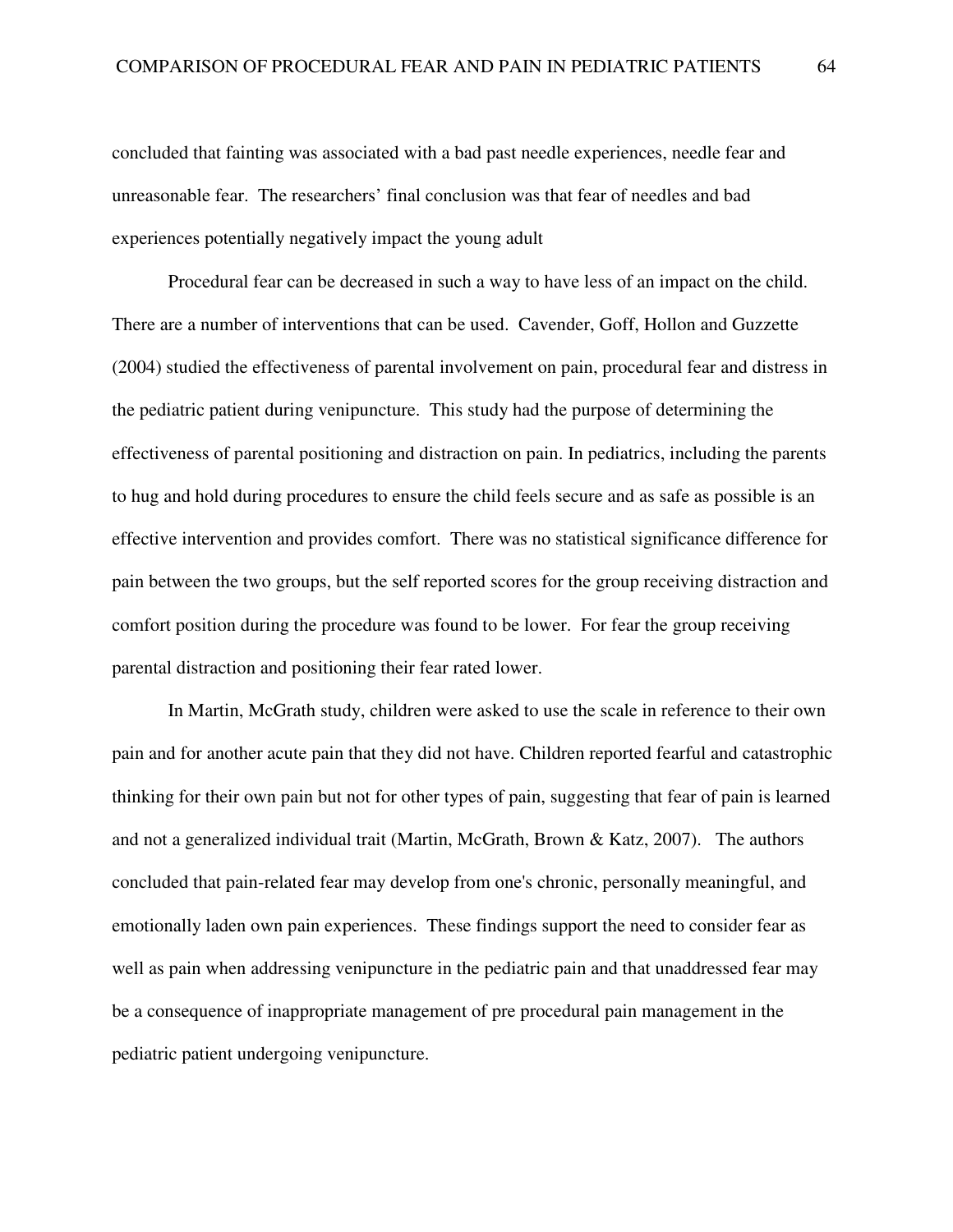Although multiple studies have raised concern that the noise of the J-Tip activation would increase fear, anxiety or distress in the child the literature did not investigate this finding. This study showed no difference in fear between the two groups.

 There was a statistically significant difference between the two treatment groups related to pain scores. Using the Visual Analog Scale to evaluate pain experienced by the intravenous device placement the results were statistically significant with the EMLA group scoring lower on the pain scale than the J-Tip group.

The results of this study differed from the results of a number of pediatric research studies reviewed in the literature. The majority of the research studies reviewed concluded that the J-Tip had statistical significance over EMLA or ELA-MAX. Jimenez, Bradfordm Seidel, Sousa and Lynn (2006) completed a randomized control study with 116 patients comparing the J-Tip to EMLA. The researchers compared pain scores using a VAS after venipuncture initiation. The EMLA was in place for an average length of time of 69 minutes prior to initiation of venipuncture. The findings of this study showed lower pain scores in the J-Tip group than the EMLA group.

In a randomized control study on peripherally inserted central catheters by Fry and Aholt (2001), researches compared the effectiveness of the local anesthetic, buffered lidocaine and no interventions prior to the placement of a peripherally inserted line. The purpose of the study was to evaluate whether buffered intradermal lidocaine or EMLA reduce pain experienced as compared to no anesthesia in adult patients requiring placement of a peripheral inserted central catheter. Subject's pain was evaluated with a Visual Analog Score (VAS) and a McGill Pain questionnaire. The researchers concluded the differences for the VAS were not statistically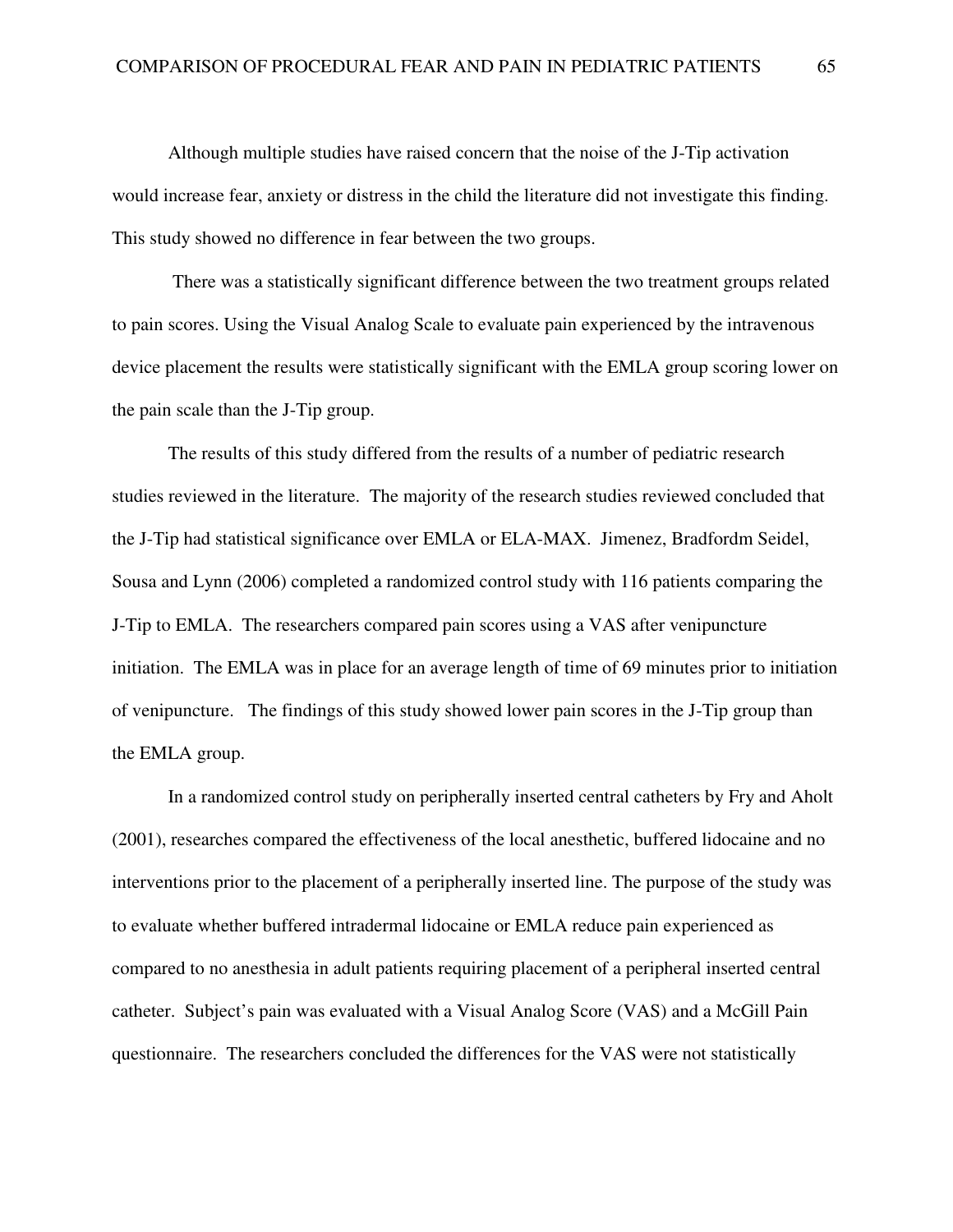significant between the three groups. The McGill scale results were analyzed for the same subjects and the researchers concluded that there was a statistically significant difference between both therapies compared to no therapy. This study demonstrated efficacy of EMLA for pain relief and patient satisfaction, but researchers emphasized the intervention disadvantages included a long wait time for full effect and cost of EMLA (Fry, Aholt, 2001). The J-Tip in this study showed statistical significance inthat there where lower pain scores compared to no intervention.

Spanos, Booth, Koenig, Sikes, Gracely and Kim (2008) in a randomized controlled trial compared the anesthetics effectiveness of the J-tip needleless jet injection of 1% buffered lidocaine to the effectiveness of ELA-Max for peripheral venous insertion. The researchers concluded that the J-tip was more effective in the pain control for PIV insertion.

Auerbach, Tunik and Mojica (2009) studied the J-Tip jet device to determine whether this device and lidocaine would decrease self reported pain in children undergoing needle insertion in the emergency room. The study design was a randomized double blinded single dose placebo controlled study. The needle insertion pain for the control group in phase two of the study was statistically significant and clinically lower in the placebo and jet lidocaine group.

After an extensive review of the current literature, there appeared to be ample evidence to support the need for improved procedural pain management to decrease fear and pain of the venipuncture procedure in pediatric patients. The literature base supported the negative impact of inappropriate or no pain management for simple procedures such as venipuncture. Authors emphasized and study results highlighted the need for procedural pain management.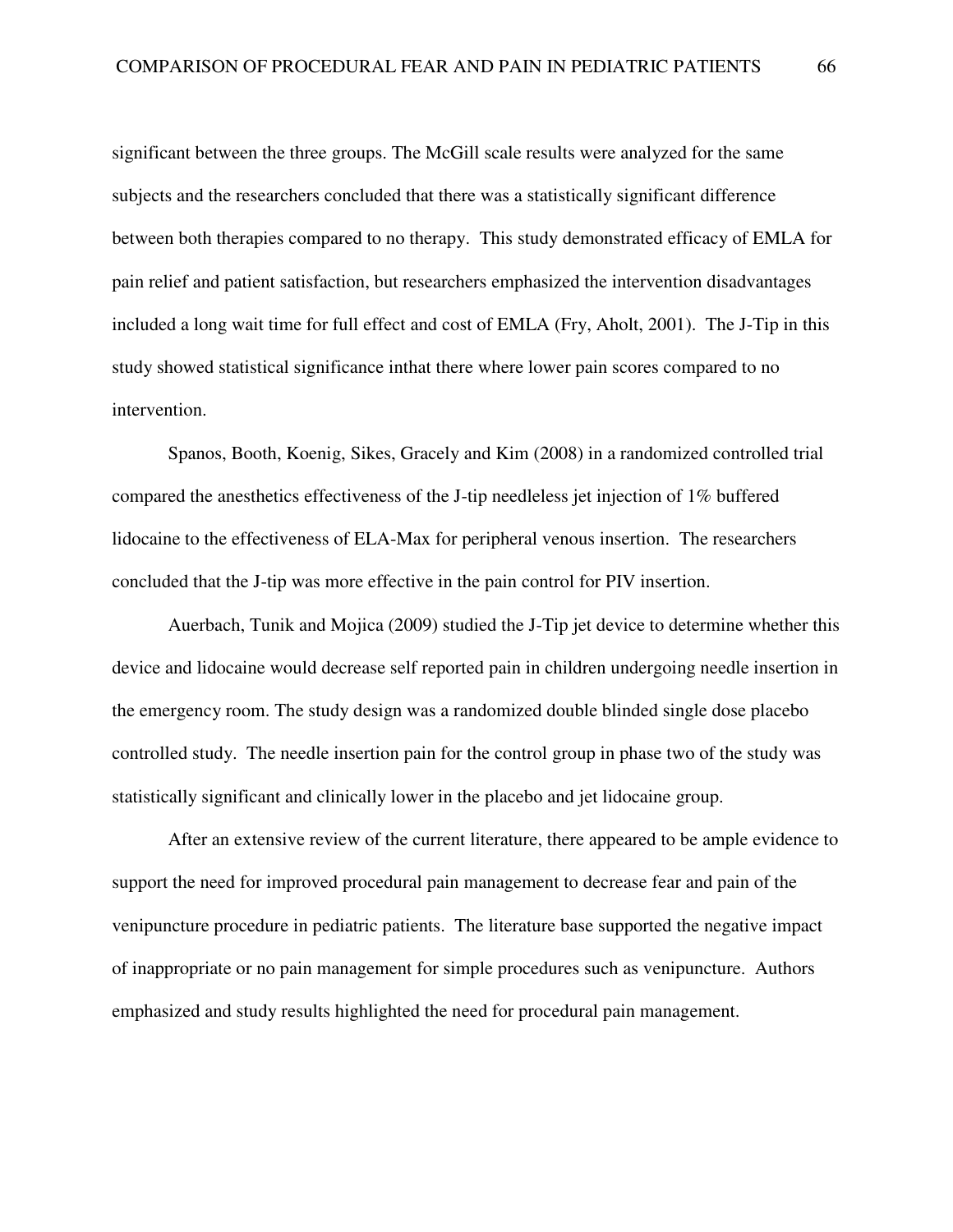Although the results of this study differed from a number of previous studies in that the standard of care EMLA had statistically significant a better pain management, there was evidence that the J-Tip did provide effective pain management for venipuncture and should be considered a viable option if the clinical situation prohibits the appropriate time required for the effective application of EMLA. The limitations of this study may have affected the results although these limitations were similar in a majority of the reviewed studies. Another factor that could have affected the differences in the results of the reviewed studies and this study was that there was no or limited discussion on preparation of patient for procedure, parental presence and use of supportive therapies which can have an impact on both procedural fear and pain. In this study one of the identified imitations was that there were no controls for the presence of support services and parental supervision.

 Studies in the pediatric population have shown that there is a statistically significant difference in procedural pain for the patient that has had EMLA or buffered lidocaine via the J-TIP compared to no pain management ( Fry & Aholt 2001, Auerbach, Tunik and Mojica 2009).

## **Adverse Events**

Use of lidocaine whether topical or transdermal has documented risk. During the study there was one complaint of stinging after the use of the J-Tip by one subject that resolved after 5 minutes. There were no other documented rashes or adverse events.

## **Implications for Practice**

Findings from this study offer support that procedural fear and pain management prior to venipuncture or placement of an intravenous device is important. EMLA use resulted in statistically lower self reported pain intensity with venipuncture than lidocaine instilled with the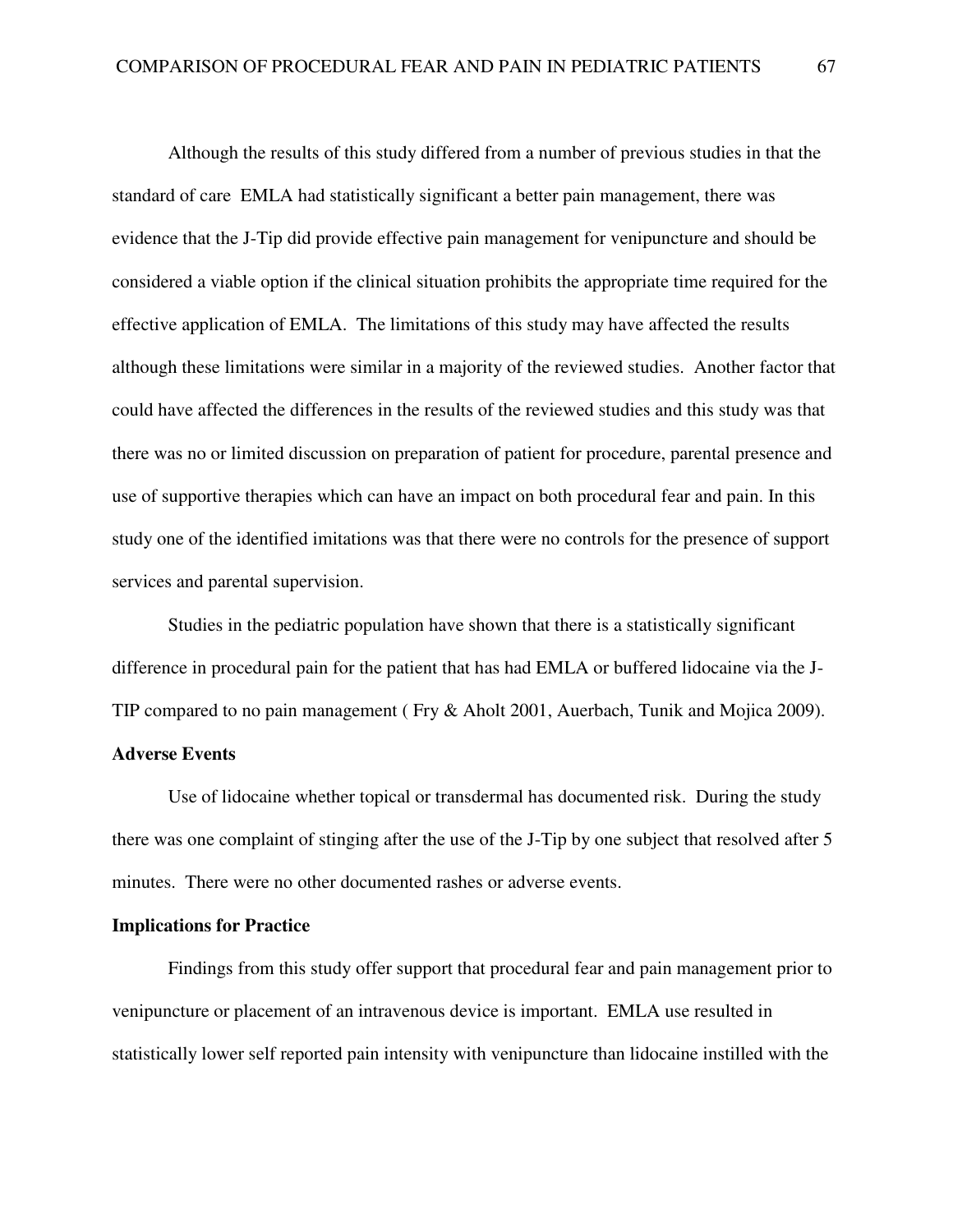J-Tip needleless device. EMLA was placed for 60 minutes on all the EMLA subjects to maximize effectiveness of the local anesthetic affect.

Unfortunately, in the different practice areas within the hospital setting, both outpatient and inpatient areas, the recommended 60 minute wait time for efficacy of EMLA is not always possible, as treatment delays may be clinically impractical. Studies support that time to effectiveness of EMLA is one of the major barriers to its use (The committee on Pediatric Emergency medicine and the Section of Anesthesiology and Pain medicine, 2004), MacLean, Obispo & Young, 2007, Young, 2005). Performing the procedure prior to the time of anesthetic effectiveness or without anesthetic results in inadequate or with no pain control prior to the placement of the intravenous device in the pediatric patient.

This study revealed that the current standard of care (EMLA) was more effective in providing local anesthetic and decreased pain with venipuncture. While the results of this study did not show that the J-tip had improved or equal pain management to EMLA, this device may be useful in cases where a 60-minute time delay is not an option. The introduction of an alternative form of pain control that has a rapid onset may be beneficial to the pediatric patient in the emergent or urgent setting where the 60 minute wait time for the EMLA to be at maximum effectiveness is not an option. In 2012 the Joint Commission endorsed a requirement for pre procedural pain management for all pediatric patients prior to intravenous insertions. The J-Tip can offer an alternative to current standard of practice when time prevents the use of EMLA. Despite the statistically significant difference in pain scores for EMLA and the J-Tip, the J-Tip did provide effective and rapid anesthesia prior to venipuncture and insertion of an intravenous device as evidenced by the mean pain score of 2.99 (SD 2.586).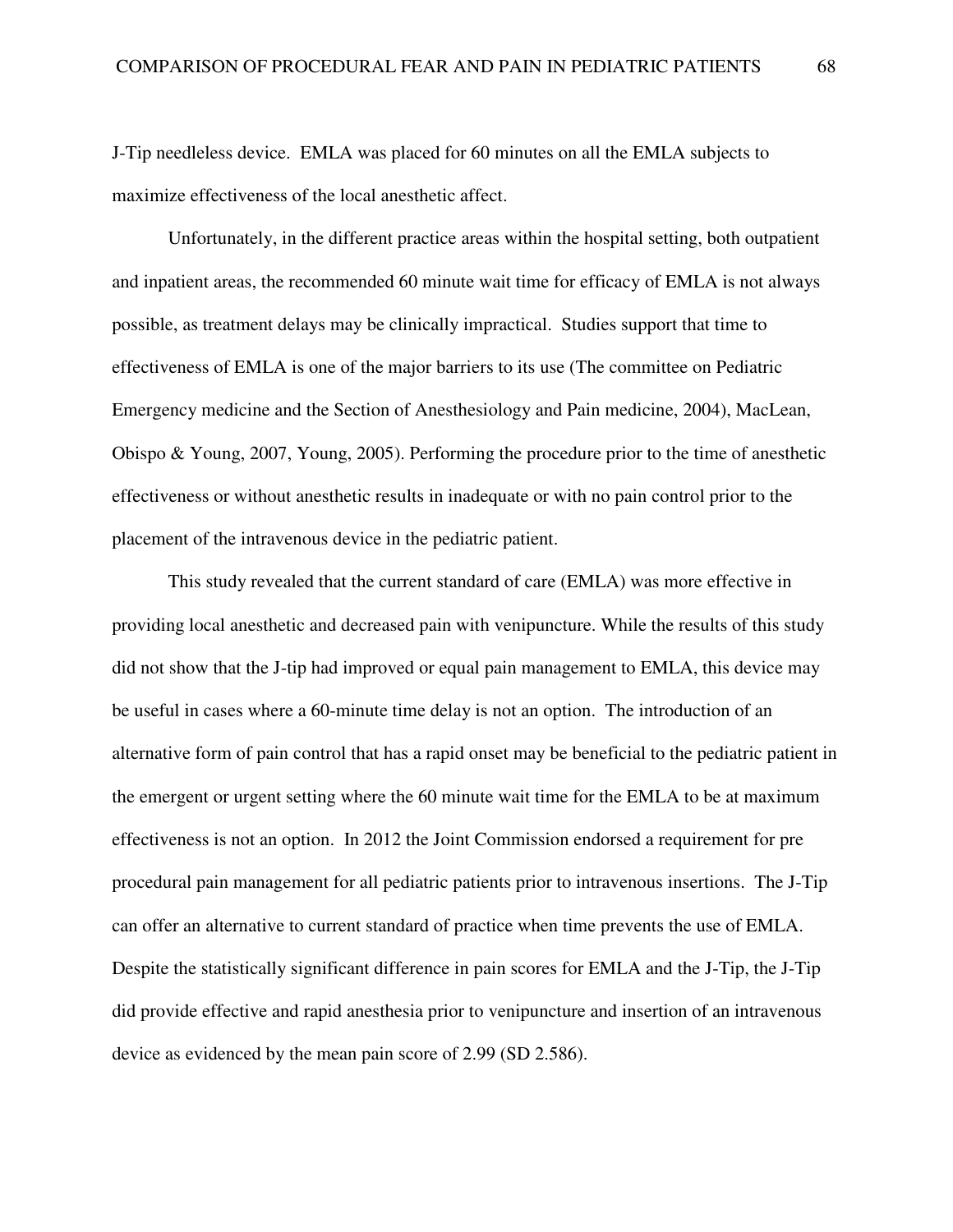As hospitals are exploring solutions to pain reduction for venipuncture, the J-Tip has additional advantages when there is a time limiting factor preventing the use of standard of care (EMLA). This study also revealed that procedural fear is a factor in the process of placing an intravenous device or initiating venipunture. Although there was no significant difference in procedural fear between the two groups, there was a significant difference in fear score among the pre and post venipuncture scores. As nurses we need to be aware of the patients fear and utilize all available resources to manage and decrease fear. These resources include EMLA, J-Tip, appropriate words and teaching, child life services and distraction to reduce the procedural fear accompanying venipuncture.

## **Implications for further studies**

More research is needed regarding modifying and improving preprocedural pain control and factors affecting this phenomenon. Limitations of this study reveal several areas for future research. First, there is a need for more research regarding health care providers' interactions with the families and patients, use of environmental and non pharmacological methods to manage and reduce procedural fear and pain and preventing the development of long term complications such as needle phobias or fear and mistrust of health care providers. Outcome studies examining the effects of procedural fear and pain related to venipuncture in pediatrics are lacking in the literature. In addition there are a limited amount of studies examining the long term outcome and effects of interventions to treat pediatric venipunture pain. Pain responses or reactions to subsequent venipuncture or needle procedure are a clinically important outcome that needs to be researched further.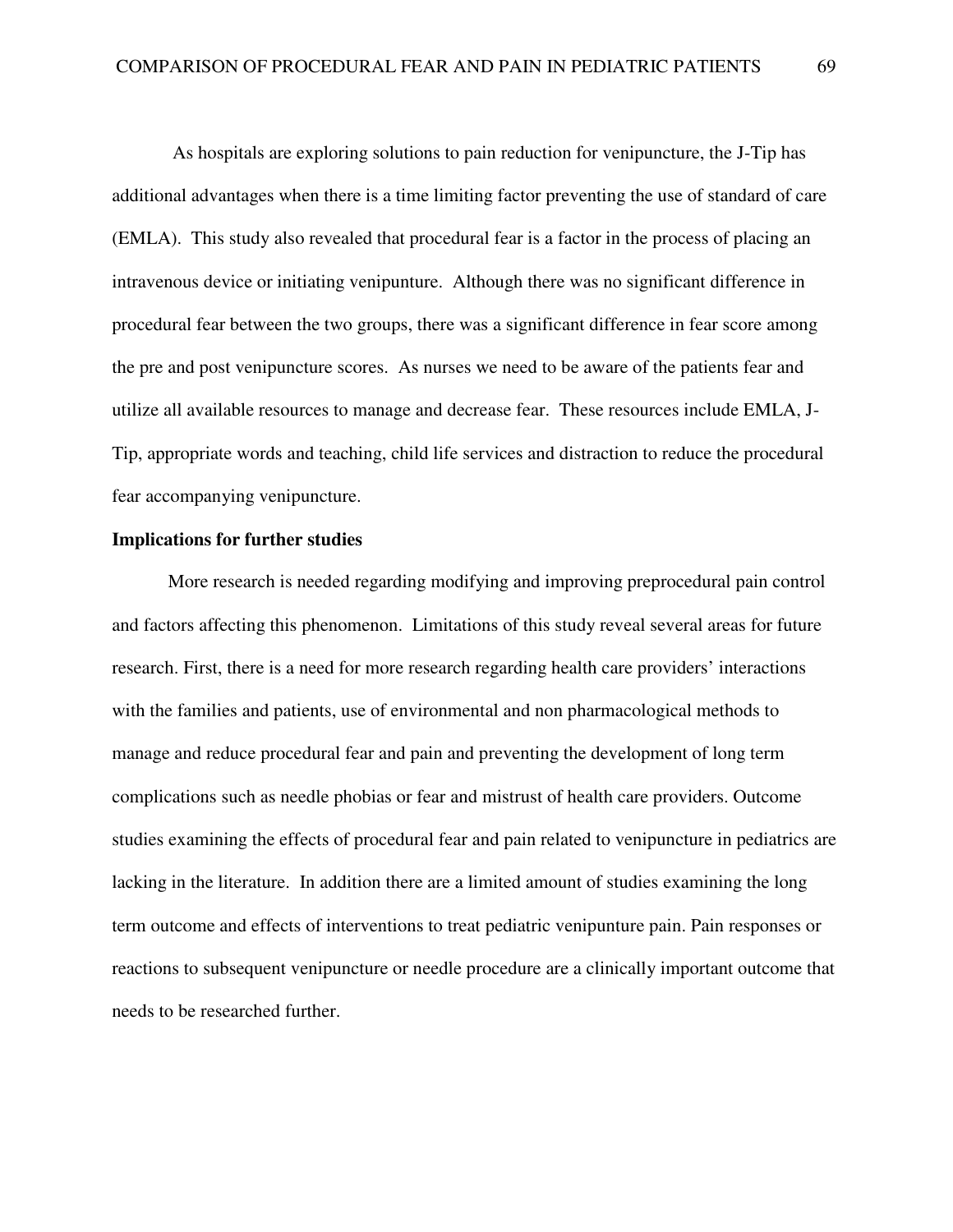A second area for further research is the appropriate selection of patients for the J-tip intervention, Further research on the potential use of the J-tip in the younger child for venipuncture pain control is recommended. Like this study, previous venipunture research has been limited to children that are able to complete a self assessment tool. The limited J-tip literature examines the use of the J-tip in infants for lumbar puncture but there is almost no literature examining pain control in the infant or toddler using the J-Tip system. Further study for this age group would provide evidence to support standard of care for all pediatric patients.

Third, the limited ethnic and racial diversity in the convenience sample recruited for this study prevented analysis of results by ethnicity or race. Three African-American subjects who had been previously enrolled in the study requested enrollment when returning for a second procedure. All had received the J-Tip device and reported that they preferred this method of topical anesthetic placement for venipuncture. Their reported preference contradicts the study results, but suggests there may be racial difference in efficacy that was not able to be assessed given this patient sample.

Fourth, there is a small amount of pediatric studies evaluating nursing skills and competence related to years in practice. This was not assessed in the current study; and this area of nursing competency requires more research. Current nursing experience levels vary from novice to expert, but once staff completes orientation they assume similar roles and are considered to have similar procedural competence. Skill comparison for venipuncture site selection and successful placement of venipuncture devices has tremendous implications and further research is required.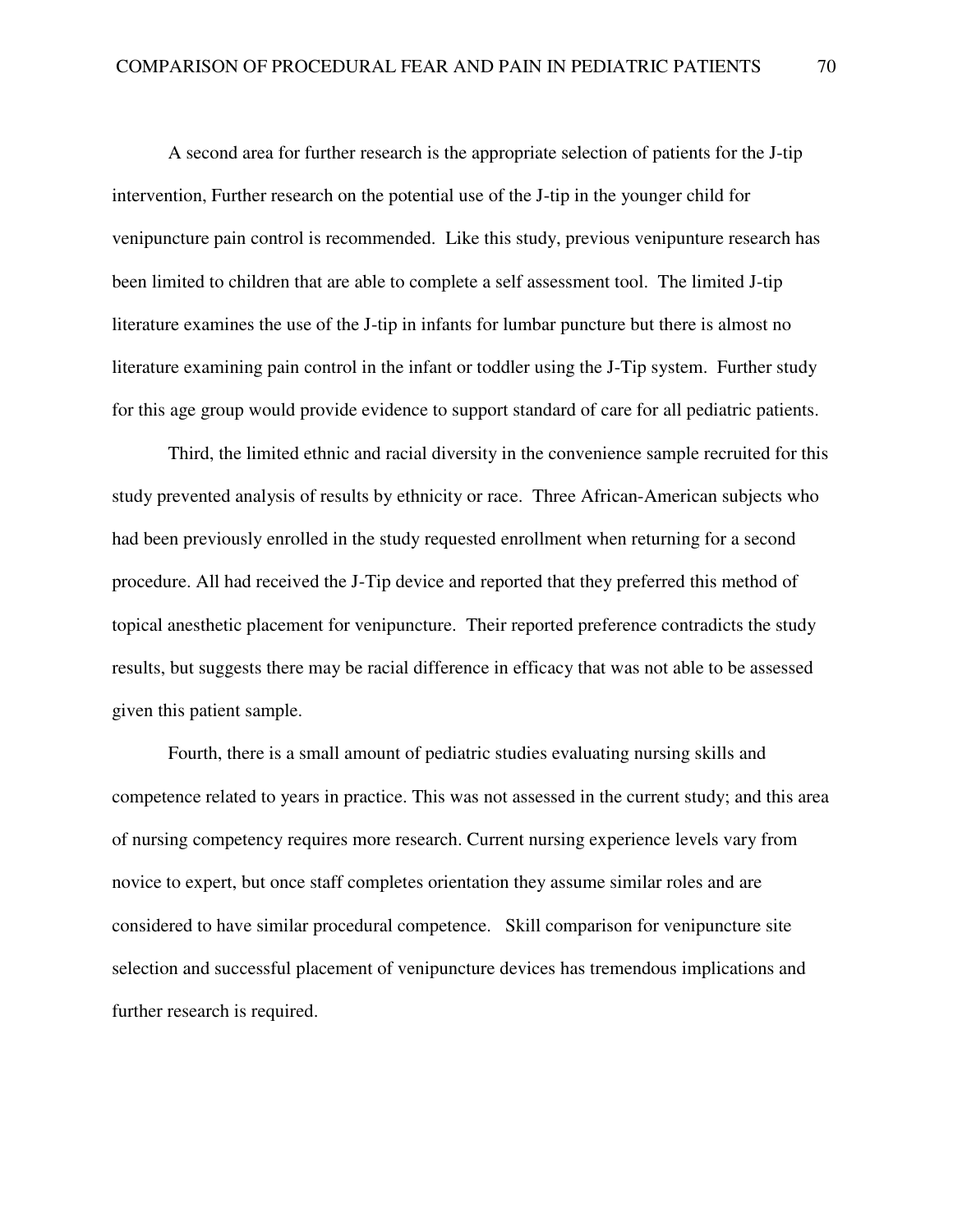Fifth, cannula size for the intravenous device initiation is not standardized or well researched. The Pediatric patients are often accessed with either a 24 gauge or a 22 gauge intravenous device based on the assessment of the vessel by the registered nurse inserting the device. The 24 gauge device has a smaller needle for insertion. Further studies are needed in this area to evaluate whether the insertion of a venipunture device with a smaller needle may inflict less pain entering the skin and vessel.

As more products with rapid onset of action become available for relieving children's procedural pain, studies are needed to verify their efficacy in the pediatric population. These studies need to examine the risks and benefits of new therapies as compared to standard of care and cost to benefit ratios.

## **Implications for Policy**

Given the current emphasis and recommendation of the Joint Commission on the management of preprocedural pain management and the increasing awareness by the general public in viable options available for pain management, this is the ideal time for policy development and reeducation of all medical personnel. This study supports policy for current standard of practice but also presents a second option if time constraints prevent standard of care.

 The findings in this study support the use of EMLA or standard of care for pre procedural pain management and present a second option that is less effective but an option if time does not permit the use of standard of care.

## **Implications for Education**

 Ongoing educational initiatives and educational offerings are critical for practice changes to occur. Pediatric procedural fear and pain evaluation and prevention should become part of the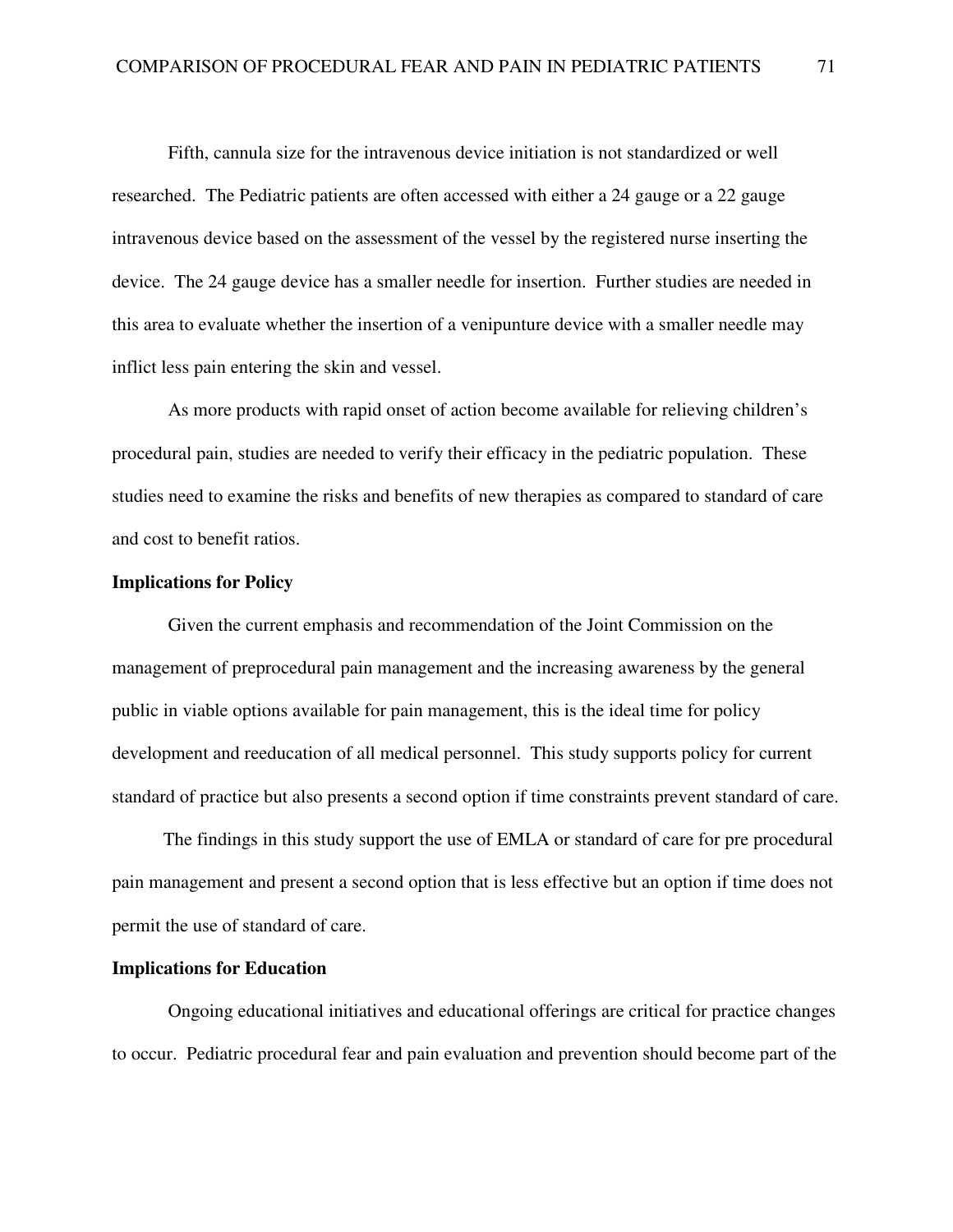intake process for all patients. The introduction of an alternative to EMLA for patients that are limited by time and urgency of need for placement of a venipuncture device has the implication of introducing further education to staff on the importance of the management of procedural fear and pain.

 The introduction of a new device and the findings from this study offer support for educating staff prior to practice changes. The education of staff on preprocedural pain management will ensure that there is appropriate local anesthetic used for children undergoing venipuncture, including for children that are unable to wait the required 60 minutes for the EMLA or standard of care to achieve maximum effect.

 The use of standard of care verses J-Tip and the use of the J-tip syringe would potentially be incorporated into competency validations for all registered nurses as well as part of the orientation process for all new hires.

## **Limitations of the study**

There were several limitations to this study. First, there was not a normal distribution between the two groups of subjects. There were a larger percentage of white / Caucasian subjects than the other race in the groups. This may have impacted the study and was not a true representation of all the races. Therefore, findings from this study may not be generalizable to other races.

Second, cannula size for the intravenous device used was not standardized. The patients either received a 24 gauge or a 22 gauge intravenous device based on the assessment of the vessel by the registered nurse inserting the device. The 24 gauge device has a smaller needle for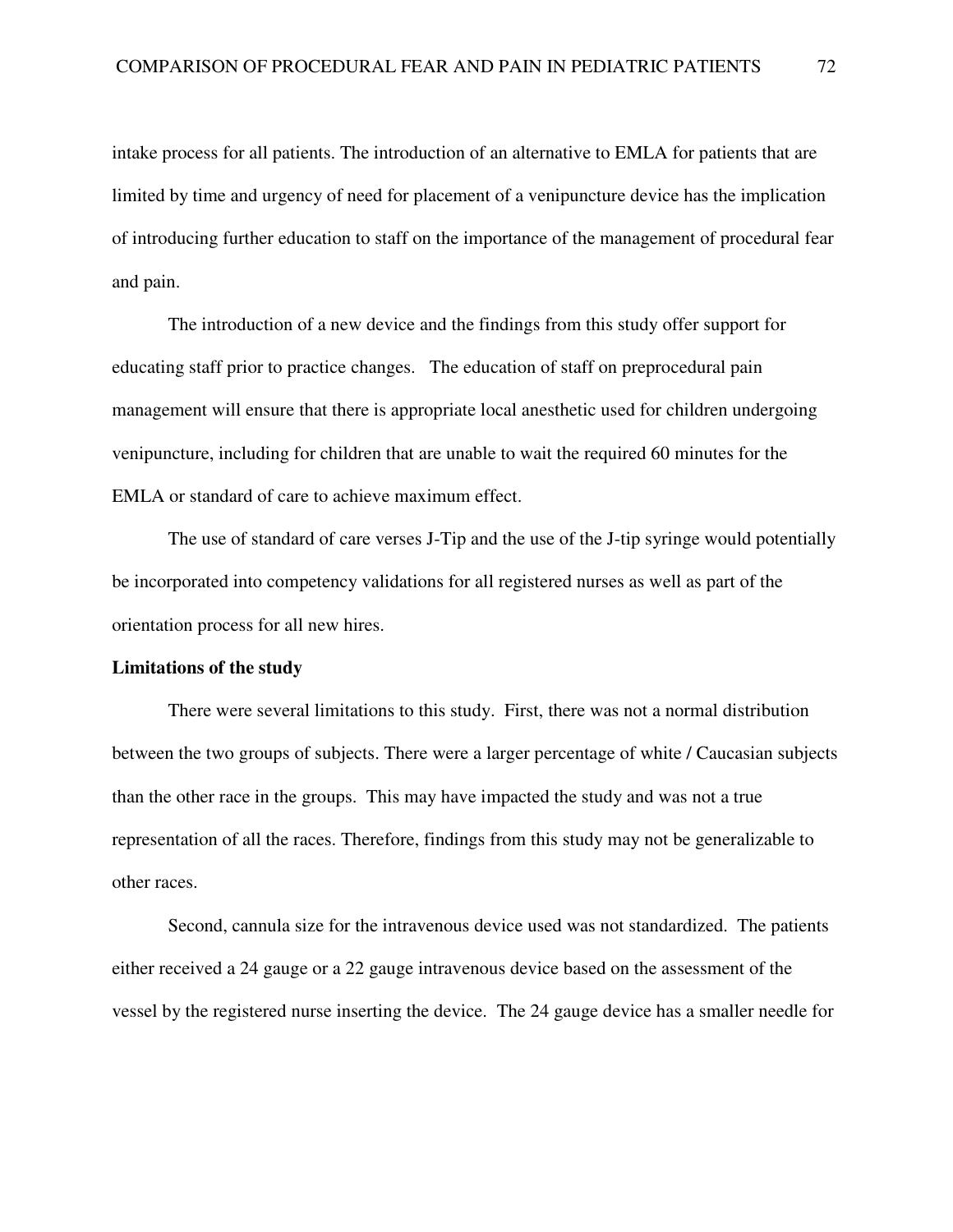insertion and, although further studies are needed in this area, the insertion of a venipuncture device with a smaller needle may inflict less pain entering the skin and vessel.

Third, there was no control for skill level or number of attempts by the registered nurse inserting the intravenous device. The PACU staff experience levels varies from novice to expert. There was inadequate documentation about number of attempts or reasons for multiple attempts. This limitation had potential to affect both the procedural fear and the pain scales.

Fourth, there was no expert or company educational representative available to assist in the training of the staff regarding the use and ideal placement of the J-tip for maximum pain relief. This may have impacted the subjects by differing techniques in use of the J-Tip device. Training was done by pamphlet and educational videos supplied by the manufacturer as well as the company website. Currently the J-Tip manufacturer and supplier are based out of California and currently do not have any company representatives in the northeast.

Lastly, children have different threshold for pain and experience pain levels differently. Although the most reliable tool available was used in the conduct of this study, there was concern that the variance in pain experiences that occur among children may affect or guide the pain score reporting. One subject verbalized feeling a pinch and scored 7 on the VAS. Although when questioning further it was not painful but rather discomfort, however the score of 7 was retained per protocol. This issue has been identified in other local anesthetic studies as a limitation (Auerbach, Tunik, Mojica, 2009). Some of the children had spent time with the childlife specialist due to their age or fear prior to the initiation of the EMLA or J-tip and had been prepared better than other patients. Some of the patients had been on a pre admission tour with child life for preparation for their upcoming surgery. Although the Child Life Specialist's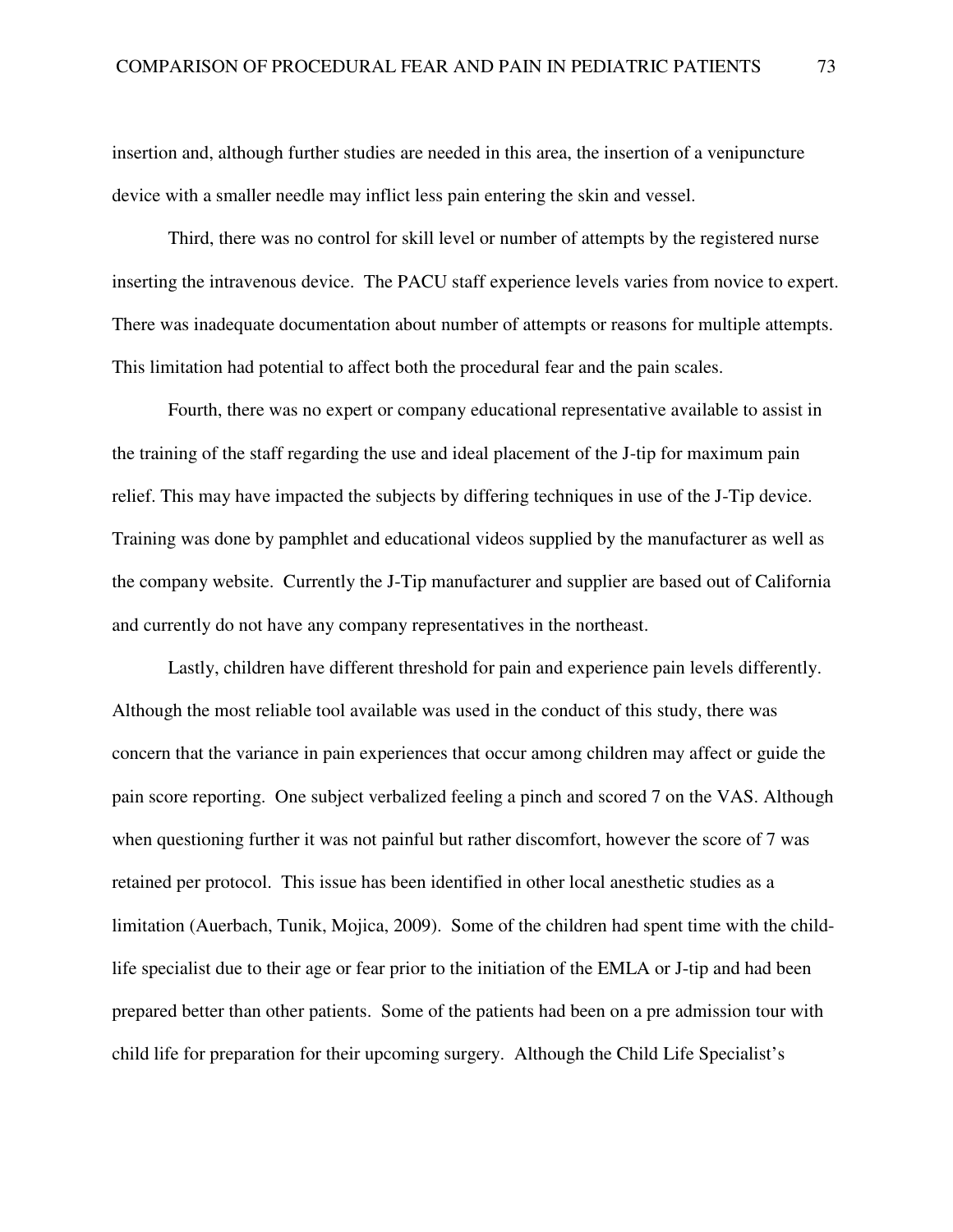services are offered to all children many of the older children did not want this service or preparation for their venipuncture or surgery. There was minimal documentation of which of the subjects had received either of these two services and therefore it was not possible to control or account for these factors.

#### **Summary**

Pediatric venipuncture is one of the most painful and feared procedures for pediatric patients and is recognized as the leading cause of procedure-related pain in hospital settings and pediatric emergency rooms (Zempsky, 2008). Appropriate pain management for venipuncture and minor procedures has become a focus of hospital accrediting organizations. Organizations are being encouraged to develop standards, policies and practice guidelines to manage venipuncture pain.

This study showed no statistically significant difference between EMLA and the J-Tip needleless system in procedural fear. The study did show statistically significance difference between the pre intervention and post venipuncture fear scores. Both EMLA and J-Tip are effective in managing pain prior to intravenous device. Although the EMLA group in this study had statistically significant results for less pain for venipuncture than the J-Tip group, the J-tip offers pre procedural pain management when there is not the opportunity to delay the procedure or venipuncture for an hour and therefore may be a viable alternative to no pain management when time does not allow for EMLA application.

As pediatric care providers it is essential that we provide the best care to our patients. Venipuncture has been identified by multiple studies as a significant source of pain and distress for children (Zempsky, 2008, Humphreys, Boon, van Linden van den Heuvill, van de Weil,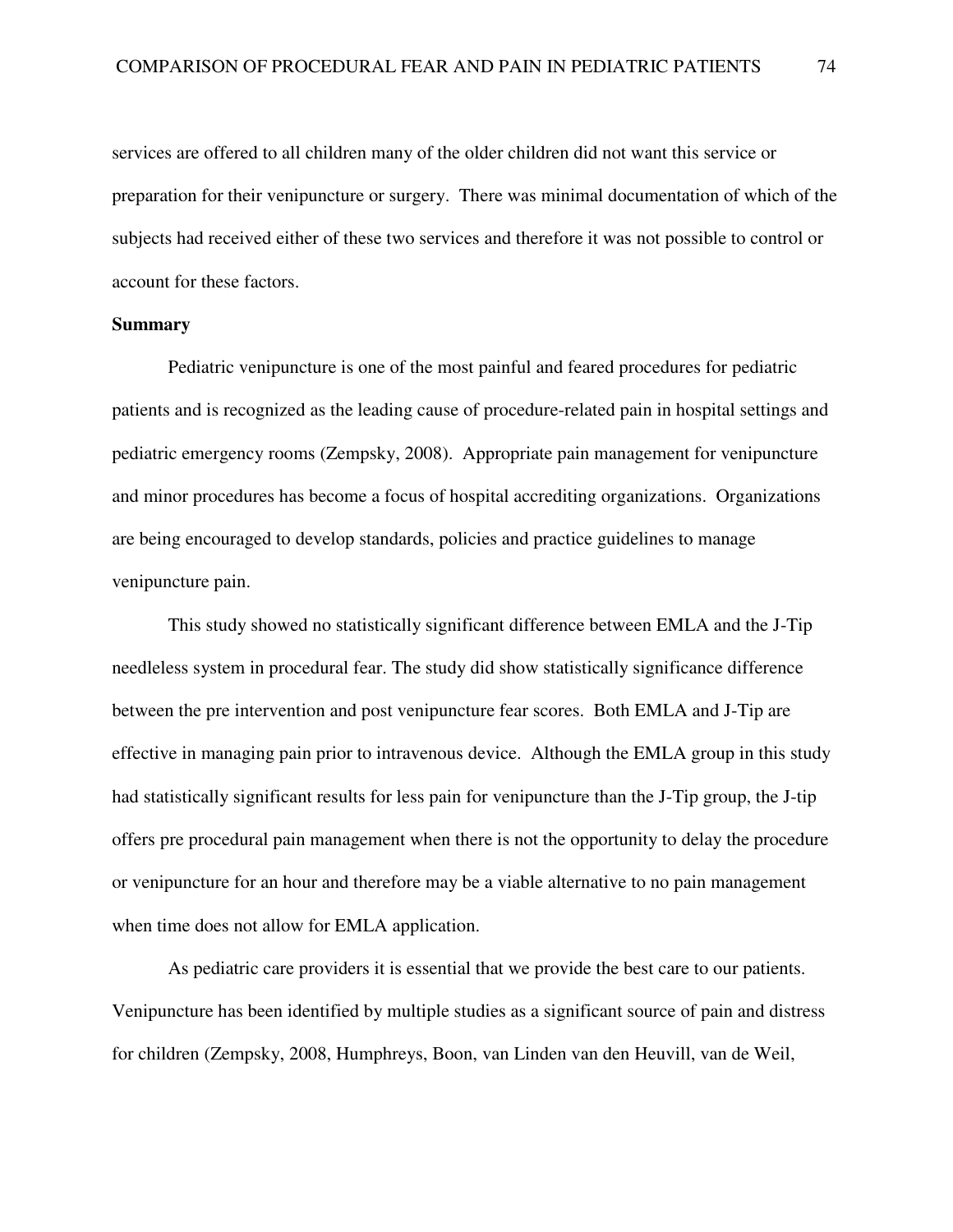1992, Young , 2008). Barriers to use of pre procedural pain management includes lack of knowledge, time constraints, incompetence and lack of appropriate training for use of products available (Zempsky, 2008). Many of the available local anesthetics have been shown to be safe and highly effective in reducing pain and procedural fear. As health care providers we should be aware and educated on the effects both positive and negative of untreated venipuncture pain and make choices to reduce the pain and fear for a child requiring venipuncture.

## **Conclusion**

 The literature supports that venipuncture is one of the foremost procedural fear provoking experiences for children and that failure to treat preprocedural fear and pain appropriately can lead to psychological and physiological symptoms. The purpose of this randomized control study was to examine and compare the standard of care (EMLA) to a new needless device for delivery local anesthetic prior to venipuncture. The study examined the procedural fear scores and pain experienced by the subjects exposed to venipuncture.

This study used the Theory of Unpleasant Symptoms as a clinical guide. Use of this theory yielded the desired effect of creating an awareness of the need for pre procedural pain management for venipuncture and the successful implementation of the study. Further evaluation and implementation of the J-Tip into the current standards will be explored as a result of this research study. Currently the standard of care (EMLA) should remain the optimal choice for venipuncture. When the 60 minute effectiveness time of EMLA is deleterious to the patient, the J-Tip provides another option for venipuncture pain management.

A survey suggested that nurses' perceived improved preprocedural pain management for venipuncture not only had a positive impact on children and families but also improved nurses'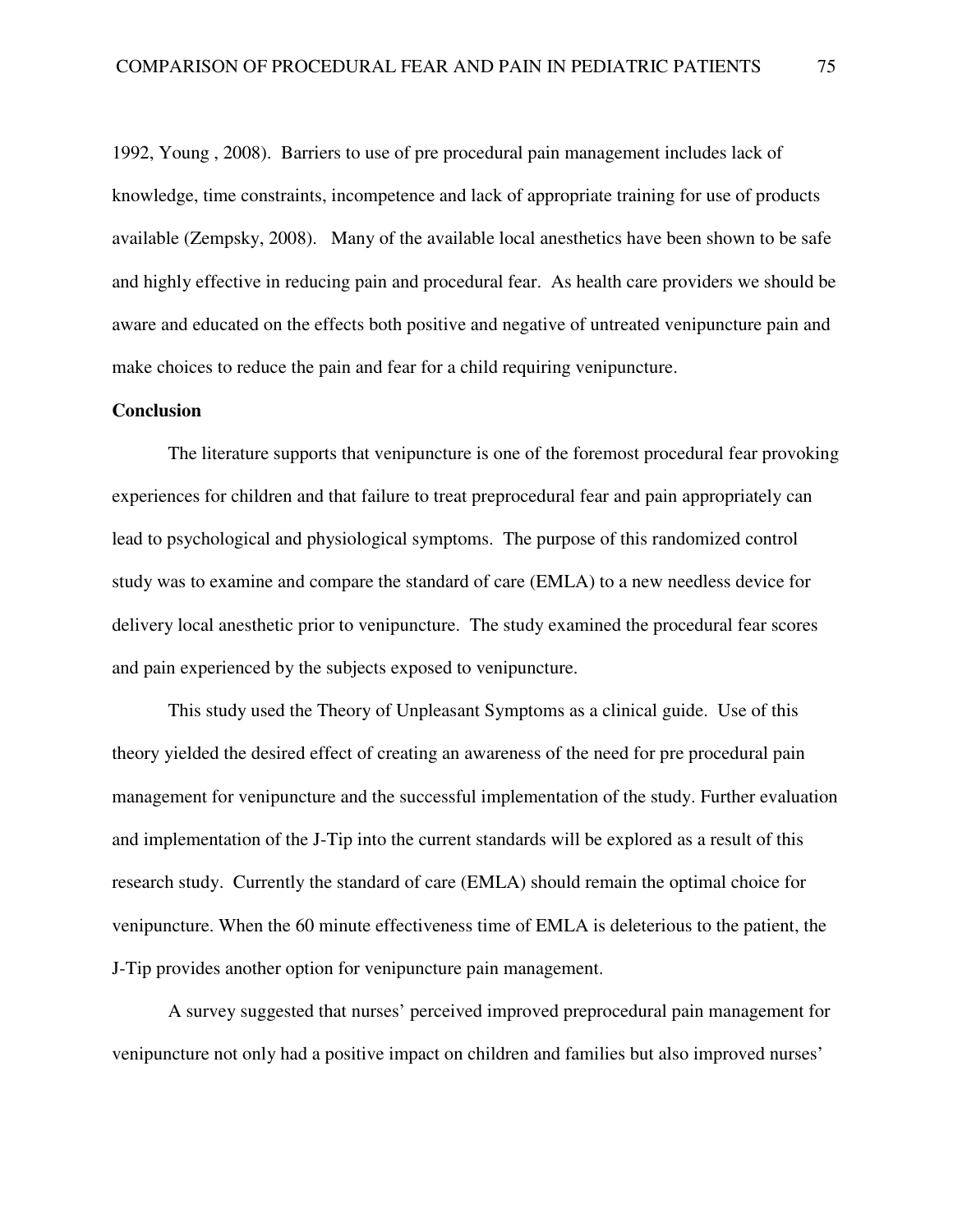performance and job satisfaction (Papa & Zempsky 2010). This study supports the use of the standard of care (EMLA) for pre procedural pain management and presents a reasonable alternative, the j-tip devise, for circumstances in which the standard of care cannot be used due to time constraints.

Education and policy change is essential as is creating an awareness of the importance of preprocedural fear in the pediatric patient and the importance of providing effective pain management for venipuncture.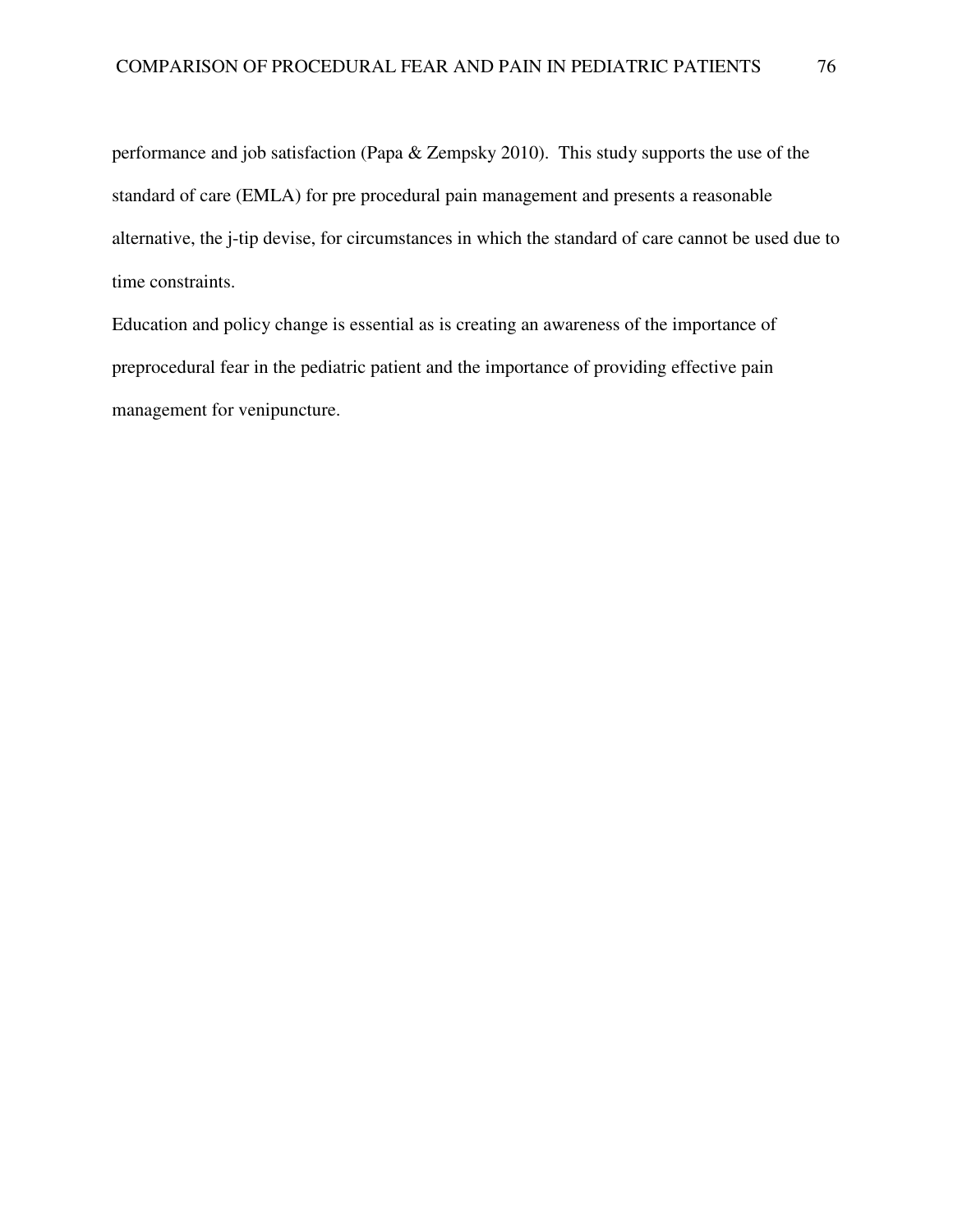#### **References**

American Psychological Association (2001). Publication manual of the American Psychological Association (5th ed.). Washington, DC: American Psychological Association.

- American Academy of Pediatrics, Committee on Psychosocial Aspects of Child and Family Health; American Pain Society, Task Force on Pain in Infants Children and Adolescents. The assessment and management of acute pain in infants, children, and adolescents. *Pediatrics.* 108(3), 793–799
- Aradine CR, Tompkins JM (1988). Children's pain perception before and after analgesia: a study of instrument construct validity and related issues. *Journal of Pediatric Nursing.* Feb; 3(1):11-23.
- Auerbach, M., Tunik, M., Mijica, M. (2009). A randomized double-blind controlled study of jet lidocaine compared to jet placebo for pain relief in children undergoing needle insertion in the emergency department. Academy of Emergency Medicine 16 (5), 387-393
- Beyer JE, Aradine CR (1986) Content validity of an instrument to measure young children's perceptions of the intensity of their pain. *Journal of Pediatric Nursing.* Dec;1(6):386-95.
- Bournaki, M.C. (1997). Correlates of pain-related responses to venipuncture in school-age children. *Nursing Research*. 46 (3), 147– 154
- Carceles, Alonso, Garcia, Muniz, Najera, Villa, Castaño, I, Vila, N. (2002). Amethocainelidocaine cream, a new topical formulation for preventing venipuncture induced pain in children. *Regional Anesthetic and Pain Medicine* May-Jun;27(3),289-295.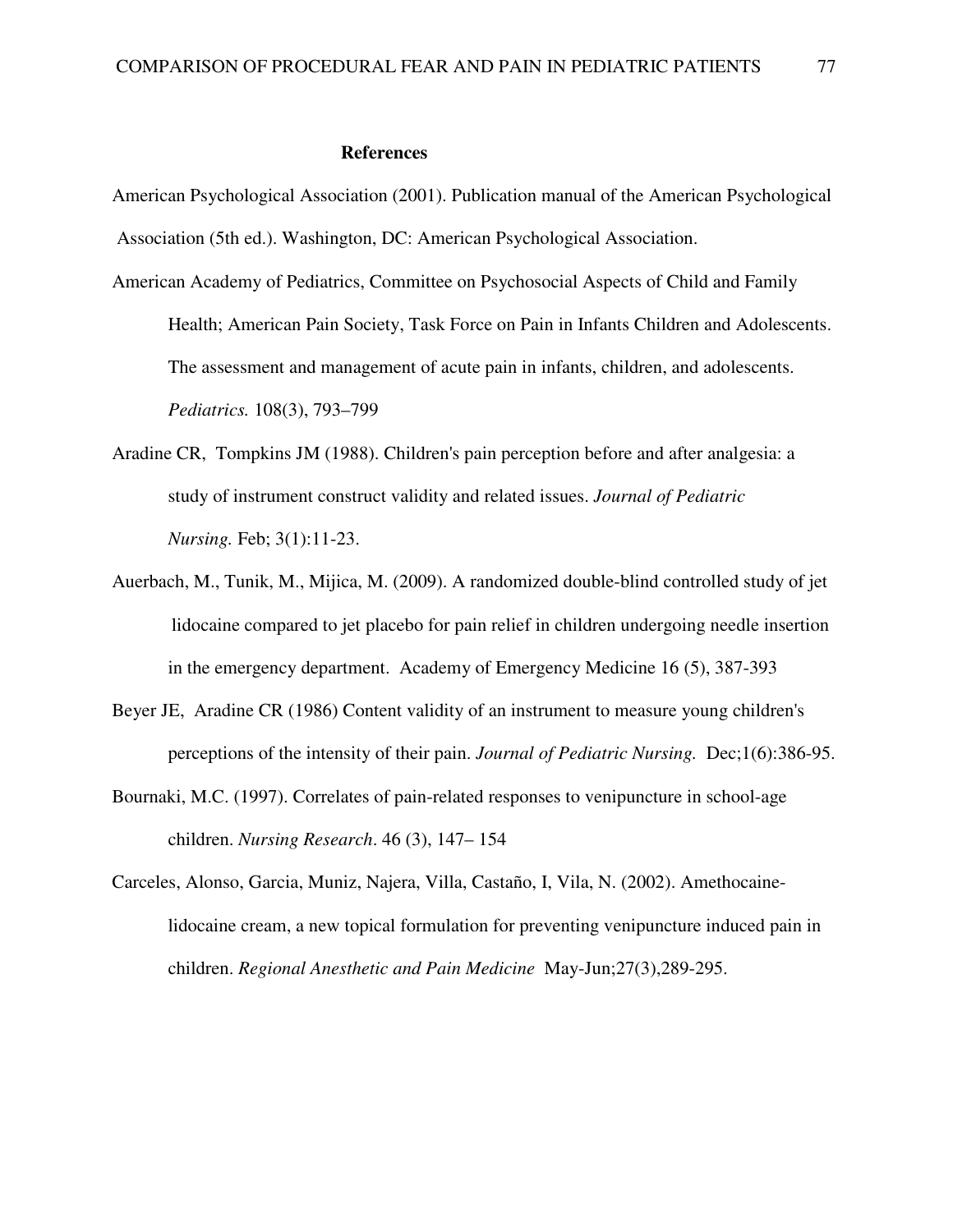- Carpenter, P.J. (1990). New Methods for measuring young children's self report of fear and pain. *Journal of Pain Symptom Management* 5(4) 233- 240
- Cavender, K., Goff, M.D., Hollon, E.C., Guzzette, C.E., (2004). Parents' position and distracting children during venipuncture: Effects on children's pain, fear and distress. *Journal of Holistic Nursing* 22 (32), 32-56
- Cordoni, A., Cordoni, L.E. (2001). Eutectic mixture of local anesthetics reduces pain during Intravenous catheter insertion in the pediatric patient. *Clinical Journal Pain*. 17(2),115– 118
- Czarnecki ML, Turner HN, Collins PM, Doellman D, Wrona S, Reynolds J. (2011). Procedural pain management: a position statement with clinical practice recommendations*. Pain Management Nursing* 12(2):95-111. doi: 10.1016/j.pmn.2011.02.003.
- Duff, A.J.A. (2003).Incorporating psychological approaches into routine venipuncture. *Archives of Diseases in Childhood* 88, 931-937
- Ellis, J.A., Sharp, D., Newhook, K., Cohen. (2004). Selling Comfort: A survey of interventions For needle procedures in a pediatric hospital. *Pain Management Nursing* 5 (4), 144 - 152
- Friedman, P.M, Fogelman, J.P, Nouri, K, Levine, V.J, Ashinoff, R(1999). Comparative study of the efficacy of four topical anesthetics. *Dermatologic Surgery* 25(120 950 -954
- Fry, C., Aholt, D. (2001). Local anesthesia prior to the insertion of peripherally inserted central catheters. *Journal of Infusion Nursing* 24(6), 404 – 408
- Galinkin, Rose, Harris, Watcha (2002) Lidocaine iontrophoresis versus eutectic mixture of local anesthetics(EMLA) for IV placement in children. *Anesthesia Analogs* Jun; 94(6):1484-8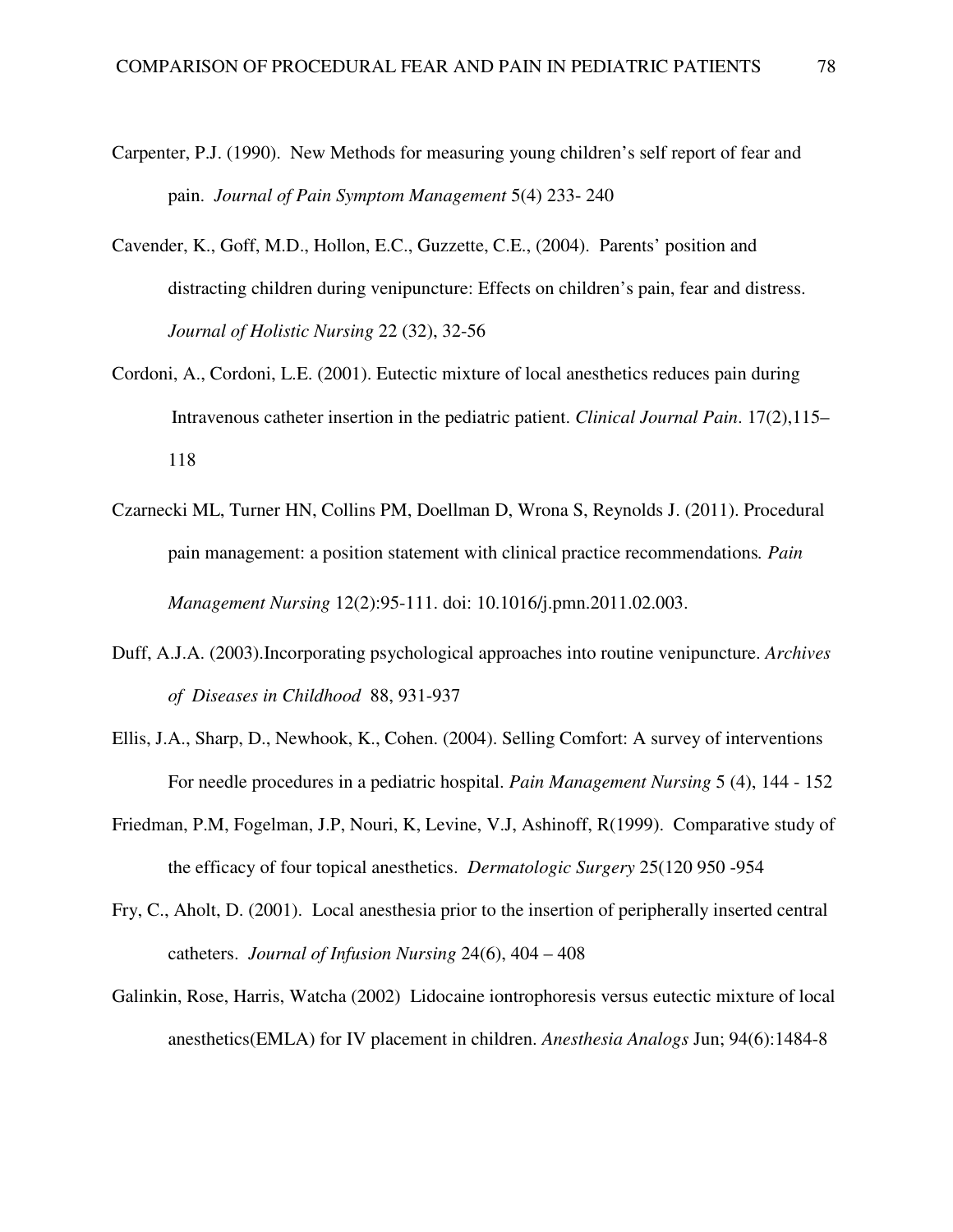- Hamilton, J.G. (1995) "Needlephobia" A neglected diagnosis. *Journal of Family Practice* 41 (2) 169-175.
- Hugurt, A., McGarth, P.J., Pardos, J. (2011) Development and preliminary testing of a scale to assess pain-related fear in children and adolescents. *The Journal of Pain* 12(8),840-848

Humphrey, G.B., Boon, C.M.J., Chiquit van Linden van den Heuvell, G. F.E, van de Wiel,

H.B.M. (1992) The occurrence of high levels of acute behavioral distress in children and adolescents

undergoing routine venipunctures. *Pediatrics* 90(1),87-90

Kuwahara, R.T., Skinner, R.B. (2001). EMLA versus ice as a topical anesthetic*. Dermatology Surgery*. May;27(5):495-6

- Landier, W., Tse, A.M. (2010). Use of complementary and alternative medical interventions for The management of procedure-related pain, anxiety and distress in pediatric oncology: An Integrative review. *Journal of Pediatric Nursing*, 25, 566-579
- Lenz, E.R., Suppe, F. Gift, A.G., Pugh, L.C., Miiligan, R.A. (1995) Collaborative development of middle range theories: towards a theory of unpleasant symptoms. *Advances in Nursing Science.* 17 (3),  $1 - 13$
- Lenz, E.R., Pugh, L.C., Gift, A.G., Milligan, R.A., Suppe, F. (1995) The Theory of Unpleasant Symptoms : An update. *Advances in Nursing Science.* 19 (3), 14 – 27
- Liehr, P. (2005) Looking at symptoms with a middle range theory lens. *Advanced studies in Nursing.* 3(5) 152 –157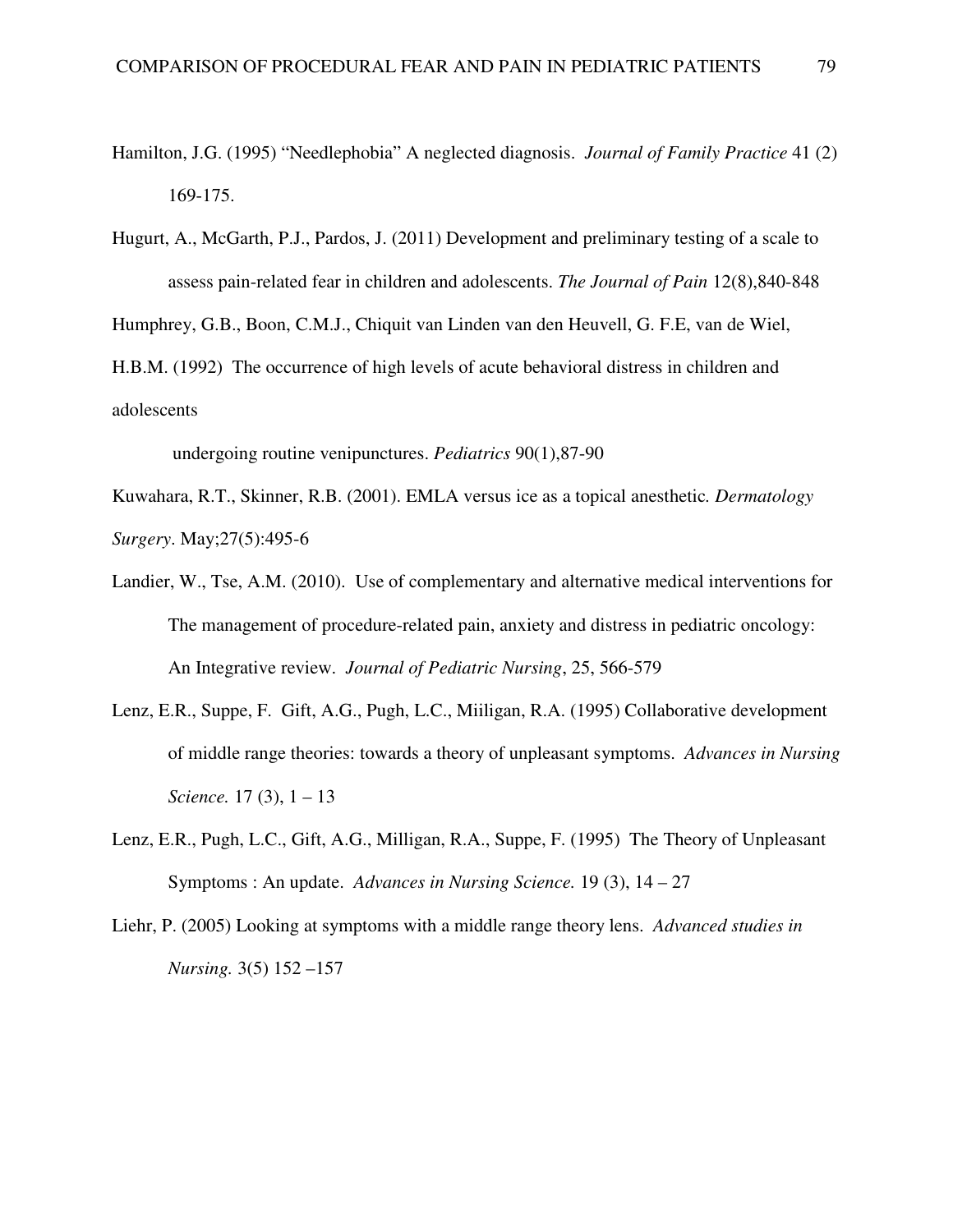- Luffy R, Grove SK. (2003) Examining the validity, reliability, and preference of three pediatric pain measurement tools in African-American children. *Pediatric Nursing.* 2003 Jan-Feb;29(1):54-9.
- Lysakowski, C., Dumont, L., Tramer, M.R., Tassonyi. E. (2003) A needle-free jet injection system with lidocaine for peripheral intravenous cannula insertion: a randomized control trial with cost-effectiveness analysis. *Anesthetia and Analgesia . 96*(*2),*15–19.
- Hemmelgarn AL, Glisson C, Dukes D. (2001) Emergency room culture and the emotional support component of family-centered care. *Child Health Care*. ;30 :93 –110
- Infusion Nurses Society. Infusion nursing standards of practice(2006) : local anesthesia. *Journal of the Infusion Nurses*. 29(1 suppl):S41
- Jimenez, N., Bradford, H., Seidel, K.D., Sousa, N., & Lynn, A,M. (2006). A comparison of a needle-free injection system for local anesthesia versus EMLA for intravenous catheter insertion in the pediatric patient. *Anesthesia and Analgesia*, 102, 411-414
- Kennedy, R.M., Luhmann, J., Zempsky, W.T. (2008). Clinical Implications of Unmanaged needle insertion pain and distress in children. *Pediatrics.* 122 , S130-133
- MacLean, S., Obispo, J., & Young, K.D. (2007). The gap between pediatric emergency department procedural pain management treatments available and actual practice. *Pediatric Emergency Care.* 23:2, 87-9
- Martin, A., McGrath, P., Brown, S., Katz, J. (2007) Fear of pain in children and adolescents: A general or pain specific construct. *Journal of Pain.* 8 : S61
- Manner, T., Kanto, J., Iisalo, E., Lindberg, R., Viinamaki, O., Scheinin, M. (1987). Reduction of pain at venous cannulation in children with a eutectic mixture of lidocaine and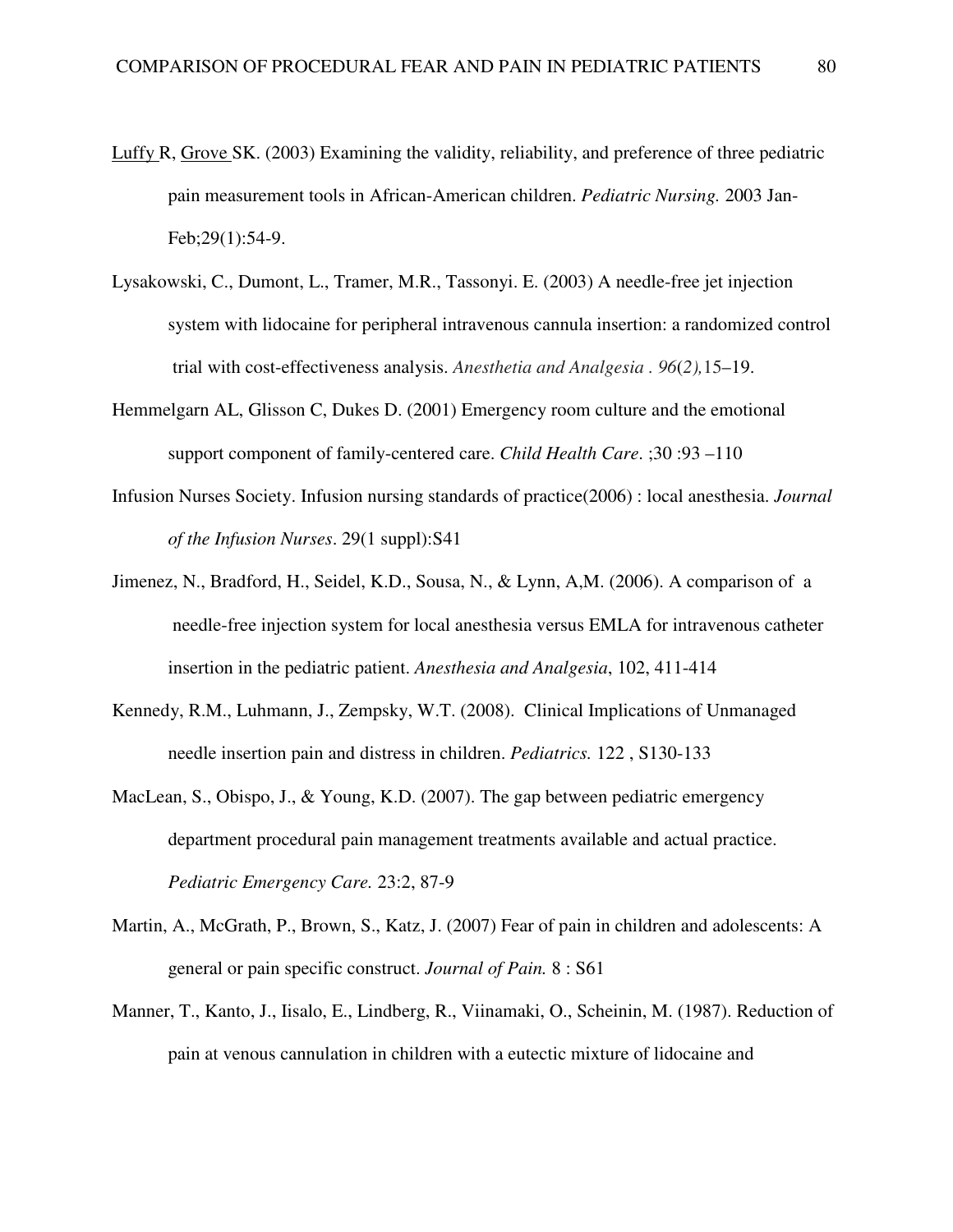prilocaine (EMLA cream): comparison with placebo cream and no local premedication. *Acta Anaesthesiol Scand.* 31(8),735–739

McMurtry, C.M., Chambers, M.N.C., McGrath, P.J. (2011). Children's fear during procedural pain: preliminary investigation of the children's fear scale. *Health Psychology*. Advance online publication. doi: 10.1037/a0024817

Merskey HM, Bogduk N., Pain terms. *Pain* 1986: suppl. 3: S 215 –S 221

- Moureau, N, Zonderman A. (2000). Does it always have to hurt? Premedications for adults and children for use with intravenous therapy. *Journal of Intravenous Nursing* Jul-Aug;23(4):213-9.
- Rennick JE, Johnston CC, Dougherty G, Platt R, Ritchie JA. (2002) Children's psychological responses after critical illness and exposure to invasive technology. *Journal of Developmental Behavior Pediatric.* 23 :133 –144
- Papa, A., Zempsky, W. (2010). Nurse perceptions of the impact of pediatric peripheral venous access pain on nurse and patient satisfaction*. Advanced Emergency Nursing Journal,*  32(3*)*, 226 – 233.

Peter DJ, Scott JP, Watkins HCWatkins HC, Frasure HE. (2002). Subcutaneous lidocaine delivered by jet-

 injector for pain control before IV catheterization in the ED: the patients' perception and preference. *American Journal of Emergency Medicine* Oct;20(6),562-6

Schechter, N., (2008). From the ouchless place to comfort central: The evolution of a concept. *Pediatrics*. 122 (3), 154-160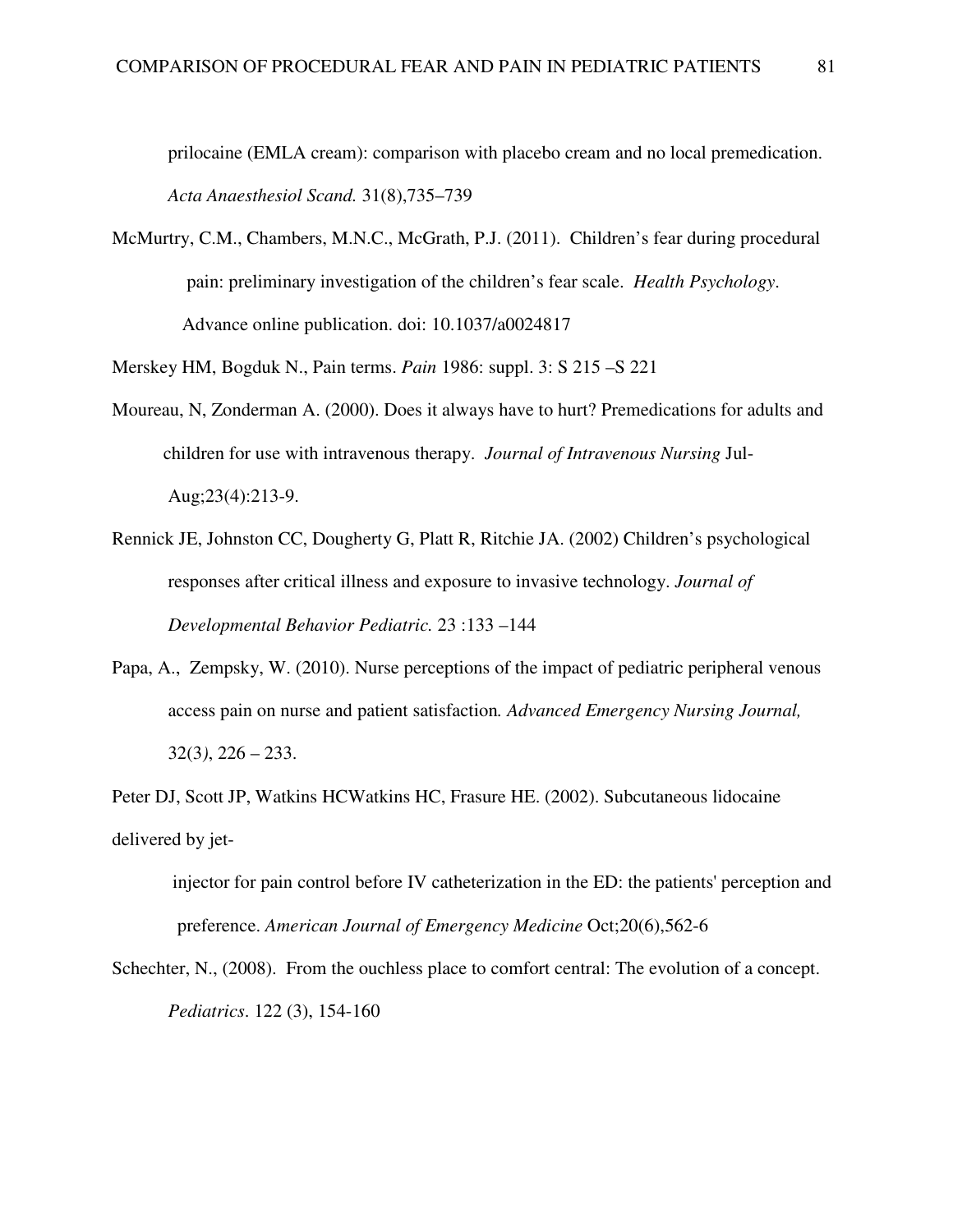- Schechter, N., Blackson, Pachter, Sullivan, Costa, (1997) The ocuhless place, no pain, children's gain. *Pediatrics.* 99(6) 890 - 894
- Smith, D.J., Brown, T.L., Finley, G.A. (2001). A randomized double- blind, placebo-control trial of the EMLA patch for the reduction of pain associated with intramuscular injection in four to six-year-old children. *Acta Pediatric,* 90 (11), 1329-1336.
- Spanos, S., Booth, R., Koenig, H., Sikes, K., Gracely, E., & Kim, I.K. (2008). Jet injection of 1% buffered lidocaine versus topical ELA-Max for anesthesia before peripheral intravenous catheterization in children: A randomized controlled trial. *Pediatric Emergency Care*, 24(8), 511-515.
- Taddio, A., Gurguis, M.G., Koren, G. (2002 ).Lidocaine-prilocaine cream versus tetracaine gel for procedural pain in children. *Annual Pharmacotherapy.* Apr;36(4):687-92.
- TJC Standards (2010, August 15). Joint Commission Online. Retrieved August 25, 2010 from http://www.jointcommission.org/NR/rdonlyres/A7A318D0-3469-4A90-A464

Thompson RH. (1989) Child life programs in pediatric settings. *Infants Young Child.* 2 :75 –82

- Tsao, J.C.L, Allen, L.B, Evans, S, Lu, Q, Myers, C.D, Zeltzer, L.K (2009) Anxiety sensitivity and catastrophizing associations with pain and somatization in non-clinical children. *Journal of health Psychology.* 14(8) 1085 - 1094
- Tyler, R., Pugh, L.C. (2009). Application of the Theory of Unpleasant Symptoms in Bariatric Surgery. *Bariatric Surgery and Surgical Patient Care* 4(4), 271-276
- Varni JW, Thompson KL, Hanson V. (1987). The Varni/Thompson Pediatric Pain Questionnaire. I. Chronic musculoskeletal pain in juvenile rheumatoid arthritis. *Pain*. Jan; 28(1):27-38.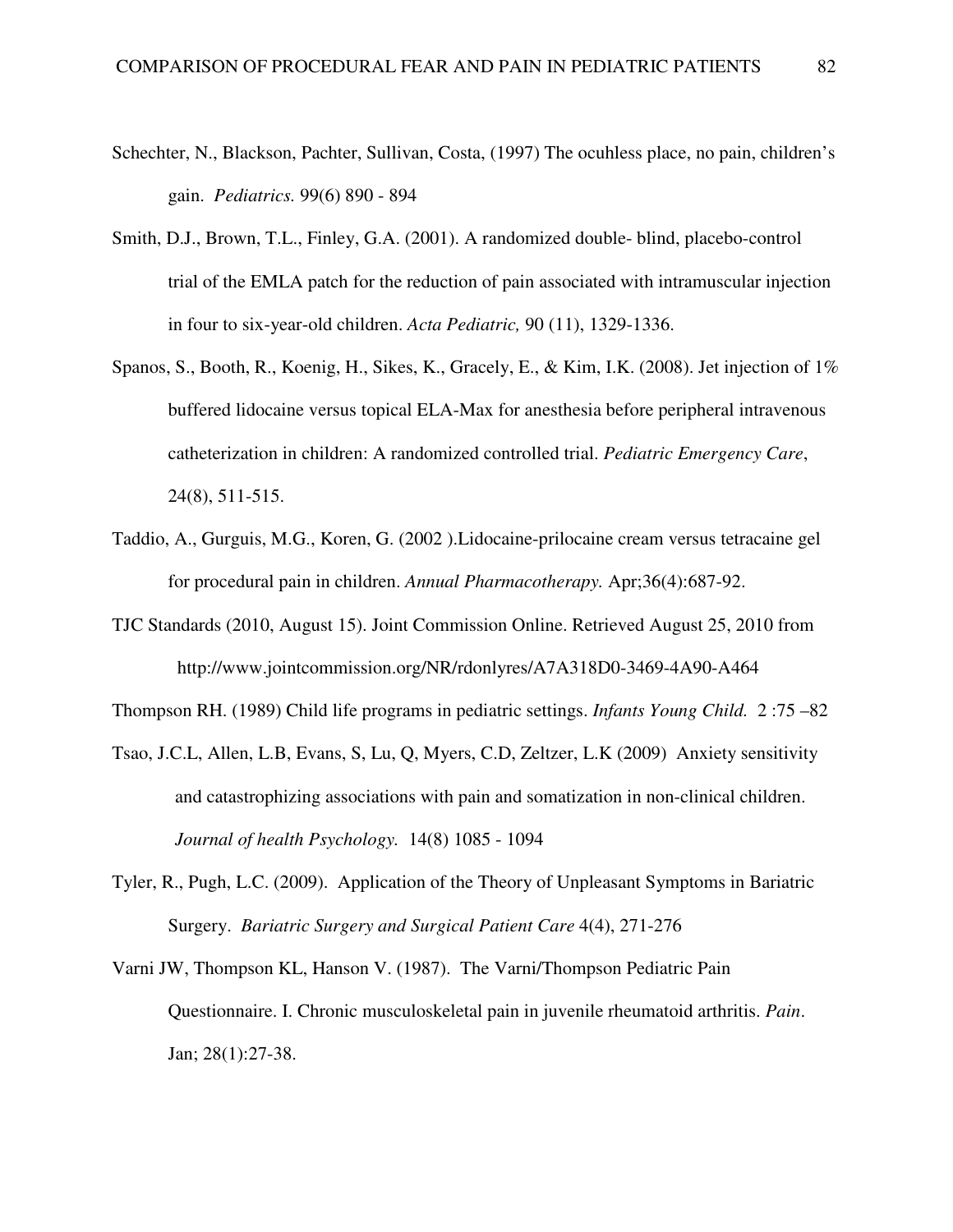- Walco, GA., Cassidy, RC., Schechter, NL,. (1994). Pain, hurt, and harm: the ethics of pain control in infants and children. *New England Journal of Medicine*, 331, 541-544.
- Walsh, Bartfield (2006). Survey of parental willingness to pay and willingness to stay for "painless" intravenous catheter placement. *Pediatric Emergency Care*. 22 (11) 699-703
- Weisman, S.J., Bernstein, B., Schechter, N. (1998). Consequences of inadequate analgesia during painful procedures in children. Archives *of Pediatric Adolescent Medicine*, 152, 147-149
- Wong, D.L., Baker, C.M.,(1988) Pain in children: comparison of assessment scales*. Pediatrics Nursing.* 14(1), 9 –19
- Young, K.D. (2005). Pediatric procedural pain. Annals of Emergency Medicine. 45:2, 160-171.
- Zempsky, W.T., Cravero, J.P., (2004). Relief of pain and anxiety in pediatric patients in emergency medical systems. *Pediatrics.* 114(5),1348 –135
- Zempsky, W.T., Bean-Lijewski, J. Kauffman, R.E., Malviya, S.V., Rose, J.B., Richards, P.T., Gennevois, D.J. (2008). Needle-free powder lidocaine delivery system provides rapid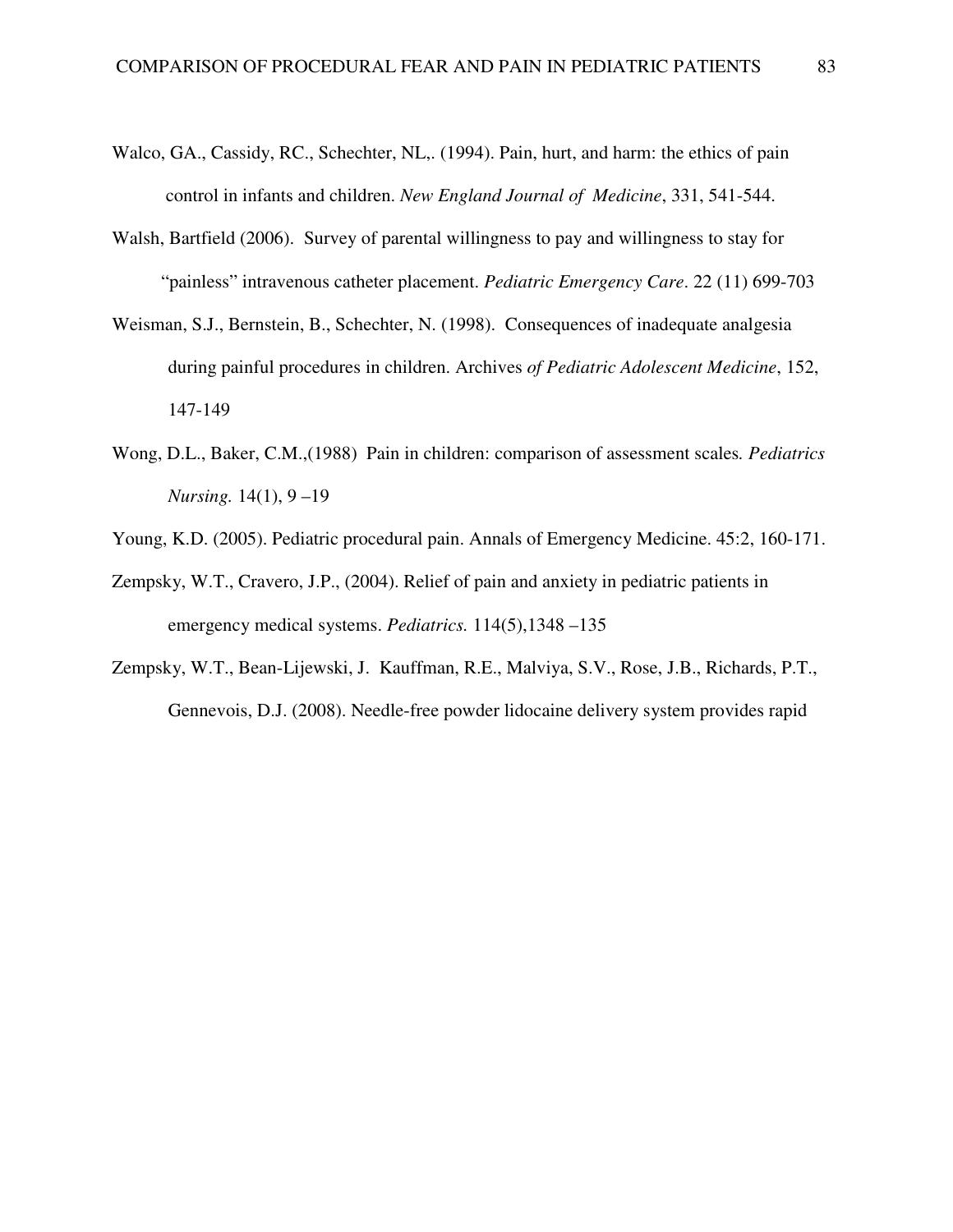effective analgesia for venipuncture or cannulation pain in children: Randomized, double-blinded comparison of venipuncture and venous cannulation pain after fast onset needle-free powder lidocaine or placebo treatment trial. *Pediatrics.* 121 (5),979-987

- Zempsky WT. (2008). Optimizing the management of peripheral venous access pain in children: evidence, impact and implementation. *Pediatrics*. 2008;122:S121-S124
- Zempsky, W.T,. (2008). Pharmacological approaches for reducing venous access pain in children. *Pediatrics*. 122, S140-S153
- Zempsky, W.T., Robbins, B., Richards, P.T., Leong, M.S., Schechter, N.L. (2008). A novel needle free powder lidocaine delivery system for rapid local analgesia. *Journal of Pediatrics*, March,405-411.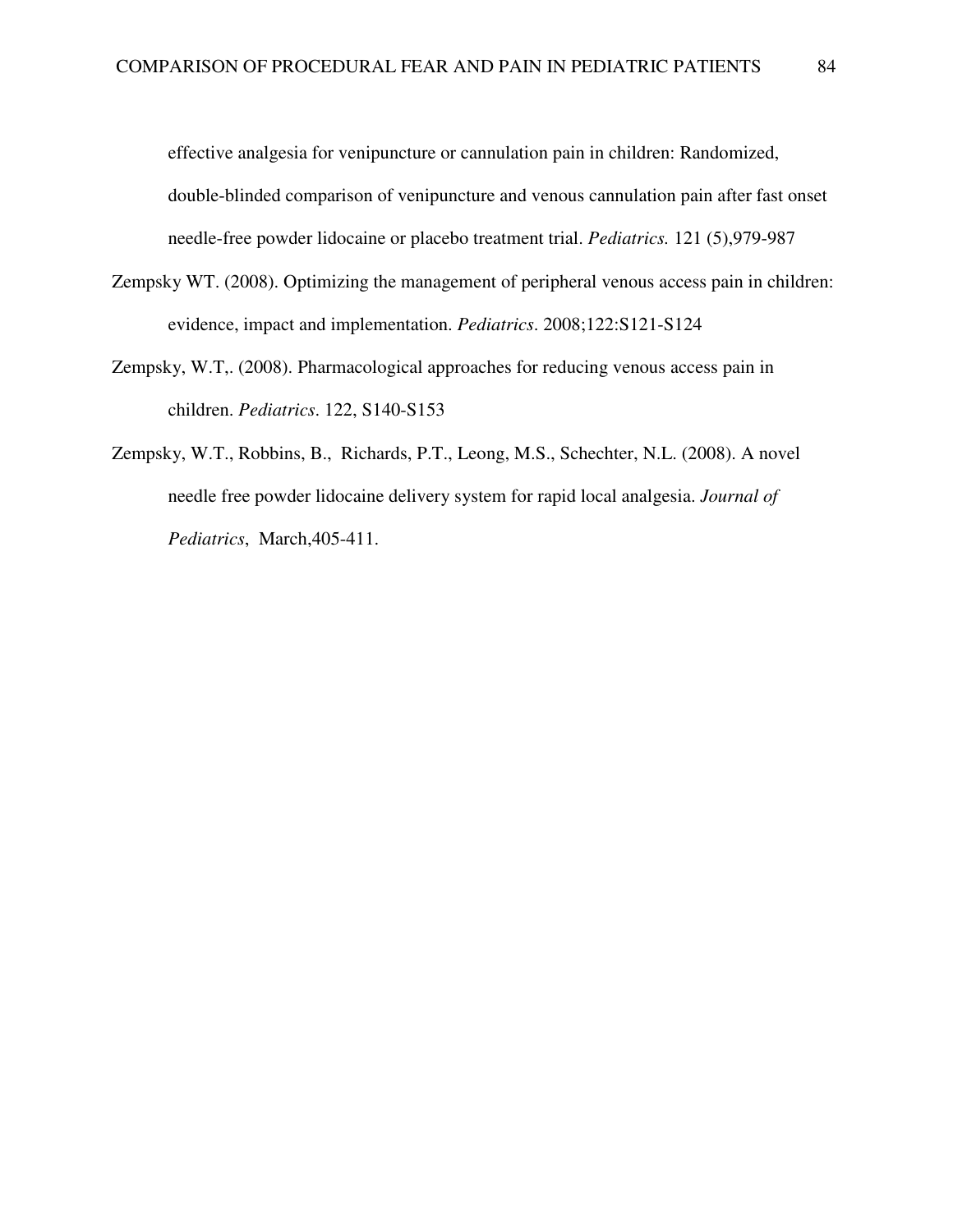```
Appendix A
```
# Demographic form

| <b>Subject Number</b> |                                                                                                                                                                                                                          |
|-----------------------|--------------------------------------------------------------------------------------------------------------------------------------------------------------------------------------------------------------------------|
| Demographic Form      |                                                                                                                                                                                                                          |
| Gender                |                                                                                                                                                                                                                          |
|                       | $0 = Male$                                                                                                                                                                                                               |
|                       | $1 =$ Female                                                                                                                                                                                                             |
| Age                   | Present Age<br>8 to 10 years<br>11 to 12 years<br>13 to 14 years<br>15 to 16 years<br>17 to 18 years<br>$9999 =$ Missing                                                                                                 |
| Race                  | Race Background<br>$1 =$ Hispanic or Latino<br>$2 =$ American Indian/Alaska Native<br>$3 = \text{Asian}$<br>$4$ = Native Hawaiian/Pacific Islander<br>$5 = Black$ or African American<br>$6 =$ White<br>$9999 =$ Missing |

Chronic Conditions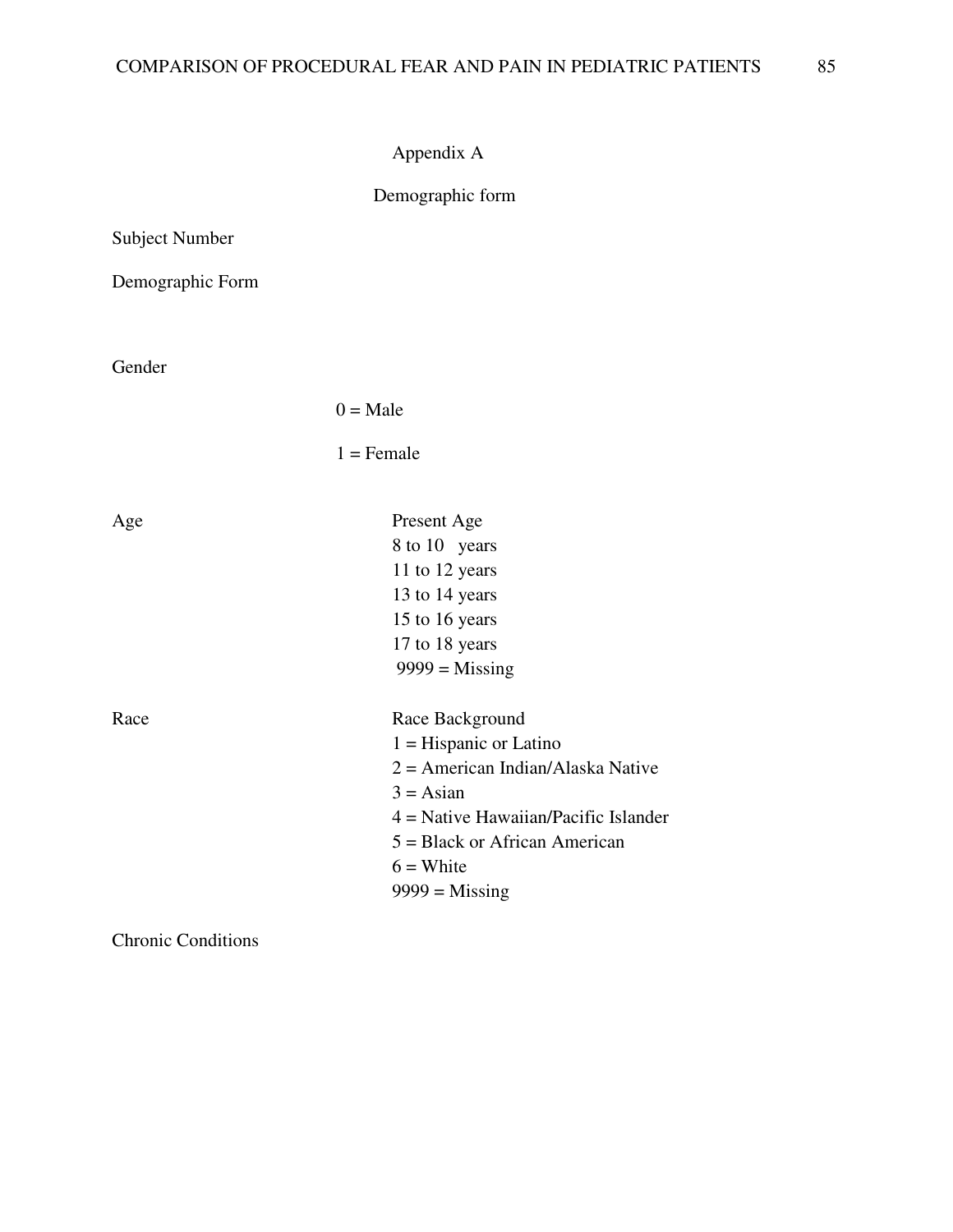#### Appendix B:

#### Children's Fear Scale (CFS; McMurtry et al., 2011)

Instructions for Children: "These faces are showing different amounts of being scared. This face [point to the left-most face] is not scared at all, this face is a little bit more scared [point to second face from left], a bit more scared [sweep finger along scale], right up to the most scared possible [point to the last face on the right]. Have a look at these faces and choose the one that shows how scared you were during [the needle]."

Instructions for Parents: "These faces are showing different levels of anxiety. This face [point to the left-most face] shows no anxiety at all, this faces shows a little bit more [point to second face from left], a bit more [sweep finger along scale], right up to extreme anxiety [point to the last face on the right]. Have a look at these faces and choose the one that shows how much anxiety you felt during [the needle]." Score the chosen face from 0 to 4.



- Sources: Please cite the CFS Initial Validation Study: McMurtry, C.M., Noel, M., Chambers, C.T., McGrath, P.J. (2011). Children's fear during procedural pain: Preliminary investigation of the Children's Fear Scale. Health Psychology, Advanced Access Online. Adapted from the (adult) Faces Anxiety Scale:
- McKinley, S., Coote, K., & Stein-Parbury, J. S. (2003). Development and testing of a faces scale for the assessment of anxiety in critically ill patients. Journal of Advanced Nursing, 41, 73-79. For more information: contact C. Meghan McMurtry at cmcmurtr@uoguelph.ca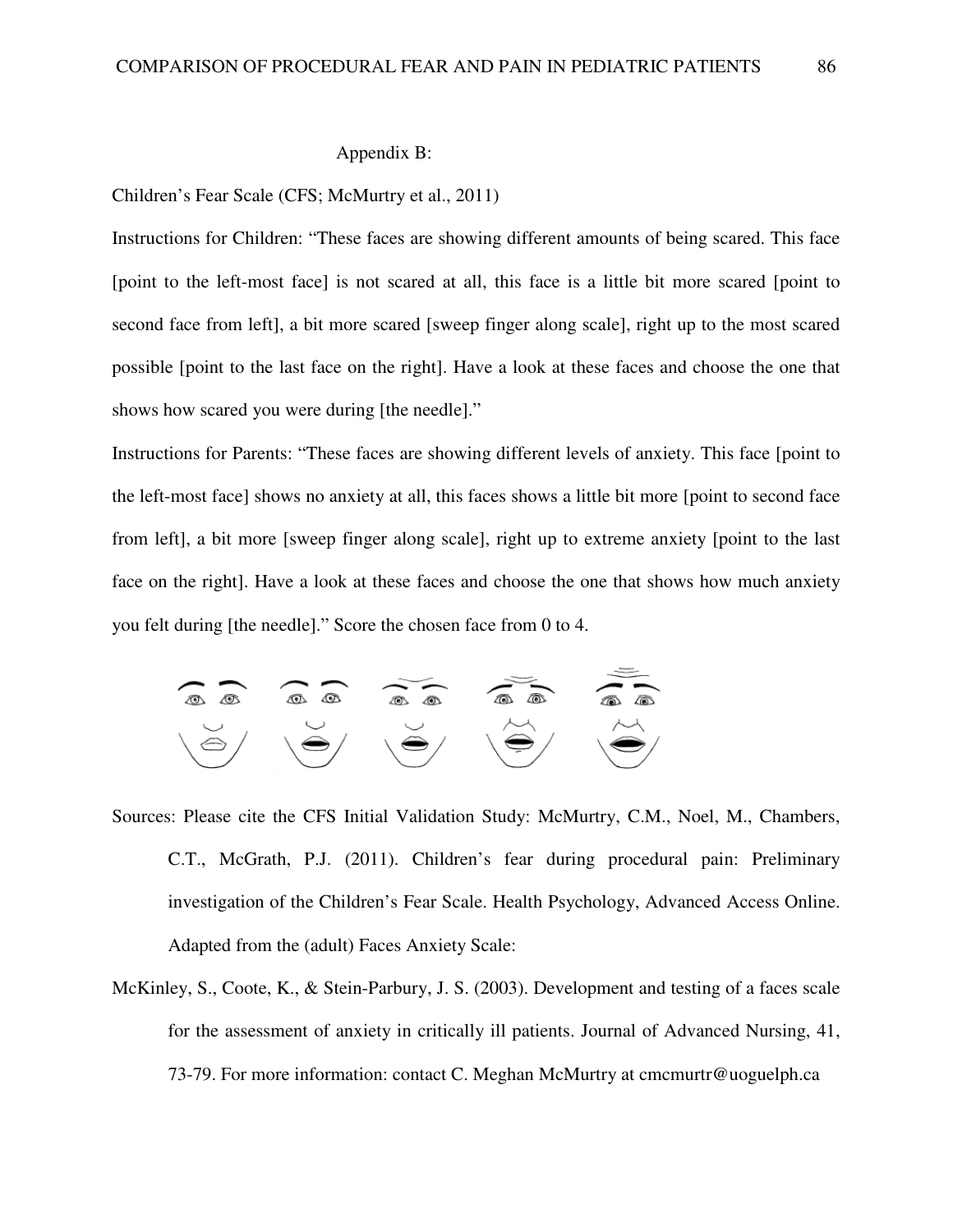## Appendix C:

Visual Analog Scale

Instruction to the patient: On this line with 0 for no pain and 10 for worst or most severe pain ever make a mark on the line to show how much pain you had when they put your IV in.

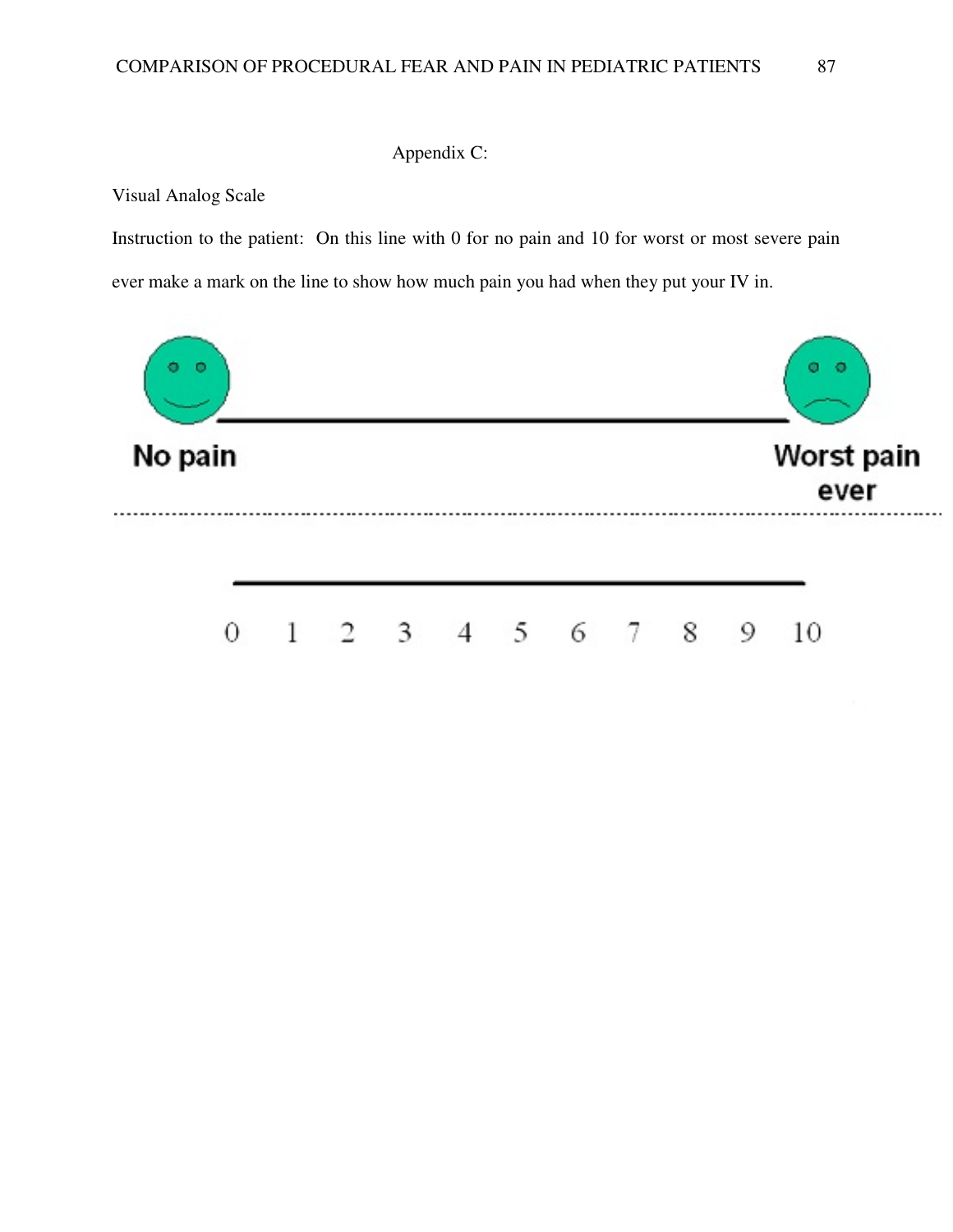### Appendix D:

Consent and Assent for Study

INFORMED CONSENT FOR PARTICIPATION IN RESEARCH ACTIVITIES Connecticut Children's Medical Center

CCMC Principal Investigator: Petronella Stoltz APRN

**Collaborators :** Sandra Bellini, NNP, APRN, DNP; Renee Manworren, PhD, APRN, David Marcello, MD, Julie Veilleux, RN; Jen Coiffi, RN; Mary Beth Dautrich, RN; Theresa DeSocio, RN.; Daniel Novak, RN; Evelyn Buckley. RN

**Department:** Pediatric Critical Care Phone: (860)545-9805 **Title of Research :** The J Tip Needleless System Versus Standard of Care for Venipuncture: Comparison of Procedural Fear and Pain in Pediatric Patients.

(In this form "you" refers to "you and your child".)

Purpose of Research:

We are conducting a research study designed to compare the effectiveness of management of pre procedural fear and pain management in the pediatric patient requiring venipuncture (blood draw or IV) by comparing the current standard of care (EMLA) numbing cream applied by hand to the J-Tip needleless system to numb the skin by air tight injector.

Your child is being invited to take part because s/he requires the placement of a peripheral intravenous device (IV).

In order to decide whether or not you wish your child to be a part of this research study you should know enough about its risks and benefits to make an informed decision. This consent form gives you detailed information about the study, which a member of the research team will discuss with you. This discussion should go over all aspects of this research: its purpose, the procedures that will be performed, any risks of the procedures and possible benefits. Once you understand the study, you will be asked if you wish your child to participate; if so, you will be asked to sign this form.

#### Procedures:

If you agree to have your child take part in this study, one of the investigators will take an envelope that is sealed and upon opening the envelope will determine whether your child receives the standard of care (EMLA) or the J-tip needleless application of 1% lidocaine.

We will then explain the Children's Fear Scale and the Visual Analog Scale to you and your child and ask your child to complete the scale prior to application the therapy.

Five minutes prior to venipuncture your child will be asked to complete a second children's fear scale tool.

Appropriate wait times prior to venipuncture will be 60 minutes in the EMLA group and 5 minutes after the use of Jtip needleless system. Immediately after venipuncture occurs your child will be asked to complete a third Children's Fear Scale and a Visual Analog Scale to assess their pain and discomfort from venipuncture. This will complete the studies data collection phase.

We will also collect information regarding your child from his/her medical records. This will include his/her age and race. All research data will be collected and entered into a password-protected electronic database maintained by the PI. Only individuals directly involved in this research study will have access to collected data. Individual patient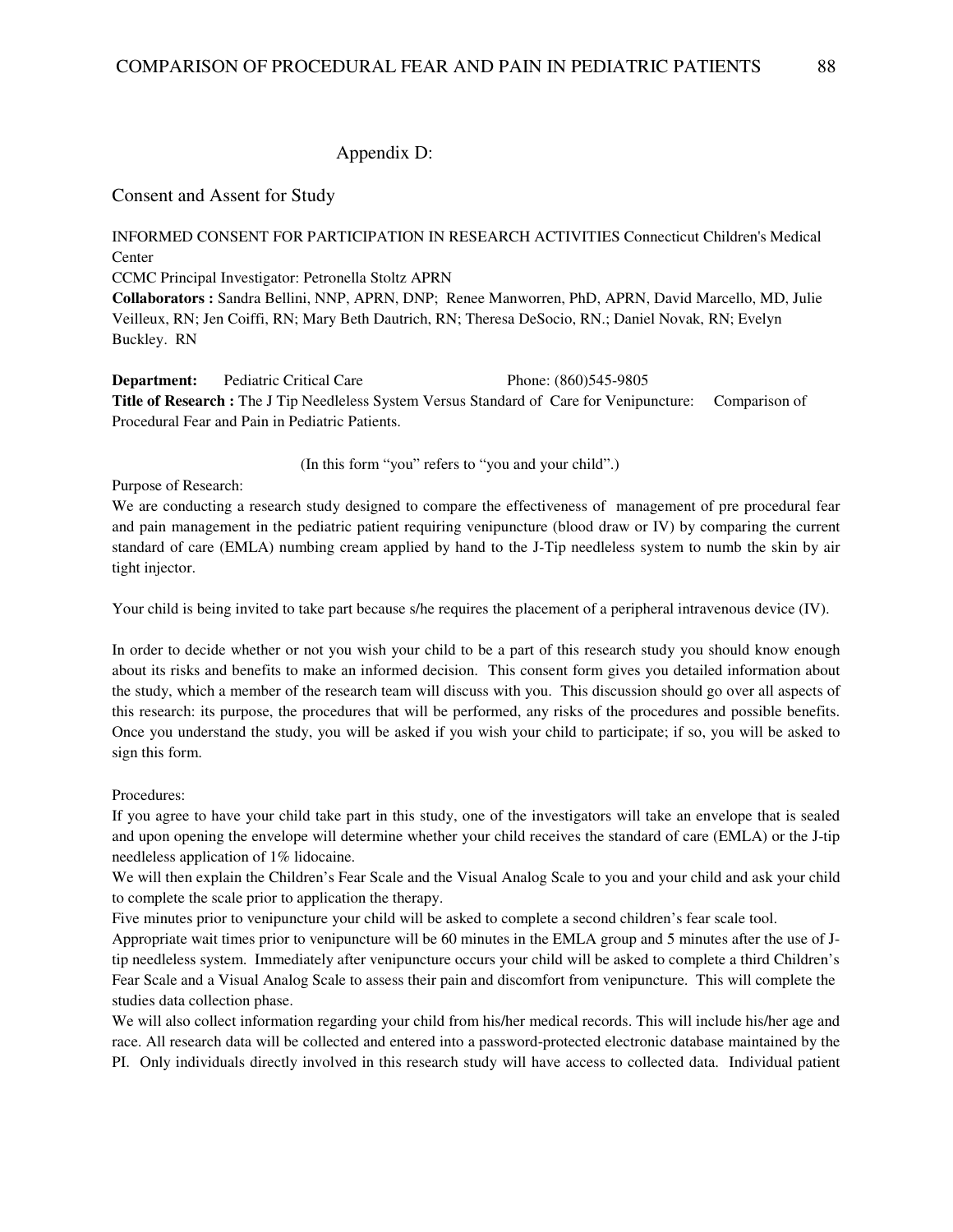medical information obtained as a result of this study is considered confidential and disclosure to third parties is prohibited. Such medical information may be given to the patient's personal physician or to other appropriate medical personnel responsible for the patient's welfare.

All paper files will be stored in a locked file cabinet in a locked office and access is limited to members of the local study research team.

It is likely that data from this study will be published in scientific and medical journals and presented at scientific and medical conferences. In all such cases, project data will be presented in such a way that no participant could possibly be identified.

The duration of the participation in the study will only occur during this visit and participation is complete at the end of the final Children's Fear Scale and a Visual Analog Scale.

Risks and Inconveniences:

The J-Tip device is FDA approved for use to numb the skin (topical anesthetic). However, the 1% lidocaine can cause temporary redness, stinging and swelling at the application site.

This study will add an additional 15 minutes to your stay at Connecticut Children's Medical Center.

There is a small risk that confidential health information about you will inadvertently released*.* Any information about your child obtained from this research will be kept as confidential (private) as possible. Benefits:

While there may be no direct benefit to you for participation in this study the information we obtain from this study will help us provide an alternative therapy for pain management related to venipuncture (blood draws), that has rapid onset and that is painless to children. We will use the results of this study in planning for future alternatives to current standard of care that will aim to decrease the occurrence of painful venipuncture and blood draws in children. We expect that this trial will improve the care we provide to children who require venipuncture or peripheral venous access.

Alternative Treatments:

If you do not wish to participate, the following alternatives are available.

The standard of care (EMLA) or no topical pain management will be alternatives. The J-Tip needleless application of buffered 1% Lidocaine for pre-procedural pain management is not available at Connecticut Children's Medical Center.

Economic Considerations:

You will not be compensated for participation. The local anesthetic will be provided without cost to you or your insurance company.

Voluntariness and Right to Withdraw:

Your decision for your child's participation is voluntary. You may refuse to allow your child to participate, and you may withdraw your consent and discontinue your child's enrollment in the study at any time. Your decision whether or not to allow your child to participate will not affect your child's future medical care at Connecticut Children's Medical Center or any other benefits to which you are entitled.

You will be told of any medical consequences of withdrawing early from the study. You will also be told of any new information that may influence your willingness to continue your child's participation in the research. Confidentiality:

The confidentiality of your child's records will be maintained in accordance with applicable state and federal laws. You may request that your child's records be released to your personal physician. However, no information that would reveal your child's identity will be released or published without your permission Information about your child and his/her health which may identify him/her may be used by or given to:

The Federal Drug Administration (FDA) .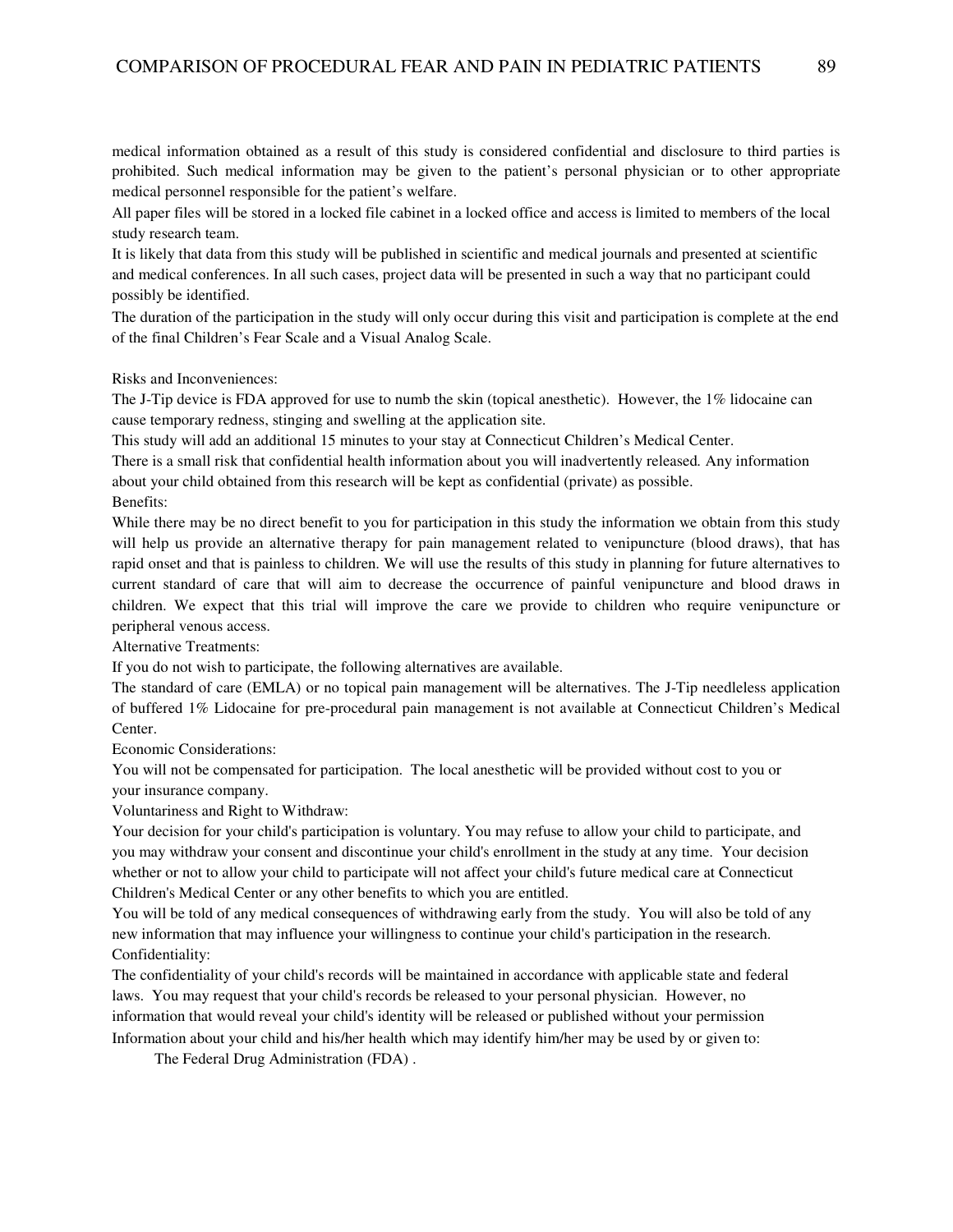Representatives from the Connecticut Children's Medical Centers Institutional Review Board (IRB) (The committee that reviews, approves and monitors research on human subjects).

Those individuals at Connecticut Children's Medical Center who are responsible for the financial oversight of research including billing and payments.

Members of the research team.

Connecticut Children's Medical Center Research Monitor.

If drugs and/or devices subject to the U.S. Food and Drug Administration (FDA) regulations are involved, it may be necessary for this consent form and other medical records to be reviewed by the FDA and the company providing the test substances.

A description of this clinical trial will be available on http://www.ClinicalTrials.gov, as required by U.S. Law. This Web site will not include information that can identify you. At most, the Web site will include a summary of the results. You can search this Web site at any time.

In Case of Injury:

If your child is injured as a direct result of participating in this study, please contact the Principal Investigator, *Petronella Stoltz* at *(860)545-8468.* However, you have not waived any legal rights to which you are otherwise entitled by participating in this research.

Any additional, non-emergency treatment related to this injury is available at Connecticut Children's Medical Center but such treatment will not be free of charge. For further information regarding treatment and compensation for injury, please contact the Principal Investigator, *Petronella Stoltz APRN* at *(860)545-8468*

#### Questions:

The Principal Investigator, Petronella Stoltz, APRN *(name)* is willing to answer any questions you may have about the study, or address any concerns or complaints, and may be reached at (860)545-8468*.* Future concerns or questions about this study may also be directed to Petronella Stoltz, APRN.

If you have questions about your child's rights as a research subject, or if you would like to discuss problems, concerns, or questions, obtain information, or offer input about a particular research study, you may call the Institutional Review Board Office at Connecticut Children's Medical Center at (860) 545-9980In the event of a research-related injury, please contact Petronella Stoltz at (860)545-8468.

Please read the above information carefully and discuss this study with the principal investigator (or designee) and his or her staff. You may obtain information about the results of this study when it is completed, by contacting the principal investigator.

Based on the information provided, you agree to allow your child to participate in this study. Upon signing, you will receive a copy of this form. All the questions you have at this time have been answered.

As the parent/guardian, I have legal responsibility for the care and custody of  $($ ). I willingly agree to allow my child,  $\qquad \qquad$  to participate in this

investigation, The J Tip Needleless System Versus Standard of Care for Venipuncture: Comparison of Procedural Fear and Pain in Pediatric Patients. The purpose, procedures, and length of my child's involvement have been explained to me.

Parent/Guardian or Subject if 18 or older Date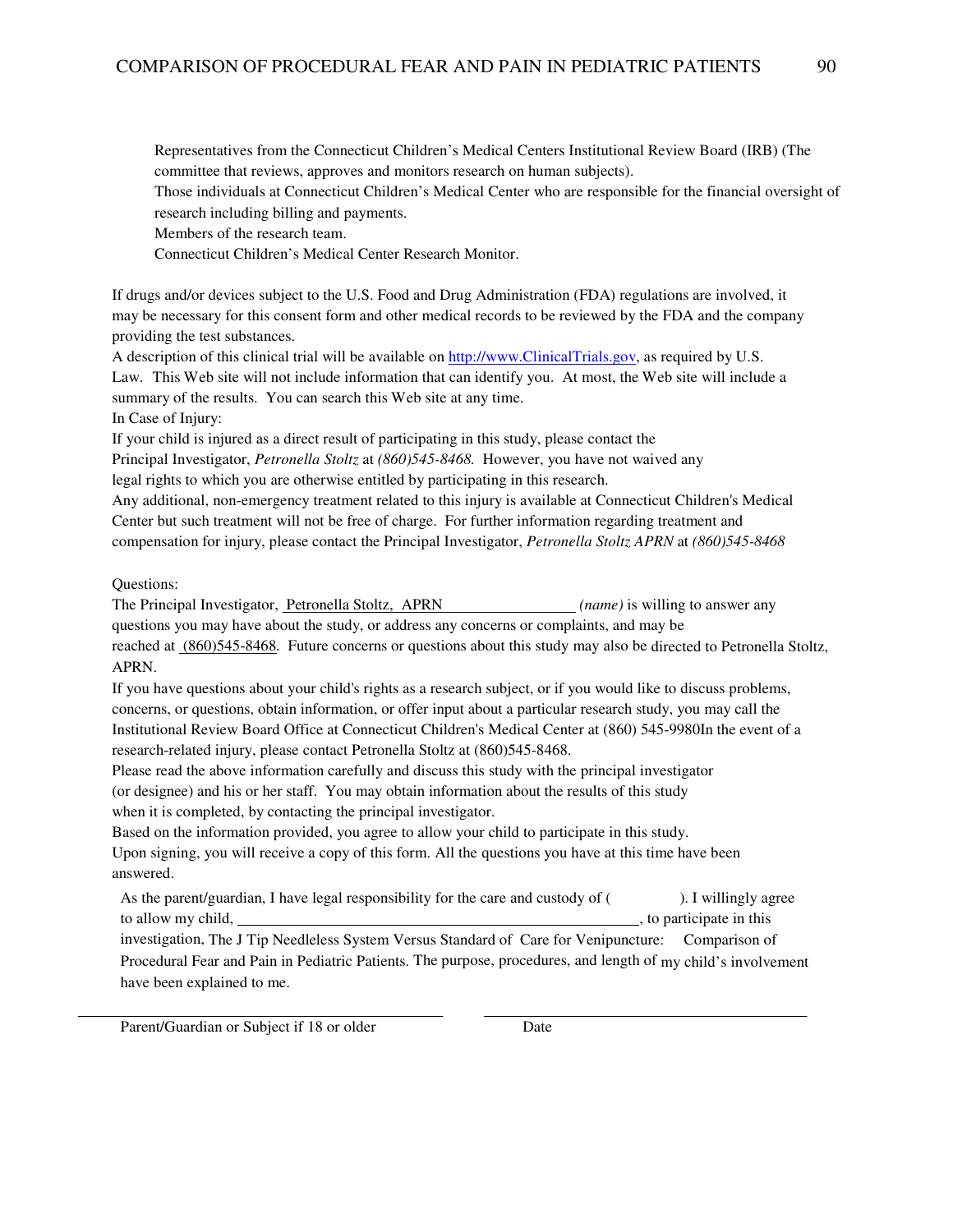Assent (Optional for older minors where no Date separate assent is provided)

Second parent signature line *[when required* Date by the IRB or Study Sponsor]

I have fully explained to the parent/guardian or subject if 18 years of age or older, the nature and purpose of the above described research and the risks involved in its performance. I have answered and will answer all questions to the best of my ability. I will inform the participant of any changes in the procedure or the risks and benefits, if any should occur during or after the course of this study.

Investigator/Person Obtaining Consent Date

Witness (where required) Date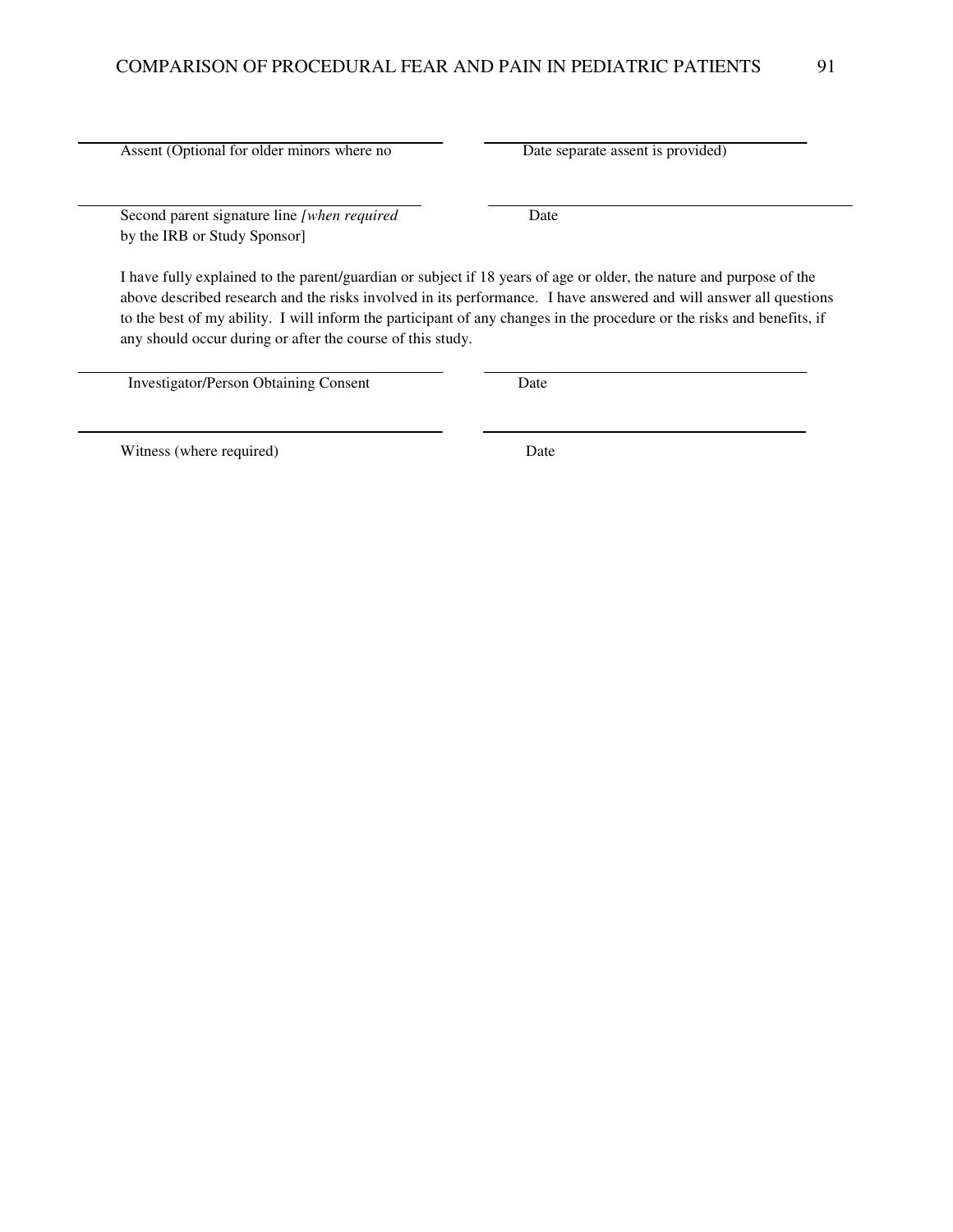**Assent** [(for those participants capable of understanding the study in simplified terms and assenting in writing])

Your nurse and parents have talked to you about being part of a study to lessen the pain that happens with IV starts. The purpose of this study is to see if the J-Tip needleless syringe with lidocaine works better than EMLA cream to make the pain less when your nurse starts the IV. You are being invited to take part in this study.

- 1. You will be asked to look at a Children's Fears Scale which has pictures of 5 different faces.
	- These faces are showing different amounts of being scared.
	- This face [point to the left-most face] is not scared at all, this face is a little bit more scared [point to second face from left], a bit more scared [sweep finger along scale], right up to the most scared possible [point to the last face on the right].
	- We will ask you at three different times to have a look at these faces and choose the one that shows how scared you are.
	- The three times will be after we get your permission, after we give you the numbing medicine and after your IV start.
- 2. After you have had your IV placed, your nurse will ask you to look at a straight line called a Visual Analog Scale.
	- On this line the 0 means no pain and 10 is worst or most severe pain ever.
	- We will ask you to make a mark on the line to show how much pain you had when your nurse put your IV in.

3. The researcher will keep the 3 Children's Fear Scales that you have drawn on and the Visual Analog Scale. You may ask questions about this study at any time

You can decide not to be in the study, or after entering the study you can decide that you want to be taken out of it. Whatever you decide to do, your surgeon and nurse will not be angry with you and will continue to treat you as his/her patient.

Participant's Assent Date

Reason why Participant did not sign: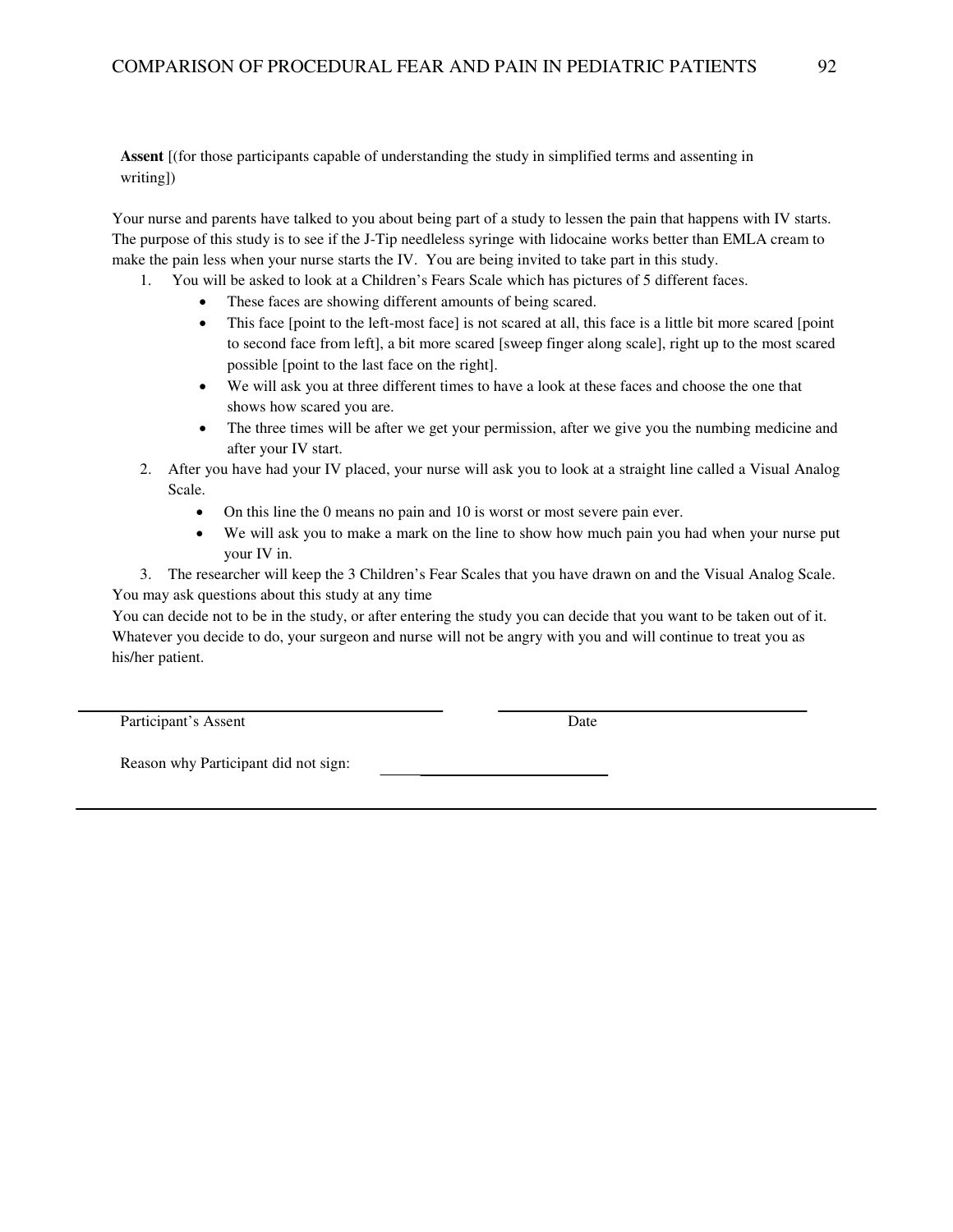## COMPARISON OF PROCEDURAL FEAR AND PAIN IN PEDIATRIC PATIENTS 93

**Documentation that Assent Was Sought** [for Younger Child or Subjects with Cognitive or Developmental Delays (where appropriate)]

[For younger participants or those with cognitive or developmental delays, verbal assent may be possible for some participants with sufficient ability to understand the study, and where feasible based on the nature of the study. The participant's verbal assent may be required (when

feasible based on cognitive maturity, developmental maturity, and the context of the study) for research that does not offer the prospect of direct benefit. (Please refer to "INSTRUCTIONS" page 1 of this document.]

I am satisfied that Dr. has discussed these procedures with my child in a manner and to an extent that is appropriate for his/her capacity to understand at the present time. My child has been informed of the procedures that will be performed, the reason for such treatment, and the associated risks. In addition, all of the alternative procedures have been described. In research that offers no prospect of direct benefit, my child's participation is voluntary.

Parent/Guardian Date

Reason why verbal assent was not obtained: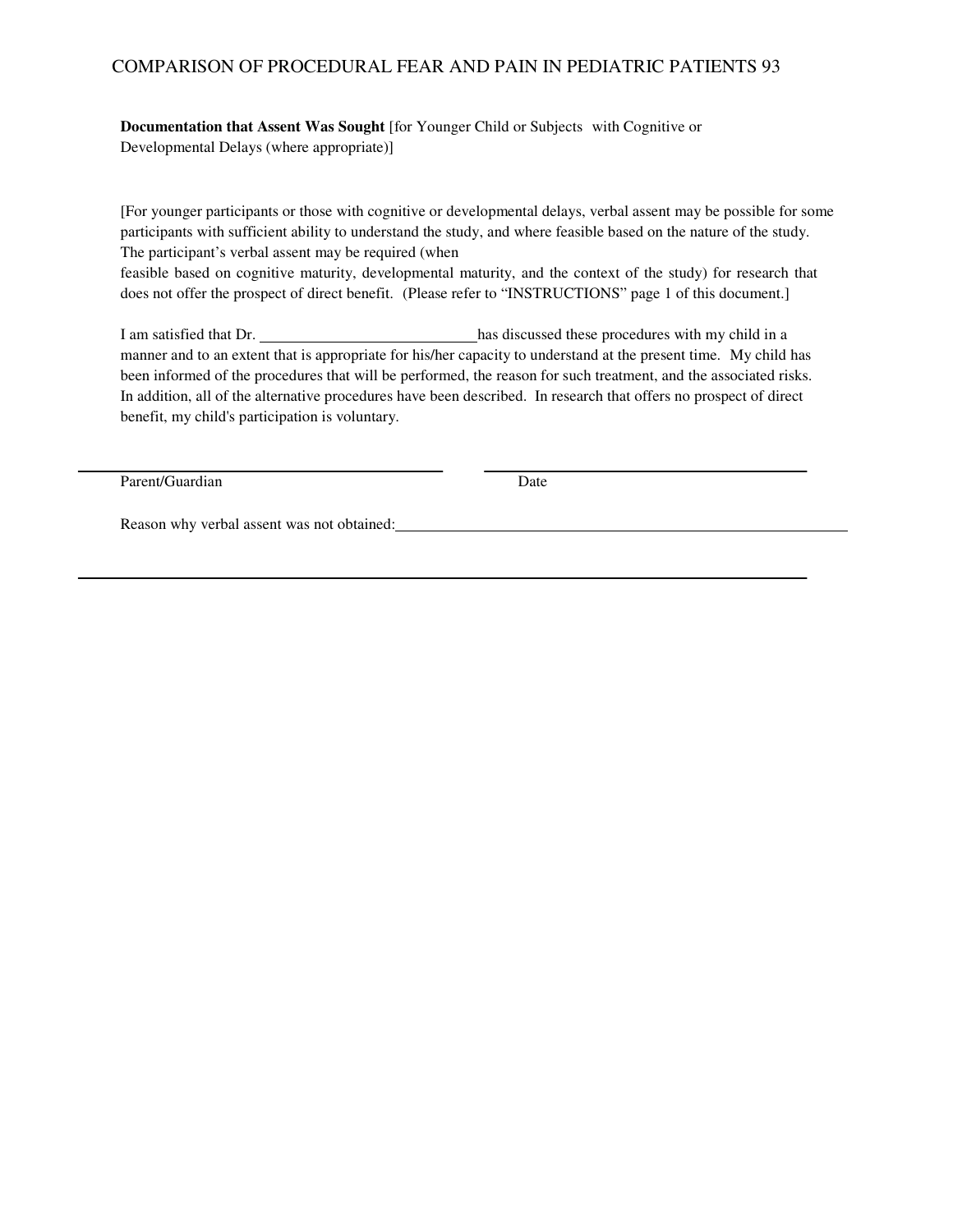## Appendix E: HIPPA Form

Connecticut Children's Medical Center

Authorization to Use and Disclose Protected Health Information

for Research Purposes

Title: The J Tip Needleless System Versus Standard of Care for Venipuncture: Comparison of Procedural Fear and Pain in Pediatric Patients. Sponsor (if applicable): None

Investigator: Petronella Stoltz APRN, Sandra Bellini APRN, NNP, DNP, Renee Manworren, PhD, APRN, David

Marcello, MD, Julie Veilleux, RN; Jen Coiffi, RN; Mary Beth Dautrich, RN; Theresa DeSocio, RN.; Daniel Novak,

RN; Evelyn Buckley. RN

Beginning April 14, 2003, Federal Privacy Laws require the study doctor to get your authorization (permission) to use or give out any health information that might identify your child.

- 1. What Protected Health Information (PHI) may be used, given, or otherwise accessed by others?
	- PHI to be collected in this study are :
	- Your child's age
	- Your child's gender
	- Your child's race
	- Any Chronic illnesses your child may have
- 2. Who may use, give out, or otherwise access PHI about your child?
	- o Connecticut Children's Institutional Review Board
	- o Research Monitor from Department of Research
	- o FDA and other government regulatory agencies
- 3. What will the information be used for?
	- You/your child's PHI will be used for: examining if age, race, gender or chronic illness makes a difference in procedural pain or fear in children receiving intravenous s(IV) starts.
- 4. Will this form expire?
	- This form will expire at the end of the study June 2013.
- 5. May I revoke this authorization?

You may also revoke your permission in writing for the continued use of PHI about you/your child by sending your request to *Petronella Stoltz APRN.* 

- 6. What will happen if you decide not to sign this form?
	- It will not affect your treatment, or any benefits at Connecticut Children's for which you are eligible.
	- You may not be allowed to participate in this research study.

\_\_\_\_\_\_\_\_\_\_\_\_\_\_\_\_\_\_\_\_\_\_\_\_\_\_\_\_\_\_\_\_\_\_\_\_\_\_\_\_\_\_\_\_\_\_\_\_\_\_\_\_\_\_\_\_

7. Once this PHI is disclosed, it may no longer be protected under the Federal Privacy Rule.

Signature Date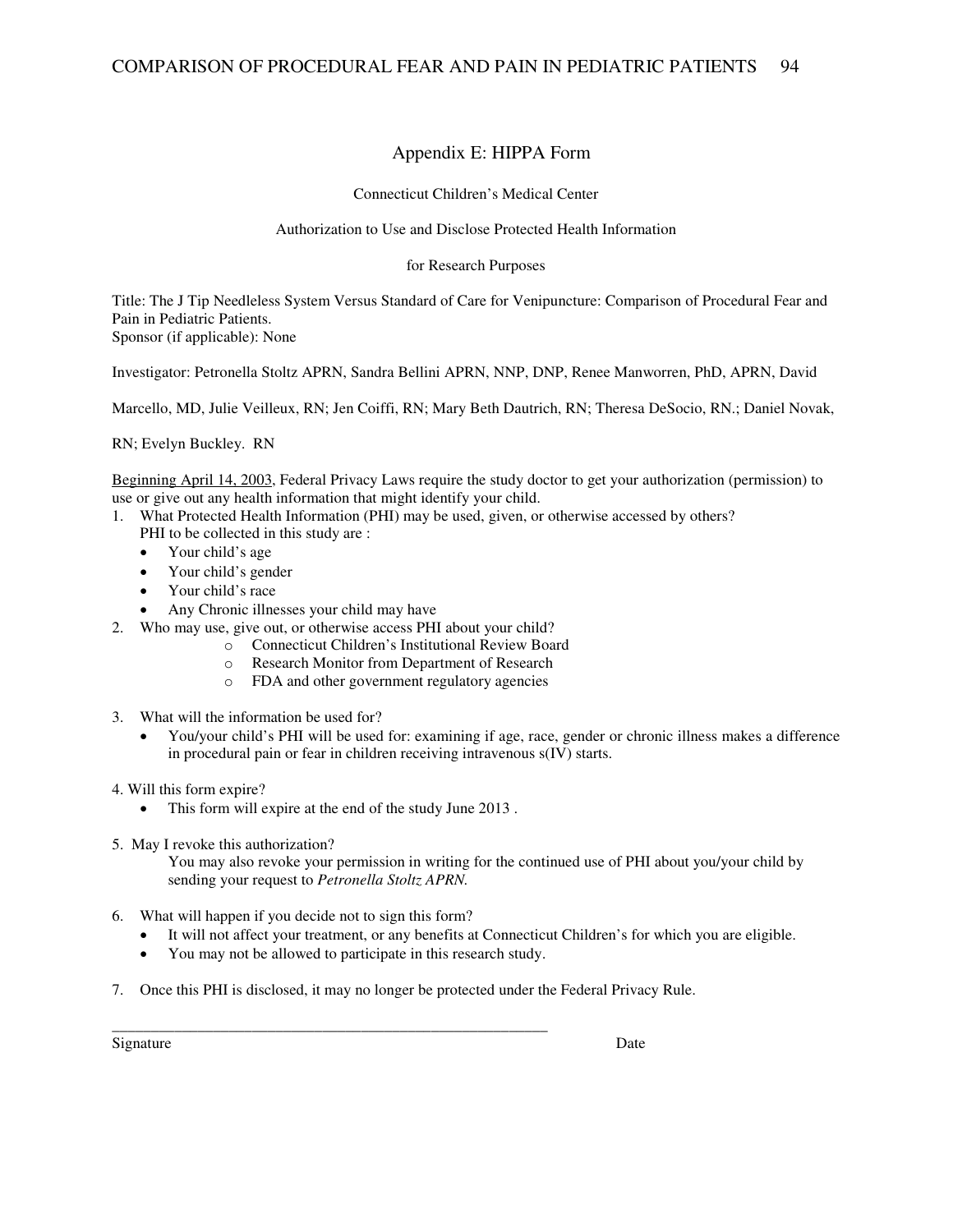#### Appendix F: IRB University of Connecticut letters of approval for study



University of Connecticut Office of Research Compliance

To:

From:

Date:

Re:

Roslyn Edson, SM, MA, CIP IRB Vice-Chair Director, Human Research Protection Program Connecticut Children's Medical Center Suite 2E 80 Jefferson Street Hartford, CT 06106 Douglas Bradway, M.A., CIP Office for Research Compliance October 24, 2012 Acceptance of IRB Review - Designation as IRB of Record Protocol Title: Pain Free Pediatric Peripheral Intravenous Placements: J tip vs **EMLA** CCMC IRB Number: 12-084 CCMC Principal Investigator: Petronella Stoltz, APRN UConn Co-Investigator: N/A UConn Student Investigator: Petronella Stoltz, APRN UConn Student Investigator Major Advisor: Sandra Bellini, DNP, APRN UConn Protocol Number: CCMC12-084

On October 24, 2012, the Institutional Review Board of the University of Connecticut (UConn) accepted the review conducted by your institution for the study noted above. The Storrs IRB will accept the CCMC IRB review of the study noted above. Per the cooperative agreement in place, the IRB of the Connecticut Children's Medical Center will serve as the IRB of record for this study, and, therefore, be responsible for all continuing review and review of amendments. Additionally, the UConn IRB is to be informed of all instances of non-compliance or unanticipated problems, related to this study, should they occur.

UConn Proposal Number: N/A

Please forward copies of IRB approval letters and study related activities to the UConn Office of Research Compliance.

Petronella Stoltz cc: Sandra Bellini

An Equal Opportunity Employer

438 Whitney Road Extension, Unit 1246 Storts, Connecticut 06269-1246

Telephone: (860) 486-8802<br>Facsimile: (860) 486-1044 web: compliance.uconn.edu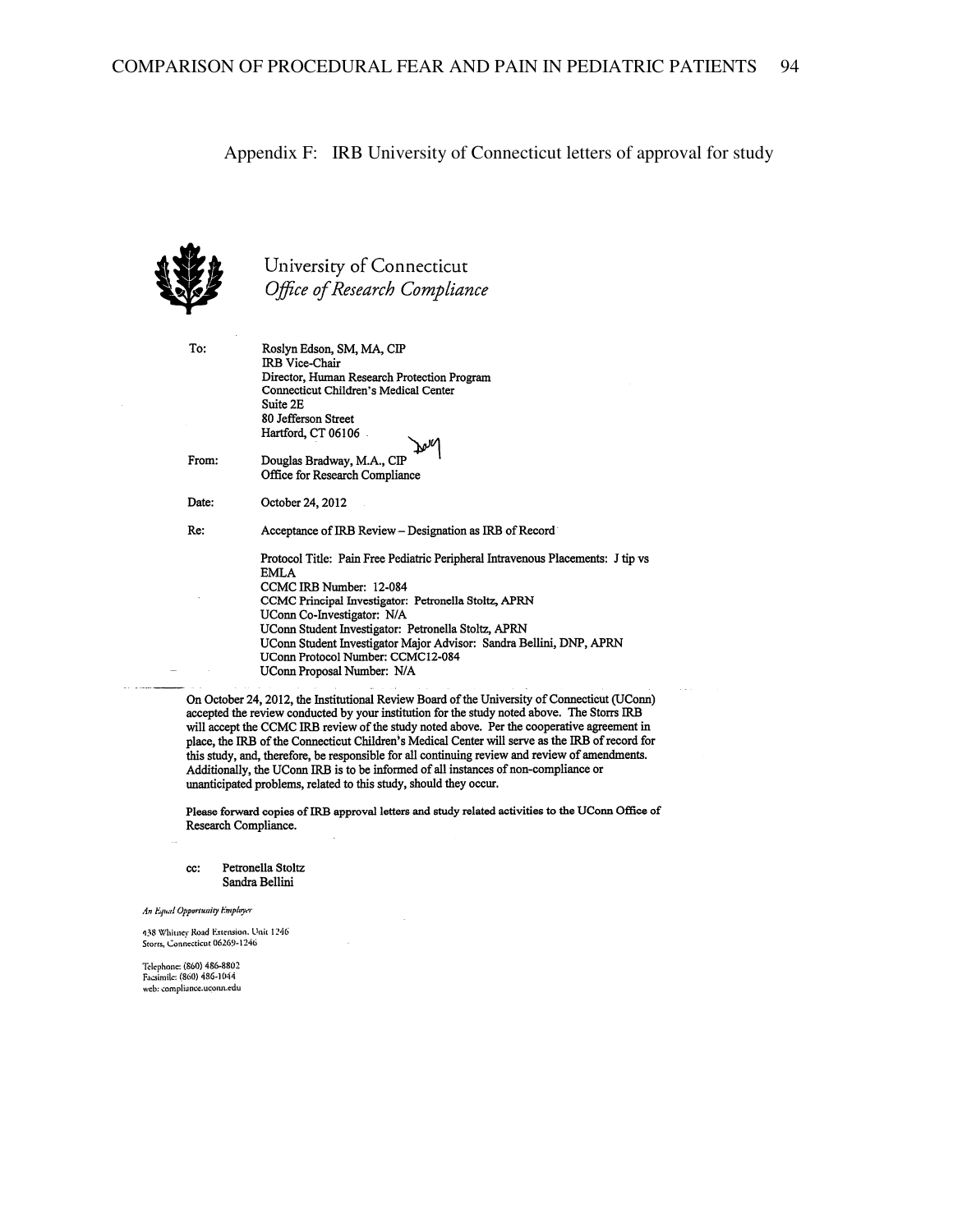#### APPENDIX G

## IRB Connecticut Children's Medical Center Letter





**IRB** Office 860-545-9980 860-545-8830 (fax)

#### **Institutional Review Board Expedited New Protocol Approval Notification**

October 22, 2012

Petronella Stoltz, APRN Pediatric Critical Care 282 Washington Street Hartford, CT 06106

CCMC IRB NUMBER 12-084 Re:

Pain Free Pediatric Peripheral Intravenous Placements : J tip vs EMLA

IRB APPROVAL DATE: October 18, 2012

IRB APPROVAL VALID THRU: October 17, 2013

PROGRESS REPORT DUE DATE: September 17, 2013

Dear Ms. Stoltz:

The Connecticut Children's Medical Center IRB approved the above referenced study by expedited review on October 18, 2012 for a period of 12 months.

The Connecticut Children's IRB determined that this research satisfies the requirements of 45 CFR 46.111 and expedited review categories 45 CFR 46.110 1(b) (ii), (5) and (7).

The signature of one parent on the consent form is required.

Assent is required for this research, as described in the IRB application.

Connecticut Children's IRB approval for this protocol will expire on October 17, 2013. If you wish to request continuing approval of this study, you must do so by September 17, 2013 by completing a Continuing Review form in IRBManager. The IRBManager website can be found at https://login.irbmanager.com.

Version Date: December 12, 2011